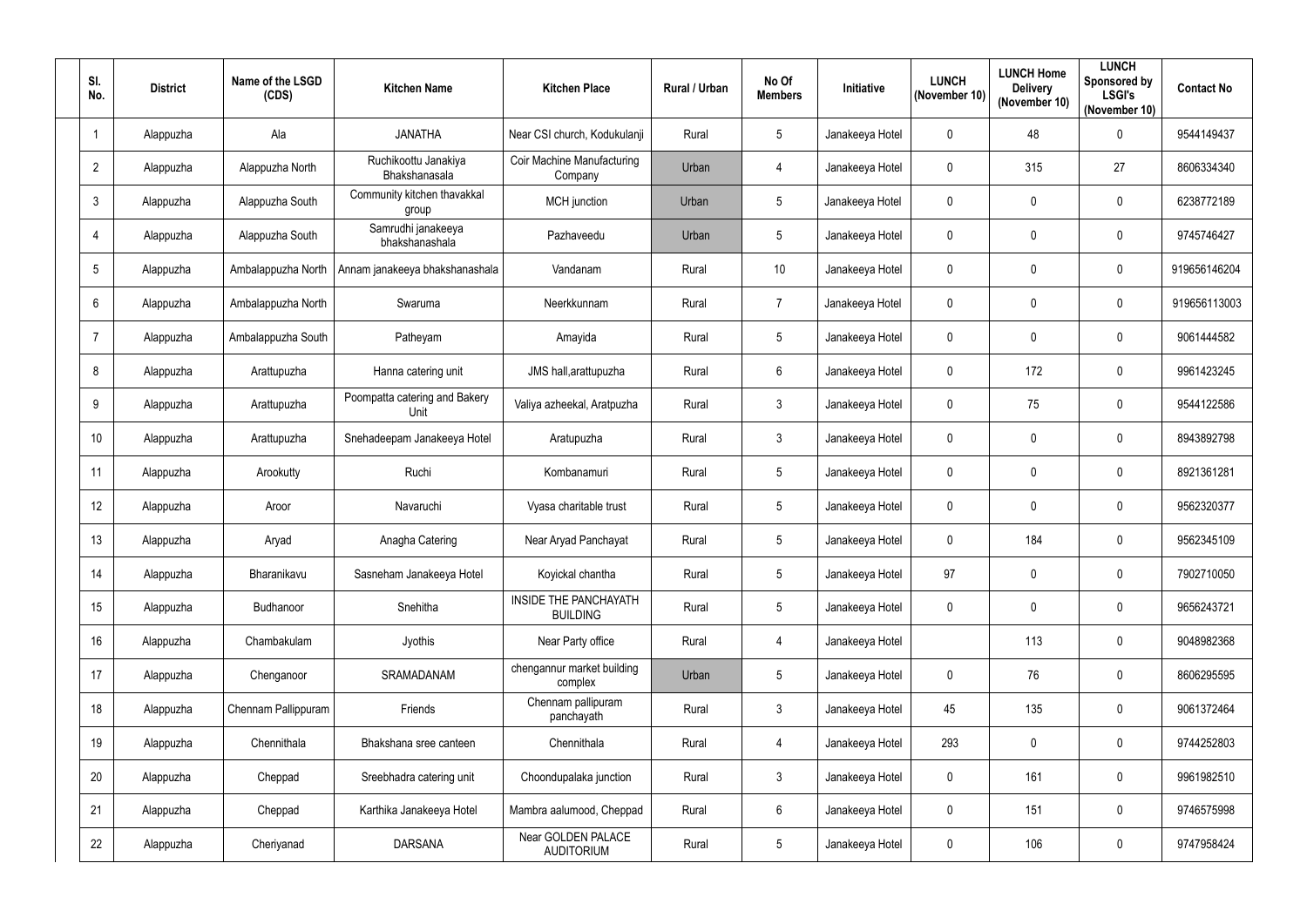|    | SI.<br>No. | <b>District</b> | Name of the LSGD<br>(CDS) | <b>Kitchen Name</b>                     | <b>Kitchen Place</b>               | Rural / Urban | No Of<br><b>Members</b> | Initiative      | <b>LUNCH</b><br>(November 10) | <b>LUNCH Home</b><br><b>Delivery</b><br>(November 10) | <b>LUNCH</b><br>Sponsored by<br><b>LSGI's</b><br>(November 10) | <b>Contact No</b> |
|----|------------|-----------------|---------------------------|-----------------------------------------|------------------------------------|---------------|-------------------------|-----------------|-------------------------------|-------------------------------------------------------|----------------------------------------------------------------|-------------------|
|    | 23         | Alappuzha       | Cherthala Municipality    | Santwanam                               | Ward 10                            | Urban         | 5                       | Janakeeya Hotel | $\mathbf 0$                   | $\mathbf 0$                                           | 0                                                              | 8848178001        |
|    | 24         | Alappuzha       | Cherthala Municipality    | <b>NULM</b> canteen                     | <b>Cherthala Municipality</b>      | Urban         | 5                       | Janakeeya Hotel | $\mathbf 0$                   | $\mathbf 0$                                           | $\pmb{0}$                                                      | 6282870356        |
|    | 25         | Alappuzha       | Cherthala South           | Kashinandana                            | Cherthala S                        | Rural         | 10                      | Janakeeya Hotel | $\mathbf 0$                   | $\mathbf 0$                                           | $\pmb{0}$                                                      | 9745940057        |
|    | 26         | Alappuzha       | Cheruthana                | Sreedurga janakeeya hotel               | Near govt HSS aayaparambu          | Rural         | $\overline{4}$          | Janakeeya Hotel | 0                             | $\mathbf 0$                                           | $\pmb{0}$                                                      | 9961178936        |
|    | 27         | Alappuzha       | Chettikulangara           | SREE VINAYAKA JANAKEEYA<br><b>HOTEL</b> | <b>KARIPUZHA</b>                   | Rural         | $\mathfrak{Z}$          | Janakeeya Hotel | 212                           | $\mathbf 0$                                           | $\pmb{0}$                                                      | 9656810109        |
|    | 28         | Alappuzha       | Chingoli                  | souhridam unit                          | karthikappally I p school          | Rural         | $\mathfrak{Z}$          | Janakeeya Hotel | 89                            | 98                                                    | 0                                                              | 7559808470        |
|    | 29         | Alappuzha       | Chunakkara                | Vanitha Canteen                         | Chunakkara                         | Rural         | $\mathbf{3}$            | Janakeeya Hotel | 98                            | $\mathbf 0$                                           | 0                                                              | 9400509985        |
|    | 30         | Alappuzha       | Devikulangara             | Thripthi                                | Buds school, devikulangara         | Rural         | $\overline{4}$          | Janakeeya Hotel | $\mathbf 0$                   | 73                                                    | $\pmb{0}$                                                      | 9746712528        |
|    | 31         | Alappuzha       | Edathua                   | Theertham                               | Edathua market                     | Rural         | 3                       | Janakeeya Hotel | $\mathbf 0$                   | 91                                                    | $\mathbf 0$                                                    | 9544351169        |
|    | 32         | Alappuzha       | Ezhupunna                 | Neethipeedam                            | Eramalloor                         | Rural         | 8                       | Janakeeya Hotel | $\mathbf 0$                   | $\mathbf{0}$                                          | $\pmb{0}$                                                      | 9946790986        |
|    | 33         | Alappuzha       | Harippad                  | Swad                                    | A private Hotel's Kitchen          | Urban         | $\overline{4}$          | Janakeeya Hotel | $\mathbf 0$                   | $\mathbf 0$                                           | $\pmb{0}$                                                      | 9562373933        |
|    | 34         | Alappuzha       | Kadakkarappally           | Soorya                                  | Kandamangalam temple<br>auditorium | Rural         | 5                       | Janakeeya Hotel | $\mathbf 0$                   | $\mathbf 0$                                           | $\pmb{0}$                                                      | 9895266763        |
|    | 35         | Alappuzha       | Kainakary                 | Sivakashi                               | Near Panchayath                    | Rural         | 5                       | Janakeeya Hotel | $\mathbf 0$                   | 76                                                    | $\mathbf 0$                                                    | 8111821552        |
|    | 36         | Alappuzha       | Kandalloor                | Annapoorna Hotel                        | Near Velanchira junction           | Rural         | $\overline{4}$          | Janakeeya Hotel | $\mathbf 0$                   | 85                                                    | 0                                                              | -9747600181       |
|    | 37         | Alappuzha       | Kanjikuzhy                | Santhwanam                              | Opposite NSS college               | Rural         | 5                       | Janakeeya Hotel | $\mathbf 0$                   | $\pmb{0}$                                             | $\pmb{0}$                                                      | 9605307328        |
|    | 38         | Alappuzha       | Karthikappally            | Ruchi                                   | Community hall                     | Rural         | $6\phantom{.0}$         | Janakeeya Hotel | $\mathbf 0$                   | $\pmb{0}$                                             | $\pmb{0}$                                                      | 9747607478        |
|    | 39         | Alappuzha       | Karuvatta                 | Karunya janakeeya hotel                 | Near Aashramam junction            | Rural         | 6                       | Janakeeya Hotel | 0                             | $\mathbf 0$                                           | $\pmb{0}$                                                      | 916282508791      |
|    | 40         | Alappuzha       | Kavalam                   | Koottukari Janakeeya Hotel              | <b>Near Permanent Outlet</b>       | Rural         | 5                       | Janakeeya Hotel | $\mathbf 0$                   | $\mathbf 0$                                           | $\pmb{0}$                                                      | 9744173219        |
|    | 41         | Alappuzha       | Kayamkulam West           | palazhy catering unit                   | Kallummood junction                | Urban         | $\sqrt{5}$              | Janakeeya Hotel | $\mathbf 0$                   | 223                                                   | $\pmb{0}$                                                      | 9388819110        |
|    | 42         | Alappuzha       | Kodamthurath              | <b>MATRUSAKTHI</b>                      | <b>KUTHIYATHODE</b>                | Rural         | 5                       | Janakeeya Hotel | $\pmb{0}$                     | $\pmb{0}$                                             | $\pmb{0}$                                                      | 8281687439        |
| 87 | 43         | Alappuzha       | Krishnapuram              | Kanivu catering unit                    | Near SCB, kappil                   | Rural         | $\overline{4}$          | Janakeeya Hotel | $\mathbf 0$                   | 20                                                    | $\pmb{0}$                                                      | 9544047480        |
|    | 44         | Alappuzha       | Kumarapuram               | Mahadeva jankeeya hotel                 | Near kavarattu temple              | Rural         | $\mathbf{3}$            | Janakeeya Hotel | $\mathbf 0$                   | $\boldsymbol{0}$                                      | $\pmb{0}$                                                      | 918606736168      |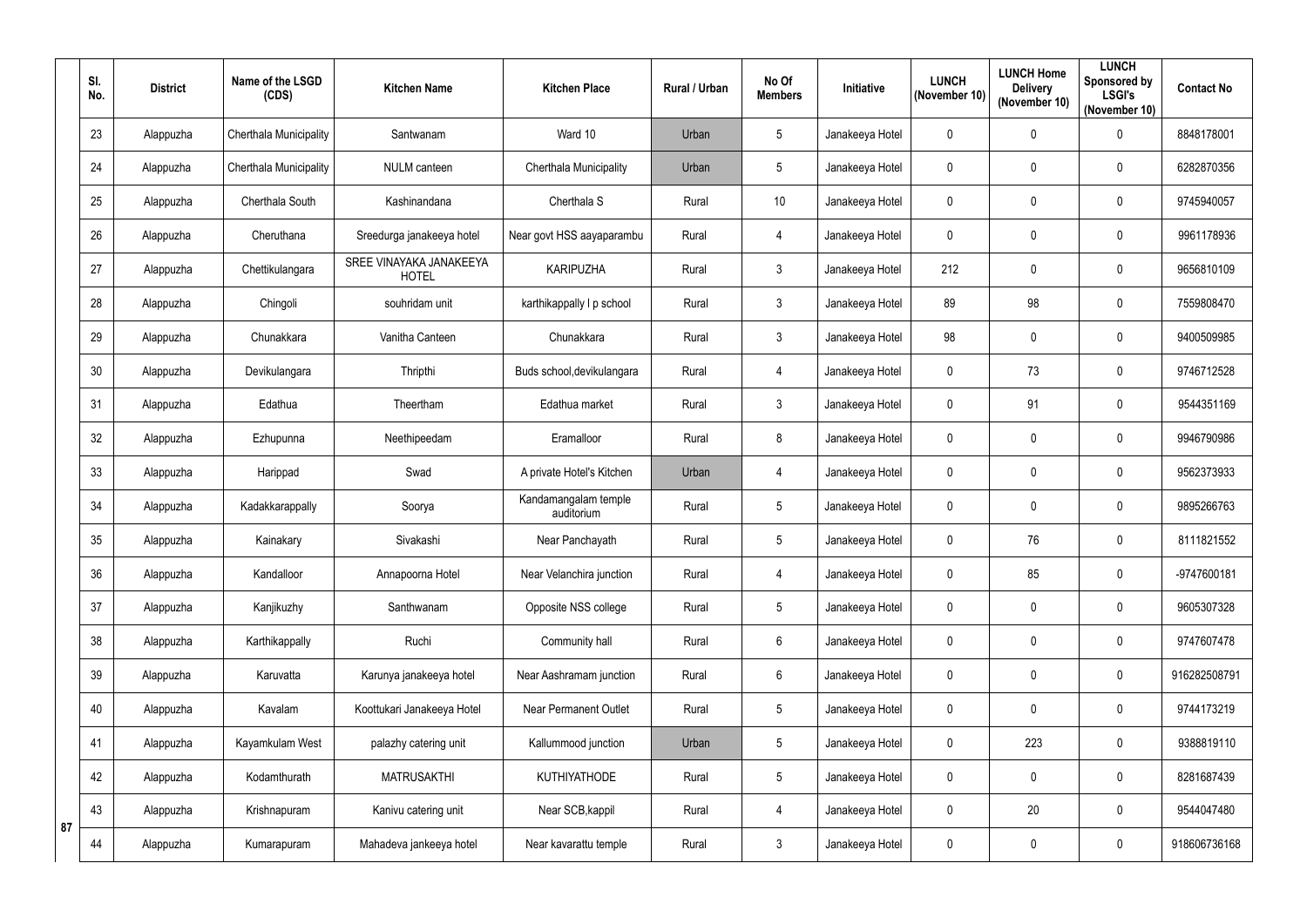| SI.<br>No. | <b>District</b> | Name of the LSGD<br>(CDS)   | <b>Kitchen Name</b>                    | <b>Kitchen Place</b>                        | <b>Rural / Urban</b> | No Of<br><b>Members</b> | Initiative      | <b>LUNCH</b><br>(November 10) | <b>LUNCH Home</b><br><b>Delivery</b><br>(November 10) | <b>LUNCH</b><br>Sponsored by<br><b>LSGI's</b><br>(November 10) | <b>Contact No</b> |
|------------|-----------------|-----------------------------|----------------------------------------|---------------------------------------------|----------------------|-------------------------|-----------------|-------------------------------|-------------------------------------------------------|----------------------------------------------------------------|-------------------|
| 45         | Alappuzha       | Kumarapuram                 | Navodhaya janakeeya hotel              | Kumarapuram                                 | Rural                | $\mathbf{3}$            | Janakeeya Hotel | $\mathbf 0$                   | $\mathbf 0$                                           | 0                                                              | 9037499871        |
| 46         | Alappuzha       | Kuthiyathode                | Ruchi Janakeeya Hotel                  | Near kuthiyathode panchayath<br>office      | Rural                | 5                       | Janakeeya Hotel | $\mathbf 0$                   | $\mathbf 0$                                           | $\mathbf 0$                                                    | 9249269374        |
| 47         | Alappuzha       | Mannanchery                 | Snehitha                               | Panchayat building                          | Rural                | $\overline{4}$          | Janakeeya Hotel | 47                            | 50                                                    | 0                                                              | 9544461740        |
| 48         | Alappuzha       | Mannar                      | Snehadhara                             | Kunnathur devasom                           | Rural                | $\sqrt{5}$              | Janakeeya Hotel | 173                           | $\mathbf 0$                                           | 0                                                              | 9567853570        |
| 49         | Alappuzha       | Mararikulam South           | Snehasparsham                          | Kattoor                                     | Rural                | $\overline{4}$          | Janakeeya Hotel | $\mathbf{0}$                  | 10 <sup>°</sup>                                       | 0                                                              | 9747881642        |
| 50         | Alappuzha       | Mavelikara<br>Municipality  | Ruchi janakeeya hotel                  | Municipality building                       | Urban                | 10                      | Janakeeya Hotel | 65                            | $\mathbf 0$                                           | $\mathbf 0$                                                    | 8289996136        |
| 51         | Alappuzha       | Mavelikkara<br>Thamarakulam | <b>Thripthi Catering</b>               | Thamarakulam                                | Rural                | $5\phantom{.0}$         | Janakeeya Hotel | 138                           | $\mathbf 0$                                           | $\mathbf 0$                                                    | 8281558036        |
| 52         | Alappuzha       | Mavelikkara<br>Thekkekara   | Bhai catering                          | Pallarimangalam                             | Rural                | $5\phantom{.0}$         | Janakeeya Hotel | 183                           | $\mathbf 0$                                           | 0                                                              | 9539851155        |
| 53         | Alappuzha       | Mavelikkara<br>Thekkekara   | SNEHATHEERAM JANAKEEYA<br><b>HOTEL</b> | <b>KURATHIKAD</b>                           | Rural                | 4                       | Janakeeya Hotel | $\mathbf 0$                   | 0                                                     | 0                                                              |                   |
| 54         | Alappuzha       | Muhamma                     | <b>SNV Catering</b>                    | <b>Near Community Health</b><br>Centre      | Rural                | $5\phantom{.0}$         | Janakeeya Hotel | $\mathbf{0}$                  | 170                                                   | 0                                                              | 9605388763        |
| 55         | Alappuzha       | Mulakkuzha                  | Snehathanal                            | Mulakkuzha                                  | Rural                | $5\phantom{.0}$         | Janakeeya Hotel | $\mathbf 0$                   | 32                                                    | $\mathbf 0$                                                    | 9037085079        |
| 56         | Alappuzha       | Muttar                      | Ruchi Catering Unit                    | Panchayat Building                          | Rural                |                         | Janakeeya Hotel | $\mathbf{0}$                  | $\mathbf 0$                                           | 0                                                              | 9072276826        |
| 57         | Alappuzha       | Nedumudy                    | Oruma                                  | Champakulam                                 | Rural                | 5                       | Janakeeya Hotel | 0                             | 85                                                    | $\mathbf 0$                                                    | 9188536147        |
| 58         | Alappuzha       | Neelamperoor                | Amrutha Janakeeya<br>Bhakshanasala     | Panchayat Building                          | Rural                | $\mathbf{3}$            | Janakeeya Hotel | $\mathbf 0$                   | $\mathbf 0$                                           | 0                                                              | 9656167060        |
| 59         | Alappuzha       | Nooranad                    | Amma Canteen                           | Inside market place, Noornad                | Rural                | $5\phantom{.0}$         | Janakeeya Hotel | 175                           | $\mathbf 0$                                           | $\pmb{0}$                                                      | 7034377340        |
| 60         | Alappuzha       | Palamel                     | Arogya Canteen                         | Panchayat office compound                   | Rural                | $\overline{4}$          | Janakeeya Hotel | 307                           | $\mathbf 0$                                           | 0                                                              | 9497107651        |
| 61         | Alappuzha       | Pallippad                   | Annapoorneswari catering unit          | Irattakulangara junction                    | Rural                | $5\phantom{.0}$         | Janakeeya Hotel | $\mathbf 0$                   | $\mathbf 0$                                           | 0                                                              | 9562318624        |
| 62         | Alappuzha       | Panavally                   | Harikrishnan                           | near nalpatheneswaram<br>temple             | Rural                | $\overline{1}$          | Janakeeya Hotel | $\mathbf 0$                   | $\mathbf 0$                                           | 0                                                              | 9961774363        |
| 63         | Alappuzha       | Pandanad                    | Sreebhadra                             | Muthavazhi                                  | Rural                | $\sqrt{5}$              | Janakeeya Hotel | $\mathbf 0$                   | 60                                                    | $\pmb{0}$                                                      | 9947120239        |
| 64         | Alappuzha       | Pathiyoor                   | Dakshina catering unit                 | Mahalekshmi auditorium,<br>kareelakulangara | Rural                | $5\phantom{.0}$         | Janakeeya Hotel | $\mathbf 0$                   | 121                                                   | 0                                                              | 9048200655        |
| 65         | Alappuzha       | Pattanakkad                 | Aparna                                 | Opposite of pattanakkad<br>gramapanchayath  | Rural                | $5\phantom{.0}$         | Janakeeya Hotel | $\mathbf 0$                   | $\mathbf 0$                                           | 0                                                              | 9037450634        |
| 66         | Alappuzha       | Perumbalam                  | Amritham                               | Near by govt hospital                       | Rural                | $\overline{4}$          | Janakeeya Hotel | $\pmb{0}$                     | $\boldsymbol{0}$                                      | 0                                                              | 8592809257        |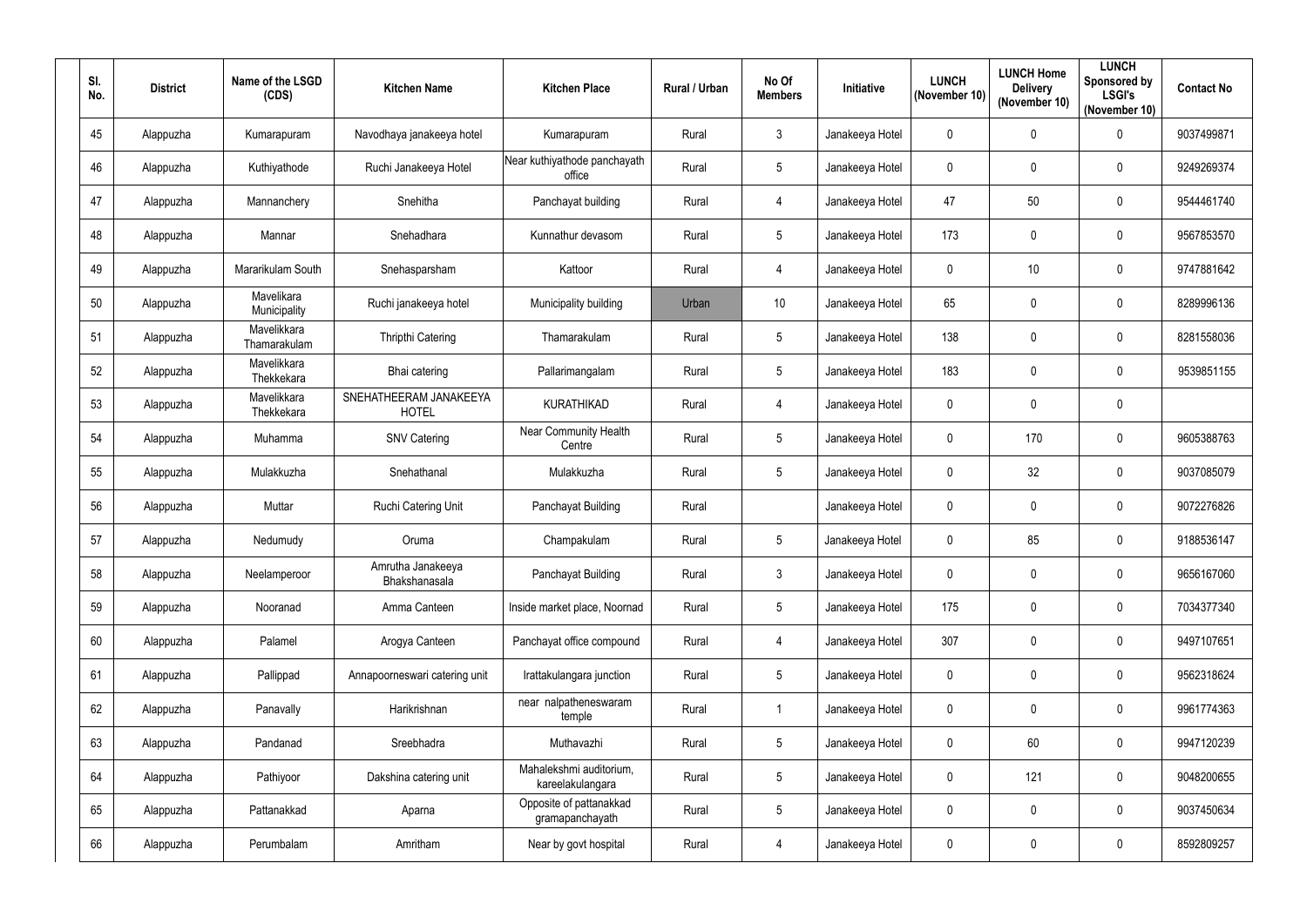|    | SI.<br>No. | <b>District</b> | Name of the LSGD<br>(CDS) | <b>Kitchen Name</b>         | <b>Kitchen Place</b>                                               | Rural / Urban | No Of<br><b>Members</b> | Initiative      | <b>LUNCH</b><br>(November 10) | <b>LUNCH Home</b><br><b>Delivery</b><br>(November 10) | <b>LUNCH</b><br><b>Sponsored by</b><br><b>LSGI's</b><br>(November 10) | <b>Contact No</b> |
|----|------------|-----------------|---------------------------|-----------------------------|--------------------------------------------------------------------|---------------|-------------------------|-----------------|-------------------------------|-------------------------------------------------------|-----------------------------------------------------------------------|-------------------|
|    | 67         | Alappuzha       | Pulincunnu                | Nanma Janakeeya Hotel       | Near Krishi Bhavan                                                 | Rural         | $5\phantom{.0}$         | Janakeeya Hotel | $\mathbf 0$                   | $\mathbf 0$                                           | $\pmb{0}$                                                             | 9544752465        |
|    | 68         | Alappuzha       | Puliyoor                  | <b>UPPUM MULAKUM</b>        | <b>INSIDE PANCHAYATH</b><br>COMPOUND                               | Rural         | $5\phantom{.0}$         | Janakeeya Hotel | $\mathbf 0$                   | 105                                                   | $\mathbf 0$                                                           | 6238836314        |
|    | 69         | Alappuzha       | Punnapra North            | Annapoorneshwary            | Janajagrithi                                                       | Rural         | 4                       | Janakeeya Hotel | $\mathbf 0$                   | $\mathbf 0$                                           | $\pmb{0}$                                                             | 8129450136        |
|    | 70         | Alappuzha       | Punnapra South            | Thripthy janakeeya hotel    | Punnapra south                                                     | Rural         | 9                       | Janakeeya Hotel | $\mathbf 0$                   | $\mathbf 0$                                           | $\pmb{0}$                                                             | 9846179646        |
|    | 71         | Alappuzha       | Purakad                   | Pulari                      | Purakkad gp                                                        | Rural         | $5\phantom{.0}$         | Janakeeya Hotel | $\mathbf 0$                   | $\mathbf 0$                                           | $\boldsymbol{0}$                                                      | 7034494313        |
|    | 72         | Alappuzha       | Purakad                   | Thiruvonam catering service | Thottappally                                                       | Rural         | 4                       | Janakeeya Hotel | $\mathbf 0$                   | $\mathbf 0$                                           | $\pmb{0}$                                                             |                   |
|    | 73         | Alappuzha       | Ramankary                 | Kudumbashree Vanitha Hotel  | Ramankary Town, Opposite<br><b>Judicial First Class Magistrate</b> | Rural         | $\overline{4}$          | Janakeeya Hotel | 0                             | $\mathbf 0$                                           | $\boldsymbol{0}$                                                      | 8281314746        |
|    | 74         | Alappuzha       | Thaicattussery            | Unarv                       | Thyakattusheri junction                                            | Rural         | $\overline{4}$          | Janakeeya Hotel | $\mathbf 0$                   | $\mathbf 0$                                           | $\pmb{0}$                                                             | 9605897567        |
|    | 75         | Alappuzha       | Thakazhy                  | Thripthi Thakazhy           | <b>GBHSS Thakazhy</b>                                              | Rural         | 6                       | Janakeeya Hotel | 0                             | 104                                                   | $\boldsymbol{0}$                                                      | 9747405368        |
|    | 76         | Alappuzha       | Thalavady                 | Sakthi                      | Panayanbnoorkavu Temple<br>Auditorium                              | Rural         | $5\phantom{.0}$         | Janakeeya Hotel | $\mathbf 0$                   | $\mathbf 0$                                           | $\pmb{0}$                                                             |                   |
|    | 77         | Alappuzha       | Thannermukkom             | Patheyam                    | Panchayath office                                                  | Rural         | 4                       | Janakeeya Hotel | $\mathbf 0$                   | $\mathbf 0$                                           | $\pmb{0}$                                                             | 9633933288        |
|    | 78         | Alappuzha       | Thazhakkara               | Akshaya catering            | Building at glassfactory<br>junction                               | Rural         | $5\phantom{.0}$         | Janakeeya Hotel | 140                           | $\mathbf 0$                                           | $\boldsymbol{0}$                                                      | 9847177930        |
|    | 79         | Alappuzha       | Thiruvanvandoor           | <b>SREE KRISHNA</b>         | Near pravinkoodu junction,                                         | Rural         | $5\phantom{.0}$         | Janakeeya Hotel | $\mathbf 0$                   | 123                                                   | 0                                                                     | 9446627175        |
|    | 80         | Alappuzha       | Thrikkunnappuzha          | Akshara janakeeya hotel     | KV jetty road                                                      | Rural         | $5\phantom{.0}$         | Janakeeya Hotel | $\mathbf 0$                   | $\mathbf 0$                                           | $\mathbf 0$                                                           | 918891921223      |
|    | 81         | Alappuzha       | Thuravoor                 | RUCHI JANAKEEYA HOTEL       | Near alakkaparambu                                                 | Rural         | $5\phantom{.0}$         | Janakeeya Hotel | $\mathbf 0$                   | $\mathbf 0$                                           | $\pmb{0}$                                                             | 8157934346        |
|    | 82         | Alappuzha       | Vallikunnam               | Samthripthi                 | Padayanivattom temple<br>Auditorium                                | Rural         | 4                       | Janakeeya Hotel | 83                            | $\mathbf 0$                                           | $\pmb{0}$                                                             | 8078962129        |
|    | 83         | Alappuzha       | Vayalar                   | Five star                   | Near Nagamkulangara Market                                         | Rural         | $5\phantom{.0}$         | Janakeeya Hotel | $\mathbf 0$                   | $\mathbf 0$                                           | $\pmb{0}$                                                             | 8606081847        |
|    | 84         | Alappuzha       | Veeyapuram                | Karuthal                    | Payippad LPS                                                       | Rural         | $5\phantom{.0}$         | Janakeeya Hotel | $\mathbf{0}$                  | $\mathbf 0$                                           | $\mathbf 0$                                                           | 8606846513        |
|    | 85         | Alappuzha       | Veliyanad                 | Manus Janakeeya Hotel       | Kurishmoodu, Near Veliyanadu<br>Grama Panchayat                    | Rural         | $\mathfrak{Z}$          | Janakeeya Hotel | $\boldsymbol{0}$              | $\mathbf 0$                                           | $\pmb{0}$                                                             | 8086782924        |
|    | 86         | Alappuzha       | Venmoney                  | Annapoorna                  | Poyka                                                              | Rural         | $5\phantom{.0}$         | Janakeeya Hotel | $\mathbf 0$                   | 166                                                   | $\pmb{0}$                                                             |                   |
| 87 |            |                 |                           |                             |                                                                    |               | 407                     |                 | 2145                          | 3228                                                  | 27                                                                    |                   |
|    | -1         | Ernakulam       | Aikkaranad                | Subiksha Janakeeya Hotel    | Kolancherry                                                        | Rural         | 4                       | Janakeeya Hotel | 366                           | $\boldsymbol{0}$                                      | $\pmb{0}$                                                             | 9496215730        |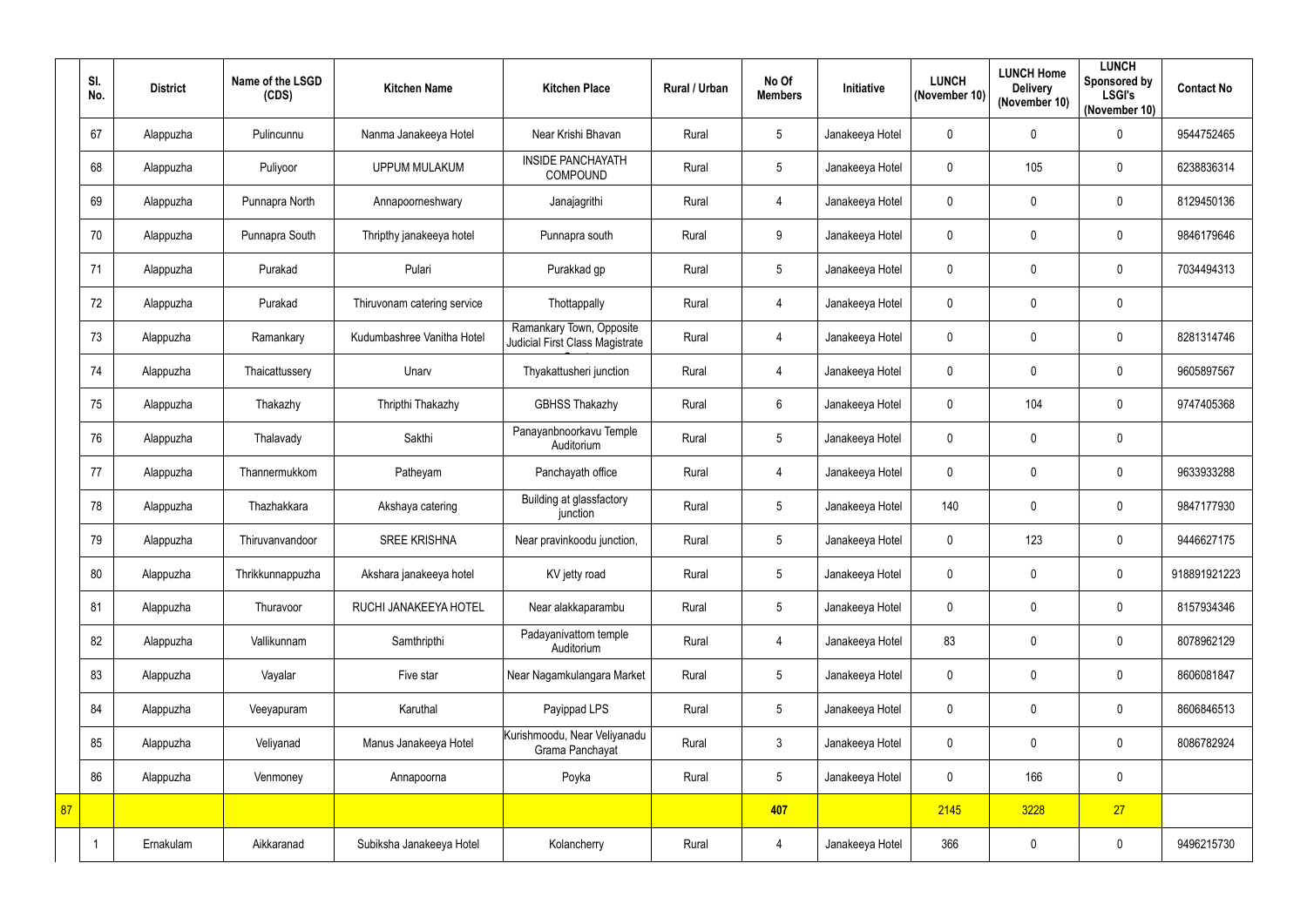| SI.<br>No.      | <b>District</b> | Name of the LSGD<br>(CDS) | <b>Kitchen Name</b>              | <b>Kitchen Place</b>         | <b>Rural / Urban</b> | No Of<br><b>Members</b> | Initiative      | <b>LUNCH</b><br>(November 10) | <b>LUNCH Home</b><br><b>Delivery</b><br>(November 10) | <b>LUNCH</b><br>Sponsored by<br><b>LSGI's</b><br>(November 10) | <b>Contact No</b> |
|-----------------|-----------------|---------------------------|----------------------------------|------------------------------|----------------------|-------------------------|-----------------|-------------------------------|-------------------------------------------------------|----------------------------------------------------------------|-------------------|
| $\overline{2}$  | Ernakulam       | Alengade                  | Thanima foods                    | Koduvazhanga                 | Rural                | $\mathbf{3}$            | Janakeeya Hotel | 83                            |                                                       | $\pmb{0}$                                                      | 9349013322        |
| $\mathfrak{Z}$  | Ernakulam       | Alengade                  | Mr.Bakers                        | Malikam peedika              | Rural                | $\mathbf{3}$            | Janakeeya Hotel | 49                            | $\mathbf 0$                                           | $\mathbf 0$                                                    | 9633887779        |
| 4               | Ernakulam       | Alengade                  | Kasthurba kitchen                | Neerikkode                   | Rural                | $\mathbf{3}$            | Janakeeya Hotel | 108                           | $\mathbf 0$                                           | $\pmb{0}$                                                      | 9526260253        |
| $5\phantom{.0}$ | Ernakulam       | Amballoor                 | Dhanshree catering               | St.ignatius schools Amballur | Rural                | $5\phantom{.0}$         | Janakeeya Hotel | 115                           | $\mathbf 0$                                           | $\mathbf 0$                                                    | 8330081552        |
| $6\phantom{1}$  | Ernakulam       | Angamaly                  | Cafe Shree Canteen               | <b>Municipality Canteen</b>  | Urban                | $5\phantom{.0}$         | Janakeeya Hotel | 325                           | $\mathbf 0$                                           | $\pmb{0}$                                                      | 9656927253        |
| $\overline{7}$  | Ernakulam       | Arakuzha                  | Ruchi Janakeeya hotel, Arakkuzha | Pandappilly                  | Rural                | $5\phantom{.0}$         | Janakeeya Hotel | 135                           | $\mathbf 0$                                           | $\mathbf 0$                                                    | 9744864225        |
| 8               | Ernakulam       | Assamannoor               | New Life kudumbasree Hotel       | Cherukunnam                  | Rural                | $\mathbf{3}$            | Janakeeya Hotel | 158                           | $\mathbf 0$                                           | $\mathbf 0$                                                    | 9656729450        |
| 9               | Ernakulam       | Avoly                     | Janakeeya Hotel, Avoli           | Hostel Junction, Avoli       | Rural                | $\mathbf{3}$            | Janakeeya Hotel | 231                           | $\mathbf 0$                                           | $\pmb{0}$                                                      | 9847983621        |
| 10 <sup>°</sup> | Ernakulam       | Ayyampuzha                | Five Star Hotel and Catering     | Panchayat Junction           | Rural                | $\overline{4}$          | Janakeeya Hotel | 80                            | $\mathbf 0$                                           | $\mathbf 0$                                                    | 9744836324        |
| 11              | Ernakulam       | Chendamangalam            | Anugraha Kudumbashree hotel      | Vadakkumpuram                | Rural                | $5\phantom{.0}$         | Janakeeya Hotel | 138                           | $\mathbf{0}$                                          | $\mathbf 0$                                                    | 9061419729        |
| 12              | Ernakulam       | Chengamanade              | Mythri janakeeya hotel           | Purayar                      | Rural                | $5\phantom{.0}$         | Janakeeya Hotel | $\mathbf 0$                   | 159                                                   | $\mathbf 0$                                                    | 9496172362        |
| 13              | Ernakulam       | Cheranalloor              | Chaithanya                       | <b>Community Hall</b>        | Rural                | $6\phantom{.}6$         | Janakeeya Hotel | 60                            | $\mathbf{0}$                                          | $\pmb{0}$                                                      | 9995156639        |
| 14              | Ernakulam       | Cheranalloor              | Adukkala                         | Chittoor                     | Rural                | $5\phantom{.0}$         | Janakeeya Hotel | 0                             | $\mathbf 0$                                           | $\mathbf 0$                                                    | 808922128         |
| 15              | Ernakulam       | Chittattukara             | krishna cafe                     | chittattukara jn.            | Rural                | $\mathbf{3}$            | Janakeeya Hotel | 260                           | $\overline{0}$                                        | $\pmb{0}$                                                      |                   |
| 16              | Ernakulam       | Choornikkara              | Metro hotel                      | Ambattukavu                  | Rural                | $\mathbf{3}$            | Janakeeya Hotel | 309                           | $\pmb{0}$                                             | $\pmb{0}$                                                      | 9605319455        |
| 17              | Ernakulam       | Chottanikkara             | Ahalya Cafe                      | Kottayatthupara              | Rural                | $6\overline{6}$         | Janakeeya Hotel | 91                            | $\pmb{0}$                                             | $\pmb{0}$                                                      | 9567512337        |
| 18              | Ernakulam       | Maneed                    | Coral Island                     | Maneed                       | Rural                | $\overline{4}$          | Janakeeya Hotel | 112                           | $\mathbf 0$                                           | $\pmb{0}$                                                      | 7012652495        |
| 19              | Ernakulam       | Edathala                  | Souhridam Kudumbashree canteen   | Edathala                     | Rural                | $\mathbf{3}$            | Janakeeya Hotel | 265                           | $\mathbf 0$                                           | $\mathbf 0$                                                    | 9745769363        |
| 20              | Ernakulam       | Edathala                  | Veetiloru oonne                  | Manalimukke                  | Rural                | $\mathbf{3}$            | Janakeeya Hotel | 192                           | $\pmb{0}$                                             | $\pmb{0}$                                                      | 9745769363        |
| 21              | Ernakulam       | Edavanakkad               | Royal Hotel                      | Edavanakad                   | Rural                | $\mathbf{3}$            | Janakeeya Hotel | 74                            | $\pmb{0}$                                             | $\mathbf 0$                                                    | 7902933414        |
| 22              | Ernakulam       | Elanji                    | janakiya hotel elanji            | elanji punjayathu junction   | Rural                | $5\phantom{.0}$         | Janakeeya Hotel | 40                            | $\mathbf 0$                                           | $\pmb{0}$                                                      | 9947990787        |
| 23              | Ernakulam       | Eloor                     | Nalanandhana janakeeya hotel     | Eloor                        | Urban                | $\overline{4}$          | Janakeeya Hotel | 133                           | $\pmb{0}$                                             | $\pmb{0}$                                                      | 9562885391        |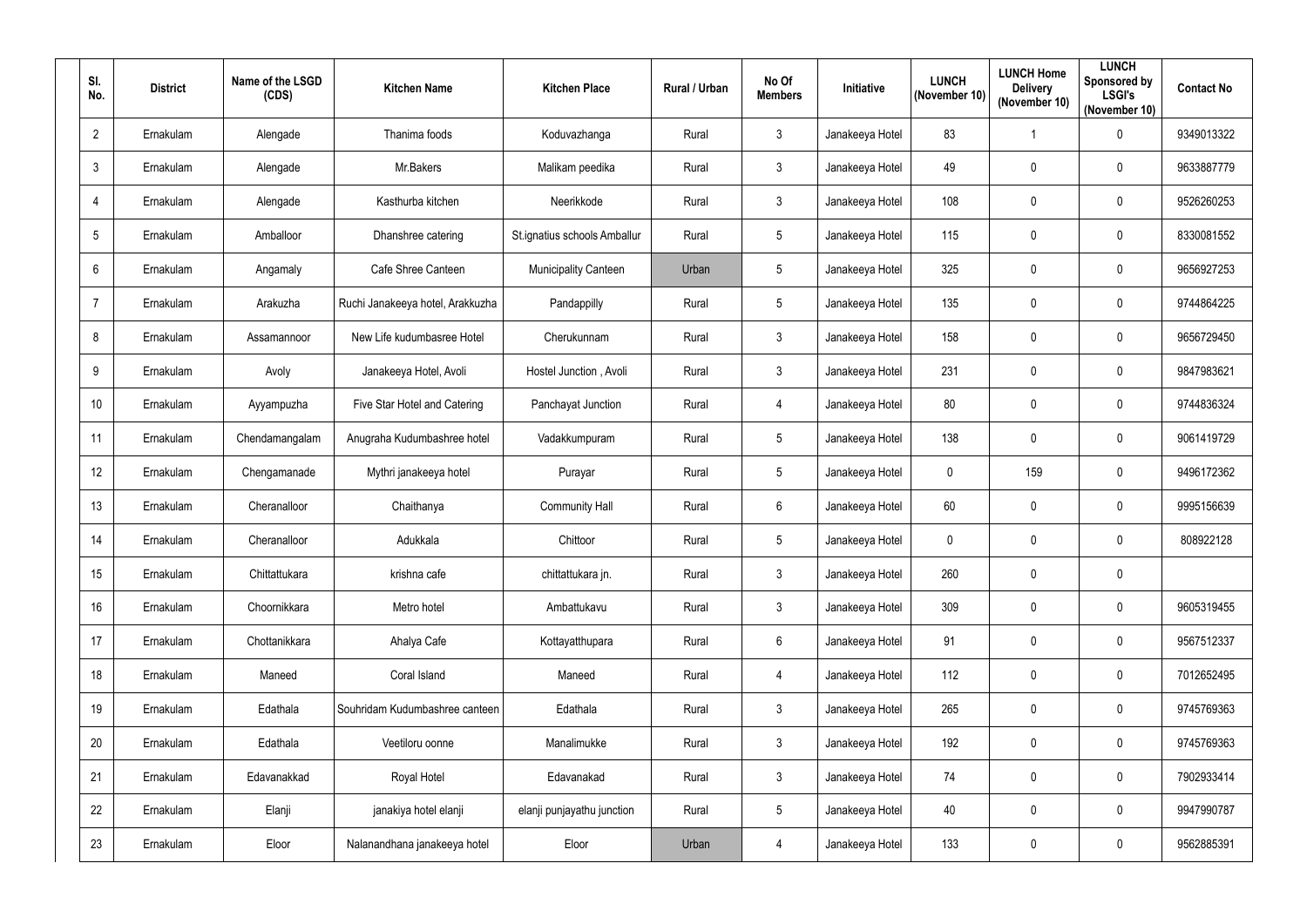| SI.<br>No. | <b>District</b> | Name of the LSGD<br>(CDS) | <b>Kitchen Name</b>                   | <b>Kitchen Place</b>               | <b>Rural / Urban</b> | No Of<br><b>Members</b> | Initiative      | <b>LUNCH</b><br>(November 10) | <b>LUNCH Home</b><br><b>Delivery</b><br>(November 10) | <b>LUNCH</b><br>Sponsored by<br><b>LSGI's</b><br>(November 10) | <b>Contact No</b> |
|------------|-----------------|---------------------------|---------------------------------------|------------------------------------|----------------------|-------------------------|-----------------|-------------------------------|-------------------------------------------------------|----------------------------------------------------------------|-------------------|
| 24         | Ernakulam       | Ezhikkara                 | Sree Rajarajeswari Janakeeya<br>Hotel | Ezhikkara                          | Rural                | $\sqrt{5}$              | Janakeeya Hotel | 129                           | $\mathbf 0$                                           | 0                                                              | 8921579011        |
| 25         | Ernakulam       | Kadungalloor              | Snehitha janakeeya hotel              | Kadungalloor                       | Rural                | $\mathbf{3}$            | Janakeeya Hotel | 156                           | $\mathbf 0$                                           | $\mathbf 0$                                                    | 9567418674        |
| 26         | Ernakulam       | Kalady                    | Jyothi Vanitha Canteen                | Kalady                             | Rural                | $5\phantom{.0}$         | Janakeeya Hotel | 310                           | $\mathbf{0}$                                          | 0                                                              | 9544624439        |
| 27         | Ernakulam       | <b>Kalamassery East</b>   | Nanma janakeeya hotel                 | HMT, kalammassery                  | Urban                | $\mathbf{3}$            | Janakeeya Hotel | 343                           | $\mathbf 0$                                           | 0                                                              | 9895535089        |
| 28         | Ernakulam       | <b>Kalamassery West</b>   | Pulari janakeeya hotel                | Kunamthai                          | Urban                | $\mathbf{3}$            | Janakeeya Hotel | 435                           | $\mathbf{0}$                                          | 0                                                              | 7736594305        |
| 29         | Ernakulam       | <b>Kalamassery West</b>   | Kismath janakeeya hotel               | Vattekkunnam                       | Urban                | $\mathbf{3}$            | Janakeeya Hotel | 175                           | $\mathbf 0$                                           | $\mathbf 0$                                                    | 8075879290        |
| 30         | Ernakulam       | Kalloorkkad               | Puthuma Janakeeya Hotel               | Kallorkkad                         | Rural                | $\mathbf{3}$            | Janakeeya Hotel | 154                           | $\mathbf 0$                                           | $\mathbf 0$                                                    | 7558091353        |
| 31         | Ernakulam       | Kanjoor                   | Ammachiyude Adukkala                  | Parappuram                         | Rural                | $\mathbf{3}$            | Janakeeya Hotel | 143                           | $\mathbf 0$                                           | 0                                                              | 6238583699        |
| 32         | Ernakulam       | Karumalloor               | Koottayma janakeeya hotel             | Kariyachira                        | Rural                | $\overline{4}$          | Janakeeya Hotel | $\mathbf 0$                   | $\mathbf 0$                                           | $\mathbf 0$                                                    | 9746484979        |
| 33         | Ernakulam       | Kavalangad                | Five star Janakeeya Hotel             | Nellimattom                        | Rural                | $5\phantom{.0}$         | Janakeeya Hotel | 300                           | $\mathbf 0$                                           | $\mathbf 0$                                                    | 9744705648        |
| 34         | Ernakulam       | Keezhmad                  | Sadyalayam janakeeya hotel            | Keezhmad                           | Rural                | $\sqrt{5}$              | Janakeeya Hotel | 80                            | 0                                                     | $\mathbf 0$                                                    | 9846027221        |
| 35         | Ernakulam       | Kochi East                | ANNAPOORNA JANAKEEYA<br><b>HOTEL</b>  | ALINCHUVADU                        | Urban                | 5                       | Janakeeya Hotel | 294                           | $\mathbf 0$                                           | 0                                                              | 9567529849        |
| 36         | Ernakulam       | Kochi East                | YUMMEES KITCHEN                       | VADUTHALA                          | Urban                | 5                       | Janakeeya Hotel | 90                            | 20                                                    | $\mathbf 0$                                                    |                   |
| 37         | Ernakulam       | Kochi East                | ORUMA KITCHEN                         | <b>PACHALAM</b>                    | Urban                | $\mathbf{3}$            | Janakeeya Hotel | 290                           | 86                                                    | 0                                                              | 9744763589        |
| 38         | Ernakulam       | Kochi East                | <b>PONPULARI</b>                      | KEERHI NAGAR,<br><b>ELAMAKKARA</b> | Urban                | $\mathbf{3}$            | Janakeeya Hotel | 299                           | $\mathbf 0$                                           | $\pmb{0}$                                                      | 8289818357        |
| 39         | Ernakulam       | Kochi East                | <b>RUCHI CATERING</b>                 | PUNNACKAL                          | Urban                | $\sqrt{5}$              | Janakeeya Hotel | 298                           | 58                                                    | 0                                                              | 9947080022        |
| 40         | Ernakulam       | Kochi South               | <b>AMMAS KITCHEN</b>                  | <b>THEVARA</b>                     | Urban                | $\overline{4}$          | Janakeeya Hotel | 935                           | $\mathbf 0$                                           | 0                                                              | 7994618127        |
| 41         | Ernakulam       | Kochi South               | NEW AKSHAYA HOTEL                     | <b>PONNURUNNI</b>                  | Urban                | $5\phantom{.0}$         | Janakeeya Hotel | 754                           | $\mathbf 0$                                           | $\mathbf 0$                                                    | 9895292721        |
| 42         | Ernakulam       | Kochi South               | <b>FRIENDS</b>                        | <b>MINI PARK</b>                   | Urban                | $\sqrt{5}$              | Janakeeya Hotel | 364                           | $\mathbf 0$                                           | $\pmb{0}$                                                      | 9048207287        |
| 43         | Ernakulam       | Kochi West                | PUTHUMA KUDUMBASHREE<br><b>HOTEL</b>  | PALLURUTHY NADA                    | Urban                | $5\phantom{.0}$         | Janakeeya Hotel | 248                           | $\mathbf 0$                                           | $\mathbf 0$                                                    | 9947611626        |
| 44         | Ernakulam       | Kochi West                | NAMMUDE ADUKKALA                      | <b>ERAVELI COLONY</b>              | Urban                | $5\phantom{.0}$         | Janakeeya Hotel | 692                           | $\mathbf 0$                                           | 0                                                              | 9746033279        |
| 45         | Ernakulam       | Koovappady                | Kaipunyam Janakeeya hotel             | Koovappady                         | Rural                | $5\phantom{.0}$         | Janakeeya Hotel | 198                           | $\pmb{0}$                                             | 0                                                              |                   |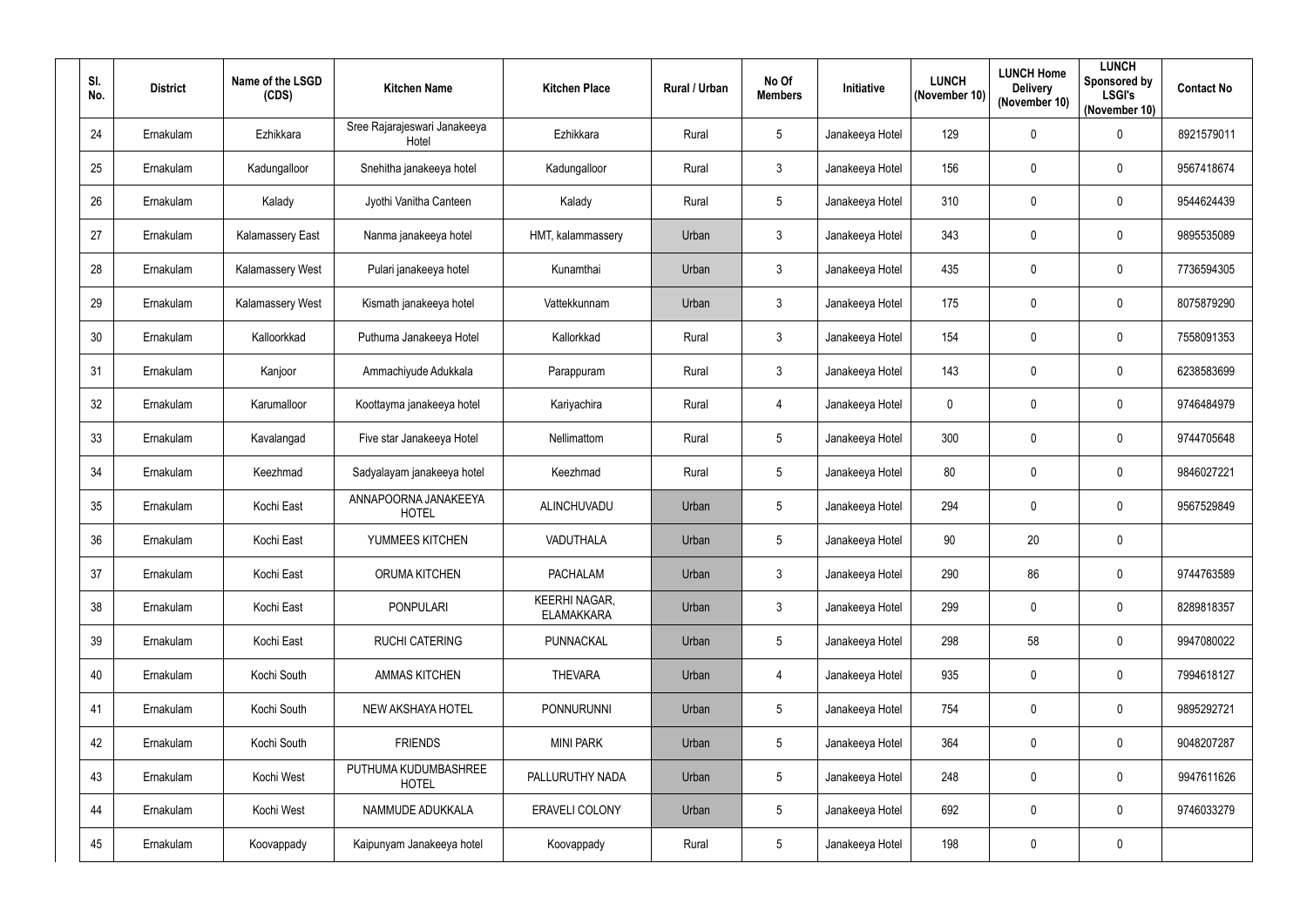|     | SI.<br>No. | <b>District</b> | Name of the LSGD<br>(CDS) | <b>Kitchen Name</b>              | <b>Kitchen Place</b>      | Rural / Urban | No Of<br><b>Members</b> | Initiative      | <b>LUNCH</b><br>(November 10) | <b>LUNCH Home</b><br><b>Delivery</b><br>(November 10) | <b>LUNCH</b><br>Sponsored by<br><b>LSGI's</b><br>(November 10) | <b>Contact No</b> |
|-----|------------|-----------------|---------------------------|----------------------------------|---------------------------|---------------|-------------------------|-----------------|-------------------------------|-------------------------------------------------------|----------------------------------------------------------------|-------------------|
|     | 46         | Ernakulam       | Kothamangalam             | Thanima catering unit            | Kothamangalam             | Urban         | $\mathfrak{Z}$          | Janakeeya Hotel | 127                           | $\mathbf 0$                                           | $\pmb{0}$                                                      | 9846664377        |
|     | 47         | Ernakulam       | Kottapady                 | Janakeeya Hotel                  | Kottappady junction       | Rural         | 3                       | Janakeeya Hotel | 189                           |                                                       | $\mathbf 0$                                                    | 9497406993        |
|     | 48         | Ernakulam       | Kottuvally                | subhiksha vanitha canteen        | kottuvally                | Rural         | 5                       | Janakeeya Hotel | 130                           | $\mathbf 0$                                           | $\mathbf 0$                                                    | 8590034196        |
|     | 49         | Ernakulam       | kumbalangi                | st.antoneys kudumbashree         | old post office           | Rural         | $\mathbf{3}$            | Janakeeya Hotel | 430                           | $\mathbf 0$                                           | $\mathbf 0$                                                    | 8138860764        |
|     | 50         | Ernakulam       | kunnathunadu              | thripthy janakeeya hotel         | pallikkara                | Rural         | $6\phantom{.}$          | Janakeeya Hotel | 66                            | $\mathbf 0$                                           | $\pmb{0}$                                                      | 9744561425        |
|     | 51         | Ernakulam       | Kunnukara                 | Greenchilly cafe                 | Kunnukara                 | Rural         | $\mathbf{3}$            | Janakeeya Hotel | $\mathbf 0$                   | 39                                                    | $\mathbf 0$                                                    | 9496852989        |
| 114 | 52         | Ernakulam       | Kunnukara                 | Thanima canteen                  | North aduvassery          | Rural         | 5                       | Janakeeya Hotel | 0                             | 38                                                    | $\mathbf 0$                                                    | 9744200583        |
|     | 53         | Ernakulam       | Kuttampuzha               | Nila kudumbashree janakiya hotel | Mini stadium, vadattupara | Rural         | $6\phantom{.}$          | Janakeeya Hotel | 49                            | $\mathbf 0$                                           | $\pmb{0}$                                                      | 9496754018        |
|     | 54         | Ernakulam       | Kuzhippilly               | Janakeeya hotel                  | Kuzhupilli                | Rural         | $\mathbf 0$             | Janakeeya Hotel | 96                            | $\boldsymbol{0}$                                      | $\mathbf 0$                                                    | 9847371780        |
|     | 55         | Ernakulam       | Malayattoor               | Whats app Janakeeya Hotel        | Thottuva                  | Rural         | $\mathfrak{Z}$          | Janakeeya Hotel | 316                           | $\mathbf 0$                                           | $\mathbf 0$                                                    | 9497796828        |
|     | 56         | Ernakulam       | Malayattoor               | Natturuchi Janakeeya Hotel       | Ettakkadavu               | Rural         | $\mathfrak{Z}$          | Janakeeya Hotel | 263                           | $\mathbf 0$                                           | $\mathbf 0$                                                    | 9745470234        |
|     | 57         | Ernakulam       | Manjalloor                | Thanima Kudumbashree hotel       | Vazhakkulam               | Rural         | 5                       | Janakeeya Hotel | 270                           | 0                                                     | $\mathbf 0$                                                    | 9526215854        |
|     | 58         | Ernakulam       | Manjapra                  | Sara's Kitchen                   | Puthenpalli               | Rural         | 3                       | Janakeeya Hotel | 167                           | $\mathbf 0$                                           | $\mathbf 0$                                                    | 8547392730        |
|     | 59         | Ernakulam       | Maradu                    | <b>VANITHA HOTEL</b>             | <b>KUNDANNOR JN</b>       | Urban         | $\overline{4}$          | Janakeeya Hotel | 65                            | 8                                                     | $\pmb{0}$                                                      |                   |
|     | 60         | Ernakulam       | Marady                    | Janakeeya Hotel Marady           | Unnakkuppa                | Rural         | $\overline{4}$          | Janakeeya Hotel | 34                            | $\pmb{0}$                                             | $\pmb{0}$                                                      | 9947943177        |
|     | 61         | Ernakulam       | Mazhuvannoor              | Sruthi Janakeeya Hotel           | Valayanchirangara         | Rural         | $\mathfrak{Z}$          | Janakeeya Hotel | 121                           | $\pmb{0}$                                             | $\pmb{0}$                                                      | 9747924485        |
|     | 62         | Ernakulam       | Mulavukad                 | Kudumbashree Veetile bakshanam   | Mulavukad                 | Rural         | 5                       | Janakeeya Hotel | 177                           | $\pmb{0}$                                             | $\pmb{0}$                                                      | 9061339557        |
|     | 63         | Ernakulam       | Muvattupuzha              | Oottupura                        | Muvattupuzha              | Urban         | $\mathfrak{Z}$          | Janakeeya Hotel | 244                           | $\mathbf 0$                                           | $\mathbf 0$                                                    | 7736573412        |
|     | 64         | Ernakulam       | Nayarambalam              | Four star cafe                   | Nayarambalam              | Rural         | $\mathfrak{Z}$          | Janakeeya Hotel | 72                            | $\pmb{0}$                                             | $\pmb{0}$                                                      | 8075349161        |
|     | 65         | Ernakulam       | Nellikuzhy                | Janakeeya Hotel                  | Nellikkuzhi               | Rural         | $\mathbf{3}$            | Janakeeya Hotel | 265                           | $\pmb{0}$                                             | $\pmb{0}$                                                      | 9744641099        |
|     | 66         | Ernakulam       | Njarakkal                 | Kripa Catering Unit              | Njarakkal                 | Rural         | $\mathfrak{Z}$          | Janakeeya Hotel | 46                            | $\overline{0}$                                        | $\pmb{0}$                                                      | 9567534006        |
|     | 67         | Ernakulam       | Okkal                     | Manna Janakeeya Hotel            | Edavoor                   | Rural         | $\overline{4}$          | Janakeeya Hotel | 68                            | $\pmb{0}$                                             | $\pmb{0}$                                                      | 8086822888        |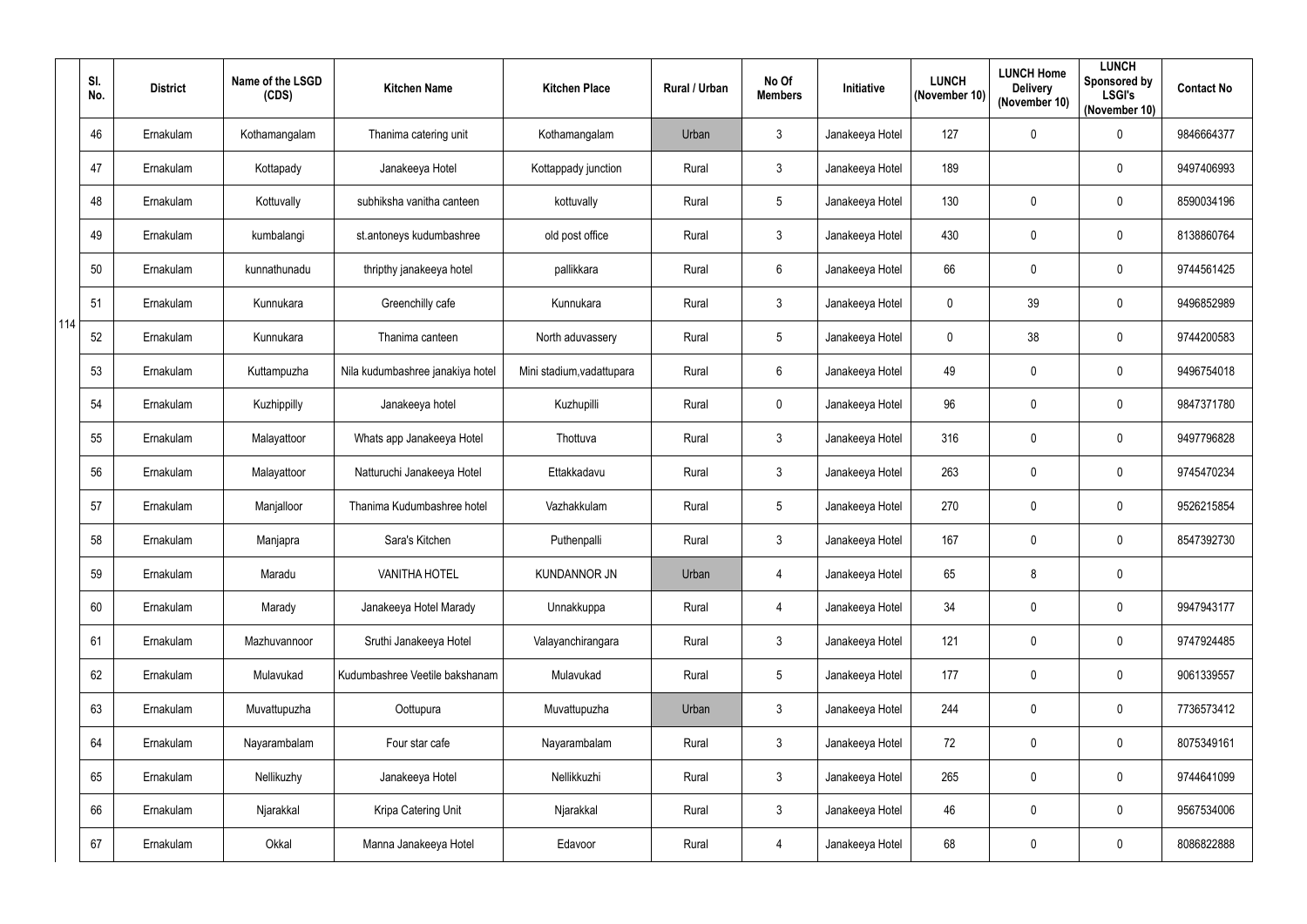| SI.<br>No. | <b>District</b> | Name of the LSGD<br>(CDS) | <b>Kitchen Name</b>                         | <b>Kitchen Place</b>                        | <b>Rural / Urban</b> | No Of<br><b>Members</b> | Initiative      | <b>LUNCH</b><br>(November 10) | <b>LUNCH Home</b><br><b>Delivery</b><br>(November 10) | <b>LUNCH</b><br>Sponsored by<br><b>LSGI's</b><br>(November 10) | <b>Contact No</b> |
|------------|-----------------|---------------------------|---------------------------------------------|---------------------------------------------|----------------------|-------------------------|-----------------|-------------------------------|-------------------------------------------------------|----------------------------------------------------------------|-------------------|
| 68         | Ernakulam       | Paingottoor               | Janakeeya hotel                             | Paingottoor                                 | Rural                | $\overline{7}$          | Janakeeya Hotel | 71                            | $\mathbf 0$                                           | $\pmb{0}$                                                      | 9656855730        |
| 69         | Ernakulam       | Pallarimangalam           | Janakeeya Hotel                             | Janakeeya Hotel, Koovalloor                 | Rural                | $\overline{4}$          | Janakeeya Hotel | 183                           | $\mathbf 0$                                           | $\mathbf 0$                                                    | 7025992310        |
| 70         | Ernakulam       | Pallipuram                | Kadumanga Food court                        | Pothen valav                                | Rural                | $5\phantom{.0}$         | Janakeeya Hotel | 246                           | $\mathbf 0$                                           | $\pmb{0}$                                                      | 9747525176        |
| 71         | Ernakulam       | Pambakkuda                | viswastha catering unit                     | pambakkuda block punjayathu<br>building     | Rural                | $\overline{4}$          | Janakeeya Hotel | 45                            | $\mathbf 0$                                           | $\mathbf 0$                                                    | 7510382367        |
| 72         | Ernakulam       | Parakkadave               | Thejus catering unit                        | Moozhikkulam                                | Rural                | 10 <sup>°</sup>         | Janakeeya Hotel | $\mathbf{0}$                  | $\mathbf{0}$                                          | $\mathbf 0$                                                    | 9847936303        |
| 73         | Ernakulam       | Paravoor                  | sreevikneswara                              | Govt.boys' HSS, N.Paravur                   | Urban                | $\overline{4}$          | Janakeeya Hotel | 94                            | $\mathbf 0$                                           | $\mathbf 0$                                                    | 9567581698        |
| 74         | Ernakulam       | Perumbavoor               | Swath kudumbashree canteen                  | Perumbavoor                                 | Urban                | $\mathbf{3}$            | Janakeeya Hotel | 363                           | $\mathbf 0$                                           | $\mathbf 0$                                                    | 8156881057        |
| 75         | Ernakulam       | Pindimana                 | Janakeeya hotel                             | Muthamkuzhi                                 | Rural                | $\overline{4}$          | Janakeeya Hotel | 122                           | $\mathbf 0$                                           | $\pmb{0}$                                                      | 9656297799        |
| 76         | Ernakulam       | Piravam                   | sneha canteen                               | municipality building base floor<br>piravom | Urban                | $\overline{4}$          | Janakeeya Hotel | 250                           | $\mathbf 0$                                           | $\mathbf 0$                                                    | 9605594018        |
| 77         | Ernakulam       | Pothanikkad               | Taj hotel                                   | Pothanikkad                                 | Rural                | $\mathbf{3}$            | Janakeeya Hotel | 100                           | $\mathbf 0$                                           | $\mathbf 0$                                                    | 8943961843        |
| 78         | Ernakulam       | Puthanvelikkara           | Panjami cafe kudumbashree                   | Near panjayath office                       | Rural                | $5\phantom{.0}$         | Janakeeya Hotel | $\mathbf 0$                   | 163                                                   | $\mathbf 0$                                                    | 9645530669        |
| 79         | Ernakulam       | Ramamangalam              | cafe kudumbashree                           | ramamngalam                                 | Rural                | $\overline{4}$          | Janakeeya Hotel | 226                           | $\mathbf 0$                                           | $\pmb{0}$                                                      | 9961344346        |
| 80         | Ernakulam       | Rayamangalam              | Arya canteen                                | Kuruppampady                                | Rural                | 3                       | Janakeeya Hotel | 112                           | $\mathbf 0$                                           | $\mathbf 0$                                                    | 9072147163        |
| 81         | Ernakulam       | Thirumarady               | janakiya hotel thirumarady                  | edappara jn.                                | Rural                | $\mathbf{3}$            | Janakeeya Hote5 | 42                            | $\mathbf 0$                                           | $\pmb{0}$                                                      | 7594811868        |
| 82         | Ernakulam       | Thiruvaniyoor             | Thanima                                     | Thiruvaniyoor                               | Rural                | $5\phantom{.0}$         | Janakeeya Hotel | 163                           | $\pmb{0}$                                             | $\pmb{0}$                                                      | 9061239698        |
| 83         | Ernakulam       | Thrikkakkara East         | Thanima Janakeeya Hotel                     | Kakkanad                                    | Urban                | 8                       | Janakeeya Hotel | $\mathbf 0$                   | $\pmb{0}$                                             | $\pmb{0}$                                                      | 9207134763        |
| 84         | Ernakulam       | Thrikkakkara west         | Janakeeya Hotel                             | Chembumukku                                 | Urban                | $5\phantom{.0}$         | Janakeeya Hotel | $\mathbf 0$                   | $\mathbf 0$                                           | $\pmb{0}$                                                      | 9496530576        |
| 85         | Ernakulam       | Thuravoor                 | E Grill                                     | Yudapuram                                   | Rural                | $\overline{4}$          | Janakeeya Hotel | 319                           | $\mathbf 0$                                           | $\mathbf 0$                                                    | 9526845935        |
| 86         | Ernakulam       | Tripunithura              | Janakeeya Hotel Tripunithura                | Eroor                                       | Urban                | $\mathbf{3}$            | Janakeeya Hotel | 101                           | $\pmb{0}$                                             | $\pmb{0}$                                                      | 8089117821        |
| 87         | Ernakulam       | Vadakkekkara              | vadakkekkara kudumbasree<br>janakeeya hotel | Madaplathuruth                              | Rural                | $\overline{4}$          | Janakeeya Hotel | $\mathbf 0$                   | $\pmb{0}$                                             | $\mathbf 0$                                                    | 8301806778        |
| 88         | Ernakulam       | Vadavukode<br>Puthancruz  | Janakeeya Hotel                             | Vadavukod                                   | Rural                | $\overline{4}$          | Janakeeya Hotel | 119                           | $\mathbf 0$                                           | $\pmb{0}$                                                      |                   |
| 89         | Ernakulam       | Valakom                   | Ruchi kudumbashree catering                 | Valakom                                     | Rural                | $5\phantom{.0}$         | Janakeeya Hotel | 119                           | $\pmb{0}$                                             | $\pmb{0}$                                                      |                   |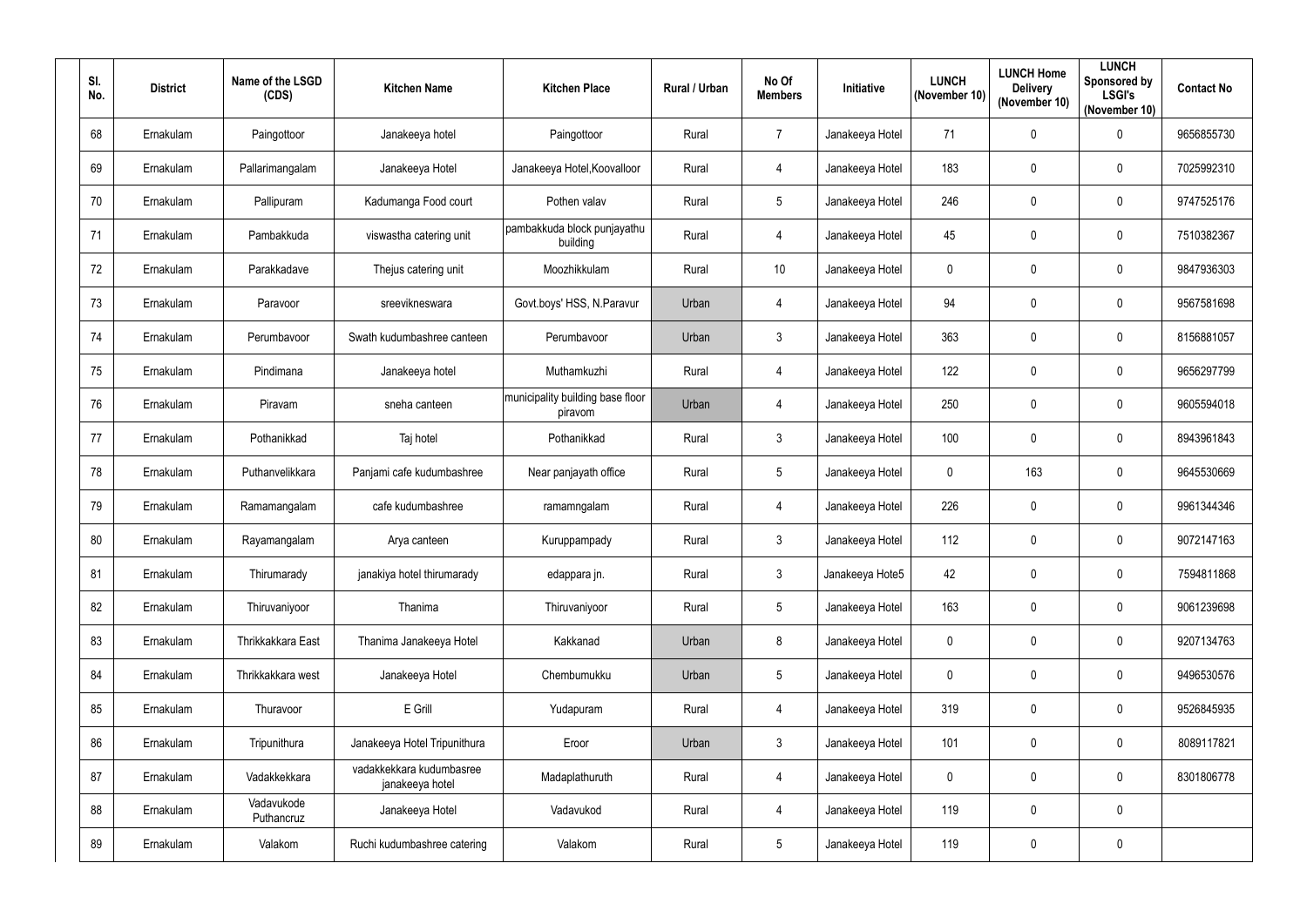| SI.<br>No. | <b>District</b> | Name of the LSGD<br>(CDS) | <b>Kitchen Name</b>                                      | <b>Kitchen Place</b> | Rural / Urban | No Of<br><b>Members</b> | Initiative      | <b>LUNCH</b><br>(November 10) | <b>LUNCH Home</b><br><b>Delivery</b><br>(November 10) | <b>LUNCH</b><br>Sponsored by<br><b>LSGI's</b><br>(November 10) | <b>Contact No</b> |
|------------|-----------------|---------------------------|----------------------------------------------------------|----------------------|---------------|-------------------------|-----------------|-------------------------------|-------------------------------------------------------|----------------------------------------------------------------|-------------------|
| 90         | Ernakulam       | Varapuzha                 | DURGA ACTIVITY                                           | CHETTIBHAGAM         | Rural         | 8                       | Janakeeya Hotel | 117                           | $\mathbf 0$                                           | $\mathfrak{Z}$                                                 | 9496160074        |
| 91         | Ernakulam       | Vazhakulam                | Three Star Hotel                                         | Marampally           | Rural         | $\mathfrak{Z}$          | Janakeeya Hotel | 284                           | $\mathbf 0$                                           | $\mathbf 0$                                                    | 8547309874        |
| 92         | Ernakulam       | Vengola                   | Janakeeya Hotel                                          | Pathipalam           | Rural         | $5\phantom{.0}$         | Janakeeya Hotel | 78                            | $\mathbf 0$                                           | $\mathbf 0$                                                    | 8113030921        |
| 93         | Ernakulam       | Vengoor                   | <b>JANAKEEYA HOTEL</b>                                   | Choorathod           | Rural         | $\overline{4}$          | Janakeeya Hotel | 155                           | $\boldsymbol{0}$                                      | $\boldsymbol{0}$                                               | 6238320991        |
| 94         | Ernakulam       | Angamaly                  | <b>JANAKEEYA HOTEL</b>                                   | <b>TB</b> Junction   | Urban         | $\mathfrak{Z}$          | Janakeeya Hotel | 56                            | $\mathbf 0$                                           | $\boldsymbol{0}$                                               | 9447924974        |
| 95         | Ernakulam       | kothamangalam             | P.K janakeeya hotel                                      | kothamangalam        | Urban         | 6                       | Janakeeya Hotel | 284                           | $\mathbf 0$                                           | $\mathbf 0$                                                    | 8156869114        |
| 96         | Ernakulam       | Nedumbassery              | thani nadan                                              | athani               | rural         | 5                       | Janakeeya Hotel | $\mathbf{0}$                  | 250                                                   | $\mathbf 0$                                                    | 9961277604        |
| 97         | Ernakulam       | Perumbavoor               | <b>JANAKEEYA HOTEL MINI CIVIL</b><br>STATION PERUMBAVOOR | Perumbavoor          | Urban         | $\mathbf{3}$            | Janakeeya Hotel | 398                           | $\boldsymbol{0}$                                      | $\boldsymbol{0}$                                               | 9847008734        |
| 98         | Ernakulam       | Kumblam                   | JANAKEEYA HOTEL, KUMBALAM                                | <b>KUMBALAM</b>      | rural         | 5                       | Janakeeya Hotel | 346                           | $\boldsymbol{0}$                                      | $\mathbf 0$                                                    | 9746652714        |
| 99         | Ernakulam       | Ayavana                   | Keralasree Janakeeya Hotel                               | Ayavana              | Rural         | 5                       | Janakeeya Hotel | 50                            | $\mathbf 0$                                           | $\mathbf 0$                                                    | 9744607799        |
| 100        | Ernakulam       | Aluva                     | Ruchi Janakeeya hotel                                    | Aluva                | Urban         | 4                       | Janakeeya Hotel | $\mathbf 0$                   | 72                                                    | $\pmb{0}$                                                      |                   |
| 101        | Ernakulam       | Payipra                   | Nanma janakeeya hotel                                    | Pezhakkappilly       | Rural         | $\mathfrak{Z}$          | Janakeeya Hotel | 147                           | $\boldsymbol{0}$                                      | $\boldsymbol{0}$                                               | 9567747725        |
| 102        | Ernakulam       | Kochi West                | Ushas Kudumbashree Hotel                                 | FORT KOCHI           | Urban         | 4                       | Janakeeya Hotel | 268                           | $\mathbf 0$                                           | 0                                                              | 7510713668        |
| 103        | Ernakulam       | Mookkannoor               | Mamma's Kitchen                                          | Mookkannoor          | Rural         | $\mathfrak{Z}$          | Janakeeya Hotel | 352                           | $\pmb{0}$                                             | $\pmb{0}$                                                      | 8593835285        |
| 104        | Ernakulam       | Edakkattuvayal            | Santhwanam                                               | Arakunnam            | Rural         | $\mathfrak{Z}$          | Janakeeya Hotel | 37                            | $\boldsymbol{0}$                                      | $\mathbf 0$                                                    | 9447047980        |
| 105        | Ernakulam       | Karukutti                 | Anugraha Janakeeya Hotel                                 | Pallissery           | Rural         | 5                       | Janakeeya Hotel | 80                            | $\overline{0}$                                        | $\boldsymbol{0}$                                               | 9846161486        |
| 106        | Ernakulam       | poothrukka                | Grandma Janakeeya hotel                                  | choondi              | Rural         | $\mathbf{3}$            | Janakeeya hotel | 100                           | $\boldsymbol{0}$                                      | $\mathbf 0$                                                    | 9400550287        |
| 107        | Ernakulam       | kalamasshery east         | thanima Janakeeya hotel                                  | kangarappadi         | urban         | $\mathbf{3}$            | Janakeeya hotel | $\mathbf 0$                   | $\mathbf 0$                                           | $\mathbf 0$                                                    | 9745481742        |
| 108        | Ernakulam       | Ayyampuzha                | Sneha janakeeya hotel                                    | ayyampuzha junction  | Rural         | $\overline{4}$          | Janakeeya hotel | 175                           | $\pmb{0}$                                             | $\pmb{0}$                                                      | 8590753551        |
| 109        | Ernakulam       | Keerampara                | Abhaya Janakeeya Hotel                                   | Punnekkad            | Rural         | $\overline{4}$          | Janakeeya hotel | 110                           | $\boldsymbol{0}$                                      | $\boldsymbol{0}$                                               | 8301059431        |
| 110        | Ernakulam       | Mudakkuzha                | janakeeya hotel                                          | mudakkuzha           | Rural         | $\mathbf{3}$            | Janakeeya hotel | 59                            | $\pmb{0}$                                             | $\boldsymbol{0}$                                               | 9496431218        |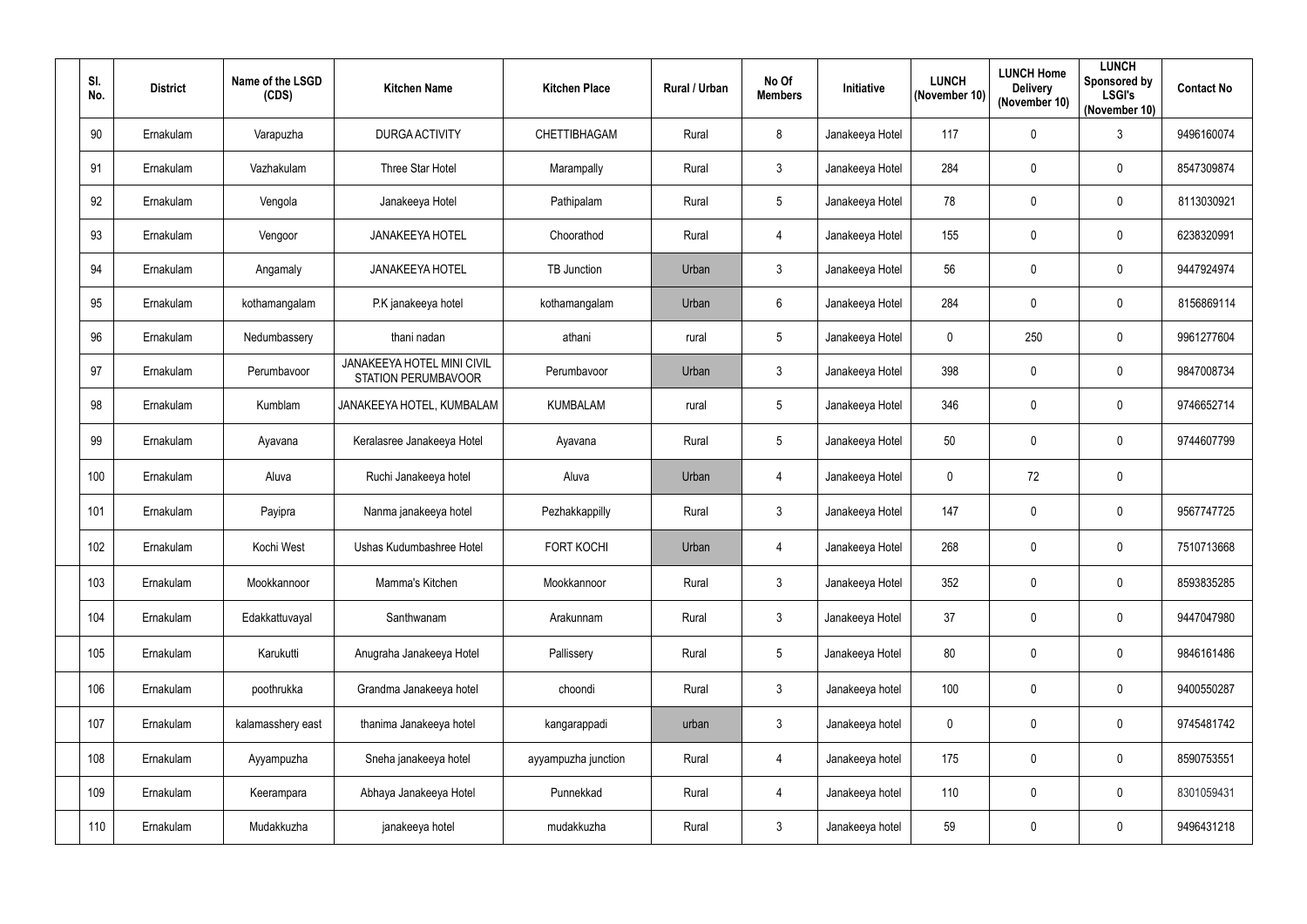|     | SI.<br>No.      | <b>District</b> | Name of the LSGD<br>(CDS) | <b>Kitchen Name</b>          | <b>Kitchen Place</b>                              | Rural / Urban | No Of<br><b>Members</b> | Initiative      | <b>LUNCH</b><br>(November 10) | <b>LUNCH Home</b><br><b>Delivery</b><br>(November 10) | <b>LUNCH</b><br>Sponsored by<br><b>LSGI's</b><br>(November 10) | <b>Contact No</b> |
|-----|-----------------|-----------------|---------------------------|------------------------------|---------------------------------------------------|---------------|-------------------------|-----------------|-------------------------------|-------------------------------------------------------|----------------------------------------------------------------|-------------------|
|     | 111             | Ernakulam       | kochi east                | samrudhi@kochi               | ernakulam north                                   | urban         | 14                      | Janakeeya hotel | 1736                          | 1183                                                  | $\pmb{0}$                                                      | 9048609615        |
| 109 |                 |                 |                           |                              |                                                   |               | 449                     |                 | 20713                         | 2077                                                  | 3 <sup>1</sup>                                                 | 21977             |
|     |                 | Idukki          | Adimaly                   | Friends Janakeeya Hotel      | Adimaly                                           | Rural         | $\overline{4}$          | Janakeeya Hotel | 187                           | $\mathbf 0$                                           | $\mathbf{3}$                                                   | 9961635779        |
|     | 2               | Idukki          | Alackode                  | Five Star Canteen            | Elamdesham Block<br>Panchayath Building, Alakode  | Rural         | 5                       | Janakeeya Hotel | 28                            | $\mathbf 0$                                           | $\pmb{0}$                                                      | 9961482164        |
|     | 3               | Idukki          | Arakkulam                 | Sabhalyam                    | Moolamattom                                       | Rural         | $\overline{4}$          | Janakeeya Hotel | 285                           | $\mathbf{0}$                                          | $\mathbf 0$                                                    | 8848124921        |
|     | 4               | Idukki          | Ayyappancovil             | Maria Janakeeya Hotel        | Parappu                                           | Rural         | $\mathfrak{Z}$          | Janakeeya Hotel | 108                           | $\mathbf 0$                                           | $\mathbf 0$                                                    | 9544622096        |
|     | 5               | Idukki          | Bysonvalley               | Famous Janakiya Hotel        | Pottankad                                         | Rural         | $\overline{4}$          | Janakeeya Hotel | 89                            | $\mathbf 0$                                           | $\mathbf 0$                                                    | 9744566398        |
|     | $6\phantom{.}6$ | Idukki          | Chakkupallam              | Vanithasree Janakeeya Hotel  | Anakkara                                          | Rural         | $\mathfrak{Z}$          | Janakeeya Hotel | 248                           | $\pmb{0}$                                             | 4                                                              | 8075143547        |
|     | 7               | Idukki          | Devikulam                 | Kudumbashree Janakeeya Hotel | Echo point                                        | Rural         | $\mathbf{3}$            | Janakeeya Hotel | 102                           | $\mathbf{0}$                                          | $\mathbf 0$                                                    | 8281640208        |
|     | 8               | Idukki          | Edavetty                  | Kudumbashree Janakeeya Hotel | Edavetty                                          | Rural         | $\mathbf{3}$            | Janakeeya Hotel | 50                            | $\mathbf 0$                                           | $\mathbf 0$                                                    | 6238694173        |
|     | 9               | Idukki          | Erattayar                 | Vanitha Janakeeya Hotel      | Erattayar                                         | Rural         | $\overline{4}$          | Janakeeya Hotel | 110                           | $\mathbf 0$                                           | $\pmb{0}$                                                      | 9188166929        |
|     | 10              | Idukki          | Kamakshi                  | Kripa Catering               | Thankamani                                        | Rural         | 5                       | Janakeeya Hotel | 302                           | 0                                                     | $\mathbf 0$                                                    | 9544021398        |
|     | 11              | Idukki          | Kanchiyar                 | Swadh Janakeeya Hotel        | Kanchiyar                                         | Rural         | 5                       | Janakeeya Hotel | 112                           | $\mathbf 0$                                           | $\mathbf 0$                                                    | 8606856496        |
|     | 12              | Idukki          | Kanjikkuzhi               | Samarppanam                  | Kanjikkuzhi                                       | Rural         | $\overline{4}$          | Janakeeya Hotel | 196                           | $\mathbf 0$                                           |                                                                | 9447169262        |
|     | 13              | Idukki          | Kanthaloor                | Morningstar Janakeeya Hotel  | Sahayagiri complex, near<br>Kanthalloor Bus stand | Rural         | $\overline{4}$          | Janakeeya Hotel | 110                           | $\pmb{0}$                                             | $\pmb{0}$                                                      | 9447941632        |
|     | 14              | Idukki          | Karimannoor               | Rujiya Catering Unit         | Karimannoor                                       | Rural         | 5                       | Janakeeya Hotel | 78                            | $\pmb{0}$                                             | $\pmb{0}$                                                      | 9497454952        |
|     | 15              | Idukki          | Karunapuram               | Karuna Hotel                 | Panchayathu complex                               | Rural         | $\overline{4}$          | Janakeeya Hotel | $\mathbf 0$                   | $\mathbf 0$                                           | $\pmb{0}$                                                      | 9961152820        |
|     | 16              | Idukki          | Kattappana                | Karunya Janakeeya Hotel      | Kattappana                                        | Urban         | 5                       | Janakeeya Hotel | 305                           | $\mathbf 0$                                           | $\mathbf 0$                                                    | 9497684477        |
|     | 17              | Idukki          | Kodikkulam                | Kulirma Janakiya Hotel       | Kodikkulam                                        | Rural         | $6\phantom{.0}$         | Janakeeya Hotel | 31                            | $\pmb{0}$                                             | $\pmb{0}$                                                      | 9605111852        |
|     | 18              | Idukki          | Kokkayar                  | Sevana Janakeeya hotel       | 35th Mile                                         | Rural         | $3\overline{3}$         | Janakeeya Hotel | 18                            | $\pmb{0}$                                             | $\mathbf 0$                                                    | 9562067674        |
|     | 19              | Idukki          | Konnathadi                | Friends Janakeeya Hotel      | Panickankudi                                      | Rural         | 6 <sup>1</sup>          | Janakeeya Hotel | 69                            | $\mathbf 0$                                           | $\mathbf 0$                                                    | 9544048878        |
|     | 20              | Idukki          | Kumili                    | Ruchi Hotel                  | Kumili                                            | Rural         | $\overline{4}$          | Janakeeya Hotel | 131                           | $\mathbf 0$                                           | $\pmb{0}$                                                      | 9447980637        |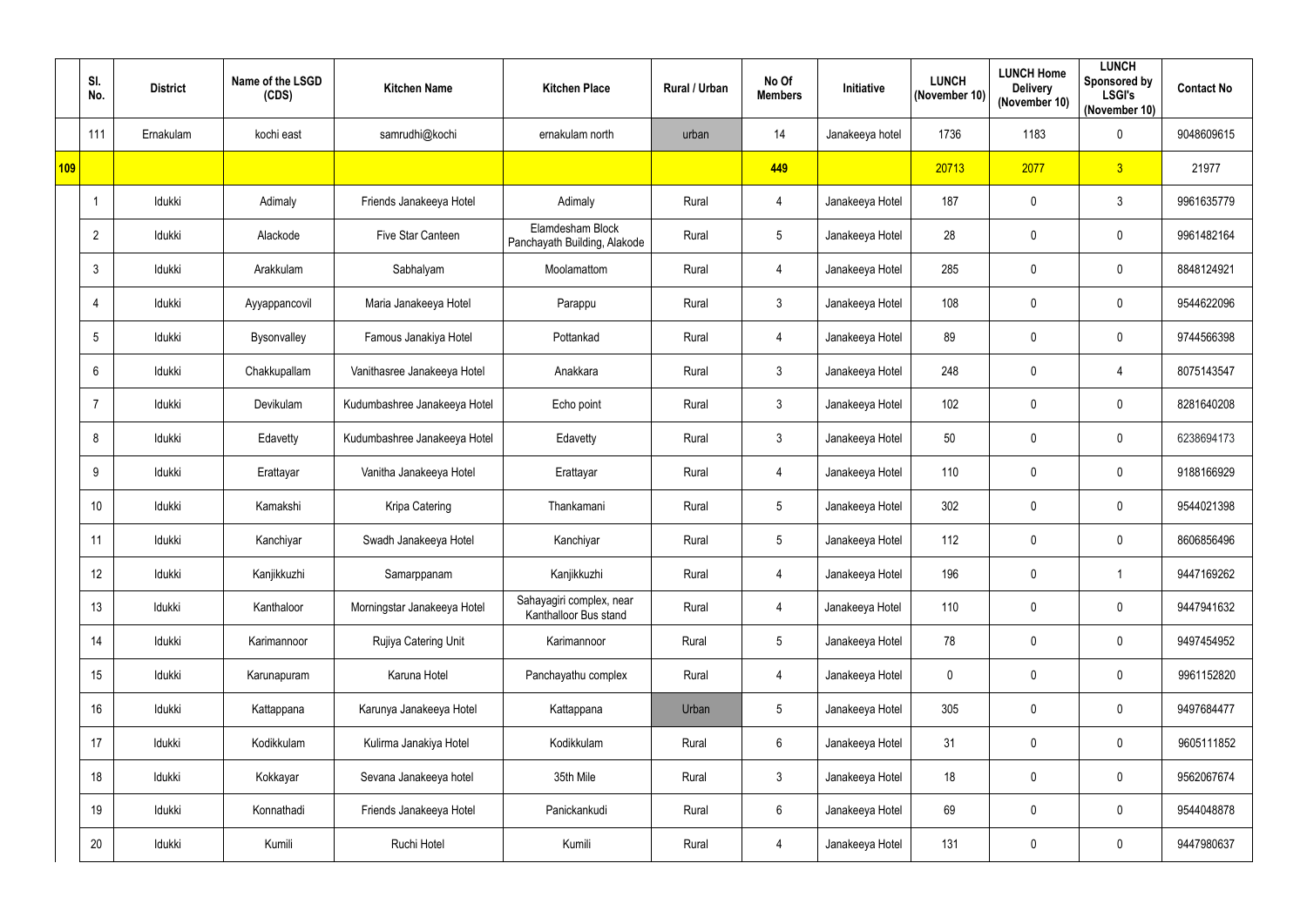|    | SI.<br>No. | <b>District</b> | Name of the LSGD<br>(CDS) | <b>Kitchen Name</b>                   | <b>Kitchen Place</b>          | Rural / Urban | No Of<br><b>Members</b> | Initiative      | <b>LUNCH</b><br>(November 10) | <b>LUNCH Home</b><br><b>Delivery</b><br>(November 10) | <b>LUNCH</b><br>Sponsored by<br><b>LSGI's</b><br>(November 10) | <b>Contact No</b> |
|----|------------|-----------------|---------------------------|---------------------------------------|-------------------------------|---------------|-------------------------|-----------------|-------------------------------|-------------------------------------------------------|----------------------------------------------------------------|-------------------|
|    | 21         | Idukki          | Manakkadu                 | Vanitha Hotel                         | Chittoor                      | Rural         | 3                       | Janakeeya Hotel | 60                            | $\mathbf 0$                                           | $\pmb{0}$                                                      | 8330097933        |
|    | 22         | Idukki          | Mankulam                  | Jeevanam Catering Janakeeya<br>Hotel  | Panchayathu Building          | Rural         | $\overline{4}$          | Janakeeya Hotel | $\mathbf 0$                   | $\mathbf 0$                                           | $\mathbf 0$                                                    | 9495060505        |
| 46 | 23         | Idukki          | Marayoor                  | Malabar food court Janakeeya<br>Hotel | Marayoor Near IDCB bank       | Rural         | $\overline{4}$          | Janakeeya Hotel | 146                           | $\mathbf 0$                                           | $\mathbf 0$                                                    | 9446925610        |
|    | 24         | Idukki          | Mariyapuram               | Anaswara Hotel & Catering             | Idukki                        | Rural         | $\overline{4}$          | Janakeeya Hotel | 115                           | $\mathbf 0$                                           | $\overline{2}$                                                 | 9526329438        |
|    | 25         | Idukki          | Munnar                    | Annapoorna catering                   | Lorry stand, old munnar       | Rural         | 5                       | Janakeeya Hotel | 179                           | $\mathbf{0}$                                          | $\pmb{0}$                                                      | 8281009478        |
|    | 26         | Idukki          | Muttom                    | Nila Janakeeya Hotel                  | Muttom                        | Rural         | $\mathbf{3}$            | Janakeeya hotel | 225                           | $\mathbf 0$                                           | $\mathbf 0$                                                    | 9961104818        |
|    | 27         | Idukki          | Nedumkandam               | Annus catering                        | Nedumkandam<br>Kizhakkekavala | Rural         | $\overline{4}$          | Janakeeya Hotel | 204                           | $\mathbf 0$                                           | $\mathbf 0$                                                    | 9747458576        |
|    | 28         | Idukki          | Pallivasal                | <b>Blessing Janakeeya Hotel</b>       | Pallivasal                    | Rural         | $\overline{4}$          | Janakeeya Hotel | 90                            | $\mathbf 0$                                           | $\pmb{0}$                                                      | 9947981574        |
|    | 29         | Idukki          | Pampadumpara              | Thripthy Janakeeya Hotel              | Pampadumpara                  | Rural         | 3                       | Janakeeya Hotel | 195                           | 0                                                     | $\mathbf 0$                                                    | 9207150558        |
|    | 30         | Idukki          | Peermedu                  | Thripthy Janakeeya Hotel              | Peermedu                      | Rural         | $\mathbf{3}$            | Janakeeya Hotel | 115                           | $\mathbf 0$                                           | $\mathbf 0$                                                    | 9633311267        |
|    | 31         | Idukki          | Peruvanthanam             | Janakeeya Hotel                       | Peruvanthanam                 | Rural         | 5                       | Janakeeya Hotel | 71                            | $\mathbf 0$                                           | $\mathbf 0$                                                    | 9562274720        |
|    | 32         | Idukki          | Purappuzha                | Ammas Janakeeya Hotel                 | Purappuzha                    | Rural         | 3                       | Janakeeya Hotel | 35                            | $\mathbf 0$                                           | $\mathbf 0$                                                    | 9744954032        |
|    | 33         | Idukki          | Rajakkadu                 | Janakeeya Hotel                       | Rajakkadu Town                | Rural         | 3                       | Janakeeya Hotel | 395                           | $\mathbf 0$                                           | $\mathbf 0$                                                    | 9446766999        |
|    | 34         | Idukki          | Rajakumari                | Aiswarya Vanitha Restaurent           | Rajakumari South              | Rural         | $\overline{4}$          | Janakeeya Hotel | 305                           | $\mathbf 0$                                           | $\pmb{0}$                                                      | 9526570410        |
|    | 35         | Idukki          | Santhanpara               | Janakeeya Hotel                       | Santhanpara                   | Rural         | $\overline{4}$          | Janakeeya Hotel | 135                           | $\mathbf 0$                                           | $\pmb{0}$                                                      | 9526174553        |
|    | 36         | Idukki          | Senapathy                 | Ammoose Hotel                         | Mangathotty                   | Rural         | $\mathfrak{Z}$          | Janakeeya Hotel | $\mathbf{0}$                  | $\mathbf 0$                                           | $\pmb{0}$                                                      | 9539396626        |
|    | 37         | Idukki          | Udumbannoor               | Kudumbashree Janakeeya Hotel          | Udumbannor                    | Rural         | $\mathfrak{Z}$          | Janakeeya Hotel | 213                           | $\mathbf 0$                                           | $\pmb{0}$                                                      | 9633678438        |
|    | 38         | Idukki          | Upputhara                 | Samarppitha Janakeeya hotel           | Upputhara                     | Rural         | 5                       | Janakeeya Hotel | 116                           | $\mathbf 0$                                           | $\mathbf 0$                                                    | 9526590710        |
|    | 39         | Idukki          | Vandanmedu                | Dharshana Janakeeya Hotel             | Vandanmedu                    | Rural         | $\overline{4}$          | Janakeeya Hotel | 154                           | $\mathbf 0$                                           | $\pmb{0}$                                                      | 9744038737        |
|    | 40         | Idukki          | Vandiperiyar              | Vandiperiyar Janakeeya Hotel          | Vandiperiyar                  | Rural         | 5                       | Janakeeya Hotel | 259                           | $\mathbf 0$                                           | $\pmb{0}$                                                      | 8086863254        |
|    | 41         | Idukki          | Vannappuram               | Souhrudham Janakeeya Hotel            | Vannappuram                   | Rural         | 5                       | Janakeeya Hotel | 24                            | $\mathbf 0$                                           | $\mathbf 0$                                                    | 8113054492        |
|    | 42         | Idukki          | Vathikudy                 | Karthika                              | Thopramkudi                   | Rural         | $\overline{4}$          | Janakeeya Hotel | 368                           | $\boldsymbol{0}$                                      | $\pmb{0}$                                                      | 9947636989        |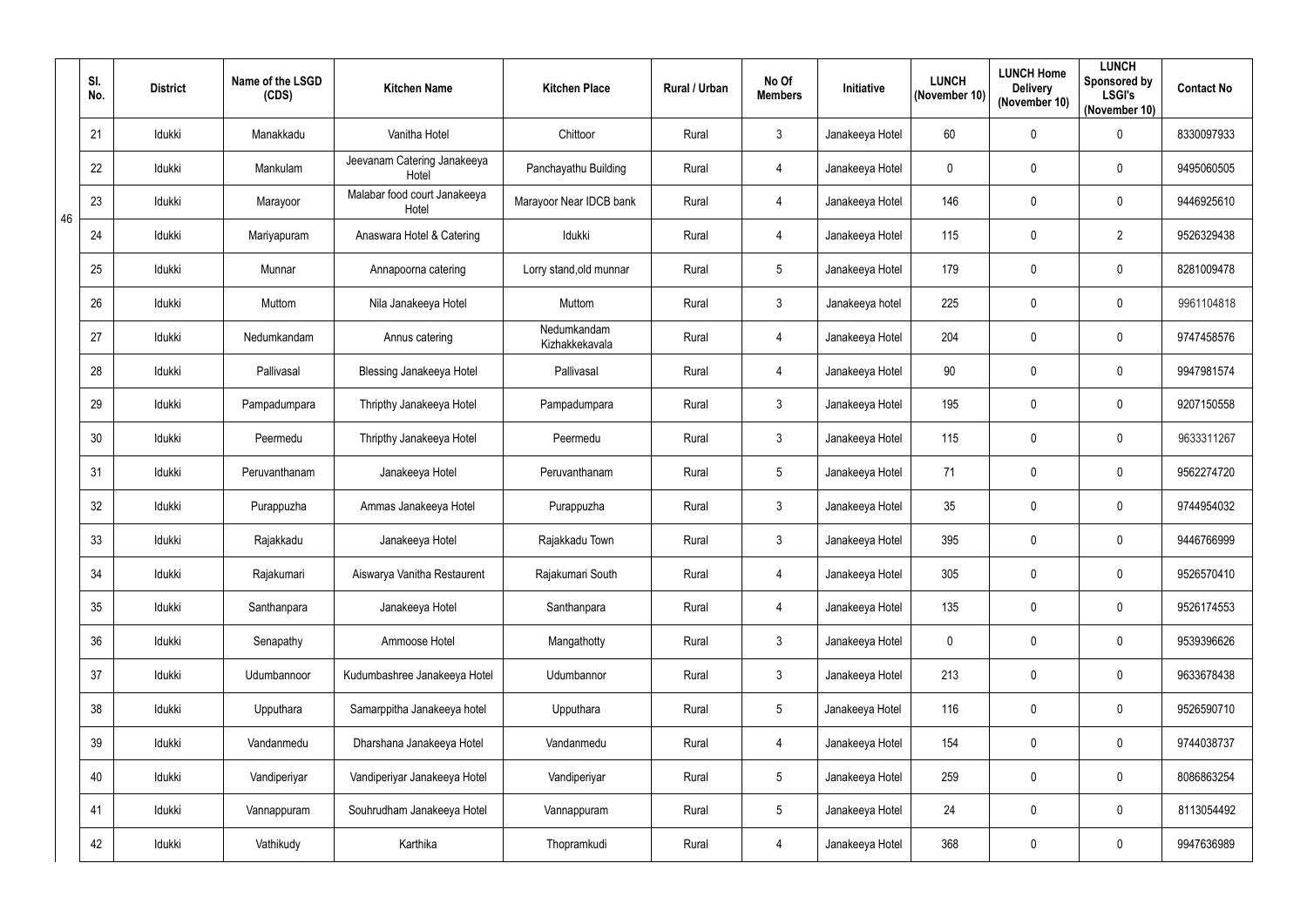|    | SI.<br>No. | <b>District</b> | Name of the LSGD<br>(CDS)   | <b>Kitchen Name</b>                                | <b>Kitchen Place</b>                           | Rural / Urban | No Of<br><b>Members</b> | Initiative      | <b>LUNCH</b><br>(November 10) | <b>LUNCH Home</b><br><b>Delivery</b><br>(November 10) | <b>LUNCH</b><br>Sponsored by<br><b>LSGI's</b><br>(November 10) | <b>Contact No</b> |
|----|------------|-----------------|-----------------------------|----------------------------------------------------|------------------------------------------------|---------------|-------------------------|-----------------|-------------------------------|-------------------------------------------------------|----------------------------------------------------------------|-------------------|
|    | 43         | Idukki          | Vattavada                   | Vattavada Kudumbashree<br>Janakeeya Hotel          | Keekkara, Kovilur                              | Rural         | $\overline{4}$          | Janakeeya Hotel | $\mathbf 0$                   | $\mathbf 0$                                           | $\pmb{0}$                                                      | 9497790469        |
|    | 44         | Idukki          | Vazhathoppu                 | Grahalakshmi Hotel & Catering                      | Cheruthoni                                     | Rural         | $\overline{4}$          | Janakeeya Hotel | 258                           | $\mathbf 0$                                           | $\overline{2}$                                                 | 9496178884        |
|    | 45         | Idukki          | Vellathooval                | Flowers Janakeeya Hotel                            | Vellathooval                                   | Rural         | $\overline{4}$          | Janakeeya Hotel | 95                            | $\mathbf 0$                                           | $\pmb{0}$                                                      | 9961419892        |
|    | 46         | Idukki          | Velliyamattam               | Padhayam Kudumbashree<br>Janakeeya Hotel           | Velliyamattam                                  | Rural         | $\overline{4}$          | Janakeeya Hotel | 56                            | $\mathbf 0$                                           | 0                                                              | 7902854627        |
| 46 |            |                 |                             |                                                    |                                                |               | <b>185</b>              |                 | 6372                          | $\mathbf 0$                                           | 12                                                             |                   |
|    |            | Kannur          | Maloor                      | Maloor Janakeeya Hotel                             | Thrikandaripoyil, PO-<br>Thrikandaripoyil      | Rural         | $\mathbf{3}$            | Janakeeya Hotel | 120                           | $\mathbf 0$                                           | $\pmb{0}$                                                      | 9656132294        |
|    | 2          | Kannur          | Kolachery                   | Janakeeya Hotel                                    | Kolachery Paramba, PO-<br>Kolacheri            | Rural         | 5                       | Janakeeya Hotel | 185                           | $\mathbf 0$                                           | $\overline{2}$                                                 | 9895324699        |
|    | 3          | Kannur          | Pinarayi                    | Janakeeya hotel, Pinarayi                          | Pinarayi                                       | Rural         | 6                       | Janakeeya Hotel | 166                           | $\mathbf 0$                                           | $\pmb{0}$                                                      | 9447215211        |
|    | 4          | Kannur          | Muzhakunnu                  | Thripthy Janakeeya Hotel                           | Kakkayangad, Muzhakkunnu                       | Rural         | 5                       | Janakeeya Hotel | 225                           | $\mathbf 0$                                           | $\overline{2}$                                                 | 9526047538        |
|    | 5          | Kannur          | Chapparappadavu             | Kudumbasree janakeeya hotel                        | Near village office,<br>Chapparappadav         | Rural         | $\mathfrak{Z}$          | Janakeeya Hotel | 170                           | $\mathbf 0$                                           | 0                                                              | 9605413324        |
|    | 6          | Kannur          | Iritty                      | Roopasree Kudumbashree hotel                       | Koolichembra                                   | Urban         | 8                       | Janakeeya Hotel | 367                           | $\mathbf 0$                                           | $\pmb{0}$                                                      | 8589921533        |
|    |            | Kannur          | Dharmadam                   | Dharmadam Janakeeya hotel                          | Near Andalloor kav,<br>Dharmadam               | Rural         | 3                       | Janakeeya Hotel | 85                            | $\mathbf 0$                                           | $\pmb{0}$                                                      | 9526975778        |
|    | 8          | Kannur          | Peralassery                 | Janakeeya Hotel                                    | Peralassery Town, PO -<br>Mundallur            | Rural         | 9                       | Janakeeya Hotel | 382                           | $\mathbf 0$                                           | 0                                                              | 70256213909       |
|    | 9          | Kannur          | Kadannappalli<br>Panappuzha | Kudumbasree janakeeya hotel                        | Chanthappura                                   | Rural         | $\overline{4}$          | Janakeeya Hotel | 118                           | $\mathbf 0$                                           | $\pmb{0}$                                                      | 9961089935        |
|    | 10         | Kannur          | Anthur                      | Janakeeya hotel                                    | Dharmasala                                     | Urban         | 5                       | Janakeeya Hotel | 228                           | $\pmb{0}$                                             | $\pmb{0}$                                                      | 9544138650        |
|    | 11         | Kannur          | Cheruthazham                | Janakeeya Hotel (Thripthi<br>Kudumbashree Canteen) | Pilathara                                      | Rural         | $\mathfrak{Z}$          | Janakeeya Hotel | 201                           | $\pmb{0}$                                             | $\pmb{0}$                                                      | 9947540361        |
|    | 12         | Kannur          | Peravoor                    | Kudumbashree Janakeeya Hotel                       | Peravoor Bus stand, Peravoor<br>P <sub>O</sub> | Rural         | $\mathfrak{Z}$          | Janakeeya Hotel | 179                           | $\mathbf 0$                                           | $\pmb{0}$                                                      | 9947567857        |
|    | 13         | Kannur          | Kalliassery                 | Janakeeya Hotel                                    | Irinav Road, Payyattam, PO-<br>Irinav          | Rural         | $\overline{4}$          | Janakeeya Hotel | 390                           | $\mathbf 0$                                           | $\mathbf 0$                                                    | 8848330570        |
|    | 14         | Kannur          | Panniyannur                 | Janakeeya Hotel                                    | Panoor Block office compound                   | Rural         | $6\phantom{.0}$         | Janakeeya Hotel | 278                           | $\mathbf 0$                                           | $\pmb{0}$                                                      | 9447449875        |
|    | 15         | Kannur          | Kannapuram                  | Janakeeya Hotel                                    | Chynaclay road, Kannapuram                     | Rural         | 5                       | Janakeeya Hotel | 181                           | $\pmb{0}$                                             | $\overline{2}$                                                 | 8089127045        |
|    | 16         | Kannur          | Sreekandapuram              | Janakeeya Hotel                                    | Sreekandapuram, near bus<br>stand              | Urban         | 5                       | Janakeeya Hotel | 252                           | $\bf{0}$                                              | $\mathbf{1}$                                                   | 7591948757        |
|    | 17         | Kannur          | Thalasseri                  | Janakeeya Hotel                                    | New bus stand, Thalasseri                      | Urban         | $6\phantom{.0}$         | Janakeeya Hotel | 718                           | $\boldsymbol{0}$                                      | $\pmb{0}$                                                      | 9446263864        |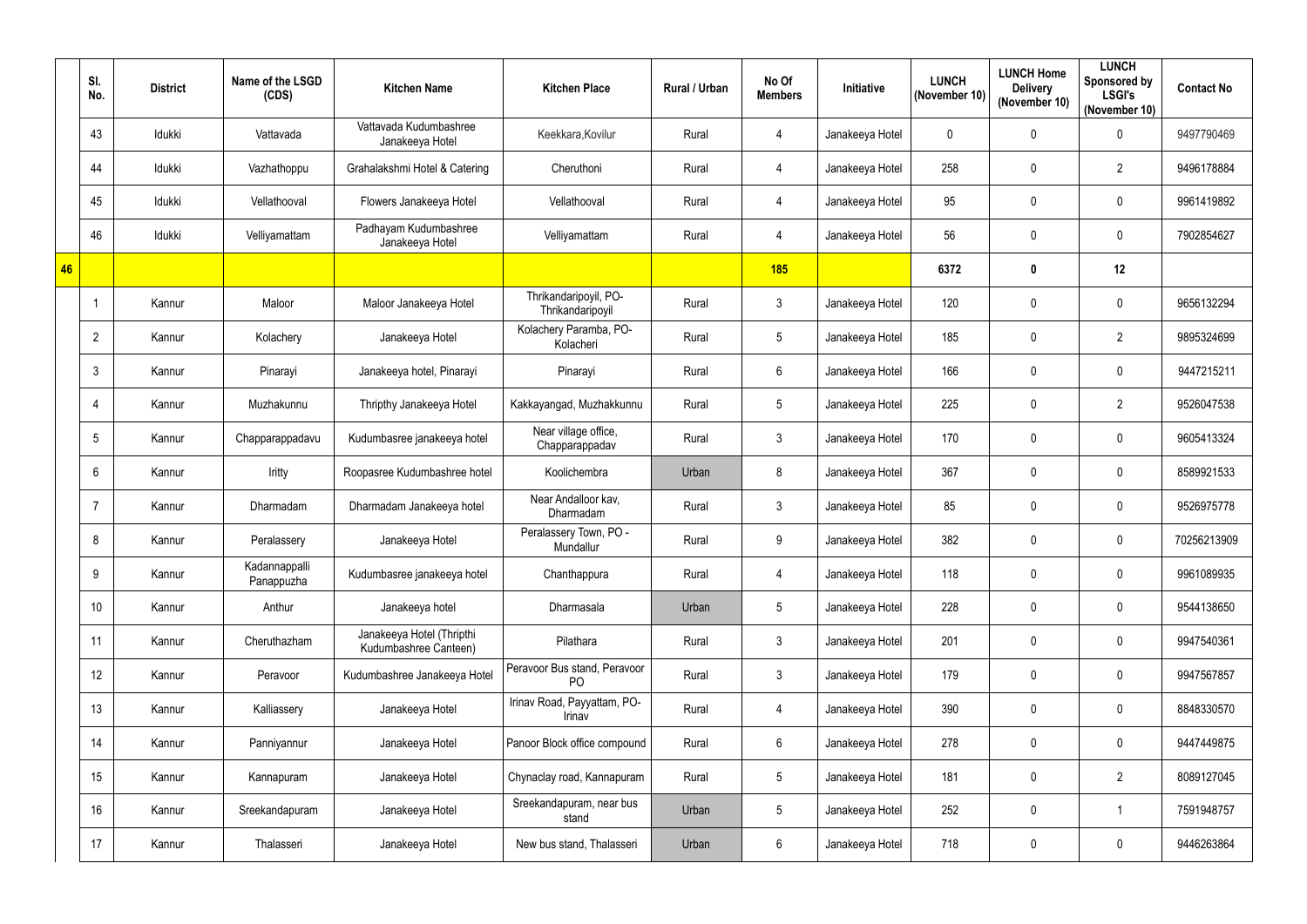| SI.<br>No. | <b>District</b> | Name of the LSGD<br>(CDS) | <b>Kitchen Name</b> | <b>Kitchen Place</b>                                    | Rural / Urban | No Of<br><b>Members</b> | Initiative      | <b>LUNCH</b><br>(November 10) | <b>LUNCH Home</b><br><b>Delivery</b><br>(November 10) | <b>LUNCH</b><br>Sponsored by<br><b>LSGI's</b><br>(November 10) | <b>Contact No</b> |
|------------|-----------------|---------------------------|---------------------|---------------------------------------------------------|---------------|-------------------------|-----------------|-------------------------------|-------------------------------------------------------|----------------------------------------------------------------|-------------------|
| 18         | Kannur          | Chokli                    | Janakeeya Hotel     | Olavilam, Chokli                                        | Rural         | 5                       | Janakeeya Hotel | 150                           | $\mathbf 0$                                           | $\pmb{0}$                                                      | 9846892821        |
| 19         | Kannur          | Udayagiri                 | Janakeeya Hotel     | Karthikapuram                                           | Rural         | 4                       | Janakeeya Hotel | 358                           | $\mathbf 0$                                           | 0                                                              | 9562375342        |
| 20         | Kannur          | Karivellur Peralam        | Janakeeya Hotel     | Panchayah building,<br>Onakkunnu                        | Rural         | $\overline{4}$          | Janakeeya Hotel | 125                           | $\mathbf 0$                                           | $\pmb{0}$                                                      | 7025519714        |
| 21         | Kannur          | Muzhappilangad            | Janakeeya Hotel     | Near FCI godown,<br>Muzhappilangad                      | Rural         | 5                       | Janakeeya Hotel | 202                           | $\mathbf 0$                                           | $\pmb{0}$                                                      | 7306005267        |
| 22         | Kannur          | Narath                    | Janakeeya Hotel     | Janakeeya Hotel, Kambil,<br>Narath                      | Rural         | $\overline{7}$          | Janakeeya Hotel | 161                           | $\mathbf 0$                                           | $\overline{2}$                                                 | 9747441162        |
| 23         | Kannur          | Payyannur                 | Janakeeya Hotel     | Municipality compoud,<br>Payyannur                      | Urban         | $\mathfrak{Z}$          | Janakeeya Hotel | 315                           | $\pmb{0}$                                             | 0                                                              | 9526620805        |
| 24         | Kannur          | Kangol Alappadamba        | Janakeeya Hotel     | Mathil, Near Kangol<br>Alappadamba Panchayath           | Rural         | $\overline{4}$          | Janakeeya Hotel | 111                           | $\mathbf 0$                                           | 0                                                              | 9495296142        |
| 25         | Kannur          | Naduvil                   | Janakeeya Hotel     | Panchayath compound,<br>Naduvil town                    | Rural         | $\overline{4}$          | Janakeeya Hotel | 140                           | $\pmb{0}$                                             | $\pmb{0}$                                                      | 7902902490        |
| 26         | Kannur          | Koothuparamba             | Janakeeya Hotel     | Manghad Vayal, Near HSS<br>Koothuparamba, PO-           | Urban         | 8                       | Janakeeya Hotel | 390                           | $\mathbf 0$                                           | $\mathbf 0$                                                    | 9645608253        |
| 27         | Kannur          | Kuttiatoor                | Janakeeya Hotel     | Near Panchayath office,<br>Chattukappara                | Rural         | 5                       | Janakeeya Hotel | 70                            | $\pmb{0}$                                             | $\mathbf 0$                                                    | 9544644195        |
| 28         | Kannur          | Kathirur                  | Janakeeya Hotel     | Panchayath office building,<br>Kathirur                 | Rural         | 5                       | Janakeeya Hotel | 180                           | $\mathbf 0$                                           | 1                                                              | 8129404833        |
| 29         | Kannur          | Panoor                    | Janakeeya Hotel     | Elangode, Panoor                                        | Urban         | 5                       | Janakeeya Hotel | 148                           | $\mathbf 0$                                           | 0                                                              | 9605852157        |
| 30         | Kannur          | Chirakkal                 | Janakeeya Hotel     | Chirakkal weavers,<br>Puthiyatheru                      | Rural         | 5                       | Janakeeya Hotel | 263                           | $\mathbf{0}$                                          | 0                                                              | 9895854873        |
| 31         | Kannur          | Eranjoli                  | Janakeeya Hotel     | Near Thalassery RTO office,<br>Chungam                  | Rural         | 5                       | Janakeeya Hotel | 222                           | $\mathbf 0$                                           | $\pmb{0}$                                                      | 9656368808        |
| 32         | Kannur          | Payam                     | Janakeeya Hotel     | Near Panchayath office,<br>Madathil                     | Rural         | $\overline{4}$          | Janakeeya Hotel | 157                           | $\mathbf 0$                                           | $\pmb{0}$                                                      | 9496554678        |
| 33         | Kannur          | Eramam Kuttoor            | Janakeeya Hotel     | Mathamangalam, Near CDS<br>office                       | Rural         | $\overline{4}$          | Janakeeya Hotel | 176                           | $\mathbf 0$                                           | $\pmb{0}$                                                      | 9562473576        |
| 34         | Kannur          | Ramanthally               | Janakeeya hotel     | Ramanthally                                             | Rural         | $\overline{4}$          | Janakeeya Hotel | 174                           | $\pmb{0}$                                             | $\pmb{0}$                                                      | 9496705429        |
| 35         | Kannur          | Thripangottur             | Janakeeya Hotel     | Kallikkandy, Thripangottur                              | Rural         | $\mathbf{3}$            | Janakeeya Hotel | 282                           | $\mathbf 0$                                           | $\pmb{0}$                                                      | 9495191659        |
| 36         | Kannur          | Madayi                    | Janakeeya Hotel     | Eripuram, Near Vrindhavan<br>Residency, PO Pazhayangadi | Rural         | $\mathfrak{Z}$          | Janakeeya Hotel | 162                           | $\mathbf 0$                                           | $\pmb{0}$                                                      | 7561006271        |
| 37         | Kannur          | Kelakam                   | Janakeeya Hotel     | Kelakam PO                                              | Rural         | $\mathbf{3}$            | Janakeeya Hotel | 140                           | $\mathbf 0$                                           | $\mathbf 0$                                                    | 8113866296        |
| 38         | Kannur          | Kurumathoor               | Janakeeya Hotel     | Near GVHSS, Kurumathoor                                 | Rural         | $\mathfrak{Z}$          | Janakeeya Hotel | 102                           | $\boldsymbol{0}$                                      | $\pmb{0}$                                                      | 9633816470        |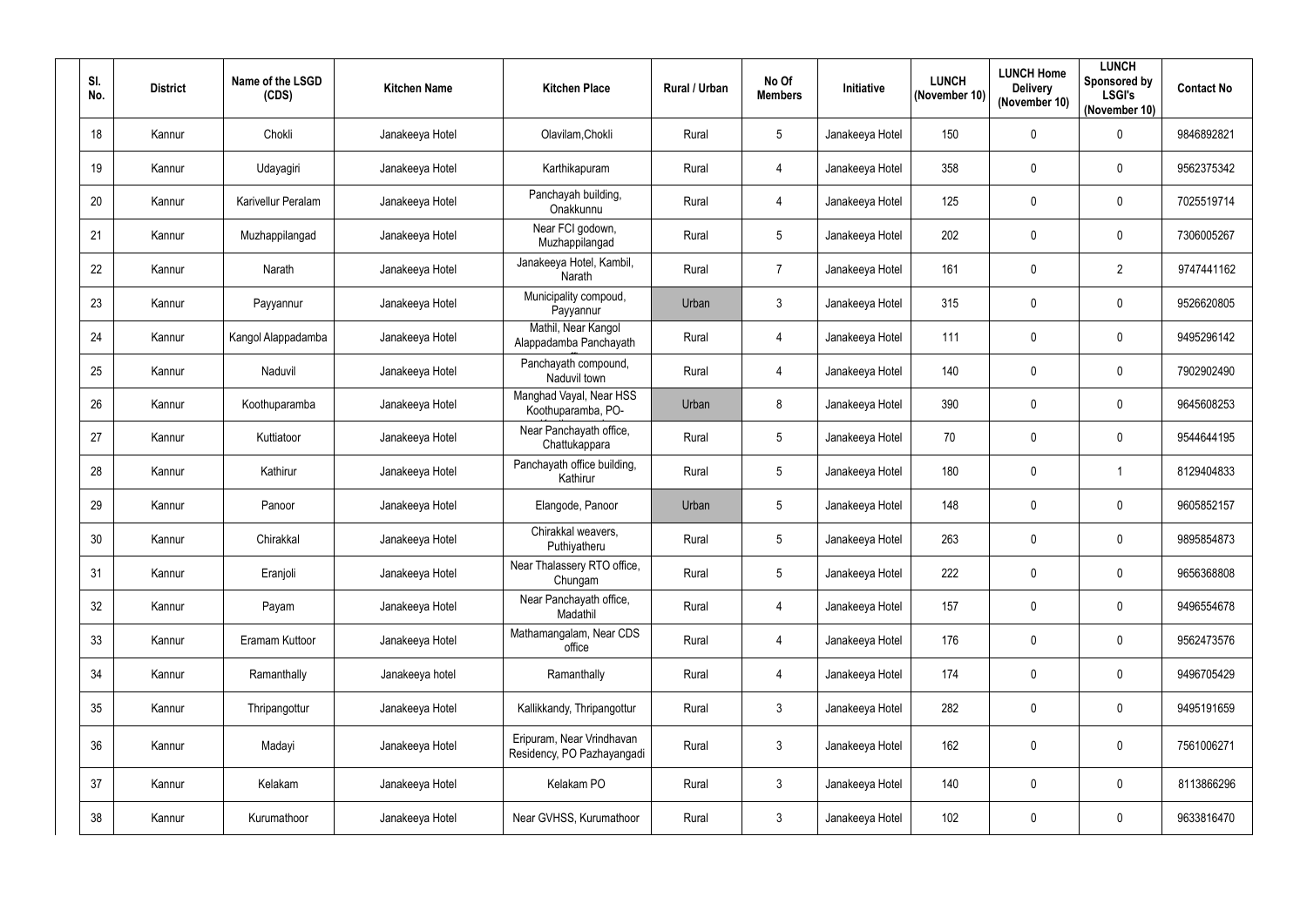|    | SI.<br>No. | <b>District</b> | Name of the LSGD<br>(CDS) | <b>Kitchen Name</b> | <b>Kitchen Place</b>                                           | <b>Rural / Urban</b> | No Of<br><b>Members</b> | Initiative      | <b>LUNCH</b><br>(November 10) | <b>LUNCH Home</b><br><b>Delivery</b><br>(November 10) | <b>LUNCH</b><br>Sponsored by<br><b>LSGI's</b><br>(November 10) | <b>Contact No</b> |
|----|------------|-----------------|---------------------------|---------------------|----------------------------------------------------------------|----------------------|-------------------------|-----------------|-------------------------------|-------------------------------------------------------|----------------------------------------------------------------|-------------------|
|    | 39         | Kannur          | Peringome Vayakkara       | Janakeeya Hotel     | Peringome, Near Police station                                 | Rural                | 5                       | Janakeeya Hotel | 87                            | $\mathbf 0$                                           | $\pmb{0}$                                                      | 9961413726        |
|    | 40         | Kannur          | Munderi                   | Janakeeya Hotel     | Kanjirode Karakkadu, Munderi                                   | Rural                | 4                       | Janakeeya Hotel | 238                           | $\mathbf 0$                                           | $\mathbf 0$                                                    | 8547609196        |
|    | 41         | Kannur          | Anjarakandy               | Janakeeya Hotel     | Panayatham Paramba,<br>Anjarankandy                            | Rural                | $\overline{4}$          | Janakeeya Hotel | 174                           | $\mathbf 0$                                           | $\pmb{0}$                                                      | 9496900755        |
| 87 | 42         | Kannur          | Ayyankkunnu               | Janakeeya Hotel     | Ayyankunnu Panchayth<br>Anghadikkadavu                         | Rural                | $\overline{4}$          | Janakeeya Hotel | 128                           | $\mathbf 0$                                           | $\pmb{0}$                                                      | 9946734976        |
|    | 43         | Kannur          | Padiyoor                  | Janakeeya Hotel     | Padiyoor PO                                                    | Rural                | $\overline{4}$          | Janakeeya Hotel | 66                            | $\mathbf 0$                                           | $\pmb{0}$                                                      | 9539028498        |
|    | 44         | Kannur          | Ezhome                    | Janakeeya Hotel     | Pazhayangadi bus stand,<br>Ezhom                               | Rural                | $5\phantom{.0}$         | Janakeeya Hotel | 275                           | $\mathbf 0$                                           | $\pmb{0}$                                                      | 8086910862        |
|    | 45         | Kannur          | Koodali                   | Janakeeya Hotel     | Near Koodali Panchayath<br>Office, Kololam, PO -<br>Edayannoor | Rural                | 4                       | Janakeeya Hotel | 157                           | $\mathbf 0$                                           | 1                                                              | 9526524230        |
|    | 46         | Kannur          | Pappinisseri              | Janakeeya Hotel     | Near EMS Smaraka Govt.<br>Higher secondary school,             | Rural                | $\overline{4}$          | Janakeeya Hotel | 215                           | $\mathbf 0$                                           | $\pmb{0}$                                                      | 9605727307        |
|    | 47         | Kannur          | Mattannur                 | Janakeeya Hotel     | Near Municipality office,<br>Mattannur                         | Urban                | $5\phantom{.0}$         | Janakeeya Hotel | 142                           | $\mathbf 0$                                           | $\pmb{0}$                                                      | 7510706897        |
|    | 48         | Kannur          | Chenghalayi               | Janakeeya Hotel     | Valakai, Chenghalayi                                           | Rural                | $\mathfrak{Z}$          | Janakeeya Hotel | 140                           | $\mathbf 0$                                           | $\boldsymbol{0}$                                               | 8547696233        |
|    | 49         | Kannur          | Pattiam                   | Janakeeya Hotel     | Cheruvancheri PO,<br>Cheruvancheri                             | Rural                | $\overline{4}$          | Janakeeya Hotel | 289                           | $\mathbf 0$                                           | $\overline{2}$                                                 | 7025025275        |
|    | 50         | Kannur          | Thaliparamba              | Janakeeya Hotel     | Municipality compoud,<br>Thaliparamba                          | Urban                | 4                       | Janakeeya Hotel | 165                           | $\mathbf 0$                                           | $\boldsymbol{0}$                                               | 8547849019        |
|    | 51         | Kannur          | Payyavoor                 | Janakeeya Hotel     | Payyavoor - PO, Payyavoor                                      | Rural                | 5                       | Janakeeya Hotel | 270                           | $\mathbf 0$                                           | $\mathbf{0}$                                                   | 9495311608        |
|    | 52         | Kannur          | Kottiyoor                 | Janakeeya Hotel     | Neendunokki, Kottiyoor - PO                                    | Rural                | $\sqrt{5}$              | Janakeeya Hotel | 100                           | $\mathbf 0$                                           | $\pmb{0}$                                                      | 6282565854        |
|    | 53         | Kannur          | Kunnothparamba            | Janakeeya Hotel     | Kunnothparamba PO,<br>Kunnothparamba                           | Rural                | $3\overline{3}$         | Janakeeya Hotel | 232                           | $\mathbf 0$                                           | $\pmb{0}$                                                      | 8156840487        |
|    | 54         | Kannur          | Pariyaram                 | Janakeeya Hotel     | Near Panchayath Office,<br>Chithappile poyil, Pariyaram        | Rural                | $\overline{4}$          | Janakeeya Hotel | 0                             | $\mathbf 0$                                           | $\pmb{0}$                                                      | 9744385083        |
|    | 55         | Kannur          | Kunjimangalam             | Janakeeya Hotel     | Old Post office building,<br>Andamkovil, Kunjimangalam         | Rural                | $\overline{4}$          | Janakeeya Hotel | 127                           | $\pmb{0}$                                             | $\pmb{0}$                                                      | 9526981326        |
|    | 56         | Kannur          | Thillenkeri               | Janakeeya Hotel     | Thekkam poyil, Near Uliyil<br>Town                             | Rural                | 3 <sup>1</sup>          | Janakeeya Hotel | 324                           | $\mathbf 0$                                           | $\pmb{0}$                                                      | 9745059451        |
|    | 57         | Kannur          | Chittariparamba           | Janakeeya Hotel     | Poovathinkeezhil, PO-<br>Chittariparamba                       | Rural                | $6\phantom{.0}$         | Janakeeya Hotel | 185                           | $\bf{0}$                                              | $\pmb{0}$                                                      | 8943506825        |
|    | 58         | Kannur          | Mayyil                    | Janakeeya Hotel     | Near Mayyil Panchayath office,<br>Mayyil                       | Rural                | $\overline{4}$          | Janakeeya Hotel | 150                           | $\mathbf 0$                                           | $\pmb{0}$                                                      | 9526072638        |
|    | 59         | Kannur          | Cherukunnu                | Janakeeya Hotel     | Pallichal, PO - Cherukunnu,<br>Pin-670301                      | Rural                | $\overline{4}$          | Janakeeya Hotel | 186                           | $\boldsymbol{0}$                                      | $\overline{2}$                                                 | 8547361298        |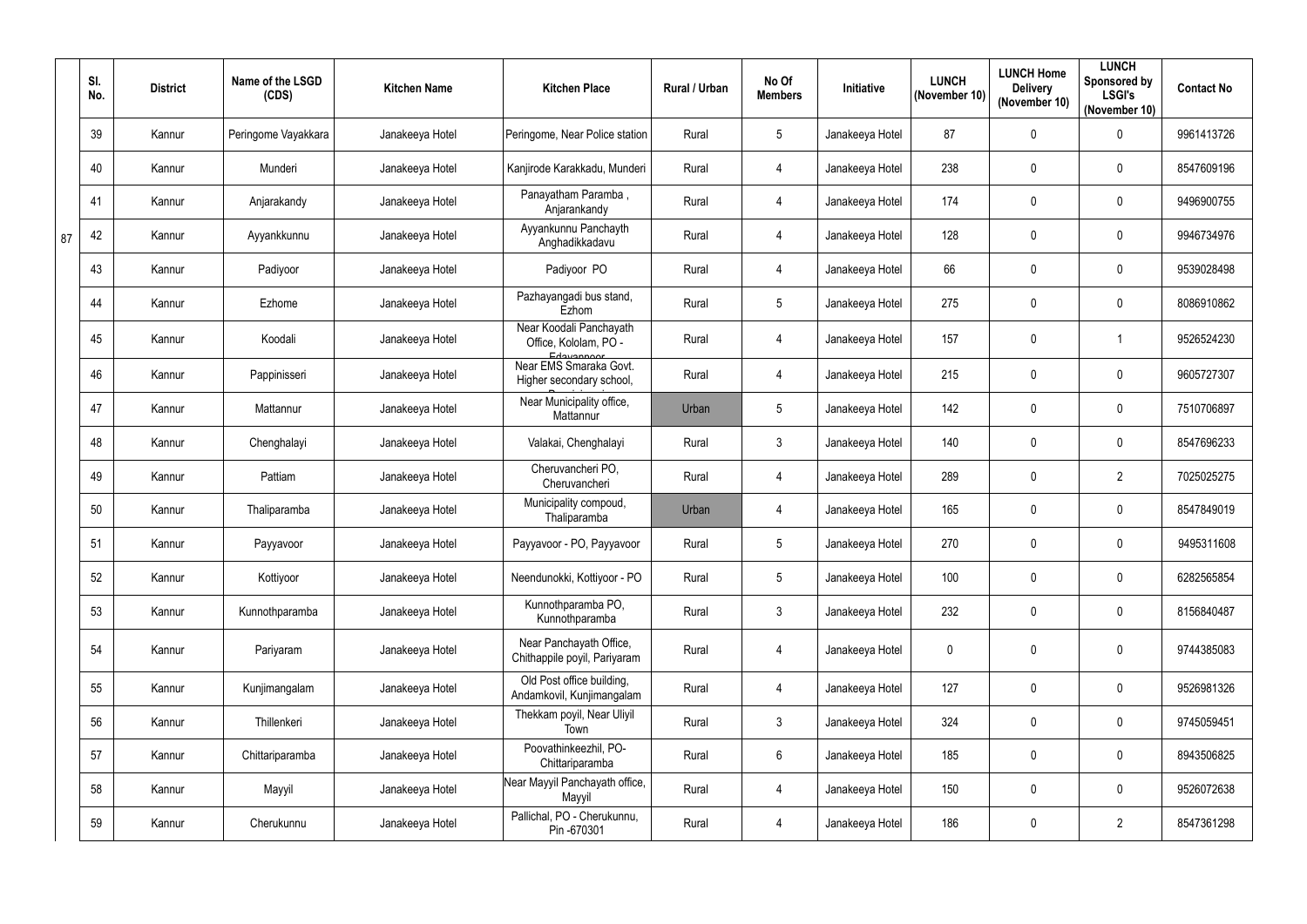| SI.<br>No. | <b>District</b> | Name of the LSGD<br>(CDS) | <b>Kitchen Name</b>                          | <b>Kitchen Place</b>                                        | Rural / Urban | No Of<br><b>Members</b> | Initiative      | <b>LUNCH</b><br>(November 10) | <b>LUNCH Home</b><br><b>Delivery</b><br>(November 10) | <b>LUNCH</b><br>Sponsored by<br><b>LSGI's</b><br>(November 10) | <b>Contact No</b> |
|------------|-----------------|---------------------------|----------------------------------------------|-------------------------------------------------------------|---------------|-------------------------|-----------------|-------------------------------|-------------------------------------------------------|----------------------------------------------------------------|-------------------|
| 60         | Kannur          | Aaralam                   | Janakeeya Hotel                              | Athikkal, PO - Keezhpally                                   | Rural         | 5                       | Janakeeya Hotel | 210                           | $\mathbf 0$                                           | $\pmb{0}$                                                      | 9961285762        |
| 61         | Kannur          | Alakkode                  | Janakeeya Hotel                              | Therthally, Therthally PO,<br>Alakkode                      | Rural         | 5                       | Janakeeya Hotel | 137                           | $\boldsymbol{0}$                                      | 0                                                              | 8547045070        |
| 62         | Kannur          | Malappattam               | Janakeeya Hotel                              | Near Malappattam<br>panchayath, Malappattam                 | Rural         | $\mathfrak{Z}$          | Janakeeya Hotel | 70                            | $\mathbf 0$                                           | $\pmb{0}$                                                      | 9400571842        |
| 63         | Kannur          | Kanichar                  | Janakeeya Hotel                              | Kanichar PO, Kanichar                                       | Rural         | $\mathbf{3}$            | Janakeeya Hotel | 190                           | $\mathbf 0$                                           | $\pmb{0}$                                                      | 9526167667        |
| 64         | Kannur          | Mokeri                    | Kudumbashree Janakeeya Hotel,<br>Mokeri      | Vallangad, Mokeri                                           | Rural         | $5\phantom{.0}$         | Janakeeya Hotel | 323                           | $\mathbf{0}$                                          | $\pmb{0}$                                                      | 9947037223        |
| 65         | Kannur          | Anjarakandy 2             | Kudumbashree Janakeeya Hotel,<br>Anjarakandy | Kavinmoola, Anjarakandy                                     | Rural         | $5\phantom{.0}$         | Janakeeya Hotel | 172                           | $\mathbf 0$                                           | 0                                                              | 9446657510        |
| 66         | Kannur          | Newmahi                   | Kudumbashree Janakeeya Hotel                 | Newmahi bridge, Newmahi                                     | Rural         | $\mathbf{3}$            | Janakeeya Hotel | 205                           | $\mathbf 0$                                           | $\mathbf 0$                                                    | 9946056862        |
| 67         | Kannur          | Keezhallur                | Janakeeya Hotel                              | Kummanam, Elambara                                          | Rural         | $\mathbf{3}$            | Janakeeya Hotel | 163                           | $\mathbf 0$                                           | $\pmb{0}$                                                      | 9947648580        |
| 68         | Kannur          | Chembilode                | Janakeeya hotel                              | Chakkarakal bus stand,<br>mowanchery                        | Rural         | $5\phantom{.0}$         | Janakeeya Hotel | 472                           | $\mathbf 0$                                           | 0                                                              | 9847951631        |
| 69         | Kannur          | vengad                    | Janakeeya hotel                              | mambaram                                                    | Rural         | $6\overline{6}$         | Janakeeya Hotel | 176                           | $\mathbf{0}$                                          | 0                                                              | 7902970902        |
| 70         | Kannur          | Azhikode                  | Janakeeya hotel                              | vankulathvayayal                                            | Rural         | 4                       | Janakeeya Hotel | 162                           | $\mathbf 0$                                           | 0                                                              | 9895910633        |
| 71         | Kannur          | Kolayad                   | Janakeeya hotel                              | kolayad                                                     | rural         | $\mathbf{3}$            | janakeeya hotel | 155                           | $\mathbf 0$                                           | $\pmb{0}$                                                      | 8592065431        |
| 72         | Kannur          | valapattanam              | janakeeya hotel                              | mill road, valapattanam                                     | rural         | 3                       | janakeeya hotel | 0                             | $\mathbf 0$                                           | $\mathbf 0$                                                    | 9061345312        |
| 73         | Kannur          | Anthur 2                  | annapoorna janakeeya hotel                   | paliyath valapp, po morazha                                 | urban         | $\mathbf{3}$            | janakeeya hotel | 151                           | $\mathbf 0$                                           | $\overline{2}$                                                 | 9526183004        |
| 74         | Kannur          | payyannur 2               | janakeeya hotel                              | kaniyeri, po vellur                                         | urban         | $\mathfrak{Z}$          | janakeeya hotel | 55                            | $\pmb{0}$                                             | $\pmb{0}$                                                      | 8301817232        |
| 75         | Kannur          | cherupuzha                | janakeeya hotel                              | near panjayath office,<br>cherupuzha, 670511                | rural         | $\overline{4}$          | janakeeya hotel | 327                           | $\pmb{0}$                                             | $\pmb{0}$                                                      | 8547114024        |
| 76         | Kannur          | Eruvessy                  | Janakeeya hotel                              | Panchayath office road,<br>Chemberi                         | Rural         | $\overline{4}$          | Janakeeya hotel | 272                           | $\mathbf 0$                                           | $\pmb{0}$                                                      | 9544893463        |
| 77         | Kannur          | Pattuvam                  | Janakeeya Hotel                              | Near Pattuvam panchayath<br>office, Pattuvam                | Rural         | $5\phantom{.0}$         | Janakeeya hotel | 104                           | $\mathbf 0$                                           | $\mathbf 0$                                                    | 9539731430        |
| 78         | Kannur          | Mangattidom               | Janakeeya Hotel                              | Kaitheri idam, Nirmalagiri PO,<br>Mangattidom               | Rural         | $\overline{7}$          | Janakeeya hotel | 146                           | $\pmb{0}$                                             | $\pmb{0}$                                                      | 9207253934        |
| 79         | Kannur          | Panoor                    | Janakeeya Hotel                              | Thundayi peedika, Pukkom,<br>Panoor PO                      | Urban         | 5 <sup>5</sup>          | Janakeeya hotel | 178                           | $\pmb{0}$                                             | 0                                                              | 9605852157        |
| 80         | Kannur          | Kottayam                  | Janakeeya hotel                              | Kottayam malabar, Kottayam<br>panchayath building, Kottayam | Rural         | $5\phantom{.0}$         | Janakeeya hotel | 153                           | $\mathbf 0$                                           | $\pmb{0}$                                                      | 9656672187        |
| 81         | Kannur          | Ulikkal                   | Janakeeya hotel                              | Vattiyam thodu (po) Mattara,<br><b>Ulikkal, 670705</b>      | Rural         | $5\overline{)}$         | Janakeeya hotel | 84                            | $\pmb{0}$                                             | $\pmb{0}$                                                      | 8086777517        |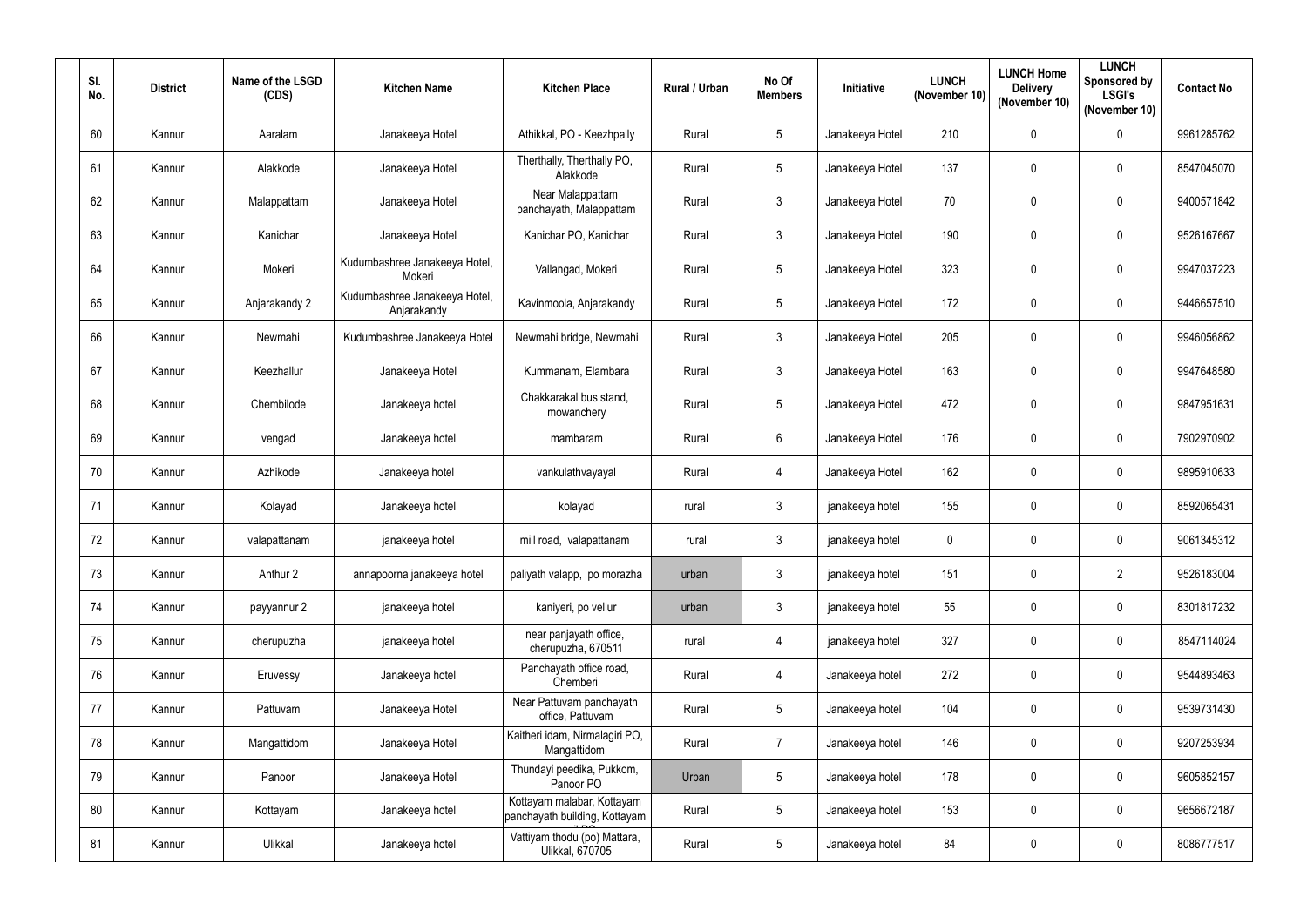|    | SI.<br>No.     | <b>District</b> | Name of the LSGD<br>(CDS) | <b>Kitchen Name</b>             | <b>Kitchen Place</b>                       | <b>Rural / Urban</b> | No Of<br><b>Members</b> | Initiative      | <b>LUNCH</b><br>(November 10) | <b>LUNCH Home</b><br><b>Delivery</b><br>(November 10) | <b>LUNCH</b><br>Sponsored by<br><b>LSGI's</b><br>(November 10) | <b>Contact No</b> |
|----|----------------|-----------------|---------------------------|---------------------------------|--------------------------------------------|----------------------|-------------------------|-----------------|-------------------------------|-------------------------------------------------------|----------------------------------------------------------------|-------------------|
|    | 82             | Kannur          | Kadambur                  | Janakeeya hotel                 | Kadachira, Kadambur                        | Rural                | $5\phantom{.0}$         | Janakeeya hotel | 160                           | $\mathbf 0$                                           | $\boldsymbol{0}$                                               | 9847178332        |
|    | 83             | Kannur          | Irikkoor                  | Janakeeya hotel                 | Peruvalathuparambu, PO -<br>Irikkoor       | Rural                | $\overline{4}$          | Janakeeya hotel | 103                           | $\mathbf 0$                                           | $\pmb{0}$                                                      | 9746864255        |
|    | 84             | Kannur          | Mattool                   | Janakeeya hotel                 | Mattool central, Mattool                   | Rural                | $5\phantom{.0}$         | Janakeeya hotel | 0                             | $\mathbf 0$                                           | $\mathbf 0$                                                    | 9895321842        |
|    | 85             | Kannur          | Thalasseri -2             | Janakeeya hotel                 | Thalayi harbour, Thalasseri                | Urban                | $\sqrt{5}$              | Janakeeya hotel | 235                           | $\mathbf 0$                                           | $\boldsymbol{0}$                                               | 9605745402        |
|    | 86             | Kannur          | Kannur                    | Janakeeya hotel                 | Pallipoyil division, Kannur<br>corporation | Urban                | 3                       | Janakeeya hotel | 328                           | $\boldsymbol{0}$                                      | $\mathbf 0$                                                    | 9745243643        |
|    | 87             | Kannur          | Ulikkal                   | Janakeeya hotel                 | Manikkadavu PO,<br>Manikkadadavu - 670705  | Rural                | $5\phantom{.0}$         | Janakeeya hotel | 204                           | $\pmb{0}$                                             | $\boldsymbol{0}$                                               | 8547972988        |
| 87 |                |                 |                           |                                 |                                            |                      | 385                     |                 | 16858                         | $\boldsymbol{0}$                                      | 17                                                             |                   |
|    |                | kasaragod       | kayyur cheemeni           | janakeeya hotel cheemeni        | cheemeni                                   | Rural                | $\overline{4}$          | janakeeya hotel | 203                           |                                                       |                                                                |                   |
|    | $\overline{2}$ | Kasaragod       | Pilicode                  | Janakeeya Hotel, Pilicode       | Kalikkadavu                                | Rural                | 4                       | Janakeeya Hotel | 175                           | $\mathbf 0$                                           | $\boldsymbol{0}$                                               | 9944087661        |
|    | $\mathbf{3}$   | Kasaragod       | Kodom belur               | janakeeya hotel kalichanadukkam | Kalichanadukkam                            | Rural                | 4                       | Janakeeya Hotel | 133                           | $\mathbf 0$                                           | $\mathbf 0$                                                    | 9562820280        |
|    | $\overline{4}$ | Kasaragod       | Chemnad                   | Oruma janakeeya hotel           | Koliyadkam                                 | Rural                | $5\phantom{.0}$         | Janakeeya Hotel | 400                           | $\mathbf 0$                                           | $\mathbf 0$                                                    | 9567660603        |
|    | -5             | Kasaragod       | Trikarpur                 | Janakeeya Hotel                 | Trikaripur                                 | Rural                | $5\phantom{.0}$         | Janakeeya Hotel | 235                           | $\mathbf 0$                                           | $\pmb{0}$                                                      | 8086392698        |
|    | 6              | Kasaragod       | Panathady                 | janakeeya hotel panthoor        | Panathoor                                  | Rural                | 4                       | Janakeeya Hotel | 116                           | $\mathbf 0$                                           | $\boldsymbol{0}$                                               | 8943109804        |
|    | $\overline{7}$ | Kasaragod       | West eleri                | Thripthi Janakeeya hotel        | Bheemanadi                                 | Rural                | $\overline{4}$          | Janakeeya Hotel | 268                           | $\mathbf 0$                                           | $\mathbf 0$                                                    | 9497847040        |
|    | 8              | Kasaragod       | Madikai                   | Salkara Janakeeya hotel         | Madikai                                    | Rural                | $\mathbf{3}$            | Janakeeya Hotel | 105                           | $\mathbf 0$                                           | $\mathbf 0$                                                    | 8281850733        |
|    | 9              | Kasaragod       | Valiyaparamba             | Janakeeya hotel                 | Valiyaparamba                              | Rural                | $\mathfrak{Z}$          | Janakeeya Hotel | 65                            | $\mathbf 0$                                           | $\mathbf 0$                                                    | 9745962447        |
|    | 10             | Kasaragod       | Ajanur                    | Janakeeya hotel                 | Vellikkoth                                 | Rural                | $\mathfrak{Z}$          | Janakeeya Hotel | 280                           | $\mathbf 0$                                           | $\mathbf 0$                                                    | 7558068272        |
|    | 11             | Kasaragod       | Badiadka                  | Janakeeya hotel                 | Badiadka                                   | Rural                | $\overline{4}$          | Janakeeya Hotel | 69                            | $\mathbf 0$                                           | $\boldsymbol{0}$                                               | 9539359291        |
|    | 12             | Kasaragod       | Kuttikkol                 | Janakeeya hotel                 | Kuttikkol                                  | Rural                | $\overline{4}$          | Janakeeya Hotel | 115                           | $\pmb{0}$                                             | $\pmb{0}$                                                      | 8547062480        |
|    | 13             | Kasaragod       | Delampadi                 | Janakeeya hotel                 | Delampadi                                  | Rural                | $\overline{4}$          | Janakeeya hotel | 85                            | $\mathbf 0$                                           | $\mathbf 0$                                                    | 9496702505        |
|    | 14             | Kasaragod       | Muliyar                   | Janakeeya hotel                 | Bovikkanam                                 | Rural                | $9\phantom{.0}$         | Janakeeya Hotel | $\mathbf{0}$                  | $\mathbf 0$                                           | $\mathbf 0$                                                    | 7034632654        |
|    | 15             | Kasaragod       | Meenja                    | Janakeeya hotel                 | Miyapadav                                  | Rural                | $\overline{4}$          | Janakeeya hotel | 51                            | $\bm{0}$                                              | $\boldsymbol{0}$                                               | 9497161960        |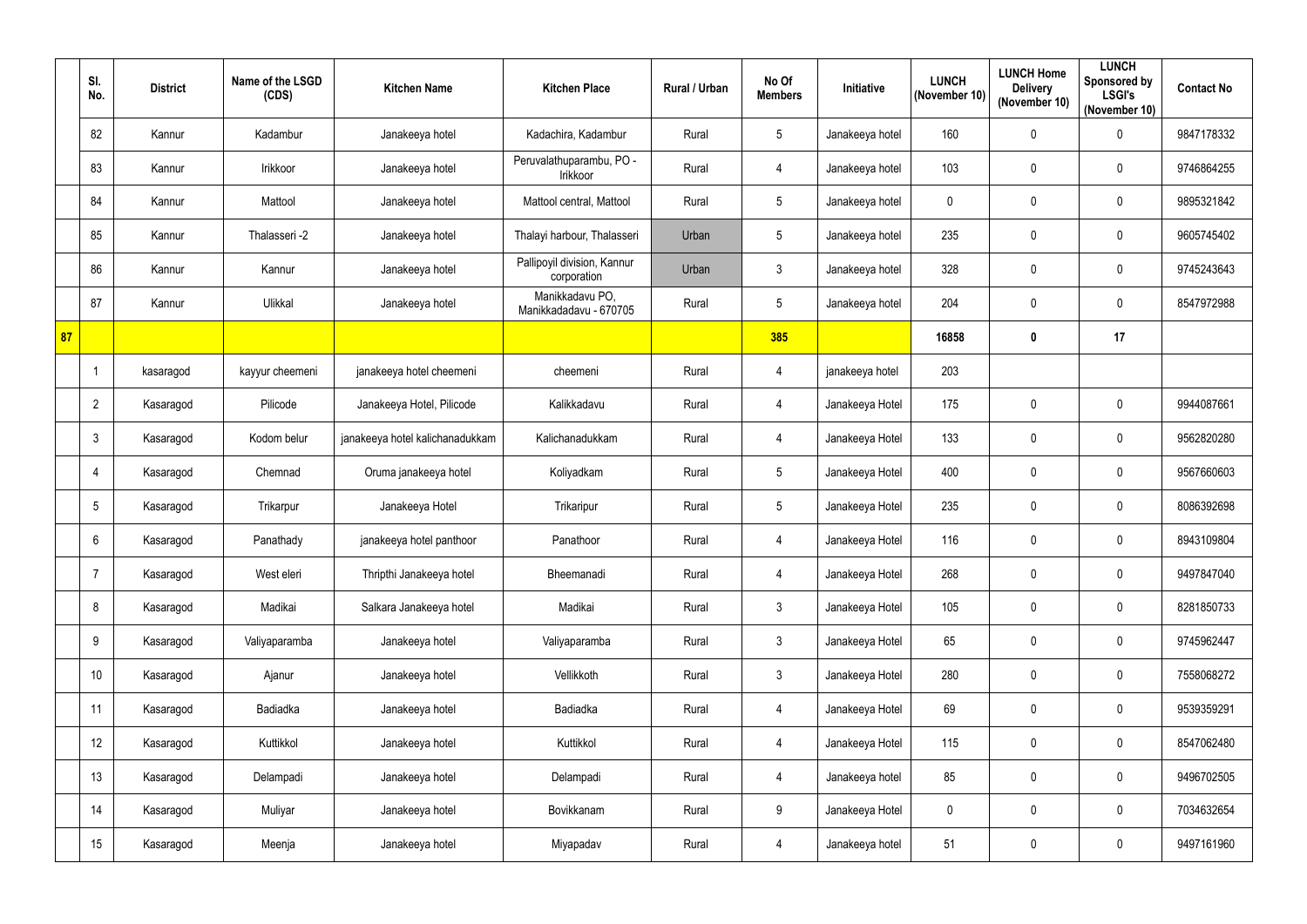| SI.<br>No. | <b>District</b> | Name of the LSGD<br>(CDS) | <b>Kitchen Name</b>    | <b>Kitchen Place</b>  | Rural / Urban | No Of<br><b>Members</b> | Initiative      | <b>LUNCH</b><br>(November 10) | <b>LUNCH Home</b><br><b>Delivery</b><br>(November 10) | <b>LUNCH</b><br>Sponsored by<br><b>LSGI's</b><br>(November 10) | <b>Contact No</b> |
|------------|-----------------|---------------------------|------------------------|-----------------------|---------------|-------------------------|-----------------|-------------------------------|-------------------------------------------------------|----------------------------------------------------------------|-------------------|
| 16         | Kasaragod       | Puthige                   | Janakeeya hotel        | Puthige               | Rural         | $\mathfrak{Z}$          | Janakeeya hotel | 70                            | $\boldsymbol{0}$                                      | $\pmb{0}$                                                      | 8592071686        |
| 17         | Kasaragod       | Bedaduka                  | Janakeeya Hotel        | Kundamkuzhi           | Rural         | $\mathbf{3}$            | Janakeeya Hotel | 205                           | $\boldsymbol{0}$                                      | $\pmb{0}$                                                      | 8281092860        |
| 18         | Kasaragod       | Pallikara                 | Janakeeya Hotel        | Pallikara             | Rural         | 4                       | Janakeeya Hotel | 218                           | $\boldsymbol{0}$                                      | $\pmb{0}$                                                      | 7034016505        |
| 19         | Kasaragod       | Kinanoor karinthalam      | Janakeeya Hotel        | Parappa               | Rural         | $5\phantom{.0}$         | Janakeeya hotel | 285                           | $\boldsymbol{0}$                                      | $\pmb{0}$                                                      | 9526063885        |
| 20         | Kasaragod       | Nileswaram                | Janakeeya Hotel        | Nileswaram market     | Urban         | $5\phantom{.0}$         | Janakeeya hotel | 220                           | $\boldsymbol{0}$                                      | $\pmb{0}$                                                      | 6235177323        |
| 21         | Kasaragod       | Kanhangad 1               | Janakeeya hotel        | Kanhangad town        | Urban         | $5\phantom{.0}$         | Janakeeya hotel | 417                           | $\boldsymbol{0}$                                      | $\pmb{0}$                                                      | 8111858204        |
| 22         | Kasaragod       | Kanhangad 1               | Janakeeya hotel        | Nr.Mini civil station | Urban         | $\mathbf{3}$            | Janakeeya hotel | 135                           | $\boldsymbol{0}$                                      | $\pmb{0}$                                                      | 9495561250        |
| 23         | Kasaragod       | Paivalige                 | Janakeeya hotel        | Paivalige             | Rural         | 4                       | Janakeeya hotel | 90                            | $\boldsymbol{0}$                                      | $\pmb{0}$                                                      | 7356491447        |
| 24         | Kasaragod       | Manjeswaram               | Janakeeya Hotel        | Manjeswaram           | Rural         | $\overline{4}$          | Janakeeya Hotel | 94                            | $\mathbf 0$                                           | $\pmb{0}$                                                      | 9562867549        |
| 25         | Kasaragod       | Kanhangad 2               | Janakeeya Hotel        | Kottrachal            | Urban         | $\mathfrak{Z}$          | Janakeeya Hotel | 166                           | $\boldsymbol{0}$                                      | $\pmb{0}$                                                      | 7025961094        |
| 26         | Kasaragod       | Cheruvathur               | Janakeeya hotel        | Kavumchira            | Rural         | $5\phantom{.0}$         | Janakeeya Hotel | 225                           | $\boldsymbol{0}$                                      | $\pmb{0}$                                                      | 9562358039        |
| 27         | Kasaragod       | Padne                     | Janakeeya Hotel        | Nadakkavu             | Rural         | $\mathfrak{Z}$          | Janakeeya Hotel | 236                           | $\boldsymbol{0}$                                      | $\pmb{0}$                                                      | 9744087661        |
| 28         | Kasaragod       | Kasaragod                 | Janakeeya Hotel        | Kasaragod             | Urban         | 4                       | Janakeeya Hotel | 149                           | 0                                                     | $\boldsymbol{0}$                                               | 9633400269        |
| 29         | Kasarkode       | Pallikkara                | Janakeeya Hotel        | Perladukkam           | Rural         | $\overline{4}$          | Janakeeya Hotel | 482                           | $\mathbf 0$                                           | $\pmb{0}$                                                      | 9544582935        |
| 30         | Kasargode       | Kumbala                   | Janakeeya Hotel        | Kumbala               | Rural         | $\mathfrak{Z}$          | Janakeeya Hotel | 55                            | $\mathbf 0$                                           | $\mathbf 0$                                                    | 7012142329        |
| 31         | Kasargode       | Karadka                   | Janakeeya Hotel        | Mulleria              | Rural         | $\overline{7}$          | Janakeeya Hotel | 103                           | $\mathbf 0$                                           | $\pmb{0}$                                                      | 8281395910        |
| 32         | Kasaragode      | Vorkady                   | Janakeeya Hotel        | Vorkady               | Rural         | $\mathfrak{Z}$          | Janakeeya Hotel | $\mathbf 0$                   | $\mathbf 0$                                           | $\pmb{0}$                                                      | 8547223339        |
| 33         | Kasaragode      | Balal                     | Janakeeya hotel        | Balal                 | Rural         | $\mathfrak{Z}$          | Janakeeya hotel | 87                            | $\mathbf 0$                                           | $\mathbf 0$                                                    | 7510839676        |
| 34         | Kasaragod       | Nileswaram                | mahima janakeeya hotel | kanichira             | urban         | $\overline{4}$          | janakeeya hotel | 135                           | $\mathbf 0$                                           | $\mathbf 0$                                                    | 8590121681        |
| 35         | Kasaragode      | Kallar                    | janakeeya hotel        | kallar                | rural         | $\overline{4}$          | janakeeya hotel | 156                           | $\pmb{0}$                                             | $\mathbf 0$                                                    | 9562820280        |
| 36         | Kasaragode      | Mangalpady                | janakeeya hotel        | mangalpady            | rural         | 4                       | janakeeya hotel | 151                           | $\boldsymbol{0}$                                      | $\pmb{0}$                                                      | 9633488309        |
| 37         | kasaragod       | Uduma                     | granma janakeeya hotel | palakkunnu            | Rural         | 4                       | janakeeya hotel | 335                           | $\boldsymbol{0}$                                      | $\pmb{0}$                                                      | 8129957159        |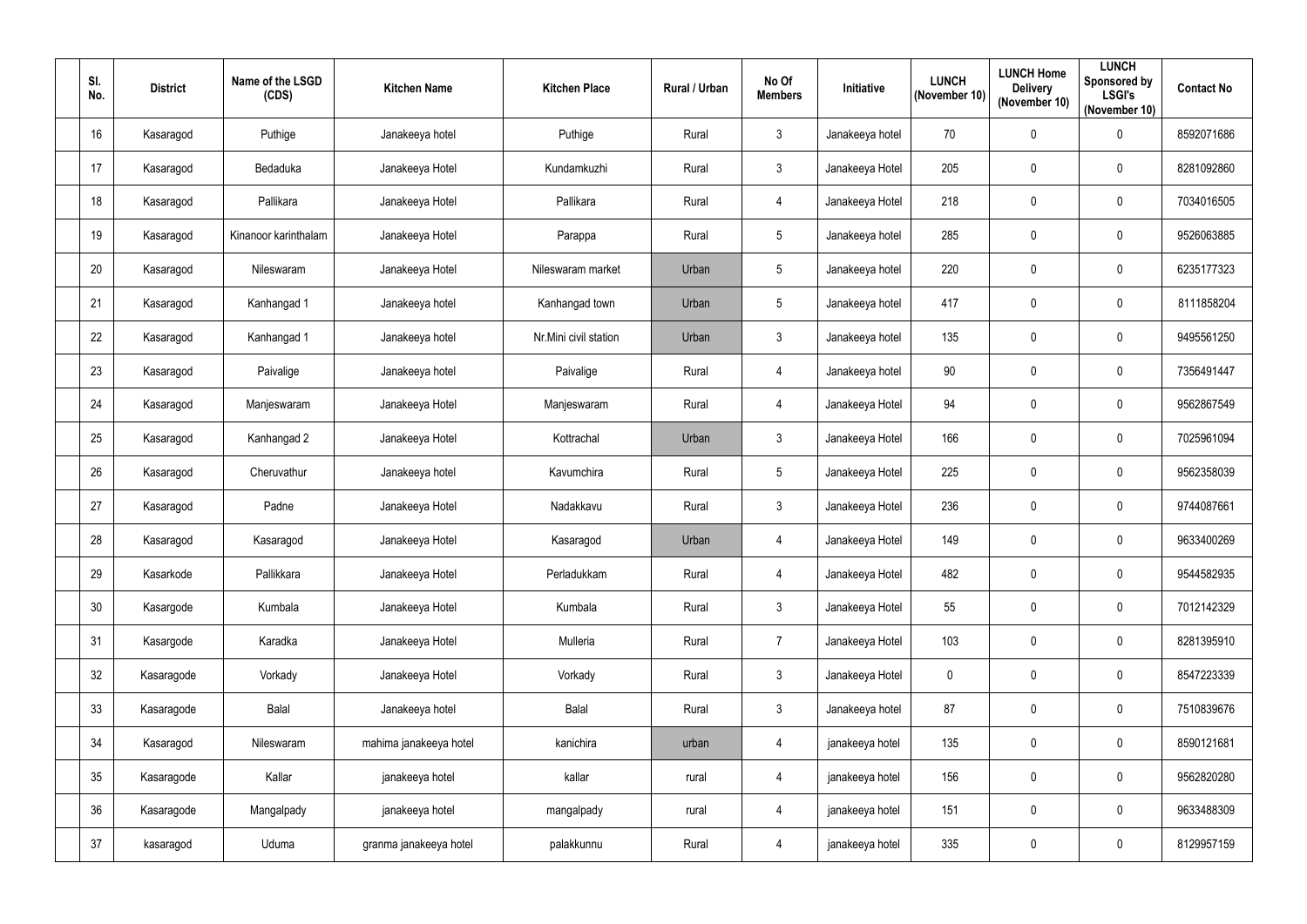|    | SI.<br>No.      | <b>District</b> | Name of the LSGD<br>(CDS) | <b>Kitchen Name</b>              | <b>Kitchen Place</b>                 | Rural / Urban | No Of<br><b>Members</b> | Initiative      | <b>LUNCH</b><br>(November 10) | <b>LUNCH Home</b><br><b>Delivery</b><br>(November 10) | <b>LUNCH</b><br>Sponsored by<br><b>LSGI's</b><br>(November 10) | <b>Contact No</b> |
|----|-----------------|-----------------|---------------------------|----------------------------------|--------------------------------------|---------------|-------------------------|-----------------|-------------------------------|-------------------------------------------------------|----------------------------------------------------------------|-------------------|
|    | 38              | Kasaragod       | pullur periya             | Salkara Janakeeya hotel          | periya                               | Rural         | 5                       | janakeeya hotel | 303                           | $\mathbf 0$                                           | $\pmb{0}$                                                      | 8547309266        |
|    | 39              | kasaragod       | kumbadaje                 | janakeeya hotel                  | kumbadaje                            | Rural         | 3                       | janakeeya hotel | 50                            | $\mathbf 0$                                           | $\pmb{0}$                                                      | 8593848698        |
|    | 40              | Kasaragod       | Chengala                  | Janakeeya Hotel                  | Cherkkala                            | Rural         | $\mathbf{3}$            | Janakeeya Hotel | 105                           | $\mathbf 0$                                           | $\pmb{0}$                                                      |                   |
|    | 41              | kasaragod       | East eleri                | janakeeya hotel                  | east eleri                           | Rural         | 3                       | janakeeya hotel | 150                           | $\mathbf 0$                                           | $\pmb{0}$                                                      |                   |
| 41 |                 |                 |                           |                                  |                                      |               | 165                     |                 | 6719                          | $\boldsymbol{0}$                                      | $\pmb{0}$                                                      |                   |
|    |                 | Kollam          | Chathannur                | Memsahib                         | Sheemaaty junction                   | Rural         | $5\phantom{.0}$         | Janakeeya Hotel | 365                           | $\mathbf 0$                                           | $\pmb{0}$                                                      | 9446246685        |
|    | $\overline{2}$  | Kollam          | Melila                    | <b>Atham Unit</b>                | Melila                               | Rural         | $\overline{7}$          | Janakeeya Hotel | 252                           | $\mathbf 0$                                           | $\boldsymbol{0}$                                               | 9961178040        |
|    | $\mathfrak{Z}$  | Kollam          | Kulakkada                 | Ruchi Snacks & Catering Unit     | Poovattoor                           | Rural         | $\overline{4}$          | Janakeeya Hotel | 192                           | $\pmb{0}$                                             | $\pmb{0}$                                                      | 7907941183        |
|    | 4               | Kollam          | Ittiva                    | Nanma Janakeeya hotel            | Kattampally                          | Rural         | $5\phantom{.0}$         | Janakeeya Hotel | $\mathbf 0$                   | $\mathbf 0$                                           | $\boldsymbol{0}$                                               | 9809171887        |
|    | $5\phantom{.0}$ | Kollam          | Sooranad North            | Nanma catering unit              | Sooranadu higher secondary<br>school | Rural         | $5\phantom{.0}$         | Janakeeya Hotel | 267                           | $\mathbf 0$                                           | $\pmb{0}$                                                      | 9846082469        |
|    | 6               | Kollam          | Clappana                  | Bismi catering                   | Palakulangara                        | Rural         | 5                       | Janakeeya Hotel | 98                            | $\mathbf 0$                                           | $\pmb{0}$                                                      | 9847901413        |
|    | 7               | Kollam          | Mayyanad                  | Krishnas Janakeeya hotel         | Eravipuram                           | Rural         | $\mathfrak{Z}$          | Janakeeya Hotel | 148                           | $\mathbf 0$                                           | $\pmb{0}$                                                      | 9656477455        |
|    | 8               | Kollam          | Mayyanad                  | Souhridha Janakeeya hotel        | Pattarumukku,                        | Rural         | 9                       | Janakeeya Hotel | 250                           | $\mathbf 0$                                           | $\pmb{0}$                                                      | 7902645448        |
|    | 9               | Kollam          | Kulasekharapuram          | adi sakthi                       | Puthentheruvu.                       | Rural         | 5                       | Janakeeya Hotel | 0                             | $\mathbf 0$                                           | $\pmb{0}$                                                      | 9656890790        |
|    | 10 <sup>°</sup> | Kollam          | Thekkumbhagam             | Krishna hotel                    | Nadakavu junction                    | Rural         | $\overline{4}$          | Janakeeya Hotel | 43                            | $\pmb{0}$                                             | $\pmb{0}$                                                      | 9961070031        |
|    | 11              | Kollam          | Oachira                   | Parabhramam catering             | near oachira , ITI canteen,          | Rural         | $\overline{4}$          | Janakeeya Hotel | 0                             | $\pmb{0}$                                             | $\pmb{0}$                                                      | 9562283927        |
|    | 12              | Kollam          | Thodiyoor                 | Samridhi activity group          | Lpschool thodiyoor                   | Rural         | $5\phantom{.0}$         | Janakeeya Hotel | 70                            | $\mathbf 0$                                           | $\pmb{0}$                                                      | 9895703572        |
|    | 13              | Kollam          | Thrikkovilvattom          | Murari catering, janakeeya hotel | Mukhathala                           | Rural         | $\overline{4}$          | Janakeeya Hotel | 68                            | $\mathbf 0$                                           | $\mathbf 0$                                                    | 9847072544        |
|    | 14              | Kollam          | Sasthamcotta              | Sreedurgha catering              | Jemini hotel sasthamcotta            | Rural         | $\overline{7}$          | Janakeeya Hotel | 287                           | $\pmb{0}$                                             | $\pmb{0}$                                                      | 9744368496        |
|    | 15              | Kollam          | Kollam                    | Athulya catering                 | Thirumullavaram                      | Urban         | $\overline{4}$          | Janakeeya Hotel | 195                           | $\pmb{0}$                                             | $\pmb{0}$                                                      | 9048646080        |
|    | 16              | Kollam          | West Kallada              | Keerthi catering                 | Karalimukku                          | Rural         | $5\phantom{.0}$         | Janakeeya Hotel | 307                           | $\mathbf 0$                                           | $\pmb{0}$                                                      | 9605206907        |
|    | 17              | Kollam          | Thazhava                  | Pavizham                         | Karutheri junction                   | Rural         | $5\phantom{.0}$         | Janakeeya Hotel | 198                           | $\boldsymbol{0}$                                      | $\pmb{0}$                                                      | 8086704216        |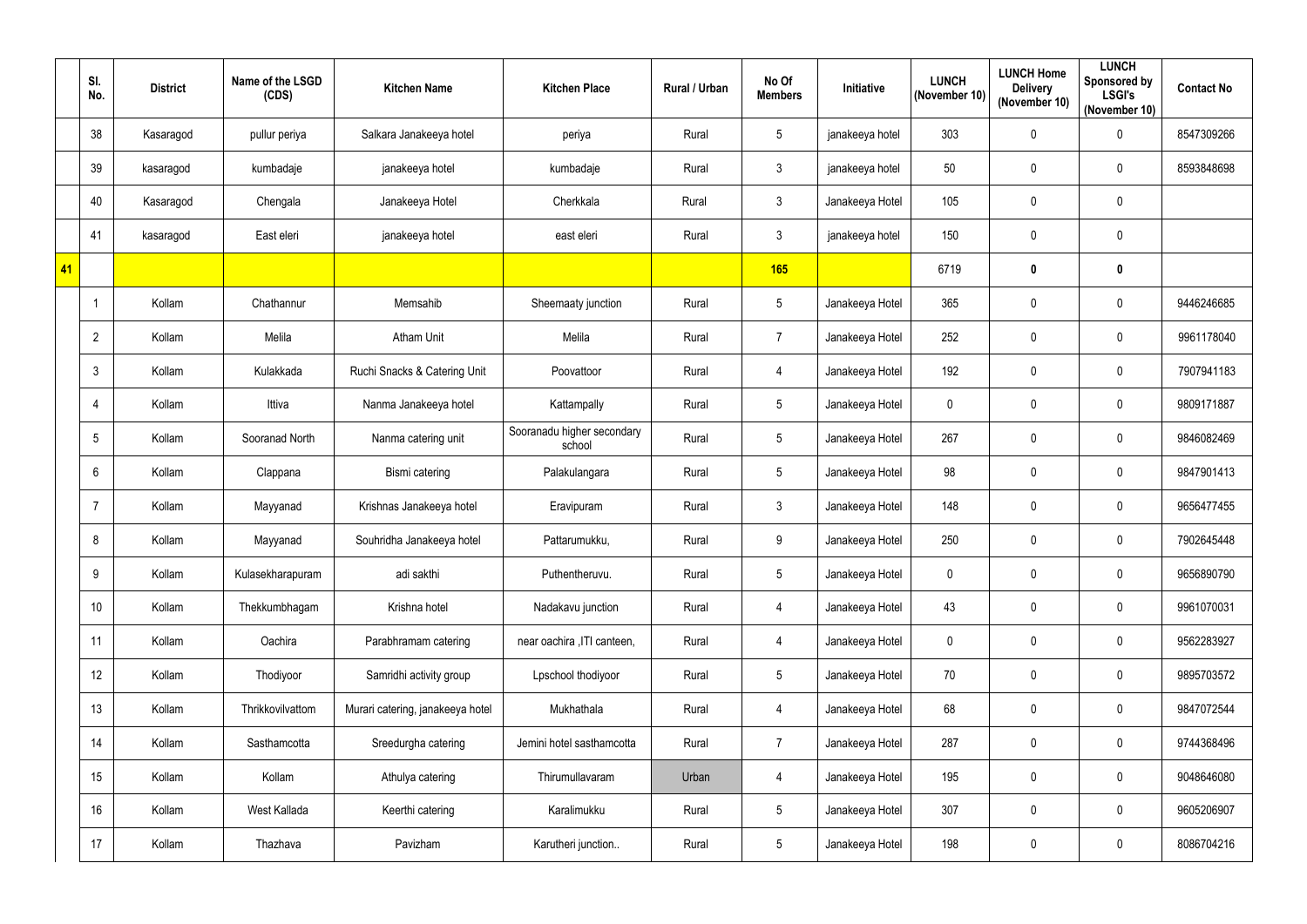| SI.<br>No. | <b>District</b> | Name of the LSGD<br>(CDS) | <b>Kitchen Name</b>      | <b>Kitchen Place</b>              | Rural / Urban | No Of<br><b>Members</b> | Initiative      | <b>LUNCH</b><br>(November 10) | <b>LUNCH Home</b><br><b>Delivery</b><br>(November 10) | <b>LUNCH</b><br>Sponsored by<br><b>LSGI's</b><br>(November 10) | <b>Contact No</b> |
|------------|-----------------|---------------------------|--------------------------|-----------------------------------|---------------|-------------------------|-----------------|-------------------------------|-------------------------------------------------------|----------------------------------------------------------------|-------------------|
| 18         | Kollam          | Kollam                    | Niravu catering          | Chinnakkada                       | Urban         | 5                       | Janakeeya Hotel | 296                           | $\mathbf 0$                                           | $\pmb{0}$                                                      | 9633073613        |
| 19         | Kollam          | Kundara                   | Ammu Catering unit       | Mulavana LP school                | Rural         | $\overline{4}$          | Janakeeya Hotel | 174                           | $\mathbf 0$                                           | $\pmb{0}$                                                      | 9633518572        |
| 20         | Kollam          | Neduvathur                | Pooja hotel              | Thevalappuram                     | Rural         | $\mathfrak{Z}$          | Janakeeya Hotel | 44                            | $\mathbf 0$                                           | $\pmb{0}$                                                      | 9745376675        |
| 21         | Kollam          | Punalur                   | Jyothi Catering          | Punalur                           | Urban         | $\overline{4}$          | Janakeeya Hotel | 315                           | $\mathbf 0$                                           | $\pmb{0}$                                                      | 9961249345        |
| 22         | Kollam          | Punalur                   | Mahima Catering          | Punalur                           | Urban         | 5                       | Janakeeya Hotel | 217                           | $\mathbf 0$                                           | $\pmb{0}$                                                      | 9496112957        |
| 23         | Kollam          | Punalur                   | Safalyam Catering        | Punalur                           | Urban         | 5                       | Janakeeya Hotel | 389                           | $\mathbf 0$                                           | 0                                                              | 9495476197        |
| 24         | Kollam          | Thrikkaruva               | Janakeeya Bhakshanashala | Thinavila Junction Kanjaveli      | Rural         | $\overline{4}$          | Janakeeya Hotel | 130                           | $\mathbf 0$                                           | 0                                                              | 9645069880        |
| 25         | Kollam          | Chithara                  | AKG Janakeeya Hotel      | Kizhakkumbagom                    | Rural         | 5                       | Janakeeya Hotel | 154                           | $\mathbf 0$                                           | $\pmb{0}$                                                      | 9495701987        |
| 26         | Kollam          | South Paravur             | Kshree janakeeya hotel   | Busstand, paravur                 | Urban         | 5                       | Janakeeya Hotel | 164                           | $\mathbf 0$                                           | $\sqrt{5}$                                                     | 8606179380        |
| 27         | Kollam          | Mynagappally              | Anugraha hotel           | Kadappa                           | Rural         | 5                       | Janakeeya Hotel | 232                           | $\mathbf 0$                                           | $\pmb{0}$                                                      | 9995085705        |
| 28         | Kollam          | Mandrothuruthu            | Janakeeya Bhakshanashala | Thoombummukham                    | Rural         | $\overline{4}$          | Janakeeya Hotel | 83                            | $\mathbf 0$                                           | $\pmb{0}$                                                      | 9526648057        |
| 29         | Kollam          | Karungappally             | Bagya catering           | Muncipality                       | Urban         | $\overline{4}$          | Janakeeya Hotel | $\mathbf{0}$                  | $\mathbf 0$                                           | $\pmb{0}$                                                      | 9947702130        |
| 30         | Kollam          | Kollam East               | Bharathlekshmi           | Vadakkevila                       | Urban         | 3                       | Janakeeya Hotel | 380                           | $\mathbf{0}$                                          | $\mathbf 0$                                                    | 9744300901        |
| 31         | Kollam          | Chavara                   | Harisree janakeya hotel  | Panchayath                        | Rural         | $\mathfrak{Z}$          | Janakeeya Hotel | 31                            | $\mathbf 0$                                           | $\mathbf 0$                                                    | 9995166343        |
| 32         | Kollam          | Pavithreswaram            | Kairali                  | Pavithreswaram                    | Rural         | $\overline{4}$          | Janakeeya Hotel | 206                           | $\pmb{0}$                                             | $\pmb{0}$                                                      | 9605836414        |
| 33         | Kollam          | Veliyam                   | Kantharees               | Panchayathu building              | Rural         | 5                       | Janakeeya Hotel | 77                            | $\boldsymbol{0}$                                      | $\pmb{0}$                                                      | 9562111715        |
| 34         | Kollam          | Velinalloor               | Quality Janakeeya hotel  | Alummod, Velinalloor              | Rural         | $\overline{4}$          | Janakeeya Hotel | 115                           | $\mathbf 0$                                           | $\pmb{0}$                                                      | 9605896303        |
| 35         | Kollam          | Elamadu                   | Swaruma janakeeya hotel  | Near cooperative bank,<br>Elamadu | Rural         | $\mathfrak{Z}$          | Janakeeya Hotel | 165                           | $\mathbf 0$                                           | $\mathfrak{Z}$                                                 | 8129611321        |
| 36         | Kollam          | Kadakkal                  | Nanma janakeeya hotel    | Kadakkal                          | Rural         | $\overline{4}$          | Janakeeya Hotel | 320                           | $\pmb{0}$                                             | $\pmb{0}$                                                      | 9847936390        |
| 37         | Kollam          | Perayam                   | Janakeeya hotel          | Onambalam                         | Rural         | $\overline{4}$          | Janakeeya Hotel | $\mathbf 0$                   | $\pmb{0}$                                             | $\mathbf 0$                                                    | 9446855866        |
| 38         | Kollam          | Ezhukone                  | Ezhukone janakeeya hotel | Near panchayathu office           | Rural         | 5                       | Janakeeya Hotel | 260                           | $\pmb{0}$                                             | $\pmb{0}$                                                      | 8086757275        |
| 39<br>ጸበ   | Kollam          | Adichanalloor             | Ruchikkoottu             | Mylakkaadu                        | Rural         | $\overline{4}$          | Janakeeya Hotel | $\mathbf 0$                   | $\mathbf 0$                                           | $\pmb{0}$                                                      | 8136954461        |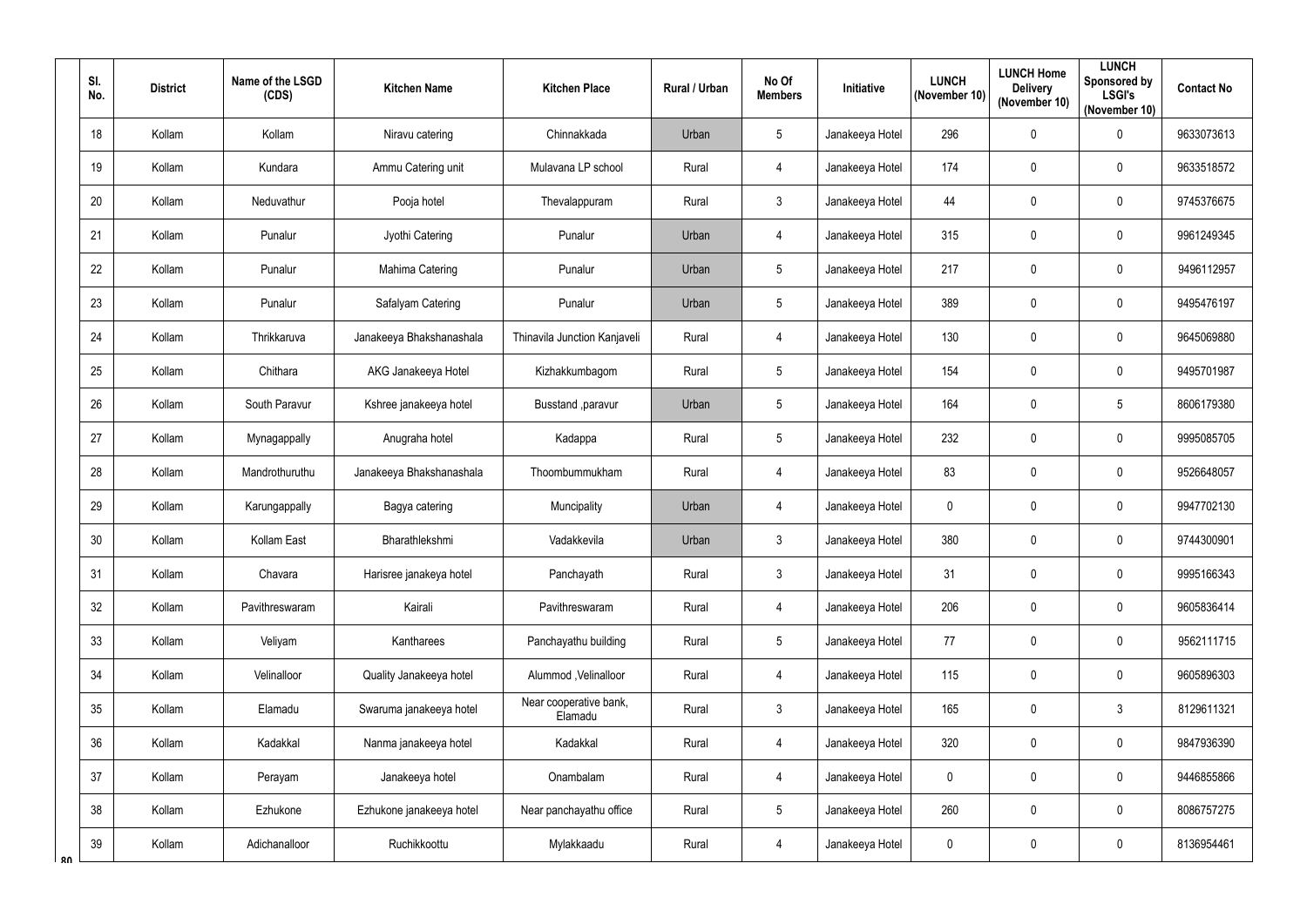|                         | SI.<br>No. | <b>District</b> | Name of the LSGD<br>(CDS) | <b>Kitchen Name</b>          | <b>Kitchen Place</b>                                 | Rural / Urban | No Of<br><b>Members</b> | Initiative      | <b>LUNCH</b><br>(November 10) | <b>LUNCH Home</b><br><b>Delivery</b><br>(November 10) | <b>LUNCH</b><br>Sponsored by<br><b>LSGI's</b><br>(November 10) | <b>Contact No</b> |
|-------------------------|------------|-----------------|---------------------------|------------------------------|------------------------------------------------------|---------------|-------------------------|-----------------|-------------------------------|-------------------------------------------------------|----------------------------------------------------------------|-------------------|
| $\overline{\mathsf{u}}$ | 40         | Kollam          | Poruvazhi                 | Amma janakeeya hotel         | Poruvaxhy                                            | Rural         | 5                       | Janakeeya Hotel | 196                           | $\mathbf 0$                                           | $\pmb{0}$                                                      | 9656421272        |
|                         | 41         | Kollam          | Nilamel                   | Vanitha Janakeeya Hotel      | Nilamel                                              | Rural         | $\overline{4}$          | Janakeeya Hotel | 105                           | $\mathbf 0$                                           | 0                                                              | 9447407264        |
|                         | 42         | Kollam          | Panmana                   | SV janakeeya hotel           | Kollaka CN junction                                  | Rural         | $\mathbf{3}$            | Janakeeya Hotel | 100                           | $\mathbf 0$                                           | $\pmb{0}$                                                      | 8113020216        |
|                         | 43         | Kollam          | Ummannoor                 | Thanal                       | Nellikunnam                                          | Rural         | $\overline{4}$          | Janakeeya Hotel | 186                           | $\mathbf 0$                                           | 0                                                              | 9656194614        |
|                         | 44         | Kollam          | Kulathupuzha              | Karunya Janakeeya Hotel      | Thinkal karikkam                                     | Rural         | $\overline{4}$          | Janakeeya Hotel | 167                           | $\mathbf 0$                                           | $\pmb{0}$                                                      | 9048034267        |
|                         | 45         | Kollam          | Kareepra                  | Kareepra janakeeya hotel     | Panchayathu office junction                          | Rural         | 5                       | Janakeeya Hotel | 67                            | $\mathbf 0$                                           | $\pmb{0}$                                                      | 9656783244        |
|                         | 46         | Kollam          | Piravanthur               | Thanima catering unit        | Piravanthoor                                         | Rural         | 5                       | Janakeeya Hotel | 167                           | $\mathbf 0$                                           | 0                                                              | 9207907284        |
|                         | 47         | Kollam          | Karavaloor                | Sreelekshmi Janakeeya Hotel  | Karavalur                                            | Rural         | $\overline{5}$          | Janakeeya Hotel | 147                           | $\mathbf 0$                                           | $\pmb{0}$                                                      | 9745719860        |
|                         | 48         | Kollam          | Kunnathur                 | Sneha janakeeya hotel        | Bhoothakuzhi                                         | Rural         | 3                       | Janakeeya Hotel | 170                           | $\mathbf 0$                                           | 0                                                              | 9061504141        |
|                         | 49         | Kollam          | Alayaman                  | Sreelakam Janakeeya Hotel    | Karukone                                             | Rural         | $\overline{4}$          | Janakeeya Hotel | 207                           | $\mathbf 0$                                           | 0                                                              | 8592858448        |
|                         | 50         | Kollam          | Kottarakkara              | Ruchi                        | Kottarakkara christuraj hospital<br>hospital canteen | Urban         | 5                       | Janakeeya Hotel | 225                           | $\mathbf 0$                                           | $\pmb{0}$                                                      | 9447997809        |
|                         | 51         | Kollam          | Chirakkara                | Bhoomika Jh                  | Bhajanamadam mukku                                   | Rural         | 5                       | Janakeeya Hotel | 157                           | $\mathbf 0$                                           | $\pmb{0}$                                                      | 9567024263        |
|                         | 52         | Kollam          | Kalluvathukkal            | Deepam Jh                    | Parippally                                           | Rural         | 4                       | Janakeeya Hotel | $\mathbf 0$                   | 0                                                     | $\mathbf 0$                                                    | 8593984144        |
|                         | 53         | Kollam          | Chirakkara                | Niram Jh                     | Vadakkemukku ,chirakkara                             | Rural         | $\overline{4}$          | Janakeeya Hotel | 188                           | $\mathbf 0$                                           | $\pmb{0}$                                                      | 9847286593        |
|                         | 54         | Kollam          | Velinalloor               | Mathrika janakeeya hotel     | Govt PHC canteen                                     | Rural         | $\overline{4}$          | Janakeeya Hotel | 139                           | $\pmb{0}$                                             | $\pmb{0}$                                                      | 7592859804        |
|                         | 55         | Kollam          | East Kallada              | kudumbashree janakeeya hotel | marthandapuram                                       | Rural         | 5                       | Janakeeya Hotel | $\mathbf 0$                   | $\pmb{0}$                                             | $\pmb{0}$                                                      | 9746964557        |
|                         | 56         | Kollam          | Anchal                    | Malu janakeeya hotel         | Anchal, Town ward                                    | Rural         | $\mathfrak{Z}$          | Janakeeya Hotel | 282                           | $\mathbf 0$                                           | $\pmb{0}$                                                      | 9656920091        |
|                         | 57         | Kollam          | Kummil                    | Sreebhadra janakeeya hotel   | Thachonam                                            | Rural         | $\mathfrak{Z}$          | Janakeeya Hotel | 80                            | $\mathbf 0$                                           | $\mathbf 0$                                                    | 9846327312        |
|                         | 58         | Kollam          | Yeroor                    | Oottupura janakeeya hotel    | yeroor                                               | Rural         | $6\phantom{.0}$         | Janakeeya Hotel | 268                           | $\boldsymbol{0}$                                      | $\pmb{0}$                                                      | 9526031467        |
|                         | 59         | Kollam          | Nedumpana                 | Samthripthy janakeeya hotel  | Pallimon                                             | Rural         | $\overline{4}$          | Janakeeya Hotel | 40                            | $\pmb{0}$                                             | $\pmb{0}$                                                      | 9539780119        |
|                         | 60         | Kollam          | Kollam                    | Ishwarya janakeeya hotel     | Near collectorate, Thevally<br>division              | Urban         | $\mathfrak{Z}$          | Janakeeya Hotel | 291                           | $\mathbf 0$                                           | $\pmb{0}$                                                      | 8848893882        |
|                         | 61         | Kollam          | Edamulakkal               | Sahya janakeeya hotel        | Edamulackal                                          | Rural         | $\overline{4}$          | Janakeeya Hotel | 153                           | $\boldsymbol{0}$                                      | $\pmb{0}$                                                      | 7025532998        |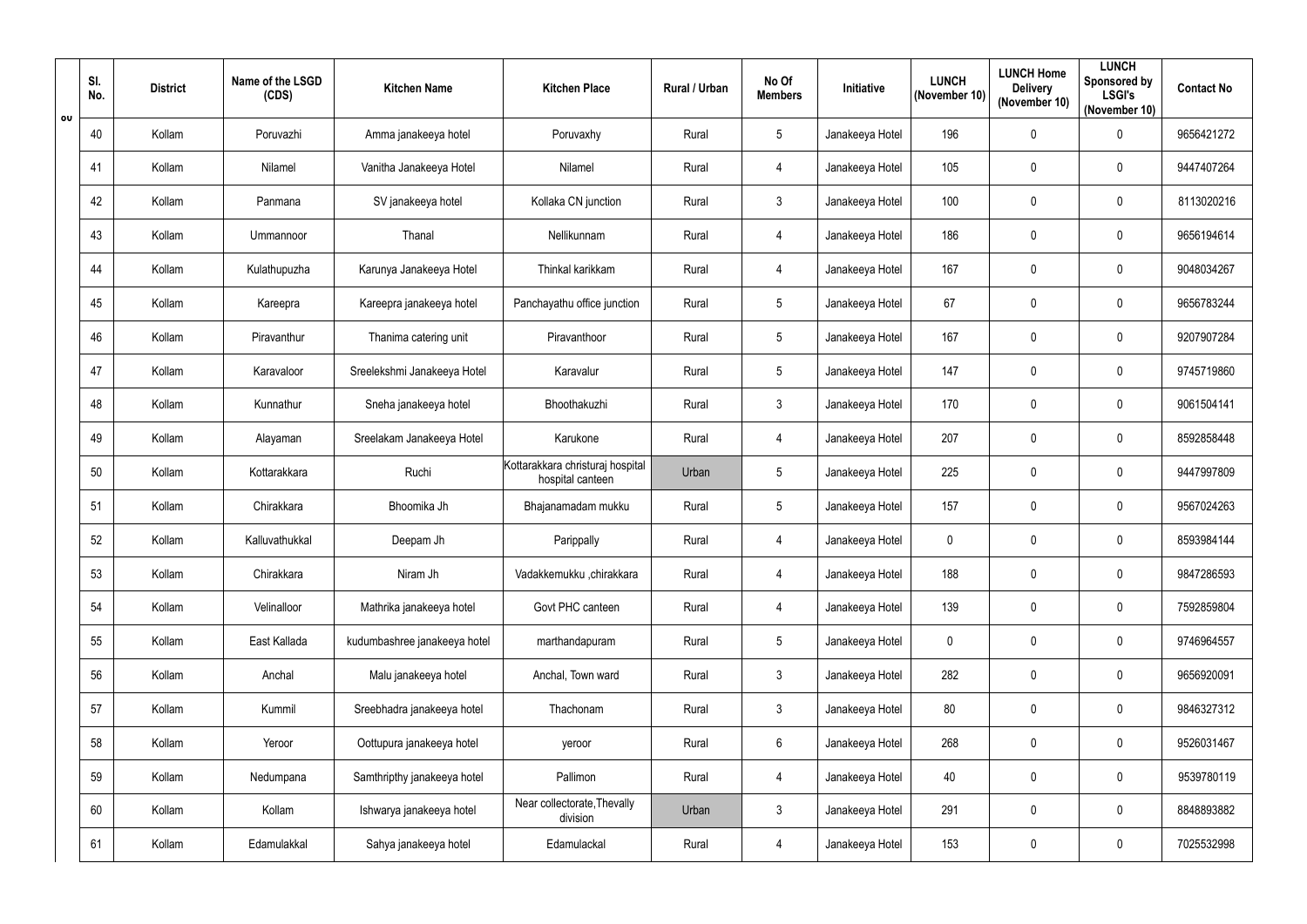|    | SI.<br>No. | <b>District</b> | Name of the LSGD<br>(CDS) | <b>Kitchen Name</b>                              | <b>Kitchen Place</b>      | Rural / Urban | No Of<br><b>Members</b> | Initiative      | <b>LUNCH</b><br>(November 10) | <b>LUNCH Home</b><br><b>Delivery</b><br>(November 10) | <b>LUNCH</b><br><b>Sponsored by</b><br><b>LSGI's</b><br>(November 10) | <b>Contact No</b> |
|----|------------|-----------------|---------------------------|--------------------------------------------------|---------------------------|---------------|-------------------------|-----------------|-------------------------------|-------------------------------------------------------|-----------------------------------------------------------------------|-------------------|
|    | 62         | Kollam          | Mylom                     | Amrutha                                          | Inchakkadu                | Rural         | $5\phantom{.0}$         | Janakeeya Hotel | 82                            | $\mathbf 0$                                           | $\pmb{0}$                                                             | 9539780965        |
|    | 63         | Kollam          | Thevalakkara              | Kerala Janakeeya Hotel                           | Thevalakkara              | Rural         | $\mathfrak{Z}$          | Janakeeya Hotel | 127                           | $\mathbf 0$                                           | $\pmb{0}$                                                             | 9847291089        |
|    | 64         | Kollam          | Thalavoor                 | Kudumbasheree Nadan<br>Bhakshanashala            | Pidavoor                  | Rural         | 4                       | Janakeeya Hotel | 118                           | $\mathbf 0$                                           | $\pmb{0}$                                                             | 9747324839        |
|    | 65         | Kollam          | Vilakkudy                 | vadhanam                                         | <b>KUNNICODU</b>          | Rural         | $5\phantom{.0}$         | Janakeeya Hotel | 167                           | $\mathbf 0$                                           | $\pmb{0}$                                                             | 9526354689        |
|    | 66         | Kollam          | Poothakkulam              | Avani catering                                   | Poothakkulam gp           | Rural         | $\overline{4}$          | Janakeeya Hotel | 80                            | $\mathbf 0$                                           | $\pmb{0}$                                                             | 9562782082        |
|    | 67         | Kollam          | Pathanapuram              | Pathanapuram Grama Panchayath<br>Janakeeya Hotel | Pathanapuram              | Rural         | $\overline{4}$          | Janakeeya Hotel | 96                            | $\mathbf 0$                                           | $\boldsymbol{0}$                                                      | 9061291033        |
|    | 68         | Kollam          | Chadayamangalam           | Real janakeeya hotel                             | Chadayamangalam           | Rural         | $\mathbf{3}$            | Janakeeya Hotel | 65                            | $\mathbf 0$                                           | $\boldsymbol{0}$                                                      | 9562123039        |
|    | 69         | Kollam          | Elampalloor               | Kalavara janakeeya hotel                         | Ashupathri mukku, Kundara | Rural         | $5\phantom{.0}$         | Janakeeya Hotel | 209                           | $\mathbf 0$                                           | $\pmb{0}$                                                             | 8943182967        |
|    | 70         | Kollam          | Kottamkara                | Ishwarya janakeeya hotel                         | Keralapuram               | Rural         | 5                       | Janakeeya Hotel | 0                             | $\mathbf 0$                                           | $\boldsymbol{0}$                                                      | 9747765979        |
|    | 71         | Kollam          | Vettikavala               | Nanma                                            | Vettikkavala              | Rural         | $\mathbf{3}$            | Janakeeya Hotel | 153                           | $\mathbf 0$                                           | $\boldsymbol{0}$                                                      | 9645070430        |
|    | 72         | Kollam          | Pooyappally               | Anaswara janakeeya hotel                         | Maruthamanpally           | Rural         | $5\phantom{.0}$         | Janakeeya Hotel | 188                           | $\boldsymbol{0}$                                      | $\pmb{0}$                                                             | 9947289476        |
|    | 73         | Kollam          | Thenmala                  | Nanma janakeeya hotel                            | Thennala                  | Rural         | $\overline{4}$          | Janakeeya Hotel | 200                           | $\mathbf 0$                                           | $\boldsymbol{0}$                                                      | 9446274943        |
|    | 74         | Kollam          | Pattazhi                  | Suprabhatham Catering Unit                       | pattazhy                  | Rural         | 4                       | Janakeeya Hotel | 44                            | $\mathbf 0$                                           | $\boldsymbol{0}$                                                      | 9495195796        |
|    | 75         | Kollam          | Neendakara                | Darshana Janakeeya Hotel                         | Puthenthura Junction      | Rural         | 3 <sup>1</sup>          | Janakeeya Hotel | 168                           | $\mathbf 0$                                           | $\pmb{0}$                                                             | 9633106463        |
|    | 76         | Kollam          | Panayam                   | snehadeepam activity group                       | Thanikkamukku             | Rural         | $\overline{4}$          | Janakeeya Hotel | $\mathbf 0$                   | $\mathbf 0$                                           | $\pmb{0}$                                                             | 8606117577        |
|    | 77         | Kollam          | Clappana                  | Vijayasree                                       | Near alumpeedika junction | Rural         | $5\phantom{.0}$         | Janakeeya Hotel | $\mathbf 0$                   | $\mathbf 0$                                           | $\mathbf 0$                                                           | 9567797660        |
|    | 78         | Kollam          | Sooranad South            | Akshaya janakeeya hotel                          | Patharam                  | Rural         | $\overline{4}$          | Janakeeya Hotel | 298                           | $\mathbf 0$                                           | $\mathbf 0$                                                           | 9746919825        |
|    | 79         | Kollam          | Edamulakkal               | Deepam janakeeya hotel                           | Edamulackal               | Rural         | $\mathfrak{Z}$          | Janakeeya Hotel | 288                           | $\mathbf 0$                                           | $\pmb{0}$                                                             | 9400684494        |
|    | 80         | Kollam          | Aryankavu                 | Sevana janakeeya hotel                           | Kazhuthurutty             | Rural         | $\mathfrak{Z}$          | Janakeeya Hotel | 120                           | $\mathbf 0$                                           | $\pmb{0}$                                                             | 8921381398        |
|    | 81         | Kollam          | Pattazhi Vadakkekara      | Annapoorna                                       | Kaduvathode               | Rural         | $\overline{4}$          | Janakeeya Hotel | 89                            | $\mathbf 0$                                           | $\mathbf 0$                                                           | 7561013776        |
|    | 82         | Kollam          | Kulasekharapuram          | Vinayaka                                         | Puthiykavu                | Rural         | 4                       | Janakeeya Hotel | 272                           | $\mathbf 0$                                           | $\mathbf 0$                                                           | 9947499053        |
| 82 |            |                 |                           |                                                  |                           |               | 354                     |                 | 12591                         | $\bullet$                                             | $\boldsymbol{8}$                                                      |                   |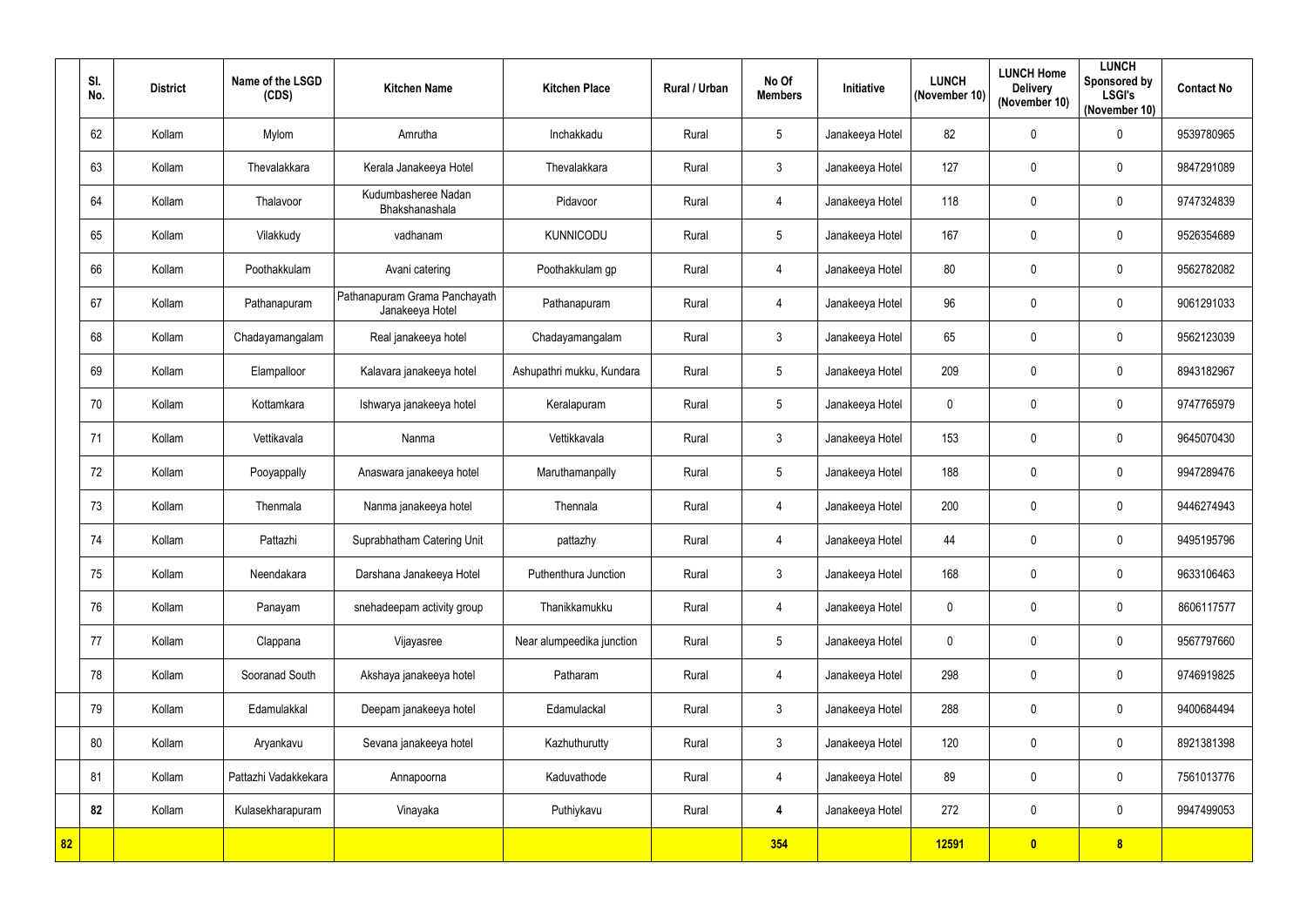| SI.<br>No.     | <b>District</b> | Name of the LSGD<br>(CDS) | <b>Kitchen Name</b>                | <b>Kitchen Place</b>                   | Rural / Urban | No Of<br><b>Members</b> | Initiative      | <b>LUNCH</b><br>(November 10) | <b>LUNCH Home</b><br><b>Delivery</b><br>(November 10) | <b>LUNCH</b><br>Sponsored by<br><b>LSGI's</b><br>(November 10) | <b>Contact No</b> |
|----------------|-----------------|---------------------------|------------------------------------|----------------------------------------|---------------|-------------------------|-----------------|-------------------------------|-------------------------------------------------------|----------------------------------------------------------------|-------------------|
|                | Kottayam        | Akalakkunnam              | Navaruchi                          | Chengalam                              | Rural         | $5\phantom{.0}$         | Janakeeya Hotel | 125                           | $\mathbf 0$                                           | $\pmb{0}$                                                      | 9188362235        |
| $\overline{2}$ | Kottayam        | Arpookkara                | Niravu                             | <b>Medical College</b>                 | Rural         | 8                       | Janakeeya Hotel | 279                           | $\mathbf 0$                                           | $\pmb{0}$                                                      | 9744719092        |
| $\mathbf{3}$   | Kottayam        | Arpookkara                | Ruchi Janakeeya Hotel              | Kaippuzha mutt                         | Rural         | 4                       | Janakeeya Hotel | 260                           | $\mathbf 0$                                           | $\pmb{0}$                                                      | 9847147156        |
| 4              | Kottayam        | Athirampuzha              | Hannas                             | Mannanam                               | Rural         | $\overline{4}$          | Janakeeya Hotel | 56                            | $\mathbf 0$                                           | $\pmb{0}$                                                      | 9496136682        |
| 5              | Kottayam        | Ayarkunnam                | Panchami Unit                      | Near PHC Ayarkunnam                    | Rural         | $5\phantom{.0}$         | Janakeeya Hotel | 42                            | $\mathbf 0$                                           | $\pmb{0}$                                                      | 9744560994        |
| 6              | Kottayam        | Aymanam                   | Bisiya                             | Aymanam panchayath hall                | Rural         | $\mathfrak{Z}$          | Janakeeya Hotel | 105                           | $\mathbf 0$                                           | 0                                                              | 9544560606        |
|                | Kottayam        | Bharananganam             | Kudumbshree nadan<br>bhakshanasala | Bharananganam                          | Rural         | $\mathbf{3}$            | Janakeeya Hotel | 120                           | $\mathbf 0$                                           | $\mathbf 0$                                                    | 8113827680        |
| 8              | Kottayam        | Changanassery             | Janakeeya Hotel                    | Near Railway station                   | Urban         | $\mathbf{3}$            | Janakeeya Hotel | 147                           | $\mathbf 0$                                           | $\pmb{0}$                                                      | 7560866821        |
| 9              | Kottayam        | Chemp                     | Thanima                            | Chemp                                  | Rural         | 4                       | Janakeeya Hotel | $\mathbf 0$                   | $\mathbf 0$                                           | 0                                                              | 9809940907        |
| 10             | Kottayam        | Chirakkadav               | <b>Udaya Catering Unit</b>         | Mahatma Gandhi Town Hall,<br>Ponkunnam | Rural         | $5\phantom{.0}$         | Janakeeya Hotel | 76                            | $\mathbf 0$                                           | $\pmb{0}$                                                      | 6282479410        |
| 11             | Kottayam        | Chirakkadav               | Sargam                             | Thekkethu Kavala                       | Rural         | $\mathbf{3}$            | Janakeeya Hotel | 68                            | $\mathbf 0$                                           | $\pmb{0}$                                                      | 9656087110        |
| 12             | Kottayam        | Elikulam                  | Janakeeya Hotel Elikkulam          | Manchakuzhy                            | Rural         | $\mathbf{3}$            | Janakeeya Hotel | 40                            | $\mathbf 0$                                           | $\pmb{0}$                                                      | 9074768314        |
| 13             | Kottayam        | Ettumanoor                | Gramashree cafe kudumbasree        | Nandanam auditorium,<br>Ettumanoor     | Urban         | 5                       | Janakeeya Hotel | 97                            | $\mathbf{0}$                                          | 0                                                              | 9847334071        |
| 14             | Kottayam        | Kadanad                   | Thanal catering                    | Kadanad                                | Rural         | $5\phantom{.0}$         | Janakeeya Hotel | 67                            | $\mathbf 0$                                           | $\pmb{0}$                                                      | 9048099040        |
| 15             | Kottayam        | Kadaplamattam             | Salt &pepper                       | Near Kadaplamattom CDS                 | Rural         | $\overline{4}$          | Janakeeya Hotel | 48                            | 16                                                    | $\pmb{0}$                                                      | 9645400860        |
| 16             | Kottayam        | Kadaplamattam             | Kadaplamattam Janakeeya Hotel      | Vayala                                 | Rural         | 4                       | Janakeeya Hotel | 46                            | 22                                                    | $\pmb{0}$                                                      | 9446804954        |
| 17             | Kottayam        | Kaduthuruthy              | Janakeeya Hotel                    | Panchayath premise                     | Rural         | $6\overline{6}$         | Janakeeya Hotel | 158                           | $\pmb{0}$                                             | $\pmb{0}$                                                      | 9847166464        |
| 18             | Kottayam        | Kallara                   | Vasuki Janakeeya hotel             | Kallara                                | Rural         | $\mathbf{3}$            | Janakeeya Hotel | 83                            | $\mathbf 0$                                           | $\pmb{0}$                                                      | 9846103478        |
| 19             | Kottayam        | Kanakkari                 | Jesus                              | Pattithanam                            | Rural         | $5\phantom{.0}$         | Janakeeya Hotel | 112                           | $\pmb{0}$                                             | $\pmb{0}$                                                      | 9447192439        |
| 20             | Kottayam        | Kangazha                  | Sulabha                            | Pathanadu                              | Rural         | $5\phantom{.0}$         | Janakeeya Hotel | 110                           | $\mathbf 0$                                           | $\mathbf 0$                                                    | 9847438293        |
| 21             | Kottayam        | Kanjirapally              | Vanitha canteen                    | Panchayath premise                     | Rural         | $\mathbf{3}$            | Janakeeya Hotel | 124                           | $\mathbf 0$                                           | $\pmb{0}$                                                      | 9605391868        |
| 22             | Kottayam        | Karoor                    | Unarvu janakeeya hotel             | Valavoor                               | Rural         | $5\phantom{.0}$         | Janakeeya Hotel | 74                            | $\boldsymbol{0}$                                      | $\pmb{0}$                                                      | 8304903250        |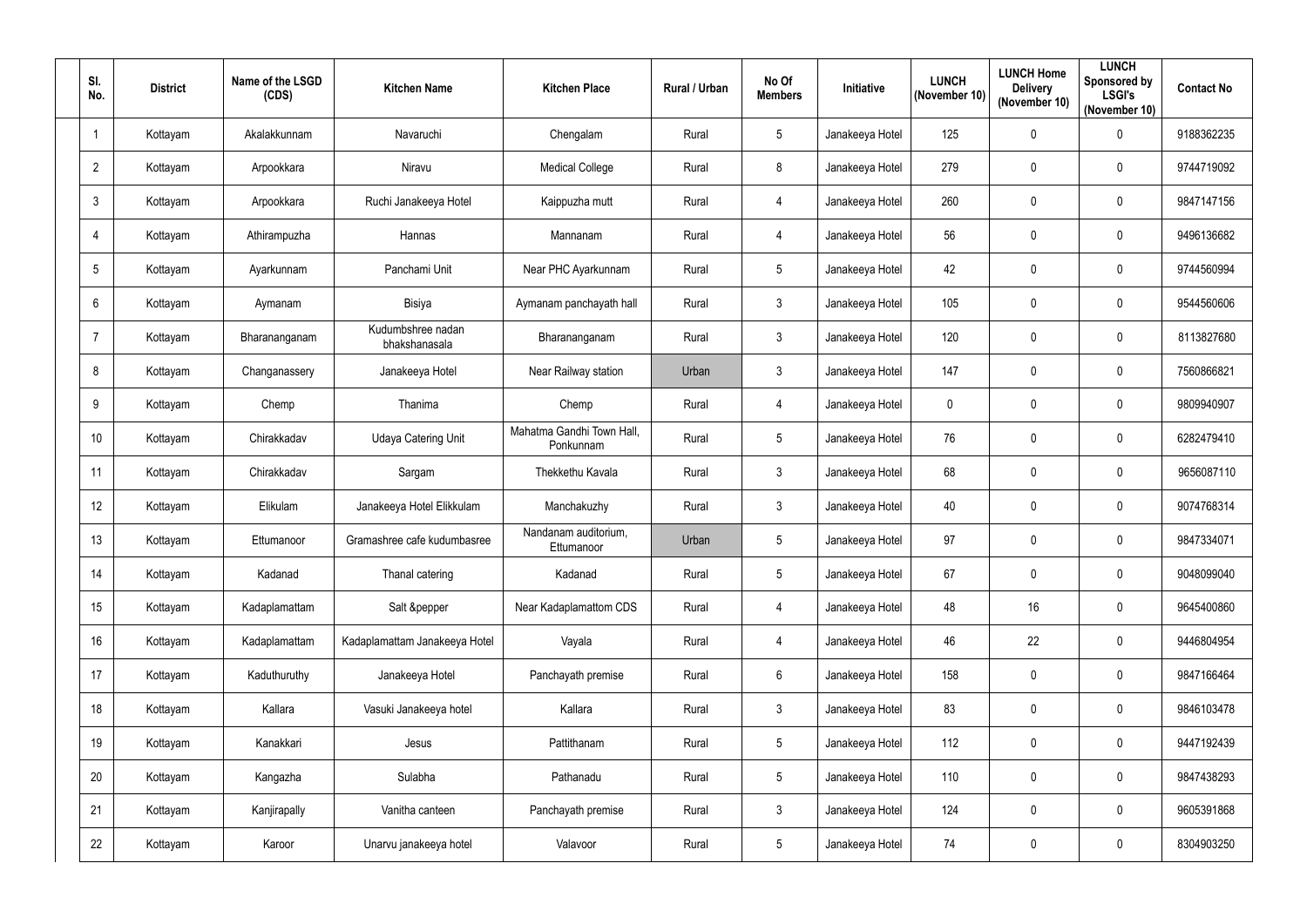|    | SI.<br>No. | <b>District</b> | Name of the LSGD<br>(CDS) | <b>Kitchen Name</b>             | <b>Kitchen Place</b>           | Rural / Urban | No Of<br><b>Members</b> | Initiative      | <b>LUNCH</b><br>(November 10) | <b>LUNCH Home</b><br><b>Delivery</b><br>(November 10) | <b>LUNCH</b><br>Sponsored by<br><b>LSGI's</b><br>(November 10) | <b>Contact No</b> |
|----|------------|-----------------|---------------------------|---------------------------------|--------------------------------|---------------|-------------------------|-----------------|-------------------------------|-------------------------------------------------------|----------------------------------------------------------------|-------------------|
|    | 23         | Kottayam        | Karukachal                | <b>Sukrutham Catering Unit</b>  | Karukachal                     | Rural         | 5                       | Janakeeya Hotel | 55                            | $\mathbf 0$                                           | $\pmb{0}$                                                      | 9847766843        |
|    | 24         | Kottayam        | Kidangoor                 | Janakeeya hotel                 | Kidangoor Panchayath           | Rural         | $\mathfrak{Z}$          | Janakeeya Hotel | $\mathbf 0$                   | $\mathbf 0$                                           | $\pmb{0}$                                                      | 9048080292        |
|    | 25         | Kottayam        | Kooroppada                | Achus Janakeeya Hotel           | Panchayath                     | Rural         | $\mathbf{3}$            | Janakeeya Hotel | 66                            | $\mathbf 0$                                           | $\pmb{0}$                                                      | 9778121989        |
|    | 26         | Kottayam        | Koottickal                | Janakeeya hotel                 | Koottickal                     | Rural         | 5                       | Janakeeya Hotel | 98                            | $\mathbf 0$                                           | $\pmb{0}$                                                      | 9645219929        |
|    | 27         | Kottayam        | Koruthodu                 | Koruthodu Janakeeya Hotel       | Koruthodu                      | Rural         | 6                       | Janakeeya Hotel | 65                            | $\mathbf 0$                                           | $\pmb{0}$                                                      | 7510770418        |
|    | 28         | Kottayam        | KottayamNorth             | Alfa Canteen                    | Municipality Kottayam          | Urban         | 5                       | Janakeeya Hotel | 180                           | $\mathbf 0$                                           | $\boldsymbol{0}$                                               | 9846571923        |
|    | 29         | Kottayam        | KottayamNorth             | Kerala cafe janakeeya hotel     | Choottuveli                    | Urban         | $\mathbf{3}$            | Janakeeya Hotel | 370                           | $\mathbf 0$                                           | $\boldsymbol{0}$                                               | 8129337294        |
|    | 30         | Kottayam        | KottayamNorth             | Maria Janakeeya Hotel           | Chungam                        | Urban         | 5                       | Janakeeya Hotel | 228                           | $\mathbf 0$                                           | $\pmb{0}$                                                      | 9744843928        |
|    | 31         | Kottayam        | KottayamNorth             | Ambady Janakeeya Hotel          | Karapuzha                      | Urban         | $\overline{4}$          | Janakeeya Hotel | 0                             | $\mathbf 0$                                           | $\boldsymbol{0}$                                               | 9496374594        |
|    | 32         | Kottayam        | Kozhuvanal                | Rohini Janakeeya Hotel          | Vakkappulam                    | Rural         | $\mathfrak{Z}$          | Janakeeya Hotel | $\mathbf 0$                   | $\mathbf 0$                                           | $\pmb{0}$                                                      | 9400216885        |
|    | 33         | Kottayam        | Kuravilangadu             | kudumbashree janakeeya hotel    | kuravilangady by pass junction | Rural         | 5                       | Janakeeya Hotel | 142                           | $\mathbf 0$                                           | $\pmb{0}$                                                      | 7559022364        |
|    | 34         | Kottayam        | Kurichi                   | <b>Swad Catering</b>            | Cheruvelippadi                 | Rural         | $\overline{4}$          | Janakeeya Hotel | $\mathbf 0$                   | $\mathbf 0$                                           | $\pmb{0}$                                                      | 9847891917        |
|    | 35         | Kottayam        | Madappally                | SR catering                     | Mammoodu                       | Rural         | 3                       | Janakeeya Hotel | 123                           | $\mathbf 0$                                           | $\mathbf 0$                                                    | 9747702203        |
|    | 36         | Kottayam        | Manimala                  | Vanitha canteen                 | Manimala                       | Rural         | $\mathfrak{Z}$          | Janakeeya Hotel | 132                           | $\mathbf 0$                                           | $\pmb{0}$                                                      | 9946318069        |
|    | 37         | Kottayam        | Manjoor                   | Oruma catering unit             | Kuruppanthara                  | Rural         | $5\phantom{.0}$         | Janakeeya Hotel | 68                            | 46                                                    | $\overline{2}$                                                 | 9349189590        |
|    | 38         | Kottayam        | Manjoor                   | Deepam                          | Manjoor                        | Rural         | $5\phantom{.0}$         | Janakeeya Hotel | 0                             | $\mathbf 0$                                           | $\pmb{0}$                                                      | 8547676135        |
|    | 39         | Kottayam        | Marangattupilly           | Marangattupilly Janakeeya Hotel | Marangattupilly                | Rural         | $\overline{4}$          | Janakeeya Hotel | 99                            | $\mathbf 0$                                           | $\pmb{0}$                                                      | 9544416772        |
| 79 | 40         | Kottayam        | Maravanthuruth            | Changathi                       | Maravanthuruth                 | Rural         | $\overline{4}$          | Janakeeya Hotel | 64                            | $\mathbf 0$                                           | $\mathbf 0$                                                    | 9744598169        |
|    | 41         | Kottayam        | Meenachil                 | Akshaya Janakeeya hotel         | Idamattam                      | Rural         | $\overline{4}$          | Janakeeya Hotel | 104                           | $\pmb{0}$                                             | $\mathbf{1}$                                                   | 9747190979        |
|    | 42         | Kottayam        | Meenachil                 | Archana janakeeya Hotel         | Paika                          | Rural         | $\sqrt{5}$              | Janakeeya Hotel | 172                           | $\pmb{0}$                                             | $\mathbf 0$                                                    | 9048759539        |
|    | 43         | Kottayam        | Meenadom                  | Nainus                          | Meenadom                       | Rural         | $\mathfrak{Z}$          | Janakeeya Hotel | 62                            | $\pmb{0}$                                             | $\pmb{0}$                                                      | 9539752801        |
|    | 44         | Kottayam        | Melukavu                  | Seenayi Cafe centre             | Melukavumattam                 | Rural         | $5\phantom{.0}$         | Janakeeya Hotel | $\pmb{0}$                     | $\boldsymbol{0}$                                      | $\pmb{0}$                                                      | 9744546703        |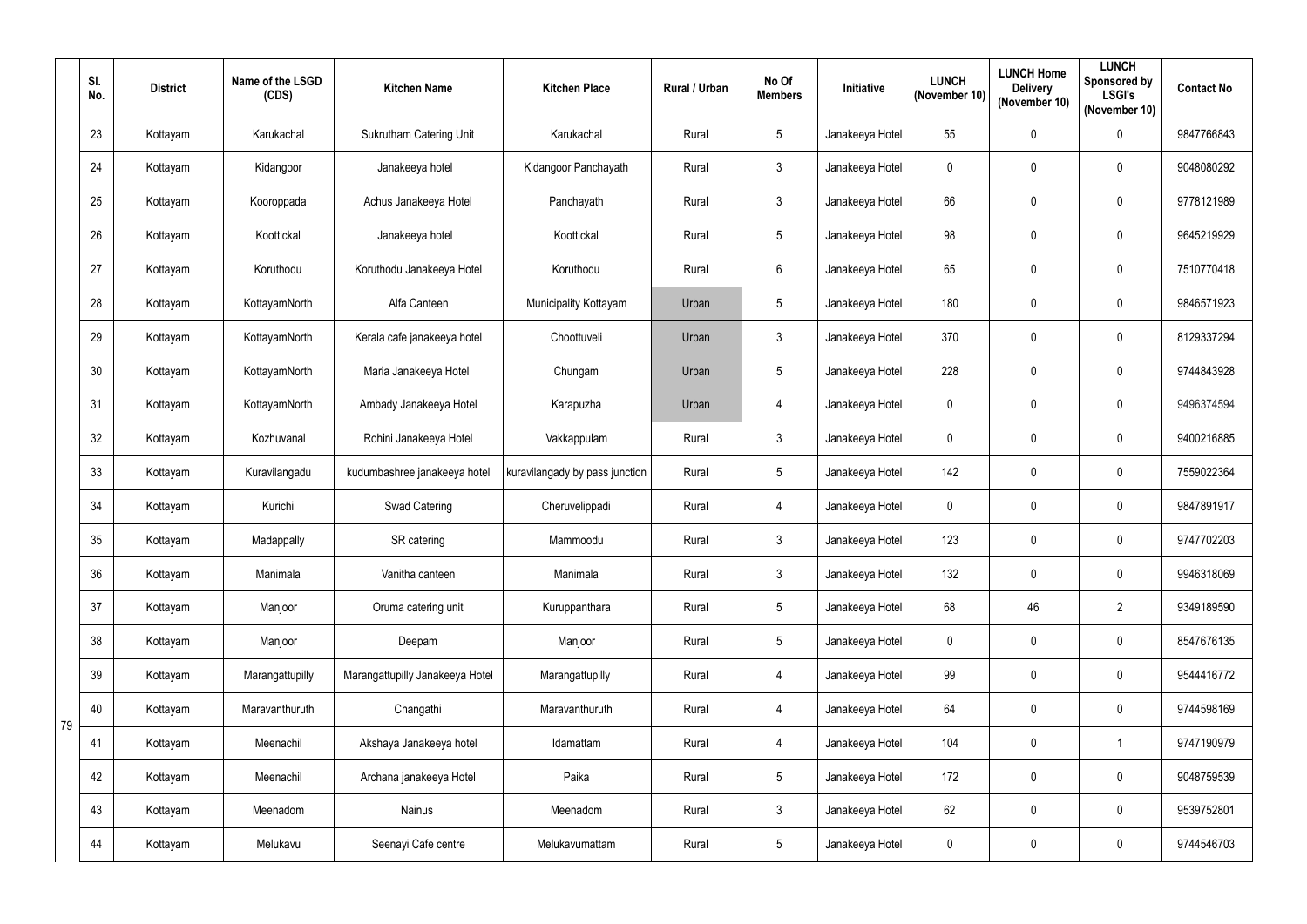| SI.<br>No. | <b>District</b> | Name of the LSGD<br>(CDS) | <b>Kitchen Name</b>          | <b>Kitchen Place</b>     | Rural / Urban | No Of<br><b>Members</b> | Initiative      | <b>LUNCH</b><br>(November 10) | <b>LUNCH Home</b><br><b>Delivery</b><br>(November 10) | <b>LUNCH</b><br>Sponsored by<br><b>LSGI's</b><br>(November 10) | <b>Contact No</b> |
|------------|-----------------|---------------------------|------------------------------|--------------------------|---------------|-------------------------|-----------------|-------------------------------|-------------------------------------------------------|----------------------------------------------------------------|-------------------|
| 45         | Kottayam        | Moonnilav                 | Aiswarya                     | Moonnilav                | Rural         | $\mathbf{3}$            | Janakeeya Hotel | 57                            | $\mathbf 0$                                           | $\pmb{0}$                                                      | 8281227689        |
| 46         | Kottayam        | Mulakkulam                | Janakeeya Hotel              | Moorkkattilpadi          | Rural         | 4                       | Janakeeya Hotel | 63                            | $\mathbf 0$                                           | 0                                                              | 9747856382        |
| 47         | Kottayam        | Mundakkayam               | Janakeeya Hotel Mundakkayam  | Mundakkayam              | Rural         | $6\overline{6}$         | Janakeeya Hotel | 136                           | $\mathbf 0$                                           | $\pmb{0}$                                                      | 9495314979        |
| 48         | Kottayam        | Nedumkunnam               | Nanma Kudumbashree Unit      | Nedumkunnam              | Rural         | $5\phantom{.0}$         | Janakeeya Hotel | 85                            | $\mathbf 0$                                           | $\pmb{0}$                                                      | 7306791612        |
| 49         | Kottayam        | Neendoor                  | Gruhasree ME Unit            | Panchayath               | Rural         | $\mathbf{3}$            | Janakeeya Hotel | 40                            | $\mathbf 0$                                           | $\pmb{0}$                                                      | 9847756958        |
| 50         | Kottayam        | Njeezhoor                 | Annapoorna Janakeeya Hotel   | Panchayath               | Rural         | $\overline{4}$          | Janakeeya Hotel | 74                            | $\mathbf 0$                                           | 0                                                              | 9745246839        |
| 51         | Kottayam        | Pala                      | Harithasree catering         | Chethimattam             | Urban         | $5\overline{)}$         | Janakeeya Hotel | 225                           | $\mathbf 0$                                           | $\mathbf 0$                                                    | 9895154240        |
| 52         | Kottayam        | Pampady                   | Thrupthi                     | Pampady Town             | Rural         | $5\phantom{.0}$         | Janakeeya Hotel | 18                            | $\mathbf 0$                                           | $\pmb{0}$                                                      | 9633013622        |
| 53         | Kottayam        | Panachikkadu              | Ruchi Canteen                | Paruthumpara             | Rural         | 5 <sup>5</sup>          | Janakeeya Hotel | 95                            | $\mathbf 0$                                           | 0                                                              | 9656411494        |
| 54         | Kottayam        | Parathodu                 | Janakeeya Hotel Parathodu    | Panchayath               | Rural         | 4                       | Janakeeya Hotel | 75                            | $\mathbf 0$                                           | $\pmb{0}$                                                      | 7907455541        |
| 55         | Kottayam        | Paippadu                  | Thejus                       | Paippadu                 | Rural         | $5\phantom{.0}$         | Janakeeya Hotel | 236                           | $\mathbf 0$                                           | $\pmb{0}$                                                      | 7034621426        |
| 56         | Kottayam        | Poonjar                   | Haritham                     | Poonjar                  | Rural         | $5\phantom{.0}$         | Janakeeya Hotel | 75                            | $\mathbf 0$                                           | 4                                                              | 9495235348        |
| 57         | Kottayam        | Ramapuram                 | Ruchi                        | Ramapuram                | Rural         | 4                       | Janakeeya Hotel | 180                           | 38                                                    | 0                                                              | 9495107277        |
| 58         | Kottayam        | T.V.Puram                 | Vijaya Janakeeya Hotel       | TV Puram                 | Rural         | $\mathbf{3}$            | Janakeeya Hotel | 260                           | $\overline{0}$                                        | $\pmb{0}$                                                      | 9847614136        |
| 59         | Kottayam        | Teekkoy                   | Kairali                      | Vagamattom, Kallambhagam | Rural         | 3                       | Janakeeya Hotel | $\mathbf 0$                   | $\pmb{0}$                                             | $\pmb{0}$                                                      | 7025702768        |
| 60         | Kottayam        | Thalanad                  | Nanma                        | Muttambhagam Kavala      | Rural         | $\mathfrak{Z}$          | Janakeeya Hotel | $\mathbf 0$                   | $\pmb{0}$                                             | $\pmb{0}$                                                      | 9961289547        |
| 61         | Kottayam        | Thalappalam               | Ameya                        | Thalappalam              | Rural         | $\overline{4}$          | Janakeeya Hotel | 99                            | $\mathbf 0$                                           | $\pmb{0}$                                                      | 7025932626        |
| 62         | Kottayam        | Thalayolaparambu          | kudumbashree janakeeya hotel | Thalayolaparambu         | Rural         | $\mathbf{3}$            | Janakeeya Hotel | 97                            | $\mathbf 0$                                           | $\mathbf 0$                                                    | 7994830570        |
| 63         | Kottayam        | Thidanadu                 | Janani                       | Chemmlamattam            | Rural         | $6\overline{6}$         | Janakeeya Hotel | 101                           | $\pmb{0}$                                             | 0\$                                                            | 9562695545        |
| 64         | Kottayam        | Thidanadu                 | Krishna                      | Near Panchayath          | Rural         | $\overline{4}$          | Janakeeya Hotel | 100                           | $\pmb{0}$                                             | $\mathbf 0$                                                    | 9605565960        |
| 65         | Kottayam        | Thiruvarppu               | Sreeparvathy food products   | Illickal                 | Rural         | $\mathbf{3}$            | Janakeeya Hotel | 225                           | $\mathbf 0$                                           | $\pmb{0}$                                                      | 9747289846        |
| 66         | Kottayam        | Thrikkodithanam           | Swanthanam                   | Thrikkodithanam          | Rural         | $5\phantom{.0}$         | Janakeeya Hotel | 100                           | $\pmb{0}$                                             | $\pmb{0}$                                                      | 7902729237        |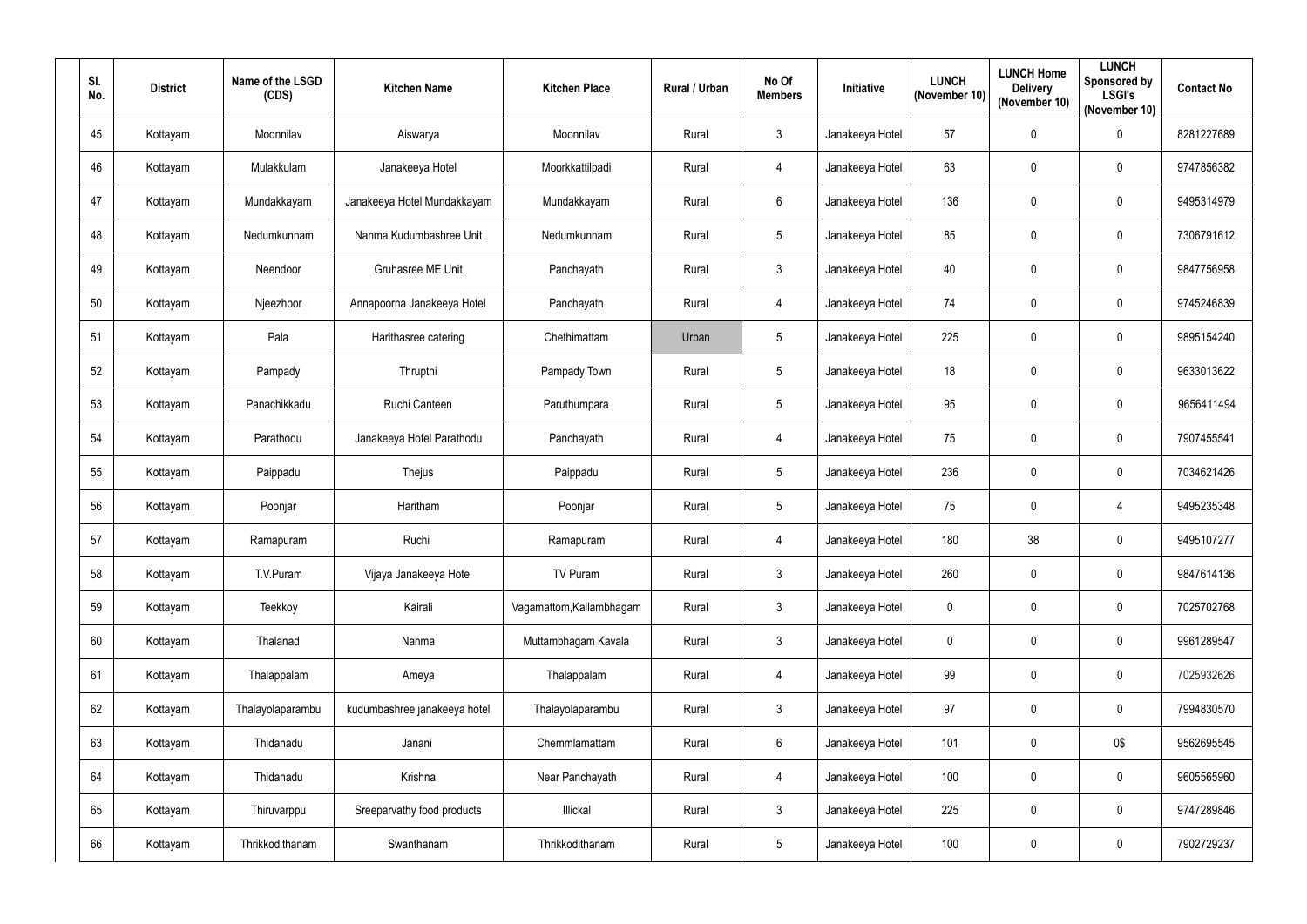|    | SI.<br>No.      | <b>District</b> | Name of the LSGD<br>(CDS) | <b>Kitchen Name</b>                                      | <b>Kitchen Place</b>                        | Rural / Urban | No Of<br><b>Members</b> | Initiative      | <b>LUNCH</b><br>(November 10) | <b>LUNCH Home</b><br><b>Delivery</b><br>(November 10) | <b>LUNCH</b><br>Sponsored by<br><b>LSGI's</b><br>(November 10) | <b>Contact No</b> |
|----|-----------------|-----------------|---------------------------|----------------------------------------------------------|---------------------------------------------|---------------|-------------------------|-----------------|-------------------------------|-------------------------------------------------------|----------------------------------------------------------------|-------------------|
|    | 67              | Kottayam        | Udayanapuram              | Uppum Mulakum                                            | Nerekadavu                                  | Rural         | $\mathfrak{Z}$          | Janakeeya Hotel | 52                            | $\mathbf 0$                                           | $\pmb{0}$                                                      | 8111850728        |
|    | 68              | Kottayam        | Udayanapuram              | Aiswarya Activity Group                                  | Vaikom Block Panchayath                     | Rural         | $5\phantom{.0}$         | Janakeeya Hotel | 95                            | $\mathbf 0$                                           | $\boldsymbol{0}$                                               | 9847437286        |
|    | 69              | Kottayam        | Uzhavoor                  | Uzhavoor Janakeeya Hotel                                 | Uzhavoor Town                               | Rural         | 8                       | Janakeeya Hotel | 215                           | 81                                                    | 15                                                             | 9746074266        |
|    | 70              | Kottayam        | Vaikom                    | <b>Chanees Eats</b>                                      | Chalapparambu                               | Urban         | 4                       | Janakeeya Hotel | 110                           | $\mathbf 0$                                           | $\boldsymbol{0}$                                               | 9446467389        |
|    | 71              | Kottayam        | Vakathanam                | Padheyam                                                 | Njaliakuzhi                                 | Rural         | $6\phantom{.}$          | Janakeeya Hotel | 140                           | $\mathbf 0$                                           | $\pmb{0}$                                                      | 9495010073        |
|    | 72              | Kottayam        | Vazhappally               | Udayam                                                   | Vazhappally                                 | Rural         | 4                       | Janakeeya Hotel | 158                           | $\mathbf 0$                                           | $\pmb{0}$                                                      | 9562267564        |
|    | 73              | Kottayam        | Vazhoor                   | Kudumbashree Canteen Unit At<br>Vazhoor Grama Panchayath | Vazhoor Grama Panchayath<br><b>Building</b> | Rural         | $5\phantom{.0}$         | Janakeeya Hotel | 60                            | $\mathbf 0$                                           | $\boldsymbol{0}$                                               | 9544717796        |
|    | 74              | Kottayam        | Vazhoor                   | New India                                                | Nedumavu                                    | Rural         | $\mathbf{3}$            | Janakeeya Hotel | 34                            | $\boldsymbol{0}$                                      | $\pmb{0}$                                                      | 9744581242        |
|    | 75              | Kottayam        | Vechoor                   | Treeland Annapoorna                                      | <b>Bund Road</b>                            | Rural         | $\mathfrak{Z}$          | Janakeeya Hotel | 102                           | $\mathbf 0$                                           | $\boldsymbol{0}$                                               | 8606814487        |
|    | 76              | Kottayam        | Veliyannoor               | Thanima foods                                            | Veliyannoor                                 | Rural         | $\mathfrak{Z}$          | Janakeeya Hotel | 201                           | $\mathbf 0$                                           | $\pmb{0}$                                                      | 9744392147        |
|    | 77              | Kottayam        | Vellavoor                 | Uppum Mulakum Janakeeya Hotel                            | Panchayath premise                          | Rural         | $5\phantom{.0}$         | Janakeeya Hotel | 86                            | $\mathbf 0$                                           | $\boldsymbol{0}$                                               | 9188317288        |
|    | 78              | Kottayam        | Velloor                   | Puzhayoram catering                                      | Near Velloor cds office                     | Rural         | 4                       | Janakeeya Hotel | 163                           | $\mathbf 0$                                           | $\boldsymbol{0}$                                               | 9895522286        |
|    | 79              | Kottayam        | Vijayapuram               | Niravu                                                   | Iranjal                                     | Rural         | $\mathfrak{Z}$          | Janakeeya Hotel | 0                             | $\mathbf 0$                                           | 0                                                              | 9495245895        |
|    | 80              | Kottayam        | Vijayapuram               | Renown Janakeeya Hotel                                   | Vadavathoor                                 | Rural         | $5\phantom{.0}$         | Janakeeya Hotel | 141                           | $\boldsymbol{0}$                                      | $\pmb{0}$                                                      | 8606536302        |
| 79 |                 |                 |                           |                                                          |                                             |               | 336                     |                 | 8163                          | 203                                                   | 22                                                             |                   |
|    | $\mathbf 1$     | Kozhikode       | Balussery                 | Unarvu Janakeeya Hotel                                   | Balussery                                   | Rural         | $5\overline{)}$         | Janakeeya Hotel | 156                           | $\mathbf 0$                                           | $\pmb{0}$                                                      | 95440 03929       |
|    | $\overline{2}$  | Kozhikode       | Panangad                  | Kairali Janakeeya Hotel                                  | Balussery mukku at KK<br>hospital           | Rural         | $\mathbf{3}$            | Janakeeya Hotel | 357                           | $\mathbf 0$                                           | $\mathbf 0$                                                    | 97450 85782       |
|    | $\mathfrak{Z}$  | Kozhikode       | Koorachundu               | Koorachundu Janakeeya hotel                              | Koorachundu                                 | Rural         | $\overline{4}$          | Janakeeya Hotel | 260                           | $\mathbf 0$                                           | $\mathbf 0$                                                    | 94967 07886       |
|    | 4               | Kozhikode       | Koorachundu               | Koottayma Janakeeya Hotel                                | Kallanode                                   | Rural         | $5\phantom{.0}$         | Janakeeya Hotel | 360                           | $\mathbf 0$                                           | $\mathbf 0$                                                    | 94967 26850       |
|    | 5               | Kozhikode       | Kottur                    | Sneha Janakeeya Hotel                                    | Kottur                                      | Rural         | $5\phantom{.0}$         | Janakeeya Hotel | 107                           | $\mathbf 0$                                           | $\mathbf 0$                                                    | 97456 72101       |
|    | $6\overline{6}$ | Kozhikode       | Naduvannur                | Naduvannur Janakeeya Hotel                               | Naduvannur                                  | Rural         | $\overline{7}$          | Janakeeya Hotel | 320                           | $\mathbf 0$                                           | $\pmb{0}$                                                      | 8592-031802       |
|    | 7               | Kozhikode       | Naduvannur                | Kudumbashree Janakeeya Hotel                             | Anjolimukku                                 | Rural         | $\mathfrak{Z}$          | Janakeeya Hotel | 391                           | $\boldsymbol{0}$                                      | $\pmb{0}$                                                      | 9995947043        |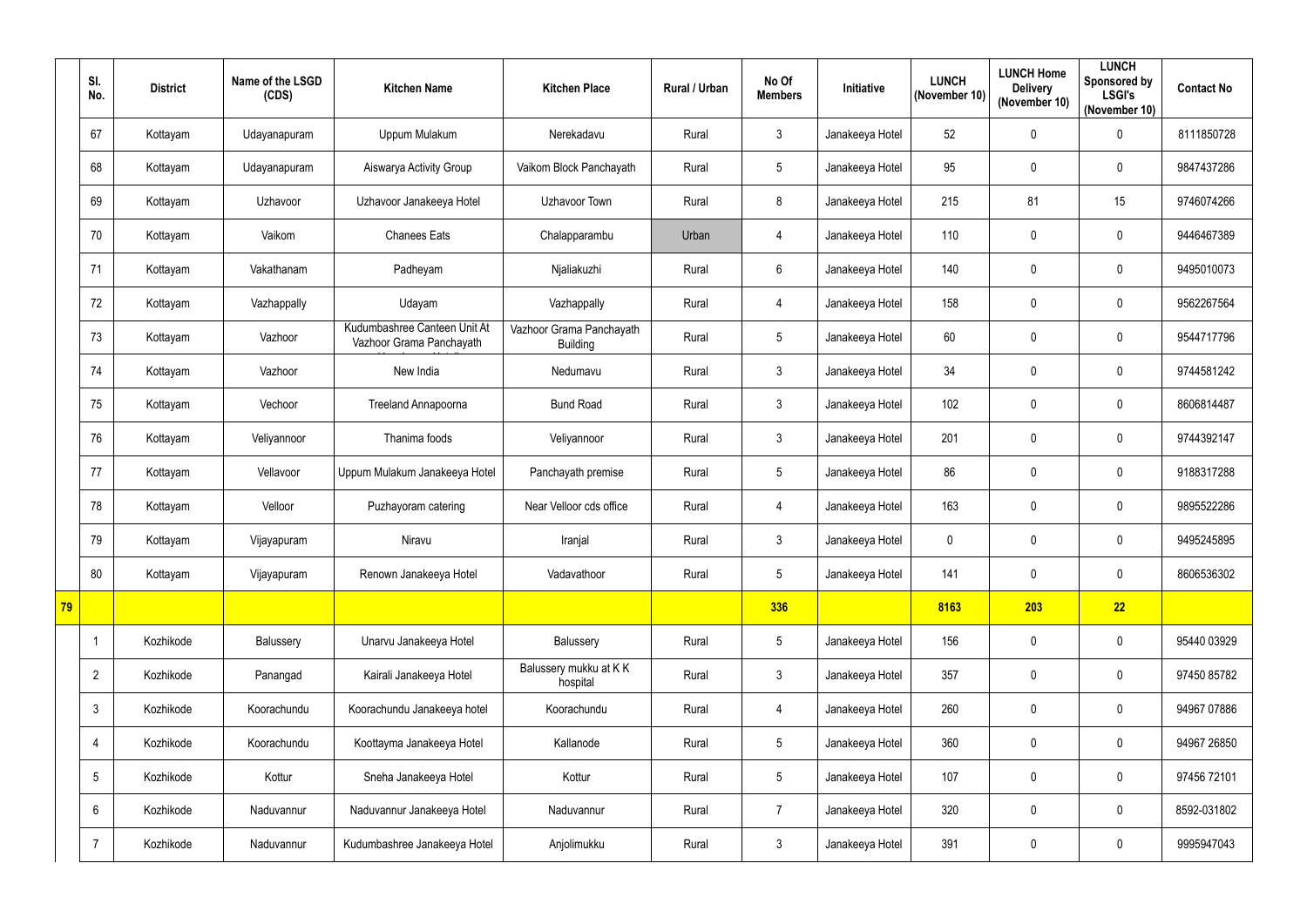| SI.<br>No.      | <b>District</b> | Name of the LSGD<br>(CDS) | <b>Kitchen Name</b>            | <b>Kitchen Place</b>                  | <b>Rural / Urban</b> | No Of<br><b>Members</b> | Initiative      | <b>LUNCH</b><br>(November 10) | <b>LUNCH Home</b><br><b>Delivery</b><br>(November 10) | <b>LUNCH</b><br>Sponsored by<br><b>LSGI's</b><br>(November 10) | <b>Contact No</b> |
|-----------------|-----------------|---------------------------|--------------------------------|---------------------------------------|----------------------|-------------------------|-----------------|-------------------------------|-------------------------------------------------------|----------------------------------------------------------------|-------------------|
| 8               | Kozhikode       | Ulliyeri                  | Ulliyeri Janakeeya Hotel       | Ulliyeri                              | Rural                | $\overline{4}$          | Janakeeya Hotel | 340                           | $\mathbf 0$                                           | $\pmb{0}$                                                      | 89434 06681       |
| 9               | Kozhikode       | Unnikulam                 | Swad Janakeeya Hotel           | Ekarool Kaappil Road                  | Rural                | $\mathbf{3}$            | Janakeeya Hotel | 584                           | $\mathbf 0$                                           | $\mathbf 0$                                                    | 85475 75474       |
| 10 <sup>°</sup> | Kozhikode       | Unnikulam                 | Chaithanya Janakeeya Hotel     | Opposite unnikulam<br>gramapanchayath | Rural                | $\mathbf{3}$            | Janakeeya Hotel | 592                           | $\mathbf 0$                                           | $\pmb{0}$                                                      | 87141 31460       |
| 11              | Kozhikode       | Nanminda                  | Akshaya vanitha hotel          | Nanminda panchayath building          | Rural                | $\mathbf{3}$            | Janakeeya Hotel | 109                           | $\mathbf 0$                                           | $\mathbf 0$                                                    | 9961184212        |
| 12              | Kozhikode       | Thalakkulathur            | Thalakkulathur Janakeeya Hotel | Parambath                             | Rural                | $\overline{4}$          | Janakeeya Hotel | 219                           | $\mathbf 0$                                           | $\mathbf 0$                                                    | 7593067511        |
| 13              | Kozhikode       | Kakkodi                   | Kakkodi Janakeeya Hotel        | Kakkodi Bazar                         | Rural                | $\overline{7}$          | Janakeeya Hotel | 259                           | $\mathbf 0$                                           | $\mathbf 0$                                                    | 8943123615        |
| 14              | Kozhikode       | Chelannur                 | Oottupura Janakeeya Hotel      | Ambalathukulangara                    | Rural                | $\overline{7}$          | Janakeeya Hotel | 120                           | $\mathbf 0$                                           | $\overline{2}$                                                 | 9846010528        |
| 15              | Kozhikode       | Narikkuni                 | Amma Janakeeya Hotel           | Narikkuni                             | Rural                | $\mathbf{3}$            | Janakeeya Hotel | 180                           | $\mathbf 0$                                           | $\pmb{0}$                                                      | 9645606562        |
| 16              | Kozhikode       | Kakkoor                   | Janakeeya Hotel Kakkoor        | Kakkoor                               | Rural                | $5\phantom{.0}$         | Janakeeya Hotel | 100                           | $\mathbf 0$                                           | $\mathbf 0$                                                    | 8592050112        |
| 17              | Kozhikode       | Koduvally                 | Sadhya Janakeeya Hotel         | G M L P School, Koduvally             | Urban                | $\overline{5}$          | Janakeeya Hotel | 530                           | $\mathbf 0$                                           | $\mathbf 0$                                                    | 8593898831        |
| 18              | Kozhikode       | Koduvally                 | KKN Janakeeya Hotel Koduvally  | Nellamkandi                           | Urban                | $\mathbf{3}$            | Janakeeya Hotel | 152                           | $\mathbf 0$                                           | $\mathbf 0$                                                    | 9847650894        |
| 19              | Kozhikode       | Koduvally                 | Swad Janakeeya Hotel           | Manipuram                             | Urban                | $\overline{5}$          | Janakeeya Hotel | 314                           | 0                                                     | $\pmb{0}$                                                      | 9946991995        |
| 20              | Kozhikode       | Madavoor                  | Madavoor Janakeeya Hotel       | Near madavoor panchayath              | Rural                | 5                       | Janakeeya Hotel | 236                           | $\mathbf 0$                                           | $\mathbf 0$                                                    | 8547590842        |
| 21              | Kozhikode       | Omasseri                  | Annapoornna Janakeeya Hotel    | Omasseri                              | Rural                | $\overline{4}$          | Janakeeya Hotel | 315                           | $\mathbf 0$                                           | $\pmb{0}$                                                      | 9605102599        |
| 22              | Kozhikode       | Puthuppadi                | Ruchi Janakeeya Hotel          | Puthupadi                             | Rural                | $5\phantom{.0}$         | Janakeeya Hotel | 240                           | $\pmb{0}$                                             | $\pmb{0}$                                                      | 7909113114        |
| 23              | Kozhikode       | Kizhakkoth                | Swad Janakeeya Hotel           | Mariveettilthazham                    | Rural                | $\overline{4}$          | Janakeeya Hotel | 101                           | $\pmb{0}$                                             | $\pmb{0}$                                                      | 9847086665        |
| 24              | Kozhikode       | Thamarassery              | Pavithram Janakeeya hotel      | Thamarassery old stand                | Rural                | $6\phantom{.}6$         | Janakeeya Hotel | 365                           | $\mathbf 0$                                           | $\pmb{0}$                                                      | 9048389661        |
| 25              | Kozhikode       | Kodenchery                | Kairali Janakeeya Hotel        | Kodenchery                            | Rural                | $\overline{4}$          | Janakeeya Hotel | $\mathbf 0$                   | $\mathbf 0$                                           | $\mathbf 0$                                                    | 9446037829        |
| 26              | Kozhikode       | Koodaranji                | Ruchikkoot Janakeeya Hotel     | Koodaranji                            | Rural                | $6\phantom{.}6$         | Janakeeya Hotel | 299                           | $\mathbf 0$                                           | $\pmb{0}$                                                      | 9496439278        |
| 27              | Kozhikode       | Thiruvambadi              | Pulari Janakeeya Hotel         | Thondimmal                            | Rural                | $5\phantom{.0}$         | Janakeeya Hotel | 89                            | $\pmb{0}$                                             | $\mathbf 0$                                                    | 7034264232        |
| 28              | Kozhikode       | Kattippara                | Ruchi Janakeeya Hotel          | Chamal                                | Rural                | $6\overline{6}$         | Janakeeya Hotel | 210                           | $\mathbf 0$                                           | $\pmb{0}$                                                      | 7591974045        |
| 29              | Kozhikode       | Koyilandy North           | Naveena canteen                | Near new bus stand                    | Urban                | $\overline{7}$          | Janakeeya Hotel | 610                           | $\pmb{0}$                                             | $\overline{2}$                                                 | 9544185262        |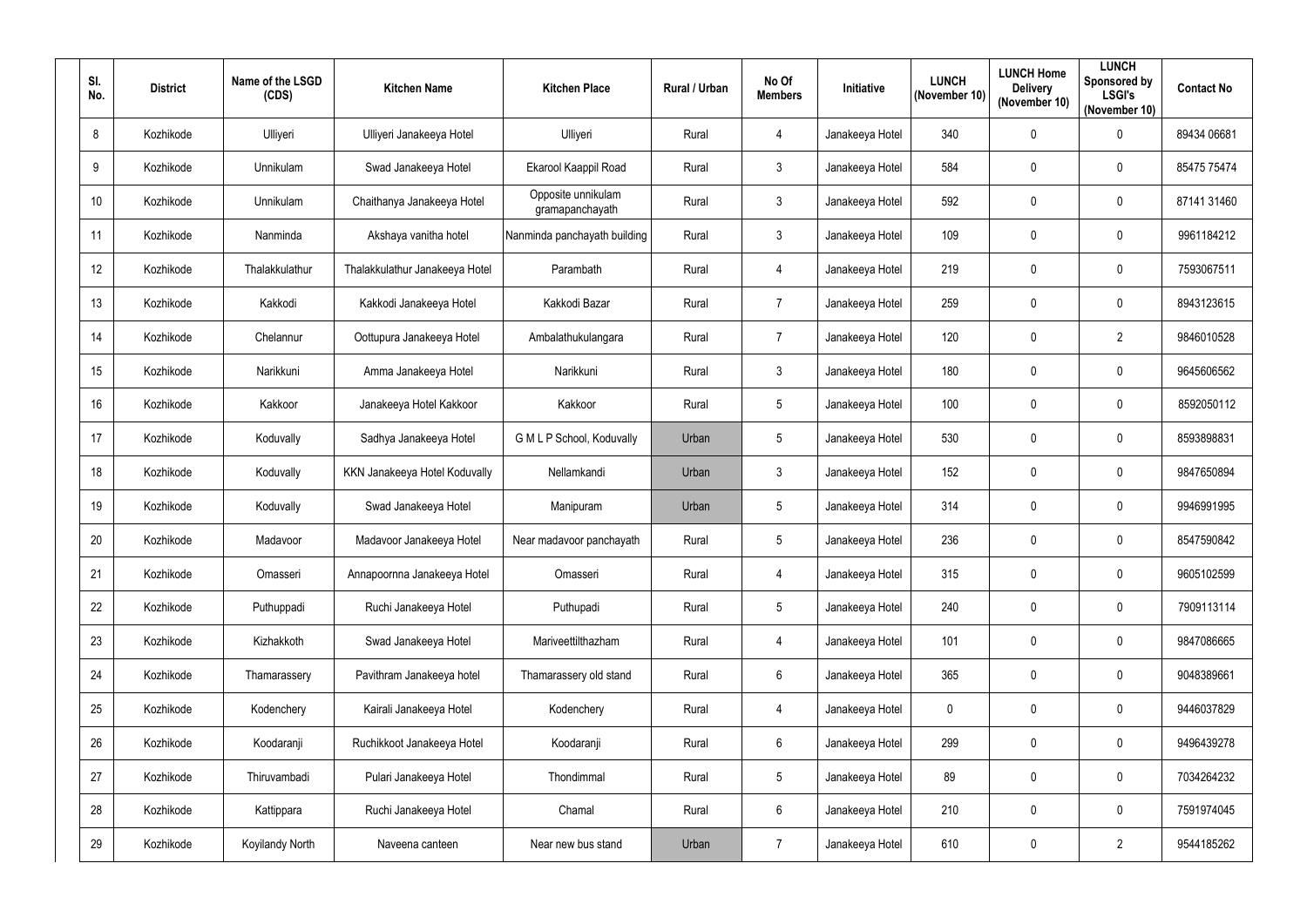| SI.<br>No. | <b>District</b> | Name of the LSGD<br>(CDS) | <b>Kitchen Name</b>                      | <b>Kitchen Place</b>                        | <b>Rural / Urban</b> | No Of<br><b>Members</b> | Initiative      | <b>LUNCH</b><br>(November 10) | <b>LUNCH Home</b><br><b>Delivery</b><br>(November 10) | <b>LUNCH</b><br>Sponsored by<br><b>LSGI's</b><br>(November 10) | <b>Contact No</b> |
|------------|-----------------|---------------------------|------------------------------------------|---------------------------------------------|----------------------|-------------------------|-----------------|-------------------------------|-------------------------------------------------------|----------------------------------------------------------------|-------------------|
| 30         | Kozhikode       | Koyilandy North           | Koyilandi Nagarasabha Janakeeya<br>Hotel | Near Kollamchira                            | Urban                | 10 <sup>°</sup>         | Janakeeya Hotel | 392                           | $\mathbf 0$                                           | $\overline{2}$                                                 | 8943191728        |
| 31         | Kozhikode       | Koyilandi South           | Snehadeepam Janakeeya Hotel              | Muthambi                                    | Urban                | $6\phantom{.}6$         | Janakeeya Hotel | 144                           | $\boldsymbol{0}$                                      | $\mathbf 0$                                                    | 9188198658        |
| 32         | Kozhikode       | Chengottukavu             | Amma Janakeeya Hotel                     | Edakkulam                                   | Rural                | $5\phantom{.0}$         | Janakeeya Hotel | 135                           | $\mathbf 0$                                           | $\pmb{0}$                                                      | 9048235785        |
| 33         | Kozhikode       | Atholi                    | Atholi Janakeeya Hotel                   | Kodassery                                   | Rural                | $\overline{4}$          | Janakeeya Hotel | 112                           | $\mathbf 0$                                           | $\mathbf 0$                                                    | 9072499251        |
| 34         | Kozhikode       | Moodadi                   | Ruchi Janakeeya Hotel                    | Moodadi                                     | Rural                | $5\phantom{.0}$         | Janakeeya Hotel | 305                           | $\mathbf 0$                                           | $\pmb{0}$                                                      | 8281226403        |
| 35         | Kozhikode       | Chemancheri               | Annapoornna Janakeeya Hotel              | Pookkad                                     | Rural                | $5\phantom{.0}$         | Janakeeya Hotel | 240                           | $\mathbf 0$                                           | -1                                                             | 9048235785        |
| 36         | Kozhikode       | Arikkulam                 | Thanima Janakeeya Hotel                  | Kurudimukku                                 | Rural                | 4                       | Janakeeya Hotel | 130                           | $\mathbf 0$                                           | $\overline{2}$                                                 | 9645137125        |
| 37         | Kozhikode       | Arikkulam                 | Ruchiyidam Janakeeya Hotel               | Arikkulam                                   | Rural                | $\overline{4}$          | Janakeeya Hotel | 64                            | $\mathbf 0$                                           | $\pmb{0}$                                                      | 9048410803        |
| 38         | Kozhikode       | Kozhikode Central.        | Ruchikkoott                              | <b>District Veterinary Hospital</b>         | Urban                | $\mathbf{3}$            | Janakeeya Hotel | 864                           | 397                                                   | $\mathbf 0$                                                    | 7025774213        |
| 39         | Kozhikode       | Kozhikode Central         | Sneha Ruchikkoott                        | Mankavu                                     | Urban                | 4                       | Janakeeya Hotel | 390                           | 46                                                    | $\pmb{0}$                                                      | 8921995031        |
| 40         | Kozhikode       | Kozhikode Central         | Tripthi Janakeeya Hotel                  | Near AMLP School,<br>Moozhikkal             | Urban                | $\mathbf{3}$            | Janakeeya Hotel | 748                           | 124                                                   | $\pmb{0}$                                                      | 8129200288        |
| 41         | Kozhikode       | Kozhikode Central         | New Ganesh                               | Kovoor, near library                        | Urban                | $\overline{5}$          | Janakeeya Hotel | 860                           | 120                                                   | $\pmb{0}$                                                      | 9349123701        |
| 42         | Kozhikode       | Kozhikode Central         | Ruchippura Janakeeya Hotel               | Near Focus mall, New bus<br>stand Kozhikode | Urban                | 3                       | Janakeeya Hotel | 894                           | $\mathbf 0$                                           | $\mathbf 0$                                                    | 9605602806        |
| 43         | Kozhikode       | Kozhikode Central         | Souparnika Janakeeya Hotel               | Medical college near chest<br>hospital      | Urban                | 6                       | Janakeeya Hotel | 503                           | $\overline{0}$                                        | $\pmb{0}$                                                      | 8281709784        |
| 44         | Kozhikode       | Kozhikode North           | Udayam kudumbasree canteen               | Thadambattuthazham                          | Urban                | $\sqrt{5}$              | Janakeeya Hotel | $\mathbf 0$                   | $\pmb{0}$                                             | $\pmb{0}$                                                      | 7736850096        |
| 45         | Kozhikode       | Kozhikode North           | Ruchi                                    | Elathoor, Chettikulam                       | Urban                | $\overline{4}$          | Janakeeya Hotel | 313                           | $\boldsymbol{0}$                                      | $\pmb{0}$                                                      | 9947743713        |
| 46         | Kozhikode       | Kozhikode North           | Tasty Janakeeya Hotel                    | <b>Butt road</b>                            | Urban                | $5\phantom{.0}$         | Janakeeya Hotel | 680                           | 99                                                    | $\pmb{0}$                                                      | 9074462795        |
| 47         | Kozhikode       | Kozhikode North           | Oruma                                    | Eranjikkal                                  | Urban                | $\overline{4}$          | Janakeeya Hotel | 414                           | 12                                                    | $\pmb{0}$                                                      |                   |
| 48         | Kozhikode       | Feroke                    | Ruchi vanitha mess                       | Feroke Muncipality                          | Urban                | $\overline{7}$          | Janakeeya Hotel | 223                           | $\boldsymbol{0}$                                      | $\pmb{0}$                                                      | 9544468026        |
| 49         | Kozhikode       | Feroke                    | Mithra Janakeeya Hotel                   | Ambalangadi                                 | Urban                | $5\phantom{.0}$         | Janakeeya Hotel | 224                           | $\boldsymbol{0}$                                      | $\pmb{0}$                                                      | 9847657229        |
| 50         | Kozhikode       | Ramanattukara             | Tasty catering unit                      | Ramanattukara                               | Urban                | $6\overline{6}$         | Janakeeya Hotel | 419                           | $\overline{0}$                                        | $\pmb{0}$                                                      | 9961004004        |
| 51         | Kozhikode       | KozhikodeSouth            | Ushass cattering                         | Meenchantha school                          | Urban                | $5\phantom{.0}$         | Janakeeya Hotel | 778                           | $\pmb{0}$                                             | $\pmb{0}$                                                      | 9645629224        |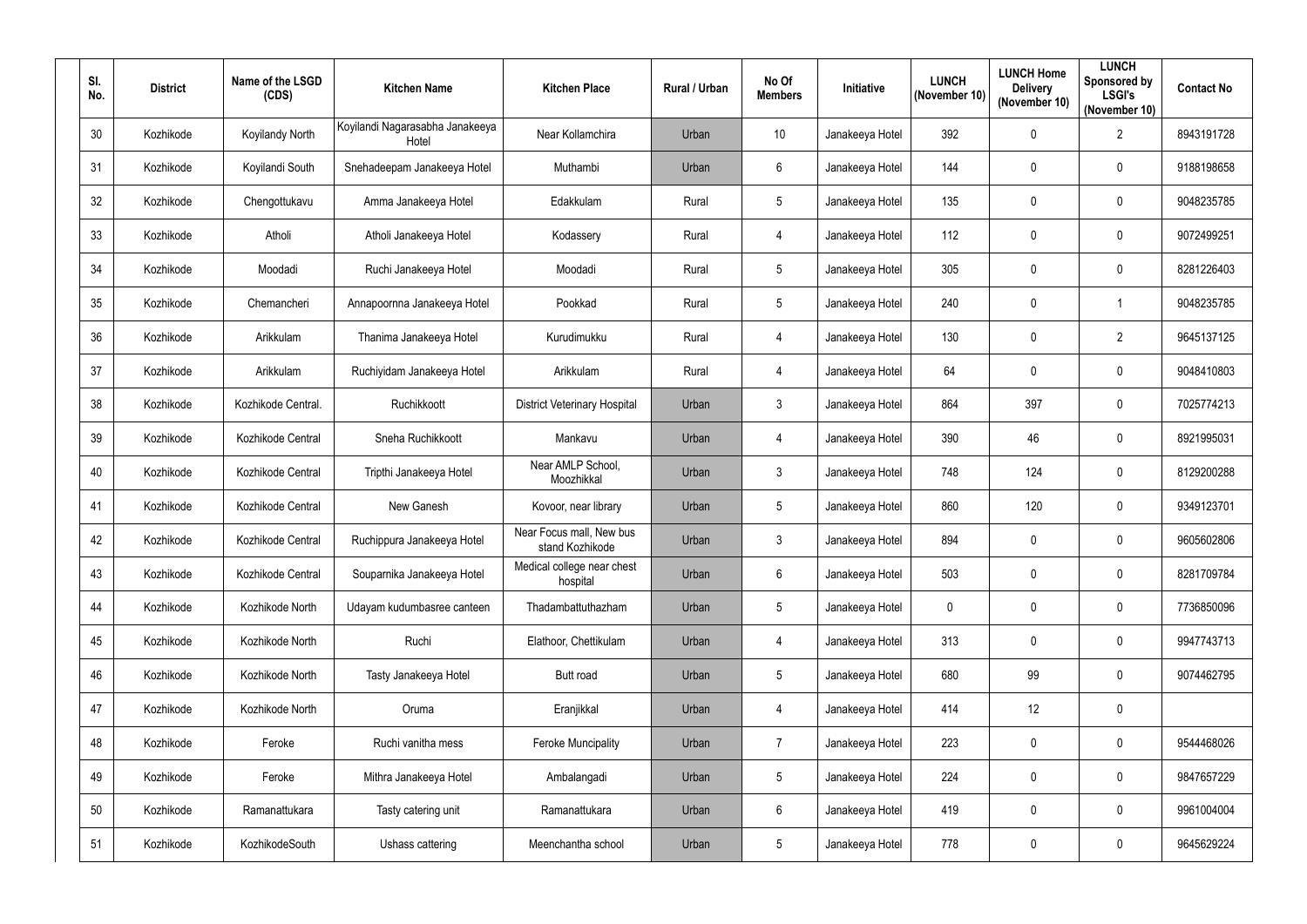|     | SI.<br>No. | <b>District</b> | Name of the LSGD<br>(CDS) | <b>Kitchen Name</b>                       | <b>Kitchen Place</b>               | Rural / Urban | No Of<br><b>Members</b> | Initiative      | <b>LUNCH</b><br>(November 10) | <b>LUNCH Home</b><br><b>Delivery</b><br>(November 10) | <b>LUNCH</b><br>Sponsored by<br><b>LSGI's</b><br>(November 10) | <b>Contact No</b> |
|-----|------------|-----------------|---------------------------|-------------------------------------------|------------------------------------|---------------|-------------------------|-----------------|-------------------------------|-------------------------------------------------------|----------------------------------------------------------------|-------------------|
| 104 | 52         | Kozhikode       | Kozhikode South           | Oruma                                     | Naduvattam                         | Urban         | $\overline{4}$          | Janakeeya Hotel | 448                           | $\mathbf 0$                                           | $\pmb{0}$                                                      | 9747405960        |
|     | 53         | Kozhikode       | Kozhikode South           | Ruchi Janakeeya Hotel                     | Kundayithode                       | Urban         | 5                       | Janakeeya Hotel | 571                           | $\mathbf 0$                                           | 0                                                              | 9526521036        |
|     | 54         | Kozhikode       | Kozhikode South           | Five star                                 | Palayam                            | Urban         | $\overline{4}$          | Janakeeya Hotel | 521                           | $\mathbf 0$                                           | $\pmb{0}$                                                      | 9744307041        |
|     | 55         | Kozhikode       | Olavanna                  | Kailamadam Janakeeya Hotel                | Pantheerankavu bypass              | Rural         | $6\phantom{.}$          | Janakeeya Hotel | 452                           | 192                                                   | $\pmb{0}$                                                      | 9526123535        |
|     | 56         | Kozhikode       | Olavanna                  | Snehitha Janakeeya Hotel                  | Kunnathupalam                      | Rural         | $6\phantom{.}$          | Janakeeya Hotel | 219                           | 203                                                   | $\pmb{0}$                                                      | 9072771905        |
|     | 57         | Kozhikode       | Kadalundi                 | Kadambhari Janakeeya Hotel                | Mannoor valavil                    | Rural         | $6\phantom{.}$          | Janakeeya Hotel | 343                           | $\mathbf 0$                                           | 0                                                              | 9349923675        |
|     | 58         | Kozhikode       | Mukkam                    | Mukkam Friends Janakeeya hotel            | Mukkam                             | Urban         | $\overline{4}$          | Janakeeya Hotel | 489                           | $\mathbf 0$                                           | $\mathbf 0$                                                    | 9497215604        |
|     | 59         | Kozhikode       | Mukkam                    | Oottupura Janakeeya Hotel                 | Manassery                          | Urban         | $\overline{4}$          | Janakeeya Hotel | 518                           | $\mathbf 0$                                           | $\pmb{0}$                                                      | 9645563417        |
|     | 60         | Kozhikode       | Chathamangalam            | Prakruthi                                 | Chathamangalam vipanana<br>kendram | Rural         | 5                       | Janakeeya Hotel | 86                            | $\mathbf 0$                                           | 0                                                              | 9745828787        |
|     | 61         | Kozhikode       | Perumanna                 | Thushara Janakeeya Hotel                  | Vallikkunnu                        | Rural         | 5                       | Janakeeya Hotel | 185                           | $\mathbf{0}$                                          | $\pmb{0}$                                                      | 8113873612        |
|     | 62         | Kozhikode       | Kodiyathur                | Kanivu                                    | Eranjimavu                         | Rural         | $\overline{4}$          | Janakeeya Hotel | 186                           | $\mathbf 0$                                           | 0                                                              | 9048094053        |
|     | 63         | Kozhikode       | Karassery                 | Karassery CDS Janakeeya Hotel             | Near karassery panchayath          | Rural         | $\overline{4}$          | Janakeeya Hotel | 135                           | $\mathbf 0$                                           | $\pmb{0}$                                                      | 9645120636        |
|     | 64         | Kozhikode       | Kuruvattoor               | Nanma Janakeeya Hotel                     | Payambra                           | Rural         | 4                       | Janakeeya Hotel | 126                           | $\mathbf{0}$                                          | $\mathbf 0$                                                    | 8547413299        |
|     | 65         | Kozhikode       | Mavoor                    | Koottayma Janakeeya Hotel                 | Mavoor                             | Rural         | $\overline{4}$          | Janakeeya Hotel | 322                           | $\overline{0}$                                        | $\pmb{0}$                                                      | 9961856227        |
|     | 66         | Kozhikode       | Peruvayal                 | Tripthi Janakeeya Hotel                   | Velliparambu                       | Rural         | 5                       | Janakeeya Hotel | 115                           | $\pmb{0}$                                             | $\pmb{0}$                                                      | 6238723687        |
|     | 67         | Kozhikode       | Kunnamangalam             | Snehapuram Janakeeya Hotel                | Karanthoor                         | Rural         | $\mathfrak{Z}$          | Janakeeya Hotel | $\mathbf 0$                   | $\pmb{0}$                                             | $\pmb{0}$                                                      | 9048545152        |
|     | 68         | Kozhikode       | Kuttiadi                  | Janakeeya Hotel                           | Kuttiadi Town                      | Rural         | 9                       | Janakeeya Hotel | 232                           | $\mathbf 0$                                           | $\pmb{0}$                                                      | 8606099575        |
|     | 69         | Kozhikode       | Kavilumpara               | Kavilumpara panchayath<br>Janakeeya Hotel | Thottilpalam                       | Rural         | $\overline{4}$          | Janakeeya Hotel | 318                           | $\mathbf 0$                                           | $\mathbf 0$                                                    | 8157900256        |
|     | 70         | Kozhikode       | Maruthonkara              | Thanima Janakeeya Hotel                   | Adukkath                           | Rural         | 5                       | Janakeeya Hotel | 392                           | $\pmb{0}$                                             |                                                                | 9846974198        |
|     | 71         | Kozhikode       | Velom                     | Samridhi                                  | Kallumpuram - Theekkuni            | Rural         | 5                       | Janakeeya Hotel | 175                           | $\pmb{0}$                                             | 0                                                              | 9846813401        |
|     | 72         | Kozhikode       | Kunnummal                 | Ruchi Janakeeya Hotel                     | Kakkattil                          | Rural         | 5                       | Janakeeya Hotel | 294                           | $\mathbf 0$                                           | $\pmb{0}$                                                      | 9605800608        |
|     | 73         | Kozhikode       | Naripatta                 | Sthree sakthi Janakeeya Hotel             | Kaiveli                            | Rural         | 5                       | Janakeeya Hotel | 127                           | $\boldsymbol{0}$                                      | $\pmb{0}$                                                      | 9645339232        |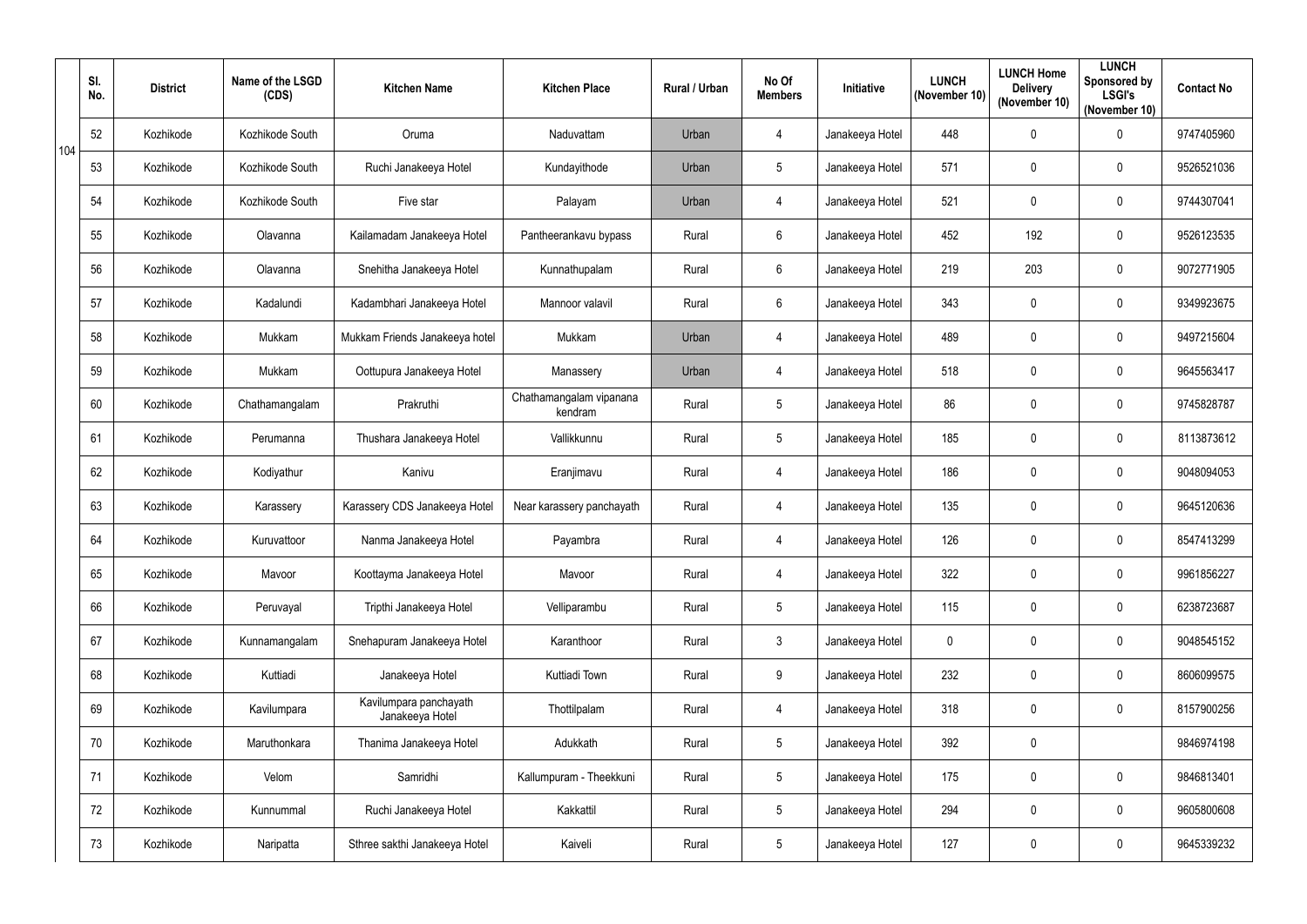| SI.<br>No.      | <b>District</b> | Name of the LSGD<br>(CDS) | <b>Kitchen Name</b>                                  | <b>Kitchen Place</b>                               | <b>Rural / Urban</b> | No Of<br><b>Members</b> | Initiative      | <b>LUNCH</b><br>(November 10) | <b>LUNCH Home</b><br><b>Delivery</b><br>(November 10) | <b>LUNCH</b><br>Sponsored by<br><b>LSGI's</b><br>(November 10) | <b>Contact No</b> |
|-----------------|-----------------|---------------------------|------------------------------------------------------|----------------------------------------------------|----------------------|-------------------------|-----------------|-------------------------------|-------------------------------------------------------|----------------------------------------------------------------|-------------------|
| 74              | Kozhikode       | Kayakkodi                 | Samridhi Janakeeya Hotel                             | Kayakkodi                                          | Rural                | 5                       | Janakeeya Hotel | 210                           | $\mathbf 0$                                           | $\pmb{0}$                                                      | 9495587551        |
| 75              | Kozhikode       | Thurayur                  | Cds coffee house                                     | Thurayur                                           | Rural                | $\sqrt{5}$              | Janakeeya Hotel | 278                           | $\mathbf 0$                                           | $\mathbf 0$                                                    | 9048028293        |
| 76              | Kozhikode       | Payyoli                   | Mithra                                               | Payyoli Municipality                               | Urban                | $5\phantom{.0}$         | Janakeeya Hotel | 280                           | $\mathbf 0$                                           | $\pmb{0}$                                                      | 8606505900        |
| 77              | Kozhikode       | Meppayur                  | Ruchi canteen                                        | Meppayur                                           | Rural                | $5\phantom{.0}$         | Janakeeya Hotel | 282                           | $\mathbf 0$                                           | $\mathbf 0$                                                    | 9447469729        |
| 78              | Kozhikode       | Thikkodi                  | Kaippunnyam Janakeeya Hotel                          | Thikkodi                                           | Rural                | $5\phantom{.0}$         | Janakeeya Hotel | 250                           | $\mathbf 0$                                           | $\mathbf 0$                                                    | 9526071250        |
| 79              | Kozhikode       | Keezhariyur               | Tripthi Janakeeya Hotel                              | Arayanattu para                                    | Rural                | 8                       | Janakeeya Hotel | 268                           | $\mathbf 0$                                           | $\mathbf 0$                                                    | 8592834034        |
| 80              | Kozhikode       | Chakkittappara            | Chakkittapara cds Hotel                              | Chakkittapara CDS                                  | Rural                | $\mathbf{3}$            | Janakeeya Hotel | 211                           | $\mathbf 0$                                           | $\mathbf 0$                                                    | 9526881089        |
| 81              | Kozhikode       | Cheruvannur               | Vanitha canteen                                      | near cheruvannur panchayath<br>office, Cheruvannur | Rural                | $5\phantom{.0}$         | Janakeeya Hotel | 129                           | $\mathbf 0$                                           | $\pmb{0}$                                                      | 9400676505        |
| 82              | Kozhikode       | Koothali                  | Salkara stationary cum Coffee<br>house and photostat | Near Koothali panchayath<br>office                 | Rural                | $6\phantom{.}6$         | Janakeeya Hotel | 192                           | $\mathbf{0}$                                          | $\mathbf 0$                                                    | 9847642496        |
| 83              | Kozhikode       | Changaroth                | Changorath Janakeeya Hotel                           | Near Vadakkumbad HSS                               | Rural                | $5\phantom{.0}$         | Janakeeya Hotel | 70                            | $\mathbf{0}$                                          | $\mathbf 0$                                                    | 9747353283        |
| 84              | Kozhikode       | Perambra                  | Perambra Janakeeya Hotel                             | Perambra                                           | Rural                | $\overline{4}$          | Janakeeya Hotel | 188                           | $\mathbf 0$                                           | $\mathbf 0$                                                    | 6238677483        |
| 85              | Kozhikode       | Kayanna                   | Kudumbashree Janakeeya Hotel<br>Kayanna              | Kayanna Bazar                                      | Rural                | $\mathbf{3}$            | Janakeeya Hotel | 48                            | $\mathbf{0}$                                          | $\mathbf 0$                                                    | 9496130121        |
| 86              | Kozhikode       | Nochad                    | Kudumbashree Janakeeya Hotel                         | Muliyangal                                         | Rural                | 5                       | Janakeeya Hotel | 186                           | $\mathbf 0$                                           | $\mathbf 0$                                                    | 7034944936        |
| 87              | Kozhikode       | Ayenchery                 | Janakeeya Hotel Ayanchery                            | Ayanchery                                          | Rural                | $\overline{4}$          | Janakeeya Hotel | $\mathbf{0}$                  | $\mathbf 0$                                           | $\pmb{0}$                                                      | 8078369520        |
| 88              | Kozhikode       | Maniyur                   | Ruchikoott Vanitha Hotel                             | Near maniyur panchayath<br>office, Navodaya stop   | Rural                | $\overline{4}$          | Janakeeya Hotel | 129                           | $\pmb{0}$                                             | $\pmb{0}$                                                      | 9400097895        |
| 89              | Kozhikode       | Villiappally              | Janakeeya Hotel Villiappally                         | Keezhal Mukku                                      | Rural                | $\overline{4}$          | Janakeeya Hotel | 179                           | $\pmb{0}$                                             | $\pmb{0}$                                                      | 8086472039        |
| 90 <sup>°</sup> | Kozhikode       | Thiruvallur               | Ruchi Janakeeya Hotel                                | Thiruvallur                                        | Rural                | $5\phantom{.0}$         | Janakeeya Hotel | 196                           | $\mathbf 0$                                           | $\pmb{0}$                                                      | 9400723619        |
| 91              | Kozhikode       | Edachery                  | Kudumbasree cafe and helpdesk                        | Edachery                                           | Rural                | $\overline{4}$          | Janakeeya Hotel | 296                           | $\mathbf 0$                                           | $\mathbf 0$                                                    | 7736287974        |
| 92              | Kozhikode       | Nadapuram                 | Uttupura canteen and catering                        | Kallachi                                           | Rural                | $6\phantom{.}6$         | Janakeeya Hotel | 463                           | $\pmb{0}$                                             | $\pmb{0}$                                                      | 9946448011        |
| 93              | Kozhikode       | Chekkyad                  | Ruchi vanitha hotel                                  | Puliyav                                            | Rural                | $\overline{4}$          | Janakeeya Hotel | 239                           | $\pmb{0}$                                             | $\mathbf 0$                                                    | 9048541152        |
| 94              | Kozhikode       | Valayam                   | Nanma Janakeeya Hotel                                | Valayam                                            | Rural                | $5\phantom{.0}$         | Janakeeya Hotel | 187                           | $\mathbf 0$                                           | $\pmb{0}$                                                      | 9207821783        |
| 95              | Kozhikode       | Purameri                  | Nanma Janakeeya Hotel                                | Purameri                                           | Rural                | $6\overline{6}$         | Janakeeya Hotel | 315                           | $\pmb{0}$                                             | $\pmb{0}$                                                      | 9745393164        |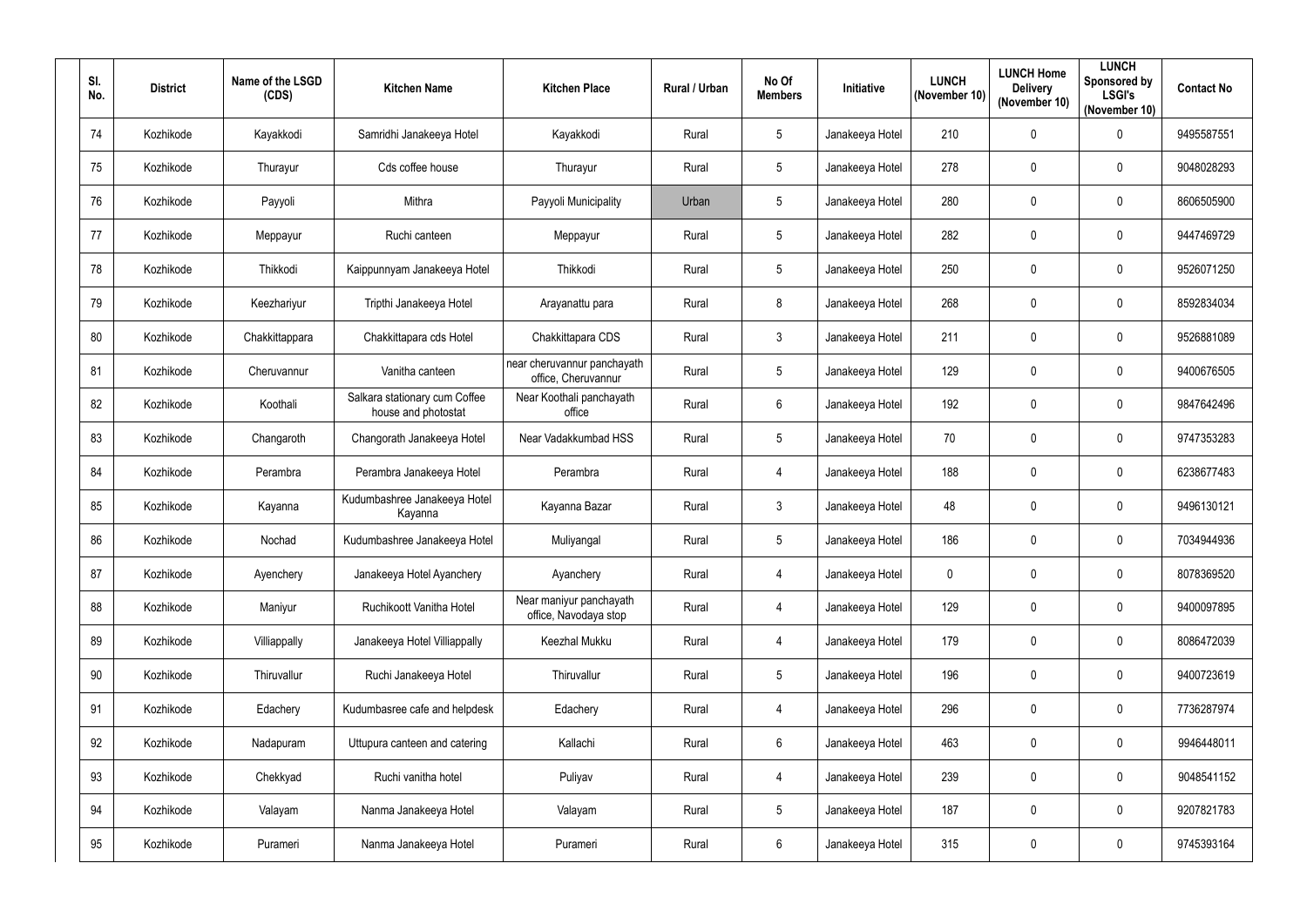|     | SI.<br>No.      | <b>District</b> | Name of the LSGD<br>(CDS) | <b>Kitchen Name</b>                      | <b>Kitchen Place</b>       | Rural / Urban | No Of<br><b>Members</b> | Initiative      | <b>LUNCH</b><br>(November 10) | <b>LUNCH Home</b><br><b>Delivery</b><br>(November 10) | <b>LUNCH</b><br>Sponsored by<br><b>LSGI's</b><br>(November 10) | <b>Contact No</b> |
|-----|-----------------|-----------------|---------------------------|------------------------------------------|----------------------------|---------------|-------------------------|-----------------|-------------------------------|-------------------------------------------------------|----------------------------------------------------------------|-------------------|
|     | 96              | Kozhikode       | Vanimel                   | Vanimel Janakeeya Hotel                  | Bhoomivathukkal            | Rural         | 5                       | Janakeeya Hotel | 223                           | $\mathbf 0$                                           | $\pmb{0}$                                                      | 9048163049        |
|     | 97              | Kozhikode       | Tuneri                    | Menma Oottupura Janakeeya Hotel          | Tuneri                     | Rural         | 3                       | Janakeeya Hotel | 200                           | $\mathbf 0$                                           | $\pmb{0}$                                                      | 9745251928        |
|     | 98              | Kozhikode       | Onchiyam                  | Adukkala                                 | Kannookkara                | Rural         | $\mathbf{3}$            | Janakeeya Hotel | 217                           | $\mathbf 0$                                           | $\pmb{0}$                                                      | 8606115054        |
|     | 99              | Kozhikode       | Chorode                   | Janani Hotel and Catering Unit           | Chorode                    | Rural         | $\overline{4}$          | Janakeeya Hotel | 258                           | $\mathbf 0$                                           | $\mathbf 0$                                                    | 9645426343        |
|     | 100             | Kozhikode       | Eramala                   | Janakeeya Hotel - Eramala                | Orkkatteri                 | Rural         | 8                       | Janakeeya Hotel | 153                           | $\mathbf 0$                                           | $\pmb{0}$                                                      | 9645239675        |
|     | 101             | Kozhikode       | Vadakara West             | Janakeeya Hotel - Vadakara west          | Vadakara                   | Urban         | $\mathfrak{Z}$          | Janakeeya Hotel | 462                           | $\mathbf 0$                                           | $\pmb{0}$                                                      | 8943703596        |
|     | 102             | Kozhikode       | Vadakara West             | Chithra Janakeeya Hotel                  | Vadakara New bus stand     | Urban         | $\mathfrak{Z}$          | Janakeeya Hotel | 356                           | $\mathbf 0$                                           | $\mathbf 0$                                                    | 9387762939        |
|     | 103             | Kozhikode       | Vadakara East             | Janakeeya Hotel Vadakara<br>Municipality | Edodi                      | Urban         | 6                       | Janakeeya Hotel | 487                           | $\mathbf 0$                                           | $\pmb{0}$                                                      | 9207604876        |
|     | 104             | Kozhikode       | Azhiyoor                  | Janakeeya Hotel Azhiyoor                 | Chombala near Block Office | Rural         | 3                       | Janakeeya Hotel | 207                           | $\mathbf 0$                                           | $\boldsymbol{0}$                                               | 8086159250        |
| 104 |                 |                 |                           |                                          |                            |               | 494                     |                 | 30160                         | 1193                                                  | 9                                                              |                   |
|     |                 | Malappuram      | Triprangode               | Vishista Vanitha Canteen                 | Ottumpuram                 | Rural         | 5                       | Janakeeya Hotel | 102                           | 21                                                    | $\pmb{0}$                                                      | 9526951352        |
|     | $\overline{2}$  | Malappuram      | Kondotty-2                | Amrutham Janakeeya Hotel                 | Kondotty busstand          | Urban         | $\overline{4}$          | Janakeeya Hotel | 498                           | $\mathbf 0$                                           | $5\phantom{.0}$                                                | 7356582539        |
|     | 3               | Malappuram      | Ponmundam                 | Janakeeya hotel                          | Athanikkal                 | Rural         | 4                       | Janakeeya Hotel | 195                           | $\mathbf 0$                                           | $\boldsymbol{0}$                                               | 9746986753        |
|     | 4               | Malappuram      | Ponnani-1                 | Samridhi                                 | Ponnani                    | Urban         | $5\phantom{.0}$         | Janakeeya Hotel | 100                           | $\bf{0}$                                              | $\pmb{0}$                                                      | 9526810552        |
|     | $5\phantom{.0}$ | Malappuram      | Parappanangadi            | Thathoos janakeeya hotel                 | Parappanangadi             | Urban         | $\mathfrak{Z}$          | Janakeeya Hotel | 169                           | 134                                                   | $\pmb{0}$                                                      | 9048515158        |
|     | 6               | Malappuram      | Edayur                    | mathuraka vanita hotel                   | vattaparamb                | Rural         | $\mathfrak{Z}$          | Janakeeya Hotel | 135                           | $\mathbf 0$                                           | $\mathbf 0$                                                    | 9995857550        |
|     | $\overline{7}$  | Malappuram      | Kaladi                    | Thripthi Janakeeya Hotel                 | Naripparamb                | Rural         | $\overline{4}$          | Janakeeya Hotel | 105                           | $\pmb{0}$                                             | $\pmb{0}$                                                      | 9048111134        |
|     | 8               | Malappuram      | Tavanur                   | Snehitha                                 | Ayankalam                  | Rural         | $5\phantom{.0}$         | Janakeeya Hotel | 47                            | $\mathbf 0$                                           | $\mathbf 0$                                                    | 9995887155        |
|     | 9               | Malappuram      | Karulai                   | Janakeeya Hotel                          | Karulayi Town              | Rural         | $\overline{4}$          | Janakeeya Hotel | 78                            | 27                                                    | $\pmb{0}$                                                      | 9388070564        |
|     | 10 <sup>°</sup> | Malappuram      | Melattur                  | Melattur Janakeeya Hotel                 | Melattur                   | Rural         | $5\phantom{.0}$         | Janakeeya Hotel | 221                           | $\pmb{0}$                                             | $\mathbf 0$                                                    | 9497644650        |
|     | 11              | Malappuram      | Vallikkunnu               | Ruchikootu                               | Anangadi                   | Rural         | $\overline{4}$          | Janakeeya Hotel | 154                           | 127                                                   | $\mathbf 0$                                                    | 9846828029        |
|     | 12              | Malappuram      | Parappanangadi            | Sobhika Janakeeya hotel                  | Parappanangadi             | Urban         | $5\phantom{.0}$         | Janakeeya Hotel | 364                           | 130                                                   | $\pmb{0}$                                                      | 9048220552        |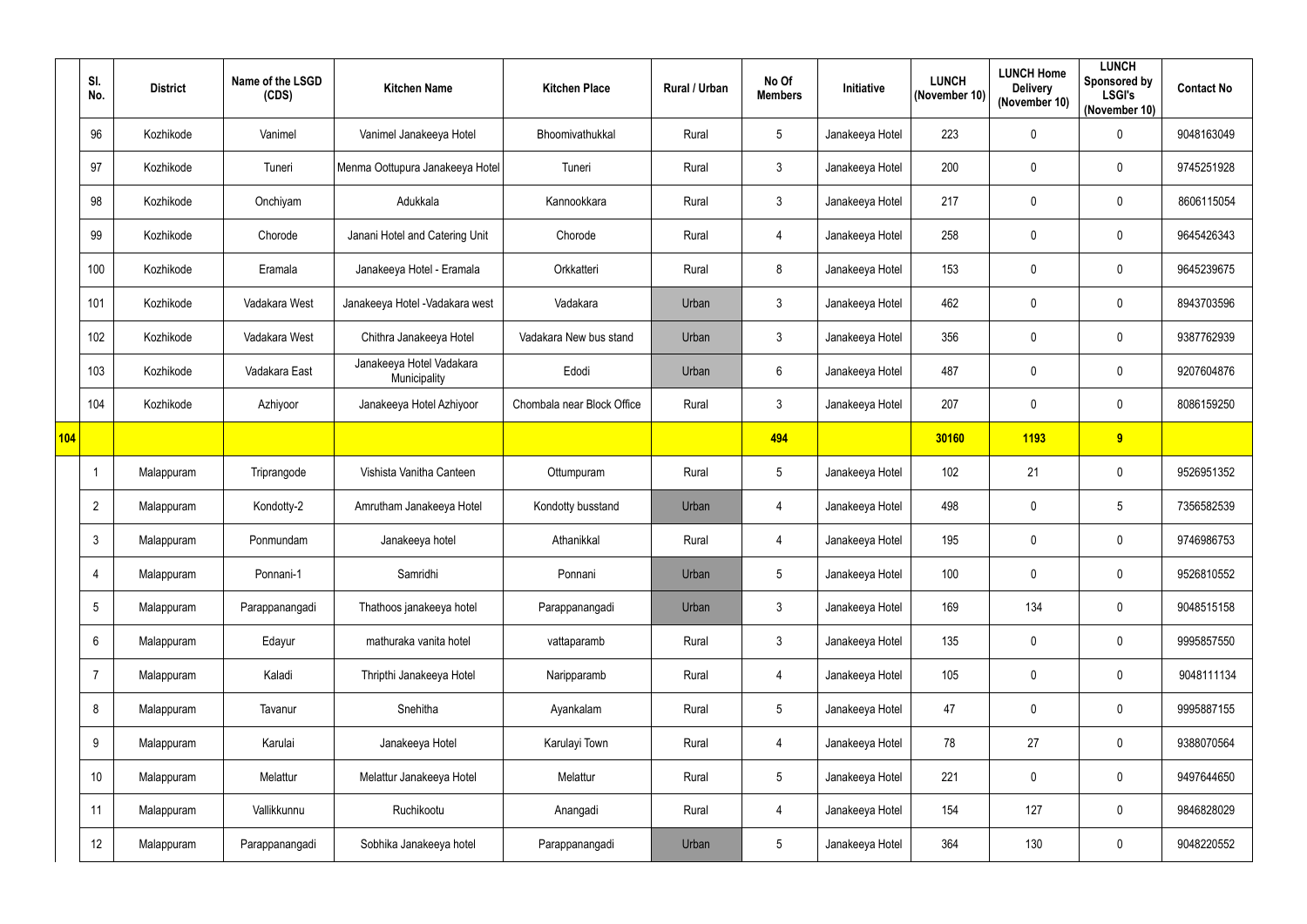| SI.<br>No. | <b>District</b> | Name of the LSGD<br>(CDS) | <b>Kitchen Name</b>         | <b>Kitchen Place</b>                     | <b>Rural / Urban</b> | No Of<br><b>Members</b> | Initiative      | <b>LUNCH</b><br>(November 10) | <b>LUNCH Home</b><br><b>Delivery</b><br>(November 10) | <b>LUNCH</b><br>Sponsored by<br><b>LSGI's</b><br>(November 10) | <b>Contact No</b> |
|------------|-----------------|---------------------------|-----------------------------|------------------------------------------|----------------------|-------------------------|-----------------|-------------------------------|-------------------------------------------------------|----------------------------------------------------------------|-------------------|
| 13         | Malappuram      | Vazhakkad                 | Ruchi hotel vazhakkad       | Gup school vazhakkad                     | Rural                | $\overline{5}$          | Janakeeya Hotel | 317                           | 182                                                   | $\pmb{0}$                                                      | 9656316072        |
| 14         | Malappuram      | Amarambalam               | Janakeeya Hotel             | Opposite Federal Bank<br>Pookkottumpadam | Rural                | 4                       | Janakeeya Hotel | 107                           | $\mathbf{3}$                                          | 1                                                              | 8157060589        |
| 15         | Malappuram      | Marakkara                 | <b>Famous Hotel</b>         | marakkara                                | Rural                | $\mathbf{3}$            | Janakeeya Hotel | 95                            | $\mathbf 0$                                           | $\pmb{0}$                                                      | 6238909658        |
| 16         | Malappuram      | Ozhur                     | Archana Vanitha Canteen     | Pulparambu                               | Rural                | $\overline{2}$          | Janakeeya Hotel | 156                           | $\mathbf 0$                                           | $\mathbf 0$                                                    | 9645906084        |
| 17         | Malappuram      | Keezhuparambu             | Sisiram hotel keezhuparambu | New bazar kuniyil                        | Rural                | $5\phantom{.0}$         | Janakeeya Hotel | 81                            | 93                                                    | $\mathbf 0$                                                    | 8086830582        |
| 18         | Malappuram      | Irimbiliyam               | nandanam vanita hotel       | kotappuram                               | Rural                | $5\phantom{.0}$         | janakeeya Hotel | 232                           | $\mathbf 0$                                           | $\mathbf 0$                                                    | 7306302029        |
| 19         | Malappuram      | Porur                     | Kudumbasree vanitha canteen | Cherukod                                 | Rural                | 4                       | Janakeeya Hotel | 152                           | $\mathbf 0$                                           | $\mathbf 0$                                                    | 9745425647        |
| 20         | Malappuram      | Tirunavaya                | Vibhava Cafesree            | Karathoor                                | Rural                | $\overline{4}$          | Janakeeya Hotel | 83                            | 20                                                    | $\pmb{0}$                                                      | 9645414837        |
| 21         | Malappuram      | Moothedam                 | Moothedam janakeeya hotel   | Karappuram                               | Rural                | $\mathfrak{Z}$          | Janakeeya Hotel | $\mathbf 0$                   | 152                                                   | $\mathbf 0$                                                    | 9447630154        |
| 22         | Malappuram      | Vazhayur                  | Three Star Janakeeya Hotel  | Karad                                    | Rural                | 4                       | Janakeeya Hotel | 308                           | 131                                                   | $\mathbf 0$                                                    | 9744305921        |
| 23         | Malappuram      | urngattiri                | Oottupura                   | Therattummal                             | Rural                | $5\phantom{.0}$         | Janakeeya Hotel | 118                           | 102                                                   | $\mathbf 0$                                                    | 9562851125        |
| 24         | Malappuram      | Maranchery                | Janakeeya Hotel maranchey   | Panambad                                 | Rural                | $5\phantom{.0}$         | Janakeeya Hotel | 41                            | 74                                                    | $\pmb{0}$                                                      | 9048081621        |
| 25         | Malappuram      | Athavanad                 | Janakeeya Bhakshanasala     | Vettichira                               | Rural                | 5                       | Janakeeya Hotel | 185                           | $\mathbf 0$                                           | $\mathbf 0$                                                    | 9495291580        |
| 26         | Malappuram      | Pothukal                  | Vanitha Canteen             | Nettikulam                               | Rural                | $6\overline{6}$         | Janakeeya Hotel | $\mathbf{0}$                  | 95                                                    | $\pmb{0}$                                                      | 9048501397        |
| 27         | Malappuram      | Mampad                    | Bismi Cafe                  | Mampad                                   | Rural                | $\mathbf{3}$            | Janakeeya Hotel | 131                           | $\mathbf 0$                                           | $\pmb{0}$                                                      | 9961170251        |
| 28         | Malappuram      | Marakkara                 | Ruchikoottu                 | <b>AC Nirappu</b>                        | Rural                | $5\,$                   | Janakeeya Hotel | 45                            | $\pmb{0}$                                             | $\pmb{0}$                                                      | 9745625415        |
| 29         | Malappuram      | Alipparambu               | Oottupura                   | Alipparambu                              | Rural                | $5\phantom{.0}$         | Janakeeya Hotel | 157                           | $\mathbf 0$                                           | $\mathbf 0$                                                    | 9847690941        |
| 30         | Malappuram      | Valanchery                | Janakkeeya Hotel            | Valanchery                               | Urban                | $5\phantom{.0}$         | Janakeeya Hotel | 168                           | $\mathbf 0$                                           | $\mathbf 0$                                                    | 8593812408        |
| 31         | Malappuram      | Chaliyar                  | Chaliyar Janakeeya Hotel    | Akambaadam                               | Rural                | $\mathbf{3}$            | Janakeeya Hotel | 112                           | 38                                                    | $\pmb{0}$                                                      | 9605274841        |
| 32         | Malappuram      | Kalikavu                  | Friends Janakeeya Hotel     | Kalikavu                                 | Rural                | $\overline{4}$          | Janakeeya Hotel | 104                           | 10 <sup>°</sup>                                       | $\mathbf 0$                                                    | 9745751684        |
| 33         | Malappuram      | Angadipuram               | Janakeeya Hotel             | Angadipuram                              | Rural                | $\overline{4}$          | Janakeeya Hotel | 217                           | $\mathbf 0$                                           | $\pmb{0}$                                                      | 7902314724        |
| 34         | Malappuram      | Puzhakkattri              | Jasmin                      | Puzhakkattiri                            | Rural                | $5\phantom{.0}$         | Janakeeya Hotel | 169                           | 106                                                   | $\pmb{0}$                                                      | 9495497872        |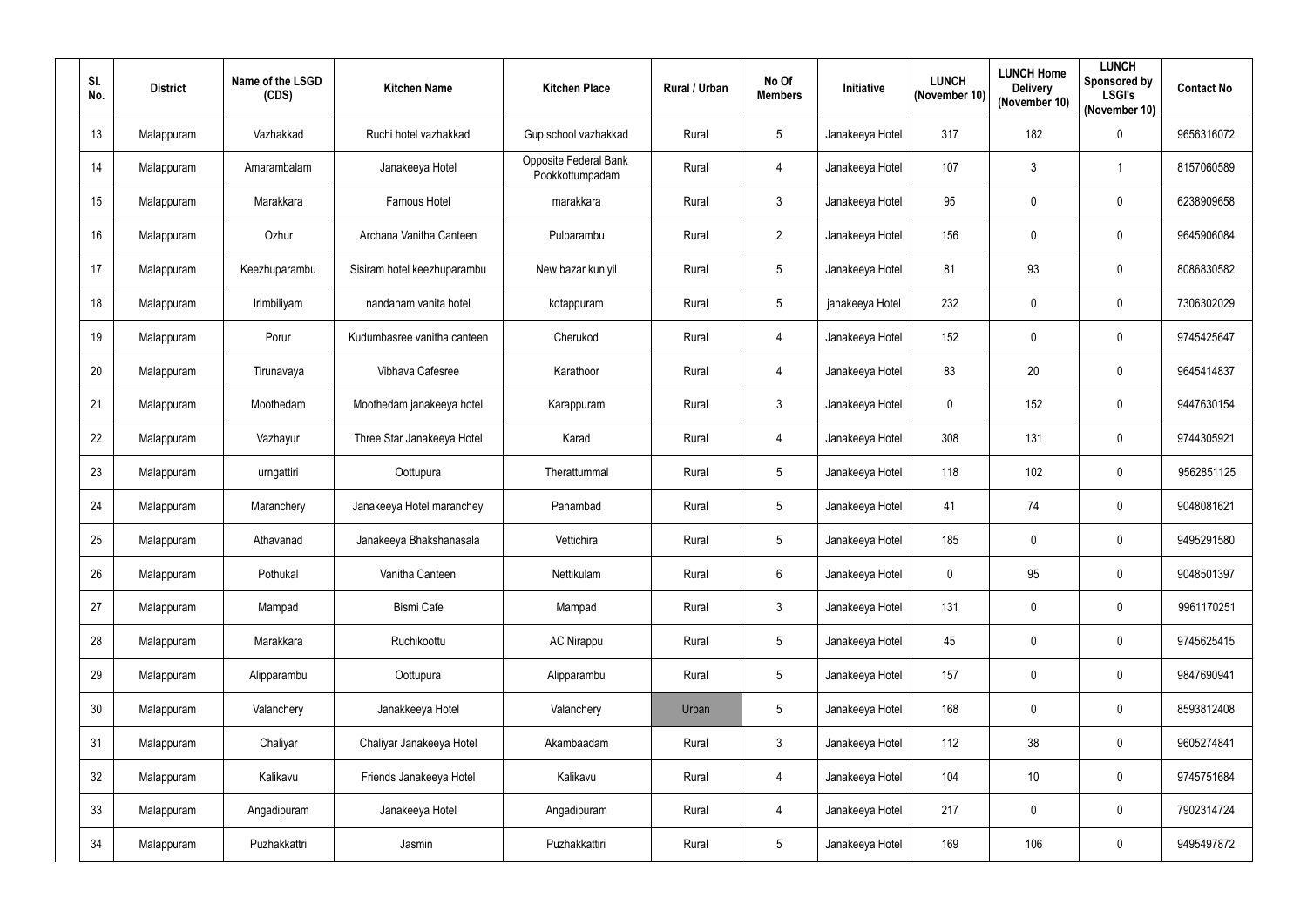| SI.<br>No. | <b>District</b> | Name of the LSGD<br>(CDS) | <b>Kitchen Name</b>                               | <b>Kitchen Place</b>   | <b>Rural / Urban</b> | No Of<br><b>Members</b> | Initiative      | <b>LUNCH</b><br>(November 10) | <b>LUNCH Home</b><br><b>Delivery</b><br>(November 10) | <b>LUNCH</b><br>Sponsored by<br><b>LSGI's</b><br>(November 10) | <b>Contact No</b> |
|------------|-----------------|---------------------------|---------------------------------------------------|------------------------|----------------------|-------------------------|-----------------|-------------------------------|-------------------------------------------------------|----------------------------------------------------------------|-------------------|
| 35         | Malappuram      | Nannamukku                | Tanima                                            | Nannamukku             | Rural                | 5                       | Janakeeya Hotel | 191                           | 112                                                   | $\pmb{0}$                                                      | 8943417885        |
| 36         | Malappuram      | Moorkkanad                | Oruma Janakeeya Hotel                             | Moorkkanad             | Rural                | 5                       | Janakeeya Hotel | 32                            | 83                                                    | $\mathbf 0$                                                    | 9605728248        |
| 37         | Malappuram      | Edavanna                  | Souhrtham Janakeeya Hotel                         | Edavanna               | Rural                | $5\phantom{.0}$         | Janakeeya Hotel | 339                           | 160                                                   | $\pmb{0}$                                                      | 9746986110        |
| 38         | Malappuram      | Tirur                     | Ruchi Janakeeya Hotel                             | Tirur                  | Urban                | $\overline{4}$          | Janakeeya Hotel | 365                           | 45                                                    | $\mathbf 0$                                                    | 9895409528        |
| 39         | Malappuram      | Tirur                     | Amrutham Janakeeya Hotel                          | Tirur                  | Urban                | $\overline{4}$          | Janakeeya Hotel | 275                           | $\mathbf 0$                                           | $\mathbf 0$                                                    | 9745074259        |
| 40         | Malappuram      | Edappal                   | Daya Cafesree                                     | Edappal                | Rural                | $5\phantom{.0}$         | Janakeeya Hotel | 162                           | $\mathbf 0$                                           | $\mathbf 0$                                                    | 9895439056        |
| 41         | Malappuram      | Koottilangadi             | Janakeeya Hotel                                   | Koottilangadi          | Rural                |                         | Janakeeya Hotel | 55                            | 20                                                    | $\mathbf 0$                                                    | 9539471939        |
| 42         | Malappuram      | Vattamkulam               | Vibhava Janakeeya Hotel                           | Edappal                | Rural                | $\overline{4}$          | Janakeeya Hotel | 139                           | $\mathbf 0$                                           | $\pmb{0}$                                                      | 9744844512        |
| 43         | Malappuram      | Nilambur                  | Annapporna Janakeeya Hotel                        | Nilambur               | Urban                | 8                       | Janakeeya Hotel | 332                           | 104                                                   | $\mathbf 0$                                                    | 8547795364        |
| 44         | Malappuram      | Puzhakkattri              | PT Group                                          | Ramapuram              | Rural                | $\overline{4}$          | Janakeeya Hotel | 130                           | 44                                                    | $\mathbf 0$                                                    | 9745108676        |
| 45         | Malappuram      | Vazhikkadavu              | Vanitha Janakeeya Hotel                           | Manimooli              | Rural                | $\overline{4}$          | Janakeeya Hotel | 112                           | 28                                                    | $\mathbf 0$                                                    | 8943046755        |
| 46         | Malappuram      | Chungathara               | Chungathara Annapoorna Vanitha<br>Janakeeya Hotel | Chalikkulam            | Rural                | $\mathbf{3}$            | Janakeeya Hotel | $\mathbf 0$                   | 34                                                    | $\pmb{0}$                                                      | 9745674102        |
| 47         | Malappuram      | Vallikunnu                | Punathil Janakeeya Hotel                          | Vallikunnu             | Rural                | 4                       | Janakeeya Hotel | 83                            | 162                                                   | $\mathbf 0$                                                    | 9946051042        |
| 48         | Malappuram      | Tirurangadi               | Nirmalyam Janakeeya Hotel                         | Chanthappadi           | Urban                | $5\phantom{.0}$         | Janakeeya Hotel | $\mathbf 0$                   | 362                                                   | $\pmb{0}$                                                      | 9895168511        |
| 49         | Malappuram      | Purathur                  | Purathur Janakeeya Hotel                          | Kavilakkad             | Rural                | $\mathbf{3}$            | Janakeeya Hotel | 89                            | 48                                                    | $\pmb{0}$                                                      | 9645170119        |
| 50         | Malappuram      | Kuruva                    | Swad                                              | Ambalaparamb           | Rural                | $\overline{4}$          | Janakeeya Hotel | 45                            | 26                                                    | $\pmb{0}$                                                      | 9495993543        |
| 51         | Malappuram      | Perumanna Klari           | Perumanna Klari Janakeeya Hotel                   | Near Panjayathu office | Rural                | $\mathbf{3}$            | Janakeeya Hotel | 82                            | $\mathbf 0$                                           | $\pmb{0}$                                                      | 7306197556        |
| 52         | Malappuram      | Kuttippuram               | Janakeeya Hotel Kuttippurram                      | Kuttipuram             | Rural                | $5\phantom{.0}$         | Janakeeya Hotel | 174                           | $\mathbf 0$                                           | $\mathbf 0$                                                    | 8921459017        |
| 53         | Malappuram      | Niramaruthur              | Annapporna Janakeeya Hotel                        | Mangad                 | Rural                | $\mathbf{3}$            | Janakeeya Hotel | 90                            | $\pmb{0}$                                             | $\pmb{0}$                                                      | 9746334349        |
| 54         | Malappuram      | Veliyancode               | Cafe Kudumbashree                                 | Eramangalam            | Rural                | $\mathbf{3}$            | Janakeeya Hotel | 54                            | 77                                                    | $\pmb{0}$                                                      | 9567575145        |
| 55         | Malappuram      | Pulilkal                  | Ruchi Koottu Janakeeya Hotel                      | Pulikkal               | Rural                | $\overline{4}$          | Janakeeya Hotel | 188                           | 36                                                    | $\pmb{0}$                                                      | 9947039208        |
| 56         | Malappuram      | Karuvarakund              | Janakeeya Hotel                                   | Karuvarakund           | Rural                | $\overline{4}$          | Janakeeya Hotel | 156                           | 12 <sup>°</sup>                                       | $\pmb{0}$                                                      | 9562233316        |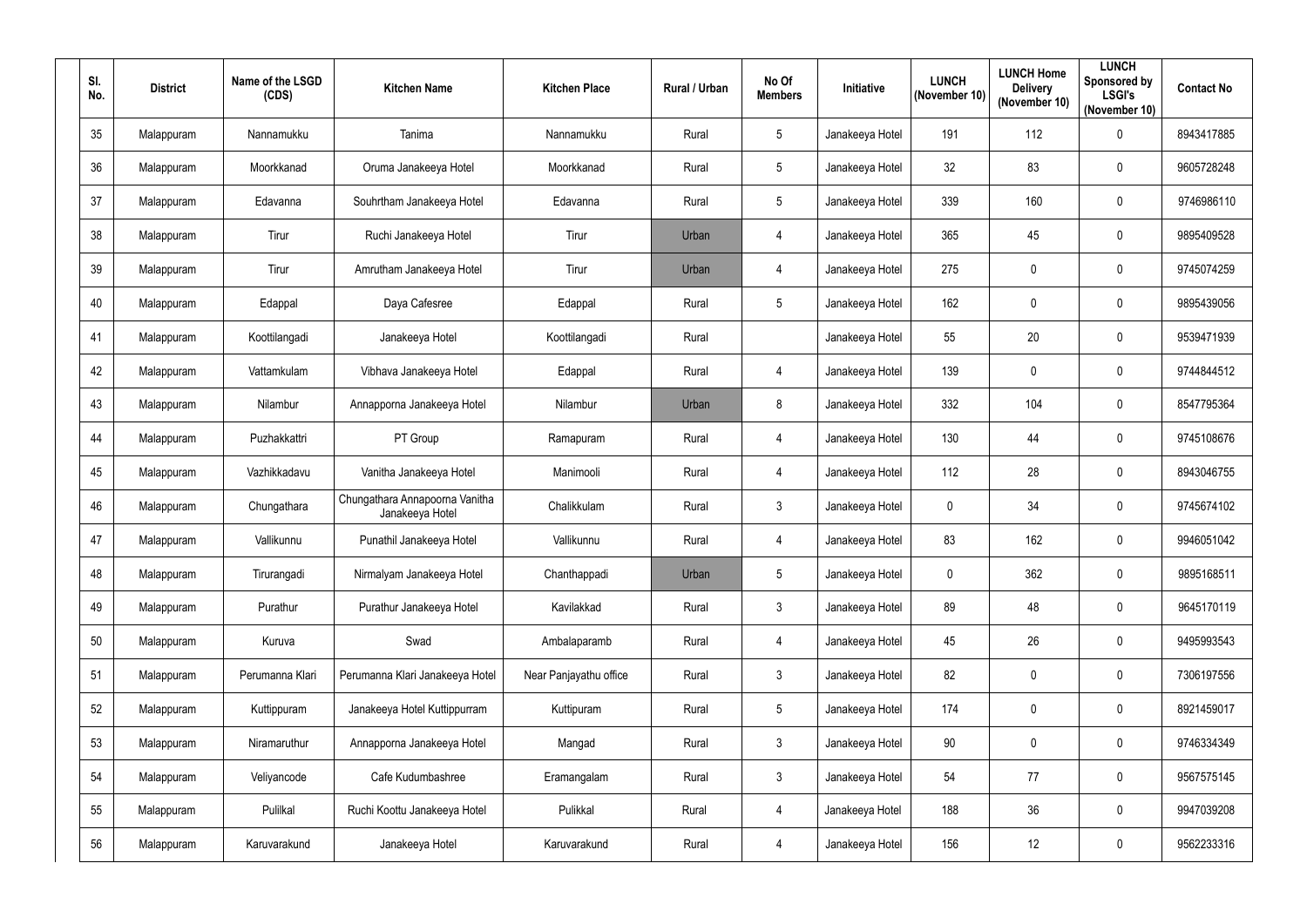|     | SI.<br>No. | <b>District</b> | Name of the LSGD<br>(CDS) | <b>Kitchen Name</b>          | <b>Kitchen Place</b> | Rural / Urban | No Of<br><b>Members</b> | Initiative      | <b>LUNCH</b><br>(November 10) | <b>LUNCH Home</b><br><b>Delivery</b><br>(November 10) | <b>LUNCH</b><br>Sponsored by<br><b>LSGI's</b><br>(November 10) | <b>Contact No</b> |
|-----|------------|-----------------|---------------------------|------------------------------|----------------------|---------------|-------------------------|-----------------|-------------------------------|-------------------------------------------------------|----------------------------------------------------------------|-------------------|
| 114 | 57         | Malappuram      | Thuvvur                   | Janakeeya Hotel              | Thuvvur              | Rural         | 5                       | Janakeeya Hotel | 122                           | 47                                                    | $\pmb{0}$                                                      | 8075365565        |
|     | 58         | Malappuram      | Kottakkal                 | Kottakkal Janakeeya Hotel    | Kottakkal            | Urban         | $\mathbf{3}$            | Janakeeya Hotel | 415                           | $\mathbf 0$                                           | $\pmb{0}$                                                      | 9946216609        |
|     | 59         | Malappuram      | Kuzhimanna                | Mythri Janakkeeya Hotel      | Cheruparamb          | Rural         | $\overline{4}$          | Janakeeya Hotel | 165                           | 110                                                   | $\pmb{0}$                                                      | 9961738543        |
|     | 60         | Malappuram      | Talakkad                  | Talakkad Janakeeya Hotel     | <b>BP</b> Angadi     | Rural         | $\overline{4}$          | Janakeeya Hotel | $\pmb{0}$                     | $\mathbf 0$                                           | $\pmb{0}$                                                      | 9447824517        |
|     | 61         | Malappuram      | Areecode                  | Haritha sree Janakeeya Hotel | Pookottuchola        | Rural         | $\overline{4}$          | Janakeeya Hotel | 100                           | 13                                                    | 0                                                              | 7025072558        |
|     | 62         | Malappuram      | Cherukkavu                | Kitchen Hut Janakeeya Hotel  | Chevayoor            | Rural         | $\overline{4}$          | Janakeeya Hoel  | 148                           | 102                                                   | $\pmb{0}$                                                      | 9895195887        |
|     | 63         | Malappuram      | Thiruvali                 | Janakeeya hotel              | Thiruvali            | Rural         | 5                       | Janakeeya Hotal | 86                            | $\mathbf 0$                                           | 0                                                              | 9746385945        |
|     | 64         | Malappuram      | Alamcode                  | Janakeeya hotel              | Alamcode             | Rural         | 5                       | Janakeeya Hotal | 93                            | 109                                                   | $\pmb{0}$                                                      | 8129368109        |
|     | 65         | Malappuram      | Manjeri 1                 | Cafe Janakeeya hotel         | Manjeri              | Urban         | 6                       | Janakeeya Hotal | 285                           | 31                                                    | 6                                                              | 7336671011        |
|     | 66         | Malappuram      | kalpakanchery             | Janakeeya HOTEL              | Kalpakanchery        | Rural         | $\overline{4}$          | Janakeeya Hotel | 67                            | $\mathbf 0$                                           | $\pmb{0}$                                                      | 9048929947        |
|     | 67         | Malappuram      | Kodur                     | Janakeeya hotel              | vadakkemanna         | Rural         | $\mathbf{3}$            | Janakeeya hotel | 119                           | 29                                                    | $\pmb{0}$                                                      | 9605430938        |
|     | 68         | Malappuram      | Anakayam                  | janakeeya hotel              | Anakayam             | Rural         | $5\phantom{.0}$         | Janakeeya hotel | 235                           | $\mathbf 0$                                           | $\pmb{0}$                                                      | 7025840671        |
|     | 69         | Malappuram      | Malappuram                | Janakeeya Hotel              | Malappuram           | Urban         | 3                       | Janakeeya Hotal | 231                           | 20                                                    | 0                                                              | 8281125864        |
|     | 70         | Malappuram      | Tanur                     | Azhimukham Janakeeya hotel   | tanur                | Urban         | $\mathbf{3}$            | Janakeeya Hotel | 171                           | $\boldsymbol{0}$                                      | $\pmb{0}$                                                      | 7594914843        |
|     | 71         | Malappuram      | Elamkulam                 | Janapriya                    | Kunnakav             | Rural         | $\overline{\mathbf{4}}$ | Janakeeya Hotel | 163                           | $\pmb{0}$                                             | $\pmb{0}$                                                      | 9496725446        |
|     | 72         | Malappuram      | Wandoor                   | Janakeeya Hotel              | wandoor              | Rural         | 4                       | Janakeeya Hotel | 146                           | $\pmb{0}$                                             | $\pmb{0}$                                                      | 8086064498        |
|     | 73         | Malappuram      | Perinthalmanna            | samrthi janakeeya hotei      | Perinthalmanna       | Urban         | $5\phantom{.0}$         | Janakeeya hotel | 162                           | $\boldsymbol{0}$                                      | $\pmb{0}$                                                      | 7994259773        |
|     | 74         | Malappuram      | Munniyur                  | Oottupura                    | Munniyur             | Rural         | $5\phantom{.0}$         | Janakeeya Hotel | $\mathbf 0$                   | $\mathbf 0$                                           | $\pmb{0}$                                                      |                   |
|     | 75         | Malappuram      | AR Nagar                  | Aiswarya                     | AR Nagar             | Rural         | $3\phantom{a}$          | Janakeeya Hotel | 154                           | $\boldsymbol{0}$                                      | $\pmb{0}$                                                      |                   |
|     | 76         | Malappuram      | Thenjippalam              | Nanma                        | Thenjippalam         | Rural         |                         | Janakeeya Hotel | 302                           | 95                                                    | $\pmb{0}$                                                      |                   |
|     | 77         | Malappuram      | Peruvallur                | Anugraha                     | Super bazar          | Rural         | $5\phantom{.0}$         | Jankeeya Hotel  | $\mathbf 0$                   | 481                                                   | $\overline{2}$                                                 | 9747037665        |
|     | 78         | Malappuram      | Muthuvallur               | Nanma janakeeya hotel        | Muthuparambu         | Rural         | $\mathbf{3}$            | Janakeeya hotel | 432                           | $\boldsymbol{0}$                                      | $\pmb{0}$                                                      | 9744406501        |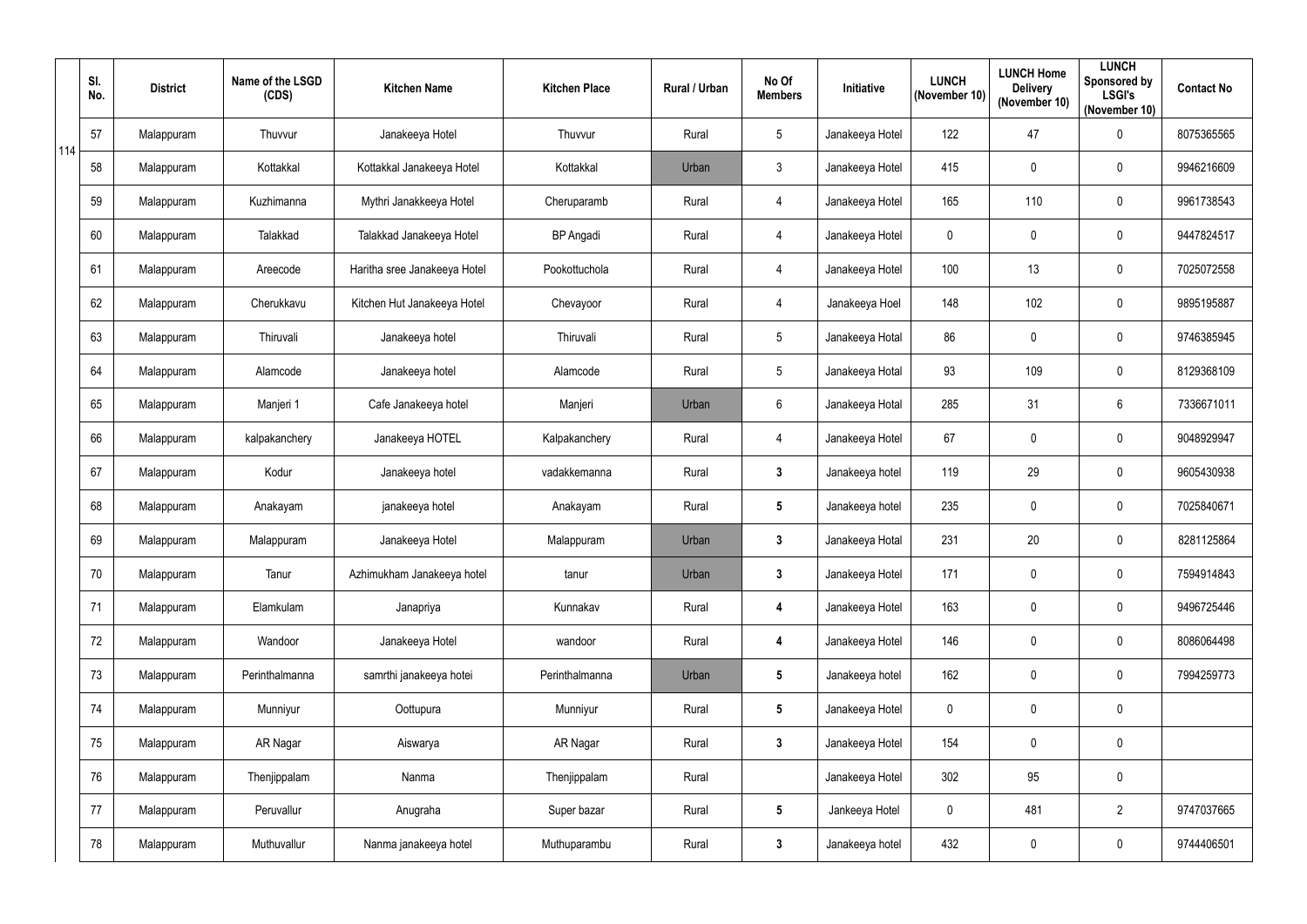| SI.<br>No. | <b>District</b> | Name of the LSGD<br>(CDS) | <b>Kitchen Name</b>        | <b>Kitchen Place</b> | Rural / Urban | No Of<br><b>Members</b> | Initiative      | <b>LUNCH</b><br>(November 10) | <b>LUNCH Home</b><br><b>Delivery</b><br>(November 10) | <b>LUNCH</b><br><b>Sponsored by</b><br><b>LSGI's</b><br>(November 10) | <b>Contact No</b> |
|------------|-----------------|---------------------------|----------------------------|----------------------|---------------|-------------------------|-----------------|-------------------------------|-------------------------------------------------------|-----------------------------------------------------------------------|-------------------|
| 79         | Malappuram      | mankada                   | janakeeya hatel            | Aryiranazhipadi      | Rural         | $\mathbf{3}$            | janakeeya hotel | 178                           | 117                                                   | $\pmb{0}$                                                             | 9539855520        |
| 80         | Malappuram      | Vengara                   | Ponnoos hotel              | Vengara              | Rural         | 4                       | Janakeeya hotel | 300                           | 0                                                     | $\mathbf 0$                                                           | 9947424618        |
| 81         | Malappuram      | Pulpatta                  | Santhwanam Janakeeya hotel | Padikkal parambil    | Rural         | $5\phantom{.0}$         | Janakeeya hotel | 512                           | 208                                                   | $\pmb{0}$                                                             | 9526367569        |
| 82         | Malappuram      | Keezhattur                | Keezhattur Janakeeya hotel | Keezhattur           | Rural         | $\boldsymbol{4}$        | Janakeeya hotel | 65                            | $\mathbf 0$                                           | $\pmb{0}$                                                             | 9539209640        |
| 83         | Malappuram      | Cherumundam               | Nanma janakeeya hotel      | Manchingapara        | Rural         | $\overline{4}$          | Janakeeya hotel | 110                           | $\mathbf 0$                                           | $\pmb{0}$                                                             | 9496048689        |
| 84         | Malappuram      | Chelambre                 | Soorya Janakeeya hotel     | Pulluparamb          | Rural         | $\mathbf{3}$            | Janakeeya hotel | 72                            | 130                                                   | $\pmb{0}$                                                             | 7994179285        |
| 85         | Malappuram      | Ponmala                   | Janakeeya hotel            | Chappangadi          | Rural         | $\overline{4}$          | Janakeeya hotel | 215                           | $\mathbf 0$                                           | $\pmb{0}$                                                             | 9605811748        |
| 86         | Malappuram      | Thennala                  | <b>Bismi Hotel</b>         | Pookkiparamb         | Rural         | $\overline{4}$          | Jankeeya Hotel  | 236                           | $\pmb{0}$                                             | $\pmb{0}$                                                             | 9995757092        |
| 87         | Malappuram      | Tanalur                   | Janakeeya Hotel            | Tanalur              | Rural         |                         | Jankeeya Hotel  | 131                           | $\mathbf 0$                                           | $\pmb{0}$                                                             |                   |
| 88         | Malappuram      | Parappur                  | Janakeeya Hotel            | chullipparambu       | Rural         | $5\phantom{.0}$         | Janakeeya Hotel | 87                            | $\mathbf 0$                                           | $\pmb{0}$                                                             | 9961091317        |
| 89         | Malappuram      | Edarikkode                | Janakeeya Hotel            | Edarikkod            | Rural         | $\mathbf{3}$            | Janakeeya Hotel | $\mathbf 0$                   | $\mathbf 0$                                           | $\pmb{0}$                                                             | 8089003770        |
| 90         | Malappuram      | Oorakam                   | Ammoos                     | Panchayath padi      | Rural         | $\mathbf{3}$            | Janakeeya Hotel | 343                           | $\mathbf 0$                                           | $\mathbf 0$                                                           | 9526449294        |
| 91         | Malappuram      | Nannambra                 | Veeturuchi                 | Kundoor Athani       | Rural         | $\overline{4}$          | Janakeeya Hotel | 22                            | 118                                                   | $\mathbf 0$                                                           | 9400618659        |
| 92         | Malappuram      | Pandikkad                 | Janakeeya Hotel            | Pandikkad            | Rural         | $\overline{\mathbf{4}}$ | Janakeeya Hotel | $\mathbf 0$                   | $\mathbf 0$                                           | $\pmb{0}$                                                             |                   |
| 93         | Malappuram      | Chokkad                   | Natturuchi                 | Chokkad              | Rural         |                         | Janakeeya Hotel | 94                            | $\pmb{0}$                                             | $\pmb{0}$                                                             |                   |
| 94         | Malappuram      | Cheekode                  | Cheekode Janakeeya Hotel   | Cheekode             | Rural         |                         | Janakeeya Hotel | 85                            | 38                                                    | $\pmb{0}$                                                             |                   |
| 95         | Malappuram      | Makkarapparamb            | Subiksha                   | Makkarapparamb       | Rural         | $\mathbf{3}$            | Janakeeya Hotel | 32                            | 10 <sup>°</sup>                                       | $\pmb{0}$                                                             | 8089003770        |
| 96         | Malappuram      | Ponnani-1                 | Devi Janakeeya Hotel       | Ponnani              | Urban         | $5\phantom{.0}$         | Janakeeya Hotel | $\mathbf 0$                   | $\mathbf 0$                                           | $\mathbf 0$                                                           | 9961919097        |
| 97         | malappuram      | mangalam                  | Soubagya                   | mangalam             | Rural         | $5\phantom{.0}$         | janakeeya hotel | 113                           | 24                                                    | $\pmb{0}$                                                             |                   |
| 98         | Malappuram      | Trikkalangode             | janakeeya hotel            | karakkunnu           | Rural         | $6\overline{6}$         | Janakeeya Hotel | 173                           | $\mathbf 0$                                           | $\pmb{0}$                                                             |                   |
| 99         | Malppuram       | Morayoor                  | Janakeeya hotel            | Valanchery           | Rural         | $\mathbf{3}$            | Janakeeya hotel | 123                           | $\mathbf 0$                                           | $\pmb{0}$                                                             |                   |
| 100        | Malappuram      | Perumbadapp               | Janakeeya hotel            | Perumbadapp          | Rural         | $\overline{\mathbf{4}}$ | Janakeeya hotel | $\mathbf 0$                   | $\pmb{0}$                                             | $\pmb{0}$                                                             |                   |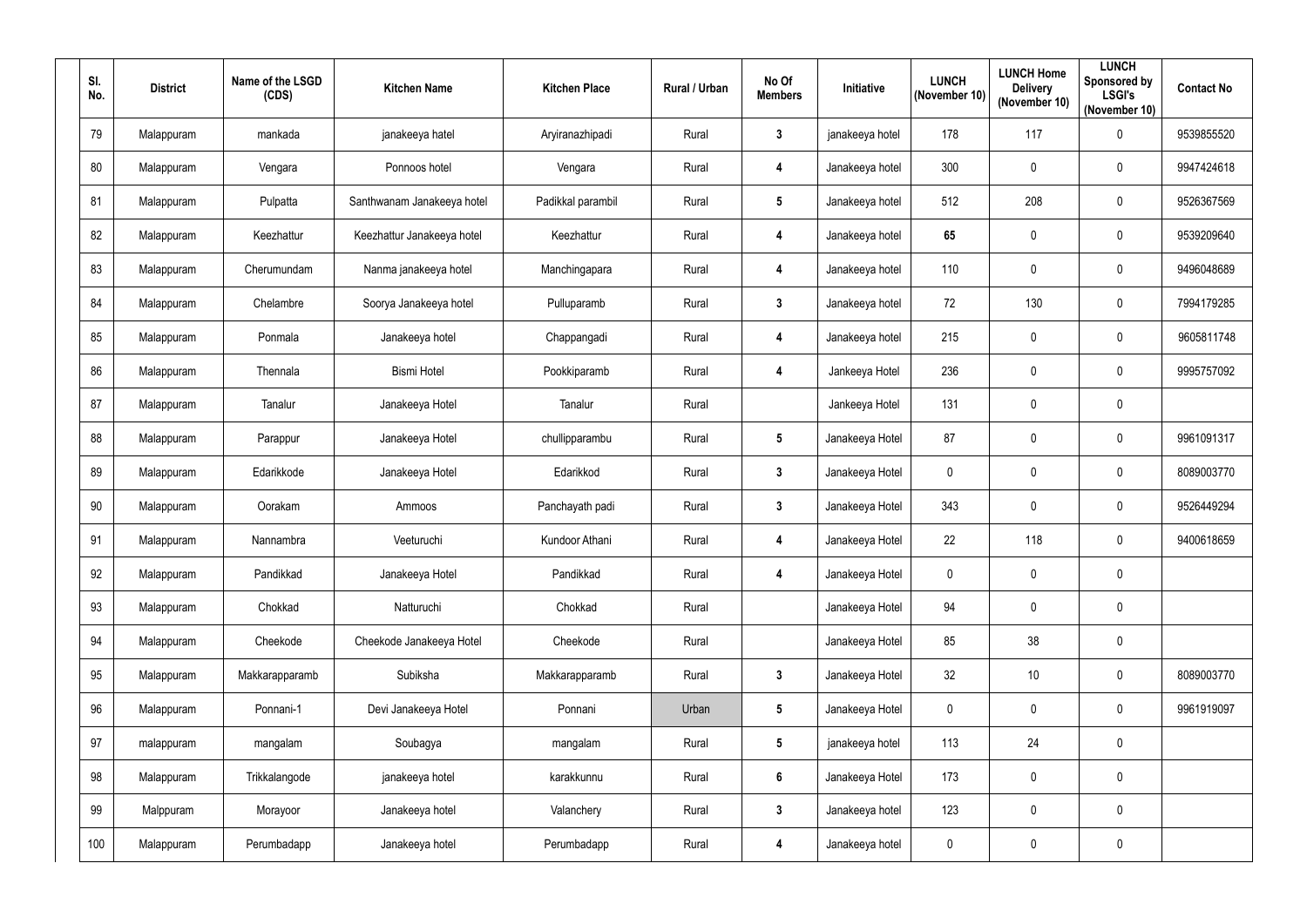|     | SI.<br>No.      | <b>District</b> | Name of the LSGD<br>(CDS) | <b>Kitchen Name</b>        | <b>Kitchen Place</b>                     | Rural / Urban | No Of<br><b>Members</b> | Initiative      | <b>LUNCH</b><br>(November 10) | <b>LUNCH Home</b><br><b>Delivery</b><br>(November 10) | <b>LUNCH</b><br>Sponsored by<br><b>LSGI's</b><br>(November 10) | <b>Contact No</b> |
|-----|-----------------|-----------------|---------------------------|----------------------------|------------------------------------------|---------------|-------------------------|-----------------|-------------------------------|-------------------------------------------------------|----------------------------------------------------------------|-------------------|
|     | 101             | Malappuram      | Tirur                     | Samruthi Janakeeya Hotel   | Vettom                                   | <b>RURAL</b>  |                         | Janakeeya hotel | 174                           | 185                                                   | $\pmb{0}$                                                      |                   |
|     | 102             | Malappuram      | Kondotty                  | Janakeeya hotel            | vazhakad                                 | <b>RURAL</b>  |                         | janakeeya hotel | 305                           | 193                                                   | 0                                                              |                   |
|     | 103             | Malappuram      | Perinthalmanna            | Janakeeya hotel            | pulamanthole                             | <b>RURAL</b>  | 4                       | Janakeeya hotel | 193                           | $\mathbf 0$                                           | $\pmb{0}$                                                      |                   |
|     | 104             | Malappuram      | Tanur                     | Jankeeya hotel             | Valavannur                               | <b>RURAL</b>  |                         | Janakeeya hotel | 203                           | $\mathbf 0$                                           | 0                                                              |                   |
|     | 105             | Malappuram      | kottakkal                 | Janakeeya hotel            | kotakkal                                 | <b>URBAN</b>  |                         | Janakeeya hotel | 297                           | $\mathbf 0$                                           | 0                                                              |                   |
|     | 106             | Malappuram      | Vettom                    | Thripthi Janakeeya Hotel   | vettom                                   | <b>RURAL</b>  |                         | Janakeeya hotel | 150                           | 38                                                    | 0                                                              |                   |
|     | 107             | Malappuram      | Nilambur                  | Janakeeya hotel            | nilambur                                 | <b>URBAN</b>  |                         | Janakeeya hotel | 220                           | 22                                                    | $\mathbf 0$                                                    |                   |
|     | 108             | Malappuram      | Nilambur                  | Janakeeya hotel            | nilambur                                 | <b>URBAN</b>  |                         | Janakeeya hotel | 232                           | $\pmb{0}$                                             | $\pmb{0}$                                                      |                   |
|     | 109             | Malappuram      | Vallikkunn                | Rasakkut                   |                                          | Rural         |                         | janakeeyahotel  | 90                            | 111                                                   | 0                                                              |                   |
|     | 110             | Malappuram      | kuruva                    | Ruchi                      |                                          | Rural         | $5\overline{)}$         | Janakeeyahotel  | 151                           | 19                                                    | 0                                                              | 9745414800        |
|     | 111             | Malappuram      | Kannamangalam             |                            |                                          | Rural         |                         | Janakeeya Hotel | 381                           | $\mathbf 0$                                           | 0                                                              |                   |
|     | 112             | Malappuram      | Othungal                  | janakeeya hotel            | Othukkungal                              | Rural         | $5\phantom{.0}$         | Janakeeya Hotel | 220                           | $\mathbf 0$                                           | 0                                                              | 9656716066        |
|     | 113             | Malappuram      | Pookkottur                | janakeeya hotel            | valluvambram                             | Rural         | 4                       | Janakeeya Hotel | 231                           | $\mathbf 0$                                           | 0                                                              | 9447334084        |
|     | 114             | Malappuram      | Edakkara                  | Edakkara janakeeya hotel   |                                          | Rural         |                         | janakeeya hotel | 65                            | $\overline{0}$                                        | 0                                                              |                   |
| 114 |                 |                 |                           |                            |                                          |               |                         |                 | 17638                         | 5048                                                  | 14                                                             |                   |
|     | $\overline{1}$  | Palakkad        | Elapully                  | Nakshathra Vanitha canteen | Canteen                                  | Rural         | $\overline{4}$          | Janakeeya Hotel | 160                           | $\mathbf 0$                                           | $\pmb{0}$                                                      | 8547384972        |
|     | $\overline{2}$  | Palakkad        | Nalleppilly               | Vanitha Canteen            | Canteen                                  | Rural         | $\overline{4}$          | Janakeeya Hotel | 142                           | $\mathbf 0$                                           | $\pmb{0}$                                                      | 9656232569        |
|     | $\mathfrak{Z}$  | Palakkad        | Chittur                   | Thanal vanitha Canteen     | Thathamangalam, Mettuvalavu              | Urban         | $\mathfrak{Z}$          | Janakeeya Hotel | 344                           | $\mathbf 0$                                           | $\mathbf 0$                                                    | 9447105400        |
|     | $\overline{4}$  | Palakkad        | chittur                   | urapp janakeeya hotel      | Anicode junction                         | urban         | $5\phantom{.0}$         | Janakeeya hotel | 195                           | $\pmb{0}$                                             | $\pmb{0}$                                                      | 9349930549        |
|     | 5               | Palakkad        | polpully                  | subiksha janakeeya hotel   | kallootiyal                              | Rural         | $5\phantom{.0}$         | Janakeeya hotel | 53                            | $\pmb{0}$                                             | 0                                                              | 9495197498        |
|     | $6\phantom{.}6$ | Palakkad        | Eruthenpathy              | Nila janakeeya hotel       | Mooniilmada muniyappan<br>kshethram near | Rural         | $5\phantom{.0}$         | Janakeeya hotel | 105                           | $\mathbf 0$                                           | 0                                                              | 9037290925        |
|     | $\overline{7}$  | Palakkad        | Perumatty                 | Nanam Janakeeya hotel      | kannimari                                | Rural         | $\mathbf{3}$            | Janakeeya hotel | $\pmb{0}$                     | $\pmb{0}$                                             | 0                                                              | 9605529657        |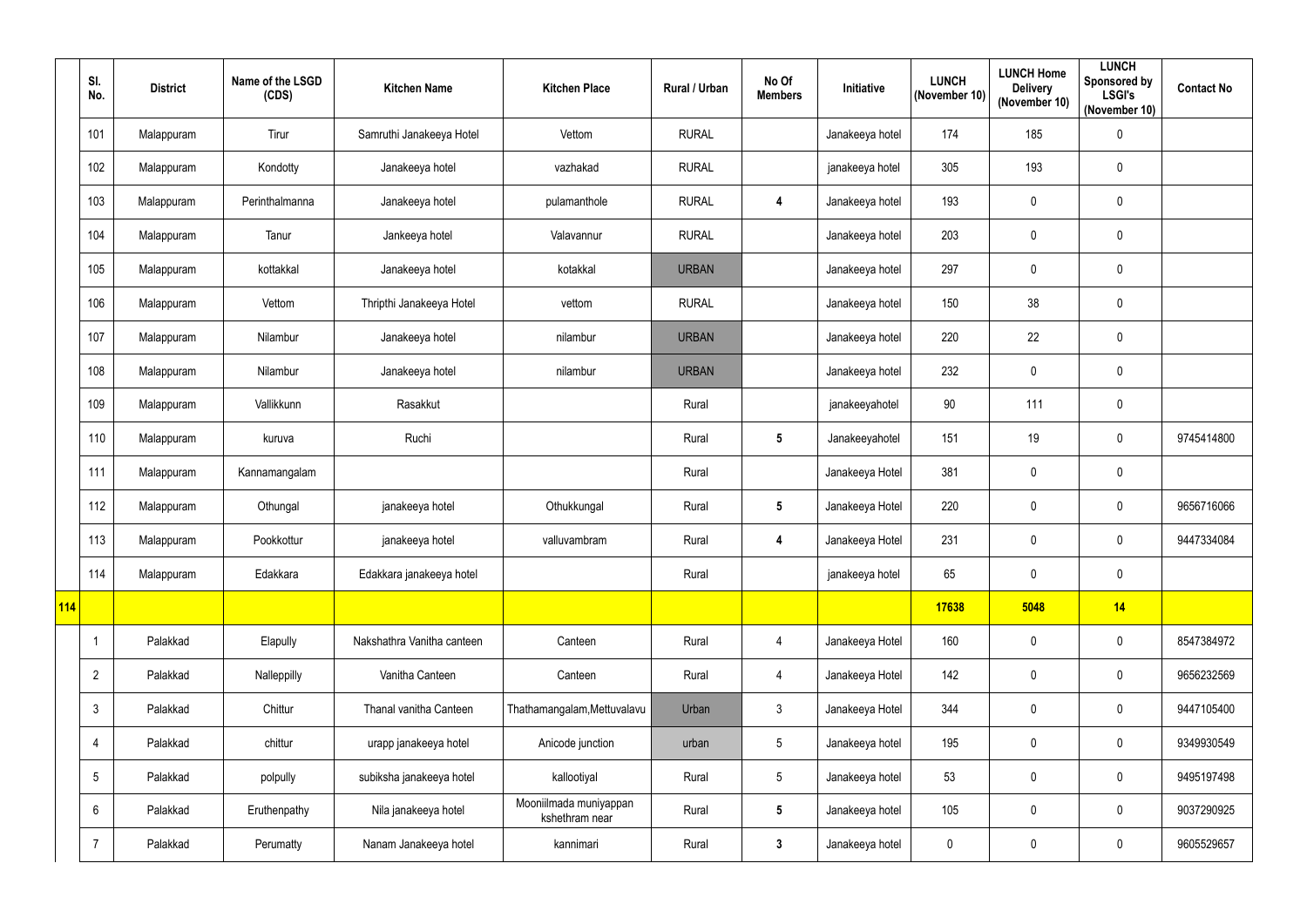| SI.<br>No. | <b>District</b> | Name of the LSGD<br>(CDS) | <b>Kitchen Name</b>             | <b>Kitchen Place</b>                      | Rural / Urban | No Of<br><b>Members</b> | Initiative       | <b>LUNCH</b><br>(November 10) | <b>LUNCH Home</b><br><b>Delivery</b><br>(November 10) | <b>LUNCH</b><br>Sponsored by<br><b>LSGI's</b><br>(November 10) | <b>Contact No</b> |
|------------|-----------------|---------------------------|---------------------------------|-------------------------------------------|---------------|-------------------------|------------------|-------------------------------|-------------------------------------------------------|----------------------------------------------------------------|-------------------|
| 8          | Palakkad        | Vadakarapathy             | soubhagya janakeeya hotel       | vadakarapathy panchayath                  | Rural         | $5\phantom{.0}$         | Janakeeya hotel  | 118                           | $\mathbf 0$                                           | $\pmb{0}$                                                      | 9633578756        |
| 9          | Palakkad        | Kozhinjampara             | Sreesakthi Janakeeya hotel      | Kozhinjampara<br>gramapanchayth, near bus | Rural         | $5\phantom{.0}$         | Janakeeya hotel  | 0                             | $\mathbf 0$                                           | 0                                                              | 9847121105        |
| 10         | Palakkad        | Vadakkenchery             | Oottupura Vanitha Canteen       | Panchayath building,<br>Vadakkenchery     | Rural         | $\overline{4}$          | Janakeeya Hotel  | 213                           | $\mathbf 0$                                           | $\pmb{0}$                                                      | 9656360141        |
| 11         | Palakkad        | <b>PKD North</b>          | Cafesree                        | opp. ksrtc bus stand,<br>Manjakulam road  | Urban         | 5                       | Janakeeya Hotel  | 331                           | $\mathbf 0$                                           | $\pmb{0}$                                                      | 9037332005        |
| 12         | Palakkad        | Ongallur                  | Amma canteen                    | Ongallur vipanana kendram                 | Rural         | 4                       | Janakeeya Hotel  | 104                           | $\mathbf{0}$                                          | 0                                                              | 7560924507        |
| 13         | Palakkad        | Muthuthala                | Sreelakshmi vanitha canteen     | Muthuthala panchayath                     | Rural         | $\overline{4}$          | Janakeeya Hotel  | 91                            | $\mathbf{0}$                                          | 0                                                              | 7558865485        |
| 14         | Palakkad        | Koppam                    | Natturuchi kudumbashree cafe    | Near koppam village                       | Rural         | $5\overline{)}$         | Janakeeya Hotel  | 162                           | $\mathbf 0$                                           | $\mathbf 0$                                                    | 8075779172        |
| 15         | Palakkad        | Paruthur                  | Mamatty vanitha canteen         | Near panchayath                           | Rural         | $5\phantom{.0}$         | Janakeeya Hotel  | 88                            | $\mathbf 0$                                           | $\pmb{0}$                                                      | 9544847874        |
| 16         | Palakkad        | Vilayur                   | Souhritha caffesree (Ruchipura) | Near Vilayur Panchayath                   | Rural         | $6\overline{6}$         | Janakeeya Hotel  | 80                            | $\mathbf 0$                                           | 0                                                              | 9747342046        |
| 17         | palakkad        | Kulukkallur               | Snehitha Janakeeya hotel        | Kulukkallur panchayath                    | Rural         | $5\phantom{.0}$         | Janakeeya hotel  | 92                            | $\mathbf{0}$                                          | 0                                                              | 9746701454        |
| 18         | Palakkad        | Pattambi                  | Janakeeya hotel                 | near Govt samskritha college,<br>Pattambi | Urban         | 4                       | Janakeeya hotel  | $\mathbf 0$                   | $\mathbf 0$                                           | 0                                                              | 9562043428        |
| 19         | Palakkad        | Erimayur                  | Thanima Vanitha Canteen         | Panchayath building, Erimayur             | Rural         | 5                       | Janakeeya Hotel  | 86                            | $\mathbf{0}$                                          | $\overline{2}$                                                 | 9746440633        |
| 20         | Palakkad        | Kizhekkencheri            | Vanitha Canteen                 | Panchayath Building,<br>Kizhakkenchery    | Rural         | 4                       | Janakeeya Hotel  | 63                            | $\mathbf 0$                                           | -1                                                             | 9747923418        |
| 21         | Palakkad        | Peringottukkurrissi       | Aiswarya Vanitha canteen        | Panchayth building                        | Rural         | $\mathbf{3}$            | Janakeeya Hotel  | 72                            | $\overline{0}$                                        | $\pmb{0}$                                                      | 9048665884        |
| 22         | Palakkad        | Mundoor                   | Bharath vanitha canteen         | Panchayath building                       | Rural         | $\mathbf{3}$            | Janakeeya Hotel  | 181                           | $\pmb{0}$                                             | $\pmb{0}$                                                      | 8592830607        |
| 23         | Palakkad        | Kodumbu                   | kripa                           | kodumb panchayath                         | Rural         | 4                       | Janakeeya HoteL  | 58                            | $\pmb{0}$                                             | $\pmb{0}$                                                      | 9048682860        |
| 24         | Palakkad        | Thirumittakode            | Thirumuttam Janakeeya Hotel     | Karukaputhur                              | Rural         | $6\overline{6}$         | Janakeeya Hotel  | 115                           | $\mathbf 0$                                           | $\pmb{0}$                                                      | 9072841599        |
| 25         | Palakkad        | Akathethara               | Nanma canteen                   | kalyanamandapam                           | Rural         | $\mathbf{3}$            | Janakeeya Hotel  | 45                            | $\mathbf 0$                                           | $\mathbf 0$                                                    | 7025563510        |
| 26         | Palakkad        | Marutharoad               | flavours cantteen               | panchayath                                | Rural         | $5\phantom{.0}$         | Janakeeya Hotela | 122                           | $\mathbf 0$                                           | $\pmb{0}$                                                      | 9746227966        |
| 27         | Palakkad        | Trithala                  | Kairali Vanitha Hotel           | Thirthala                                 | Rural         | $5\phantom{.0}$         | Janakeeya Hotel  | 96                            | $\pmb{0}$                                             | $\mathfrak{Z}$                                                 | 9048710155        |
| 28         | Palakkad        | Kongad                    | Annapoorna vanitha canteen      | Near Kongad village office                | Rural         | $5\phantom{.0}$         | Janakeeya Hotel  | 165                           | $\overline{0}$                                        | $\pmb{0}$                                                      | 9645425774        |
| 29         | Palakkad        | Sreekrishnapuram          | Subiksha canteen                | Near panchayath office                    | Rural         | $\mathbf{3}$            | Janakeeya Hotel  | 94                            | $\boldsymbol{0}$                                      | $\pmb{0}$                                                      | 8086697226        |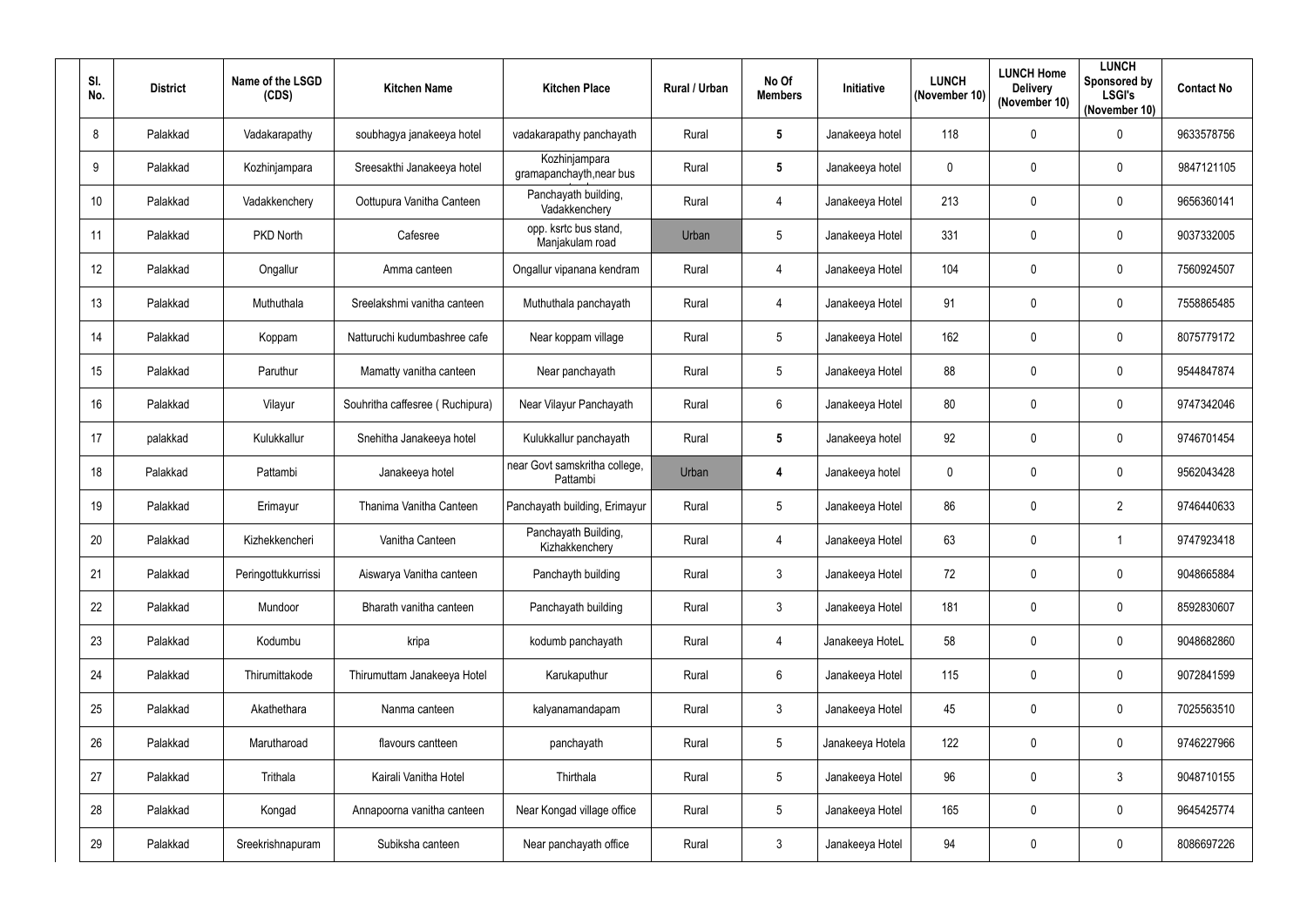|    | SI.<br>No. | <b>District</b> | Name of the LSGD<br>(CDS) | <b>Kitchen Name</b>                      | <b>Kitchen Place</b>                            | Rural / Urban | No Of<br><b>Members</b> | Initiative       | <b>LUNCH</b><br>(November 10) | <b>LUNCH Home</b><br><b>Delivery</b><br>(November 10) | <b>LUNCH</b><br>Sponsored by<br><b>LSGI's</b><br>(November 10) | <b>Contact No</b> |
|----|------------|-----------------|---------------------------|------------------------------------------|-------------------------------------------------|---------------|-------------------------|------------------|-------------------------------|-------------------------------------------------------|----------------------------------------------------------------|-------------------|
|    | 30         | Palakkad        | Pallassana                | dhanalakshmi vanitha canteen             | pallassana panchayath<br>building               | Rural         | 5                       | Janakeeya Hotel  | 210                           | $\mathbf 0$                                           | $\pmb{0}$                                                      | 8943225892        |
|    | 31         | Palakkad        | Nenmmara                  | Nemmara Janakeeya hotel                  | Nemmara junction                                | Rural         | $\overline{4}$          | Janakeeya hotel  | 274                           | $\mathbf 0$                                           | $\pmb{0}$                                                      | 8157850935        |
|    | 32         | Palakkad        | Ayilur                    | Janakeeya hotel                          | Thalavettanpara, Ayilur                         | Rural         | $\mathfrak{Z}$          | Janakeeya hotel  | 129                           | $\mathbf 0$                                           | $\pmb{0}$                                                      | 9539517856        |
|    | 33         | Palakkad        | Melarkode                 | Janakeeya Hotel                          | near Melarkode panchayath                       | Rural         | $\overline{4}$          | Janakeeya hotel  | 115                           | $\mathbf 0$                                           | $\boldsymbol{0}$                                               | 8606193918        |
|    | 34         | Palakkad        | Vandazhi                  | janakeeya hotel                          | Kaniyamangalam                                  | Rural         | $\mathfrak{B}$          | Janakeeya hotel  | 56                            | $\mathbf 0$                                           | $\pmb{0}$                                                      | 9645919937        |
|    | 35         | Palakkad        | Nelliayampathy            | Janakeeya hotel                          | near Panchayat, kaikaty                         | Rural         | $\overline{4}$          | Janakeeya hotel  | 123                           | $\mathbf 0$                                           | $\pmb{0}$                                                      | 9497123529        |
|    | 36         | Palakkad        | Elavanchery               | Snehatheeram                             | Near GUPS, Vattekkad                            | Rural         | $5\phantom{.0}$         | Janakeeya Hotel  | 232                           | $\mathbf 0$                                           | $\boldsymbol{0}$                                               | 9744195274        |
|    | 37         | Palakkad        | Kollemkode                | Priya Vanitha Canteen                    | Block Panchayath Office,<br>Kollengode          | Rural         | $\overline{4}$          | Janakeeya Hotel  | 267                           | $\mathbf 0$                                           | $\pmb{0}$                                                      | 9745456764        |
|    | 38         | Palakkad        | Koduvayur                 | Samridhi Kudumbashree Vanitha<br>Canteen | Panchayath Building                             | Rural         | 5                       | Janakeeya Hotel  | 126                           | $\mathbf 0$                                           | $\boldsymbol{0}$                                               | 8086263595        |
|    | 39         | Palakkad        | Pattanchery               | Sreelakshmi vanitha canteen              | Panchayath Building                             | Rural         | $\overline{4}$          | Janakeeya Hotel  | 48                            | $\mathbf 0$                                           | $\boldsymbol{0}$                                               | 8086916932        |
|    | 40         | Palakkad        | Pudunagaram               | Janakeeya Hotel                          | Near KSEB, Pudunagaram                          | Rural         | 4                       | Janakeeya hotel  | 189                           | $\mathbf 0$                                           | $\boldsymbol{0}$                                               | 9497241598        |
|    | 41         | Palakkad        | Vadavanoor                | Sree Muruka Janakeeya Hotel              | Vydhyasala, Vadavanoor                          | Rural         | 5                       | Janakeeya hotel  | 155                           | $\mathbf 0$                                           | $\pmb{0}$                                                      | 9567011729        |
|    | 42         | Palakkad        | Peruvemba                 | Samridi Janakeeya Hotel                  | Peruvemba Junction                              | Rural         | 4                       | Jankeeya hotel   | 26                            | $\mathbf 0$                                           | 0                                                              | 918089611261      |
|    | 43         | Palakkad        | Muthalamada               | Janakeeya Hotel                          | Chulliyarmedu                                   | Rural         | 4                       | Jankeeya hotel   | 198                           | $\mathbf 0$                                           | $\pmb{0}$                                                      | 9633730067        |
|    | 44         | Palakkad        | Cherppalasseri            | Swad Janakiyahotel, CPY                  | Scheduled caste coperative<br>society hall, cpy | Urban         | $\overline{5}$          | Janakeeya Hotel  | 114                           | $\pmb{0}$                                             | $\pmb{0}$                                                      | 9447746082        |
|    | 45         | Palakkad        | Vellinezhi                | Aiswarya kudumbashree                    | Adakkaputhur                                    | Rural         | $\mathfrak{Z}$          | Janakeeya Hotel  | 85                            | $\mathbf 0$                                           | $\pmb{0}$                                                      | 9747730588        |
|    | 46         | Palakkad        | Keralasseri               | Bhagyasree janakeeya hotel               | Near village office                             | Rural         | $\mathfrak{Z}$          | Janakeeya Hotel  | 64                            | $\mathbf 0$                                           | $\pmb{0}$                                                      | 8606125128        |
|    | 47         | Palakkad        | Kottayi                   | Kudumbashree Vanitha canteen             | Near Kottayi Panchayath                         | Rural         | $\overline{4}$          | Jankeeya hotel   | 90 <sup>°</sup>               | $\mathbf 0$                                           | $\mathbf 0$                                                    | 9605699847        |
|    | 48         | Palakkad        | anakkara                  | udayasurya vanitha canteen               | kumbidi                                         | rural         | 5                       | Janakeeya Hotel  | 122                           | $\pmb{0}$                                             | $\pmb{0}$                                                      | 9895947614        |
|    | 49         | Palakkad        | kappur                    | jeevanam hotel                           | kumaranellur                                    | rural         | $6\phantom{.0}$         | Janakeeya Hotel  | 182                           | $\pmb{0}$                                             | $\pmb{0}$                                                      | 9605308385        |
| 96 | 50         | Palakkad        | Malampauzha               | Nandhanam canteen                        | near fantasy park                               | Rural         | $5\phantom{.0}$         | Janakeeya HotelT | 122                           | $\mathbf 0$                                           | $\pmb{0}$                                                      | 807587062         |
|    | 51         | Palakkad        | Puduppariyaram            | Anaswara Canteen                         | Panchayath                                      | Rural         | $\overline{4}$          | Janakeeya Hotel  | 146                           | $\boldsymbol{0}$                                      | $\pmb{0}$                                                      | 9526677781        |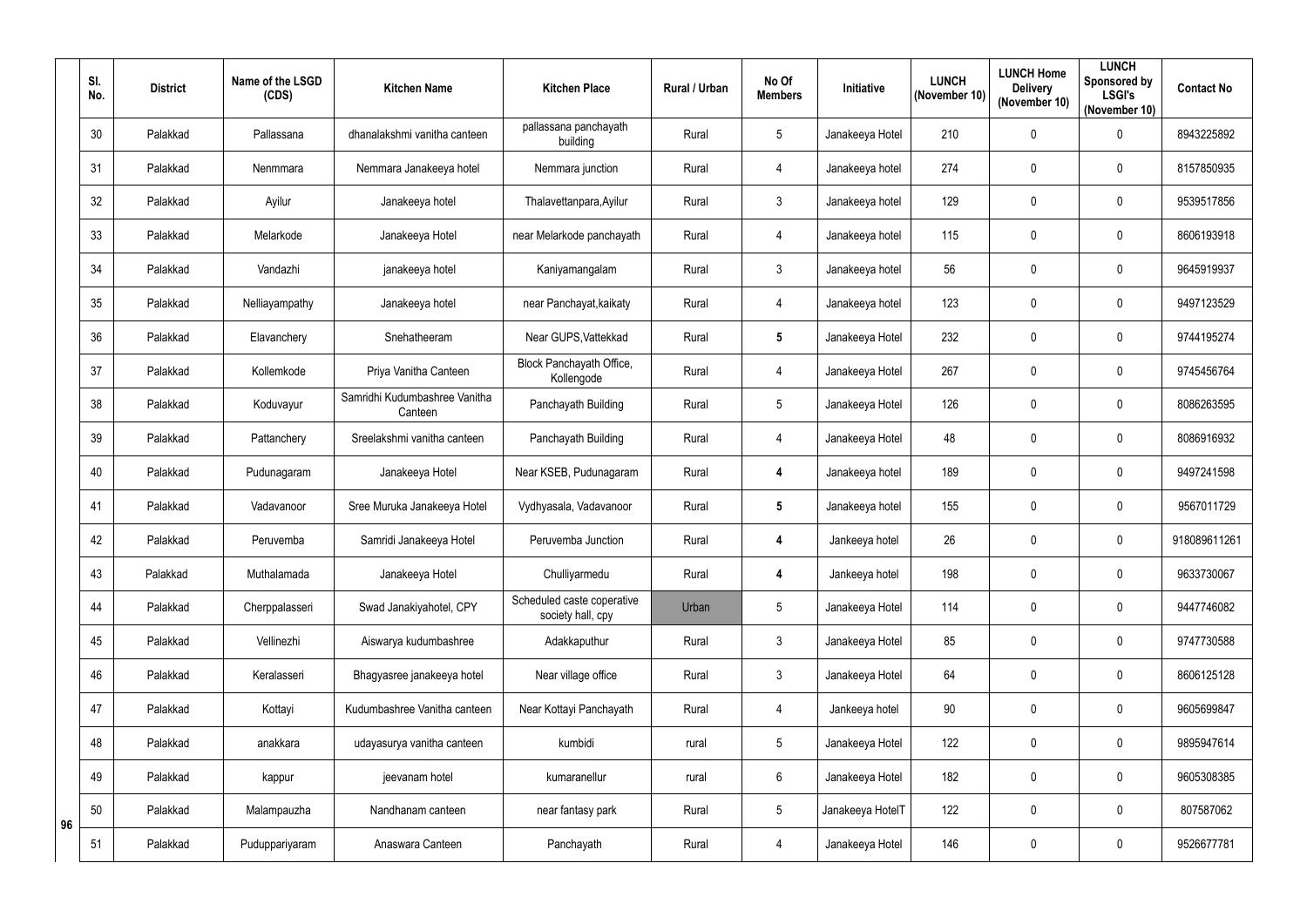| SI.<br>No. | <b>District</b> | Name of the LSGD<br>(CDS) | <b>Kitchen Name</b>                         | <b>Kitchen Place</b>                       | Rural / Urban | No Of<br><b>Members</b> | Initiative      | <b>LUNCH</b><br>(November 10) | <b>LUNCH Home</b><br><b>Delivery</b><br>(November 10) | <b>LUNCH</b><br>Sponsored by<br><b>LSGI's</b><br>(November 10) | <b>Contact No</b> |
|------------|-----------------|---------------------------|---------------------------------------------|--------------------------------------------|---------------|-------------------------|-----------------|-------------------------------|-------------------------------------------------------|----------------------------------------------------------------|-------------------|
| 52         | Palakkad        | kadambazhipuram           | Reshmi janakeeya hotel                      | 16 mail                                    | Rural         | 5                       | Janakeeya Hotel | 85                            | $\mathbf{0}$                                          | 0                                                              | 9048375891        |
| 53         | Palakkad        | Kadambazhipuram           | Ardhram Janakeeya hotel                     | Pulapatta                                  | Rural         | $\mathbf{3}$            | Janakeeya Hotel | 42                            | $\mathbf{0}$                                          | 0                                                              | 9495775246        |
| 54         | Palakkad        | Kannambra                 | Sree kurumba canteen                        | kannambra                                  | Rural         | 4                       | Janakeeya Hotel | 181                           | $\mathbf 0$                                           | $\pmb{0}$                                                      | 8157815819        |
| 55         | Palakkad        | karakkurissi              | Janakiya hotel                              | Near ammus auditorium.<br>Ayappankavu      | Rural         | $\mathbf{3}$            | Janakeeya Hotel | 100                           | $\mathbf 0$                                           | $\pmb{0}$                                                      | 6238788932        |
| 56         | Palakkad        | Thenkara                  | Subiksham janakeeya hotel                   | Ayurveda hospital compound<br>Then kara    | Rural         | $5\phantom{.0}$         | Janakeeya Hotel | 102                           | $\mathbf{0}$                                          | 0                                                              | 9747557333        |
| 57         | Palakkad        | Alanallur                 | Keerthi vanitha canteen and<br>catering     | Near panchayath Alanallur                  | Rural         | $5\phantom{.0}$         | Janakeeya hotel | 144                           | $\mathbf 0$                                           | $\pmb{0}$                                                      | 9495447569        |
| 58         | Palakkad        | Pudur                     | Asil canteen                                | Pudur panchayath                           | Rural         | 4                       | Janakeeya hotel | 53                            | $\mathbf 0$                                           | 0                                                              | 8086968050        |
| 59         | Palakkad        | Parali                    | Annasree Janakeeya hotel                    | Near parali panchayath                     | Rural         | 4                       | Janakeeya hotel | 118                           | $\mathbf 0$                                           | $\pmb{0}$                                                      | 8281829238        |
| 60         | Palakkad        | Mannur                    | Kudumbasree janakeeya hotel                 | Mannur panchayath                          | Rural         | 5 <sup>5</sup>          | Janakeeya hotel | 80                            | $\mathbf 0$                                           | 0                                                              | 9495771095        |
| 61         | Palakkad        | Kuzhalmannam              | Janasree jankeeya hotel                     | Kuzhalmannam block<br>panchayth            | Rural         | $\mathbf{3}$            | Jankeeya hotel  | 100                           | 5                                                     | 0                                                              | 9847364980        |
| 62         | Palakkad        | Kavassery                 | samridhi Janakeeya Hotel                    | Alathur road, kavasheery                   | Rural         | $6\overline{6}$         | Janakeeya hotel | 90                            | $\mathbf 0$                                           | $\pmb{0}$                                                      | 9747570761        |
| 63         | palakkad        | chalissery                | Thanal janakeeya hotel                      | chalissery panchayath building             | Rural         | $\mathbf{3}$            | Janakeeya hotel | 43                            | $\mathbf 0$                                           | 0                                                              | 9562702284        |
| 64         | palakkad        | Kottopadam                | Iva canteen and catering janakeeya<br>hotel | Block building, Near<br>aryambavu junction | Rural         | 4                       | Janakeeya hotel | 135                           | $\mathbf 0$                                           | 0                                                              | 9074818126        |
| 65         | palakkad        | kumaramputhur             | Ruchi cafe janakeeya hotel                  | Panchayath kumaramputhur                   | Rural         | $\mathbf{3}$            | Janakeeya hotel | 275                           | $\pmb{0}$                                             | $\pmb{0}$                                                      | 8589968705        |
| 66         | palakkad        | Malampuzha                | Amma janakeeya hotel                        | kadukkamkunnu, Malampuzha                  | Rural         | $\mathbf{3}$            | Janakeeya hotel | 345                           | $\mathbf 0$                                           | $\pmb{0}$                                                      | 9446521664        |
| 67         | palakkad        | Alathur                   | Rich Janakeeya hotel                        | Near bus stand, Alathur                    | Rural         | $\overline{\mathbf{4}}$ | Janakeeya hotel | 217                           | $\pmb{0}$                                             | $\overline{7}$                                                 | 9947030779        |
| 68         | palakkad        | Karimpuzha                | Janakeeya hotel                             | Karimpuzha panchayath                      | Rural         | $\mathbf{3}$            | Janakeeya hotel | 63                            | $\overline{0}$                                        | $\mathbf 0$                                                    | 9961502739        |
| 69         | Palakkad        | Thenkurissi               | Eyeshee janakeeya hotel                     | Panchayth building,<br>Thenkurissi         | Rural         | $\overline{\mathbf{4}}$ | Jankeeya hotel  | 116                           | $\mathbf 0$                                           | $\pmb{0}$                                                      | 9995662723        |
| 70         | Palakkad        | Agali                     | Janakeeya Hotel                             | Block Panchayath building,<br>Agali        | Rural         | $5\phantom{.0}$         | Jankeeya hotel  | 147                           | $\mathbf 0$                                           | $\pmb{0}$                                                      | 9037878897        |
| 71         | Palakkad        | Sholayur                  | Powrnami janakeeya hotel                    | anakkatty bus stand                        | Rural         | 4                       | Jankeeya hotel  | $\mathbf{0}$                  | $\overline{0}$                                        | $\pmb{0}$                                                      | 9159556404        |
| 72         | Palakkad        | Puthushery                | Janakeeya hotel                             | Puthushery panchayath                      | Rural         | $5\phantom{.0}$         | Janakeeya hotel | 127                           | $\boldsymbol{0}$                                      | $\pmb{0}$                                                      | 9562772723        |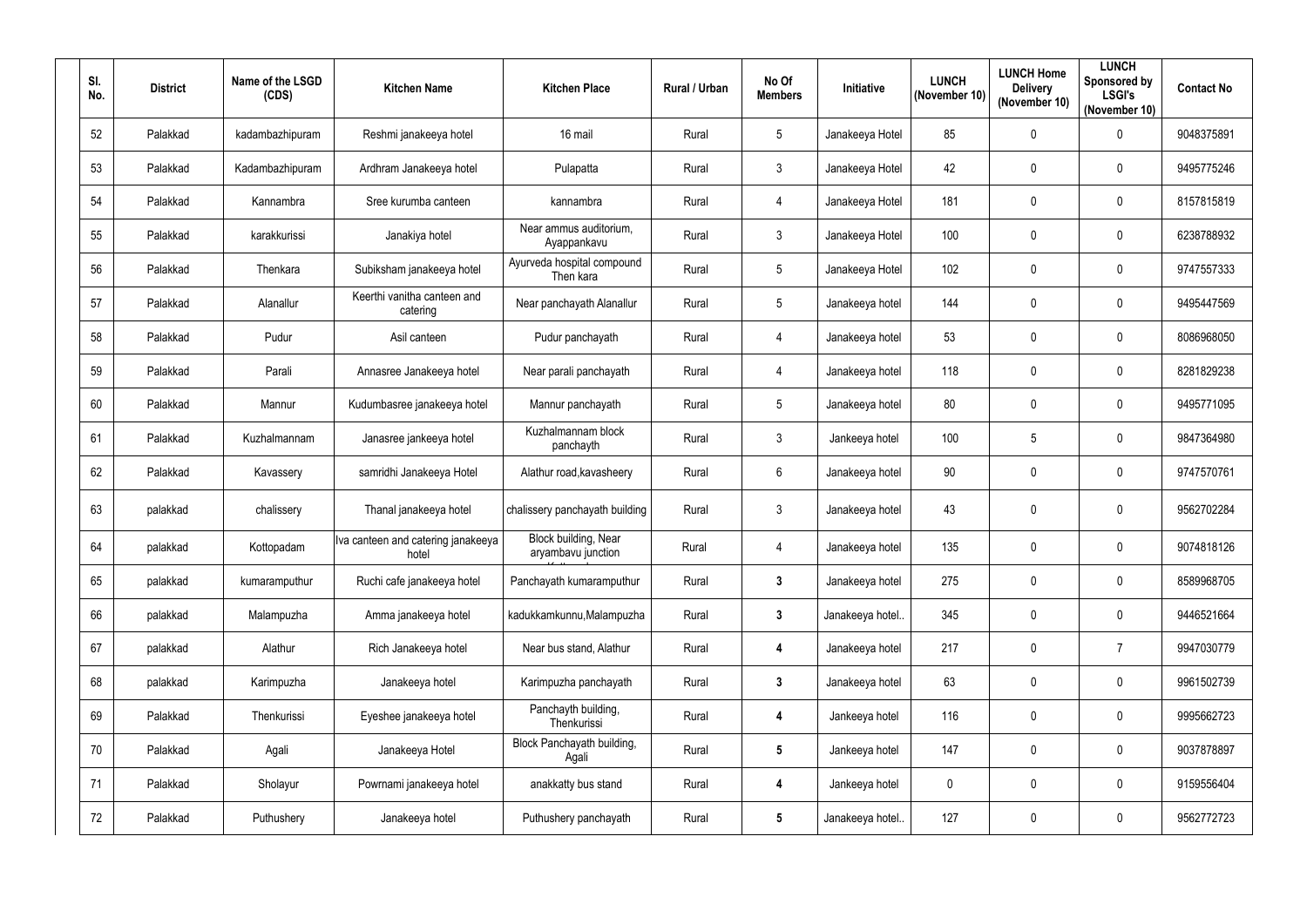| SI. | No.    | <b>District</b> | Name of the LSGD<br>(CDS) | <b>Kitchen Name</b>         | <b>Kitchen Place</b>                 | <b>Rural / Urban</b> | No Of<br><b>Members</b> | Initiative      | <b>LUNCH</b><br>(November 10) | <b>LUNCH Home</b><br><b>Delivery</b><br>(November 10) | <b>LUNCH</b><br>Sponsored by<br><b>LSGI's</b><br>(November 10) | <b>Contact No</b> |
|-----|--------|-----------------|---------------------------|-----------------------------|--------------------------------------|----------------------|-------------------------|-----------------|-------------------------------|-------------------------------------------------------|----------------------------------------------------------------|-------------------|
|     | 73     | Palakkad        | Karimba                   | Janakeeya hotel             | Panchayath premise                   | Rural                | $\boldsymbol{3}$        | Janakeeya Hotel | 93                            | $\mathbf 0$                                           | $\pmb{0}$                                                      | 9562163979        |
|     | 74     | Palakkad        | Nagalasseri               | Janakeeya hotel             | near koottanad bus stand             | Rural                | 5                       | Janakeeya hotel | 195                           | $\mathbf 0$                                           | $\mathbf 0$                                                    | 8921928291        |
|     | 75     | Palakkad        | Mathur                    | Nila janakeeya Hotel        | Near Panchayth, Mathur               | Rural                | $\overline{4}$          | Jankeeya hotel  | 132                           | $\mathbf 0$                                           | $\pmb{0}$                                                      | 9562356483        |
|     | 76     | Palakkad        | Chalavara                 | Janakeeya hotel             | Chalavara panchayath                 | Rural                | $\sqrt{5}$              | Janakeeya hotel | 82                            | $\mathbf 0$                                           | $\pmb{0}$                                                      | 9544659942        |
|     | 77     | Palakkad        | Ananganadi                | vanitha cateen              | near Ananganadi panchayath           | Rural                | $\mathbf{3}$            | Janakeeya Hotel | 58                            | $\mathbf 0$                                           | $\pmb{0}$                                                      | 8921410495        |
|     | 78     | Palakkad        | Lakkidiperur              | Janakeeya hotel             | Lekkidi perur panchayath             | Rural                | $5\phantom{.0}$         | Jankeeya hotel  | 115                           | $\mathbf 0$                                           | $\mathbf 0$                                                    | 6238921903        |
|     | 79     | Palakkad        | Nellaya                   | Janakeeya hotel             | Nellaya panchayath                   | Rural                | 4                       | Janakeeya hotel | 65                            | $\mathbf 0$                                           | $\mathbf 0$                                                    | 9562432883        |
|     | 80     | Palakkad        | Shornur                   | Oottupura Janakeeya hotel   | near bus stand, Shoranur             | Urban                | $5\phantom{.0}$         | Janakeeya hotel | 122                           | $\mathbf 0$                                           | $\pmb{0}$                                                      | 9747102377        |
|     | 81     | Palakkad        | Shornur                   | Snehadeepam Janakeeya hotel | Shoranur municipality                | Urban                | 4                       | Janakeeya hotel | 115                           | $\mathbf 0$                                           | $\mathbf 0$                                                    | 6238755729        |
|     | 82     | Palakkad        | Thrikkadiri               | Janakeeya hotel             | Samskarika nilayam                   | Rural                | $\overline{4}$          | Janakeeya hotel | 44                            | $\mathbf{0}$                                          | $\pmb{0}$                                                      | 9544806032        |
|     | 83     | palakkad        | Vaniyamkulam              | Janakeeya hotel             | near PK DAS hospital                 | Rural                | $\boldsymbol{3}$        | Janakeeya hotel | 215                           | $\mathbf 0$                                           | 3                                                              | 9947408415        |
|     | 84     | Palakkad        | Ambalappara               | Janakiya hotel              | ambalappara<br>kalyanamandapam       | Rural                | $5\phantom{.0}$         | Janakeeya Hotel | 60                            | $\mathbf 0$                                           | $\pmb{0}$                                                      | 8129562289        |
|     | 85     | Palakkad        | Vallappuzha               | Janakeeya hotel             | Hayath Complex, Vallappuzha          | Rural                | 5                       | Janakeeya Hotel | 272                           | $\mathbf 0$                                           | $\mathbf 0$                                                    | 8086406897        |
|     | 86     | Palakkad        | Shoranur                  | Ela janakeeya hotel         | Vpc market, kulappully               | Urban                | $\mathbf{3}$            | Janakeeya hotel | 122                           | $\overline{0}$                                        | $\pmb{0}$                                                      | 8129769113        |
|     | 87     | Palakkad        | Mankara                   | Subiksha Janakeeya hotel    | Near Mankara Panchayath              | Rural                | $5\phantom{1}$          | Janakeeya hotel | 80                            | $\pmb{0}$                                             | $\pmb{0}$                                                      | 8549045637        |
|     | 88     | Palakkad        | Kanjirapuzha              | Surya Janakeeya hotel       | Kanjirapuzha, panchayath             | Rural                | $5\phantom{1}$          | Janakeeya hotel | 86                            | $\pmb{0}$                                             | $\pmb{0}$                                                      | 9048698194        |
|     | 89     | Palakkad        | Thachanattukara           | Haritham janakeeya hotel    | 53 mile, Thachanattukara             | Rural                | $\mathbf{3}$            | Janakeeya hotel | 77                            | $\mathbf 0$                                           | $\pmb{0}$                                                      | 9605097810        |
|     | $90\,$ | Palakkad        | Puthukode                 | Puthuma jankeeya hotel      | Thachanadi junction                  | Rural                | $6\phantom{.}6$         | Janakeeya hotel | 234                           | $\pmb{0}$                                             | $\pmb{0}$                                                      | 9744459080        |
|     | 91     | Palakkad        | Tarur                     | Jankeeya Hotel              | Infront of vilage office, Tarurk     | Rural                | $\boldsymbol{4}$        | Janakeeya hotel | 52                            | $\mathbf 0$                                           | $\mathbf 0$                                                    | 8606780959        |
|     | 92     | Palakkad        | Pirayiri                  | Janakeeya hotel             | Near Panchayath office               | Rural                | $5\phantom{.0}$         | Janakeeya hotel | 140                           | $\mathbf 0$                                           | $\pmb{0}$                                                      | 9037495586        |
|     | 93     | Palakkad        | Palakkad ulb              | Ruchi                       | Near Balaji hospital, Fort<br>Maidan | Urban                | 4                       | Janakeeya hotel | 236                           | $\boldsymbol{0}$                                      | $\pmb{0}$                                                      | 7994185687        |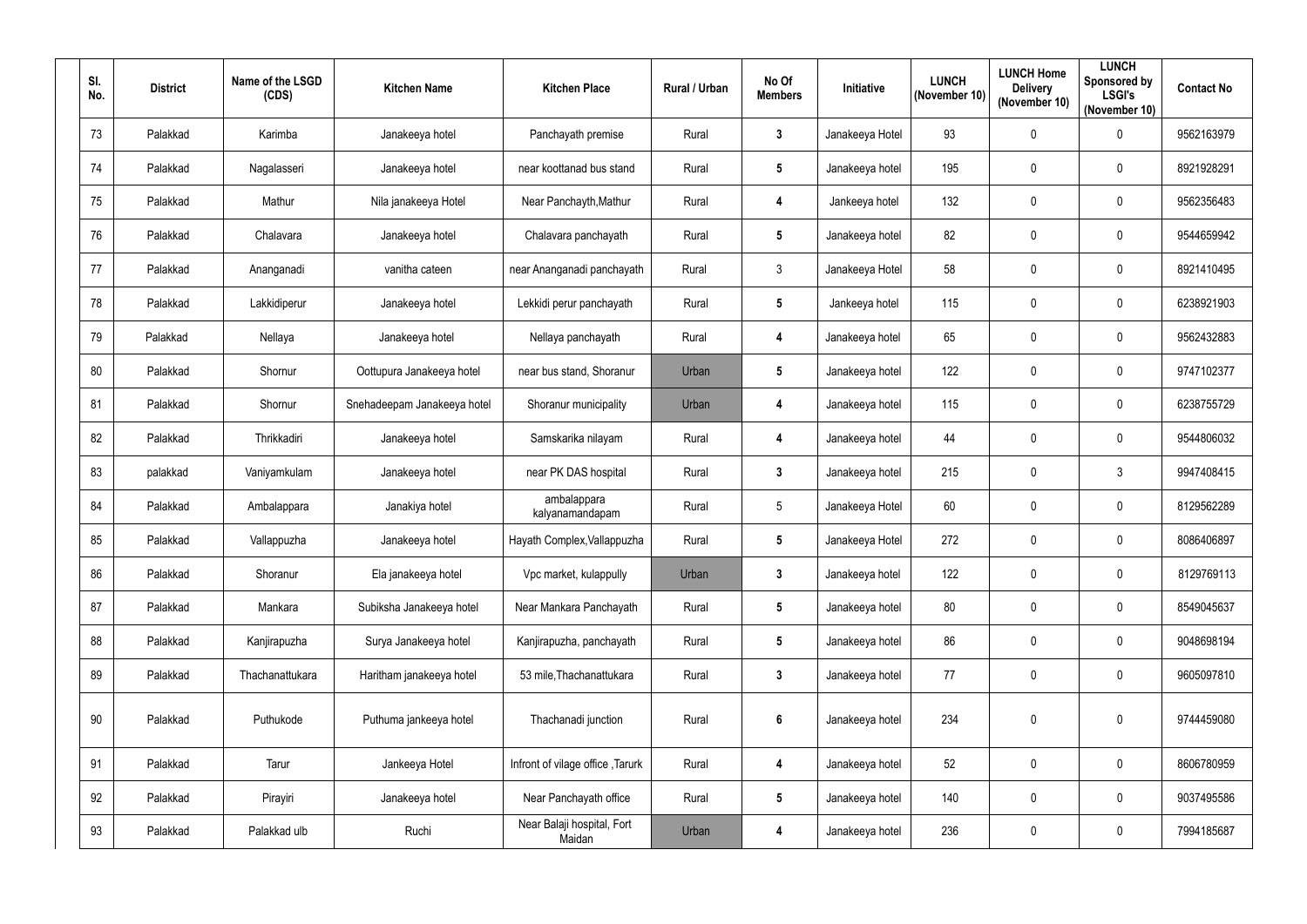|              | SI.<br>No.     | <b>District</b> | Name of the LSGD<br>(CDS) | <b>Kitchen Name</b>             | <b>Kitchen Place</b>                       | <b>Rural / Urban</b> | No Of<br><b>Members</b> | Initiative      | <b>LUNCH</b><br>(November 10) | <b>LUNCH Home</b><br><b>Delivery</b><br>(November 10) | <b>LUNCH</b><br>Sponsored by<br><b>LSGI's</b><br>(November 10) | <b>Contact No</b> |
|--------------|----------------|-----------------|---------------------------|---------------------------------|--------------------------------------------|----------------------|-------------------------|-----------------|-------------------------------|-------------------------------------------------------|----------------------------------------------------------------|-------------------|
|              | 94             | Palakkad        | Pookkottukavu             | Punya                           | Pookkottukavu Centre                       | Rural                | 4                       | Janakeeya Hotel | 60                            | $\mathbf 0$                                           | $\boldsymbol{0}$                                               | 9745511432        |
|              | 95             | Palakkad        | Kuthanoor                 | Suryodayam jankeeya hotel       | Kalapara, kuthanoor                        | Rural                | $5\phantom{1}$          | Jankeeya hotel  | 25                            | $\mathbf 0$                                           | $\pmb{0}$                                                      | 9995159738        |
|              | 96             | Palakkad        | Thiruvegappura            | Janakeeya Hotel                 | Kaippuram                                  | Rural                | $5\phantom{.0}$         | Jankeeya hotel  | 142                           | $\mathbf 0$                                           | $\pmb{0}$                                                      | 8921882903        |
|              | 97             | Palakkad        | Thachampara               | Vanitha canteen Janakeeya Hotel | Thachampara town                           | Rural                | 4                       | Jankeeya hotel  | 93                            | $\mathbf 0$                                           | $\pmb{0}$                                                      | 9497826216        |
|              | 98             | Palakkad        | Kannadi                   | Sweet jankeeya hotel            | Yakkara junction                           | Rural                | $\boldsymbol{3}$        | Jankeeya hotel  | 64                            | $\mathbf 0$                                           | $\pmb{0}$                                                      | 9846918028        |
|              | 99             | Palakkad        | Pattithara                | Bavana janakeeya hotel          | kottappadam                                | Rural                | $5\phantom{.0}$         | Janakeeya hotel | 0                             | $\mathbf 0$                                           | $\mathbf 0$                                                    | 9074163402        |
|              | 100            | Palakkad        | Mannarkkad                | Janakeeya Hotel                 | muncipal building, busstand,<br>mannarkkad | Urban                | 4                       | Janakeeya hotel | 126                           | $\mathbf 0$                                           | $\mathbf 0$                                                    |                   |
|              | 101            | Palakkad        | Pirayiri                  | Kudumbashree janakeeya hotel    | Kallekkad Block Panchayath                 | Rural                | $5\phantom{.0}$         | janakeeya hotel | 68                            | $\mathbf 0$                                           | $\pmb{0}$                                                      | 8137940343        |
|              | 102            | Palakkad        | Marutharoad               | Sreelakshmi janakeeya hotel     | Pirivusala                                 | Rural                | 4                       | janakeeya hotel | 114                           | $\mathbf 0$                                           | $\pmb{0}$                                                      | 9048636162        |
| $\boxed{99}$ |                |                 |                           |                                 |                                            |                      | 434                     |                 | 12298                         | 5 <sub>5</sub>                                        | 16                                                             |                   |
|              | 1              | Pathanamthitta  | Anicadu                   | Janatha janakeeya hotel         | Nooromave                                  | Rural                | $\mathfrak{Z}$          | Janakeeya Hotel | 0                             | 131                                                   | $\mathbf 0$                                                    | 6282875679        |
|              | $\overline{2}$ | Pathanamthitta  | Kaviyoor                  | Janakeeya Hotel                 | Manakkachira                               | Rural                | $\overline{4}$          | Janakeeya Hotel | $\mathbf 0$                   | $\mathbf 0$                                           | $\pmb{0}$                                                      | 9747886172        |
|              | $\mathfrak{Z}$ | Pathanamthitta  | Kottanadu                 | Janakeeya Hotel                 | Kottanadu                                  | Rural                | 4                       | Janakeeya Hotel | 0                             | 150                                                   | $\mathbf 0$                                                    | 6282382608        |
|              | 4              | Pathanamthitta  | Kalloopara                | Janakeeya Hotel                 | Kalloopara                                 | Rural                | $5\phantom{.0}$         | Janakeeya Hotel | $\mathbf 0$                   | 47                                                    | $\pmb{0}$                                                      | 9947471024        |
|              | 5              | Pathanamthitta  | Kunnamthanam              | Thripthi Hotel                  | Kunnamthanam                               | Rural                | $\mathfrak{Z}$          | Janakeeya Hotel | $\mathbf 0$                   | 39                                                    | $\pmb{0}$                                                      | 6235908328        |
|              | 6              | pathanamthitta  | mallappally               | janakeeya hotel                 | mallappally                                | Rural                | $\mathfrak{Z}$          | janakeeya hotel | 0                             | 128                                                   | $\pmb{0}$                                                      | 9744194830        |
|              | 7              | Pathanamthitta  | kottangal                 | janakeeya hotel                 | kottangal                                  | Rural                | $\mathbf{3}$            | Janakeeya Hotel | 0                             | 196                                                   | $\pmb{0}$                                                      | 9526690541        |
|              | 8              | Pathanamthitta  | Nedumpuram                | Nedumpram Janakeeya Hotel       | Podiyadi                                   | Rural                | $5\phantom{.0}$         | Janakeeya Hotel | $\boldsymbol{0}$              | 98                                                    | $\mathbf 0$                                                    | 919188291409      |
|              | 9              | Pathanamthitta  | Niranam                   | Sakhi cafe                      | Niranam                                    | Rural                | $\mathfrak{Z}$          | Janakeeya Hotel | $\mathbf 0$                   | 54                                                    | $\pmb{0}$                                                      | 919526423710      |
|              | 10             | Pathanamthitta  | Peringara                 | Haritha samrudhi Catering       | <b>PMVHS Pringara</b>                      | Rural                | $\overline{4}$          | Janakeeya Hotel | $\boldsymbol{0}$              | 123                                                   | $\mathbf 0$                                                    | 919961219550      |
|              | 11             | Pathanamthitta  | Peringara                 | Pulari janakeeya Hotel          | swamipalam                                 | Rural                | $\overline{4}$          | Janakeeya hotel | 0                             | 75                                                    | $\pmb{0}$                                                      | 919656132036      |
|              | 12             | Pathanamthitta  | Kuttor                    | Nanma Catering                  | <b>GHS Kuttoor</b>                         | Rural                | $\mathfrak{Z}$          | Janakeeya Hotel | 0                             | 180                                                   | $\pmb{0}$                                                      | 919526323212      |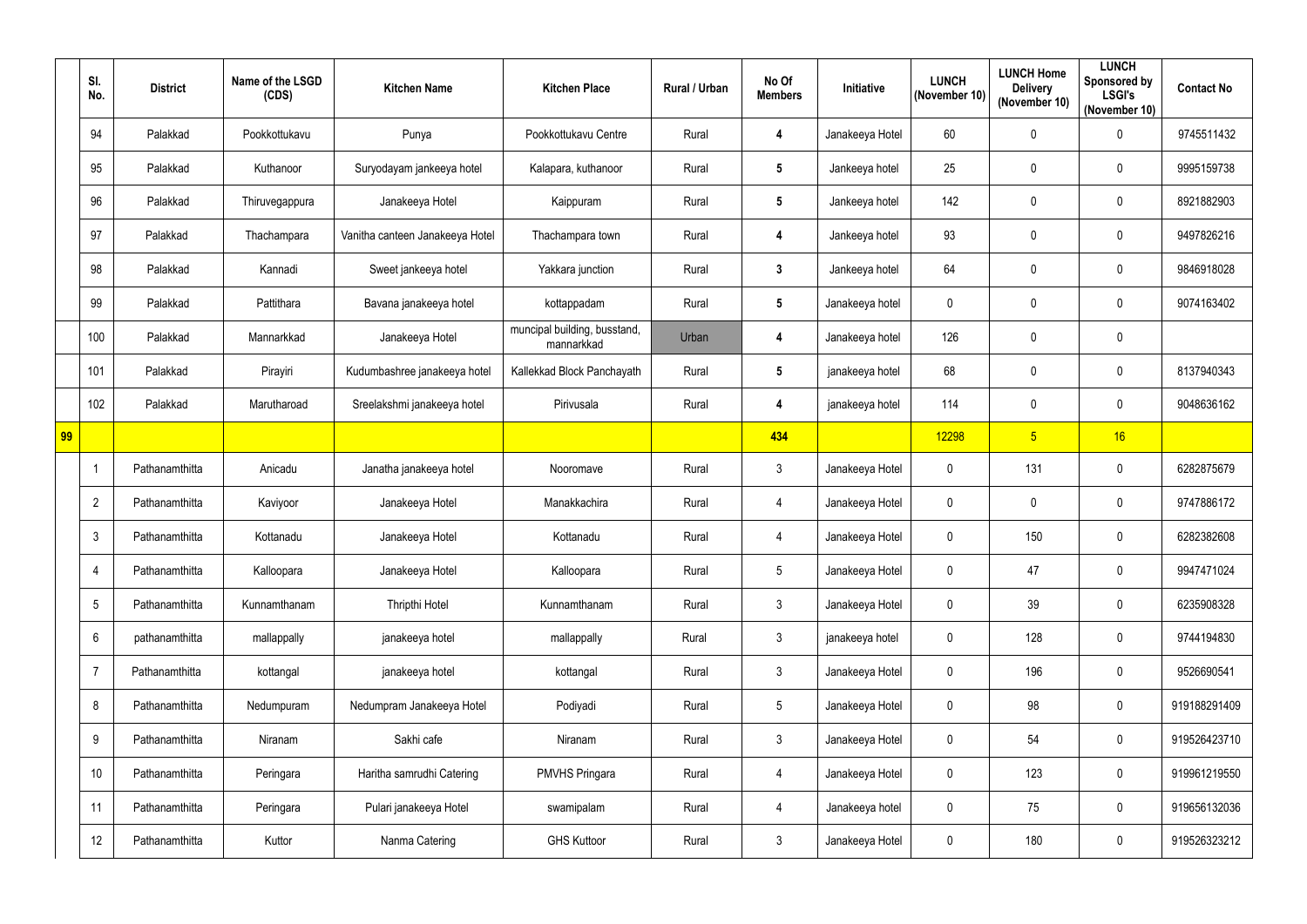|    | SI.<br>No. | <b>District</b> | Name of the LSGD<br>(CDS) | <b>Kitchen Name</b>             | <b>Kitchen Place</b>        | Rural / Urban | No Of<br><b>Members</b> | Initiative      | <b>LUNCH</b><br>(November 10) | <b>LUNCH Home</b><br><b>Delivery</b><br>(November 10) | <b>LUNCH</b><br>Sponsored by<br><b>LSGI's</b><br>(November 10) | <b>Contact No</b> |
|----|------------|-----------------|---------------------------|---------------------------------|-----------------------------|---------------|-------------------------|-----------------|-------------------------------|-------------------------------------------------------|----------------------------------------------------------------|-------------------|
|    | 13         | Pathanamthitta  | Kadapra                   | Niradeepam janakeeya hotel      | Kadapra                     | Rural         | $\overline{4}$          | Janakeeya Hotel | $\mathbf 0$                   | 52                                                    | $\pmb{0}$                                                      | 9656512066        |
|    | 14         | Pathanamthitta  | Eraviperoor               | Avi cafe                        | Avi cafe                    | Rural         | 3                       | Janakeeya Hotel | 0                             | 105                                                   | $\boldsymbol{0}$                                               | 6238013293        |
|    | 15         | Pathanamthitta  | Koipuram                  | Ammas kudumbashree cafe         | Muttamon                    | Rural         | 5                       | Janakeeya Hotel | $\Omega$                      | 114                                                   | $\pmb{0}$                                                      | 9961485931        |
|    | 16         | Pathanamthitta  | Thottappuzhassery         | Thottapuzhassery Jankeeya Hotel | Thottapuzhassery            | Rural         | $\overline{4}$          | Janakeeya Hotel | 0                             | $\mathbf 0$                                           | $\boldsymbol{0}$                                               | 9656403054        |
|    | 17         | Pathanamthitta  | Puramattom                | Top N Taste                     | Puramattom                  | Rural         | 3                       | Janakeeya Hotel | $\mathbf 0$                   | 25                                                    | $\pmb{0}$                                                      | 9526728230        |
|    | 18         | Pathanamthitta  | Ayroor                    | Janakeeya Hotel                 | Ayroor                      | Rural         | 6                       | Janakeeya Hotel | 0                             | 22                                                    | $\pmb{0}$                                                      | 8086653951        |
|    | 19         | Pathanamthitta  | Ezhumattor                | Swad Hotel                      | Thadiyoor                   | Rural         | $\mathfrak{Z}$          | Janakeeya Hotel | 0                             | 190                                                   | $\boldsymbol{0}$                                               | 9526857335        |
|    | 20         | Pathanamthitta  | Kozhencherry              | Ruchi Janakeeya hotel           | Community hall, kozhenchery | Rural         | $\overline{4}$          | Janakeeya Hotel | $\mathbf 0$                   | 85                                                    | $\pmb{0}$                                                      | 9947387912        |
|    | 21         | Pathanamthitta  | Mallappuzhassery          | Snehadeepam                     | Paramootil                  | Rural         | 6                       | Janakeeya Hotel | 0                             | 20                                                    | $\boldsymbol{0}$                                               | 9847170052        |
|    | 22         | Pathanamthitta  | Chennerkara               | <b>Thanal Kudumbasree Cafe</b>  | Nallanikunnu                | Rural         | 5                       | Janakeeya Hotel | $\mathbf 0$                   | 41                                                    | $\boldsymbol{0}$                                               | 9747469562        |
|    | 23         | Pathanamthitta  | Cherukole                 | Janakeeya Hotel                 | Cherukole                   | Rural         | 3                       | Janakeeya Hotel | $\mathbf 0$                   | 65                                                    | $\boldsymbol{0}$                                               | 7907811728        |
|    | 24         | Pathanamthitta  | Elanthoor                 | Janakeeya Hotel                 | Vary                        | Rural         | $\overline{4}$          | Janakeeya Hotel | 0                             | 25                                                    | $\pmb{0}$                                                      | 9946047385        |
|    | 25         | Pathanamthitta  | naranganam                | janakeeya hotel                 | kadammanitta                | Rural         | 3                       | janakeeya hotel | 0                             | 70                                                    | 0                                                              | 9744478962        |
|    | 26         | Pathanamthitta  | Omalloor                  | Janakeeya Hotel                 | Omalloor                    | Rural         |                         | Janakeeya Hotel | 0                             | 25                                                    | $\pmb{0}$                                                      |                   |
|    | 27         | Pathanamthitta  | Chittar                   | Chittar janakiya hotel          | Koothattukulam              | Rural         | $\mathfrak{Z}$          | Janakeeya Hotel | $\mathbf 0$                   | 221                                                   | $\pmb{0}$                                                      | 9072374618        |
|    | 28         | Pathanamthitta  | Naranammoozhi             | Thanima                         | Arakkamon                   | Rural         | $\mathfrak{Z}$          | Janakeeya Hotel | 0                             | $\pmb{0}$                                             | $\pmb{0}$                                                      | 9605021278        |
|    | 29         | Pathanamthitta  | Perunadu                  | Perunadu Janakeeya Hotel        | Perunadu                    | Rural         | $5\phantom{.0}$         | Janakeeya Hotel | $\boldsymbol{0}$              | $\mathbf 0$                                           | $\pmb{0}$                                                      |                   |
| 58 | 30         | Pathanamthitta  | Ranni-Angadi              | Angadi Janakeeya Hotel          | Thoodathil church hall      | Rural         | $5\phantom{.0}$         | Janakeeya Hotel | $\mathbf 0$                   | 108                                                   | $\pmb{0}$                                                      | 9961190622        |
|    | 31         | Pathanamthitta  | Ranni-Pazhavangadi        | Navami Hotel                    | Makkappuzha                 | Rural         | $\overline{4}$          | Janakeeya Hotel | 0                             | 156                                                   | $\pmb{0}$                                                      | 9562135824        |
|    | 32         | Pathanamthitta  | Seethathodu               | Thanima catering unit           | Seethathodu                 | Rural         | 5                       | Janakeeya Hotel | 85                            | 70                                                    | $\pmb{0}$                                                      | 9747622310        |
|    | 33         | Pathanamthitta  | Ranni                     | Janakeeya Hotel                 | Ranni                       | Rural         | $\overline{4}$          | Janakeeya Hotel | 0                             | 58                                                    | $\pmb{0}$                                                      | 99462338752       |
|    | 34         | Pathanamthitta  | Vechhoochira              | Annapoorneswary hotel           | Venkurinji                  | Rural         | $\overline{4}$          | Janakeeya Hotel | $\pmb{0}$                     | 176                                                   | $\pmb{0}$                                                      | 8547264134        |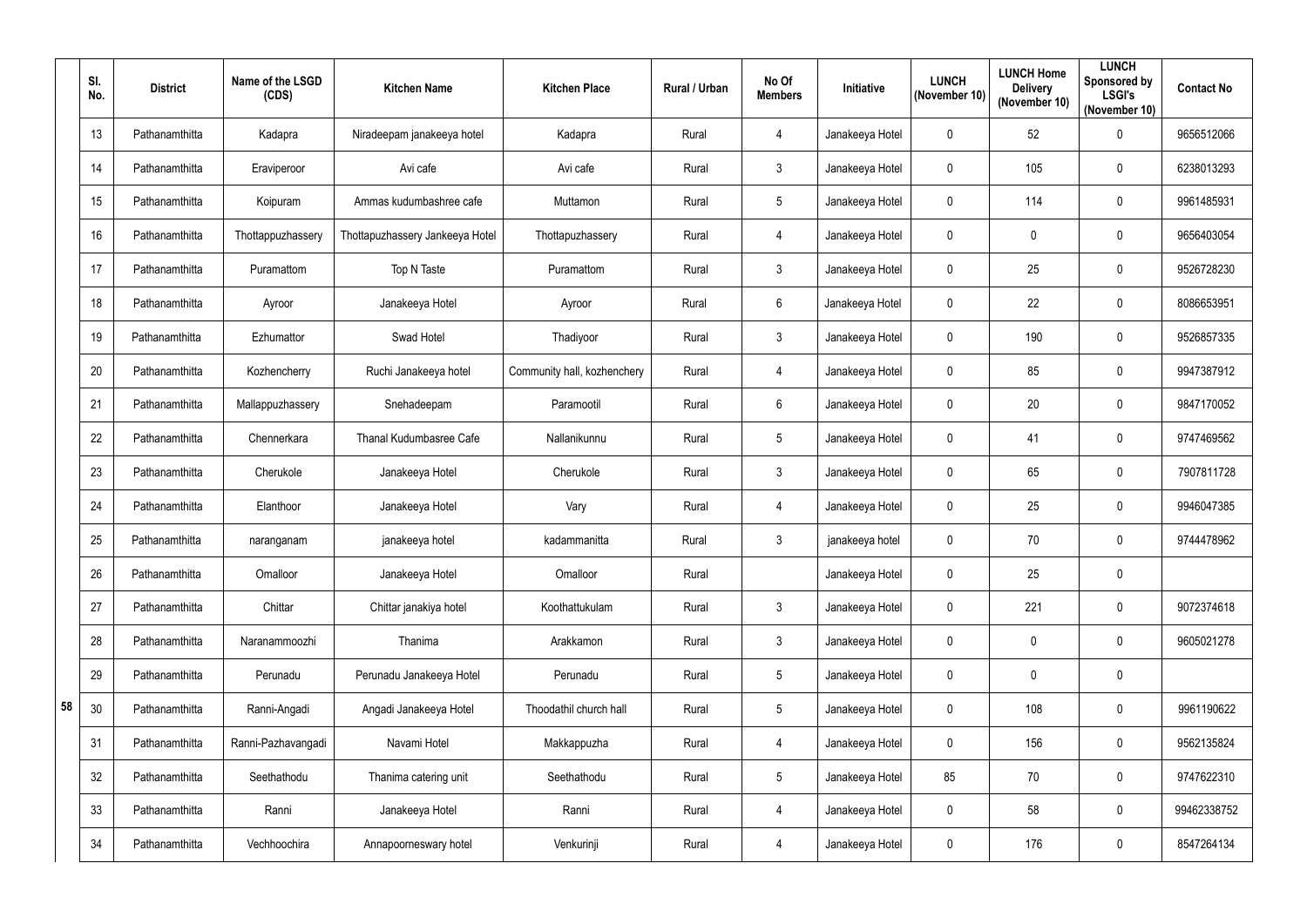| SI.<br>No. | <b>District</b> | Name of the LSGD<br>(CDS) | <b>Kitchen Name</b>        | <b>Kitchen Place</b>   | Rural / Urban | No Of<br><b>Members</b> | Initiative      | <b>LUNCH</b><br>(November 10) | <b>LUNCH Home</b><br><b>Delivery</b><br>(November 10) | <b>LUNCH</b><br><b>Sponsored by</b><br><b>LSGI's</b><br>(November 10) | <b>Contact No</b> |
|------------|-----------------|---------------------------|----------------------------|------------------------|---------------|-------------------------|-----------------|-------------------------------|-------------------------------------------------------|-----------------------------------------------------------------------|-------------------|
| 35         | Pathanamthitta  | Vadasserikara             | Thannal Janakeeya Hotel    | Vadasserikara          | Rural         | 5                       | Janakeeya Hotel | $\mathbf 0$                   | 89                                                    | $\pmb{0}$                                                             | 8590107684        |
| 36         | Pathanamthitta  | Vallickodu                | Janakeeya Hotel            | Vallicodu              | Rural         | $5\phantom{.0}$         | Janakeeya Hotel | 0                             | 168                                                   | $\mathbf 0$                                                           | 8547121591        |
| 37         | Pathanamthitta  | Pramadom                  | Aishwarya Janakeeya Hotel  | Pramadom               | Rural         | $\mathbf{3}$            | Janakeeya Hotel | $\mathbf 0$                   | 16                                                    | $\pmb{0}$                                                             | 9495312020        |
| 38         | Pathanamthitta  | Aruvappulam               | Janakeeya Hotel            | Kallely                | Rural         | $\mathbf{3}$            | Janakeeya Hotel | $\mathbf{0}$                  | 68                                                    | $\pmb{0}$                                                             | 9656700499        |
| 39         | Pathanamthitta  | mylapra                   | Manna janakeeya hotel      | mylapra                | Rural         | $\mathbf{3}$            | janakeeya hotel | $\mathbf 0$                   | 20                                                    | $\mathbf 0$                                                           | 9961750470        |
| 40         | Pathanamthitta  | Thannithodu               | Flowers janakeeya hotel    | Thannithodu            | Rural         | $\mathbf{3}$            | Janakeeya hotel | 0                             | 127                                                   | $\pmb{0}$                                                             | 9061295035        |
| 40         | Pathanamthitta  | Malayappuzha              | Janakeeya Hotel            | Malayappuzha           | Rural         | $\mathbf{3}$            | Janakeeya Hotel | $\mathbf 0$                   | 180                                                   | $\pmb{0}$                                                             |                   |
| 41         | Pathanamthitta  | Konni                     | Janakeeya Hotel            | Konni                  | Rural         | $\mathbf{3}$            | Janakeeya Hotel | $\mathbf 0$                   | 168                                                   | $\pmb{0}$                                                             |                   |
| 43         | Pathanamthitta  | Kalanjoor                 | Kalanjoor janakeeya Hotel  | Kalanjoor              | Rural         | $\overline{4}$          | Janakeeya Hotel | 0                             | 163                                                   | $\mathbf 0$                                                           | 6238045066        |
| 44         | Pathanamthitta  | Ezhamkulam                | Swad Catering Unit         | Enathu                 | Rural         | $5\phantom{.0}$         | Janakeeya Hotel | $\mathbf 0$                   | 170                                                   | $\pmb{0}$                                                             | 9747243317        |
| 45         | Pathanamthitta  | Kodumon                   | Ruchiyidam Janakeeya Hotel | Kodumon                | Rural         | $\overline{7}$          | Janakeeya Hotel | $\mathbf 0$                   | 62                                                    | $\pmb{0}$                                                             | 75611017112       |
| 46         | Pathanamthitta  | Erathu                    | Janakeeya Hotel            | Erathu                 | Rural         | $\overline{4}$          | Janakeeya Hotel | $\mathbf 0$                   | 151                                                   | $\mathbf 0$                                                           | 9645102262        |
| 47         | Pathanamthitta  | Enadimangalam             | Janakeeya Hotel            | Elamannoor             | Rural         | $\overline{4}$          | Janakeeya Hotel | 0                             | 137                                                   | $\pmb{0}$                                                             |                   |
| 48         | Pathanamthitta  | Kadampanadu               | Janakeeya Hotel            | Mannady                | Rural         | $\mathbf{3}$            | Janakeeya Hotel | $\mathbf 0$                   | 74                                                    | $\mathbf 0$                                                           |                   |
| 49         | Pathanamthitta  | Pallickal                 |                            |                        |               |                         |                 |                               | 167                                                   |                                                                       |                   |
| 50         | Pathanamthitta  | Thumpamon                 | Ruchi Cafe                 | Mampilali              | Rural         | $5\phantom{.0}$         | Janakeeya Hotel | $\mathbf 0$                   | 182                                                   | $\mathbf 0$                                                           | 9188300026        |
| 51         | Pathanamthitta  | Kulanada                  | Bhagyalekshmi cafe unit    | Kaipuzha               | Rural         | $\mathbf{3}$            | Janakeeya Hotel | $\mathbf 0$                   | 85                                                    | $\pmb{0}$                                                             |                   |
| 52         | Pathanamthitta  | Pandalam Thekkekara       | Pandalam Thekkekara        | Thatta                 | Rural         | $\mathbf{3}$            | Janakeeya Hotel | $\mathbf 0$                   | 149                                                   | $\pmb{0}$                                                             | 9526224922        |
| 53         | Pathanamthitta  | Aranmula                  | Janakeeya Hotel            | Aranmula               | Rural         | $5\phantom{.0}$         | Janakeeya Hotel | $\mathbf 0$                   | 92                                                    | $\mathbf 0$                                                           | 9656296503        |
| 54         | Pathanamthitta  | Mezhuveli                 | Thripthi Janakeeya Hotel   | Mezhuveli              | Rural         | $\mathbf{3}$            | Janakeeya Hotel | $\mathbf 0$                   | 40                                                    | $\pmb{0}$                                                             | 9495265971        |
| 55         | Pathanamthitta  | Adoor                     | Amma Catering Unit         | Adoor                  | Urban         | $5\phantom{.0}$         | Janakeeya Hotel | $\mathbf 0$                   | 102                                                   | $\pmb{0}$                                                             | 8606887490        |
| 56         | Pathanamthitta  | Pandalam                  | Ruchi catering             | Sivarenjini Auditorium | Urban         | $\sqrt{5}$              | Janakeeya Hotel | $\mathbf 0$                   | $\mathbf 0$                                           | $\pmb{0}$                                                             | 9846212739        |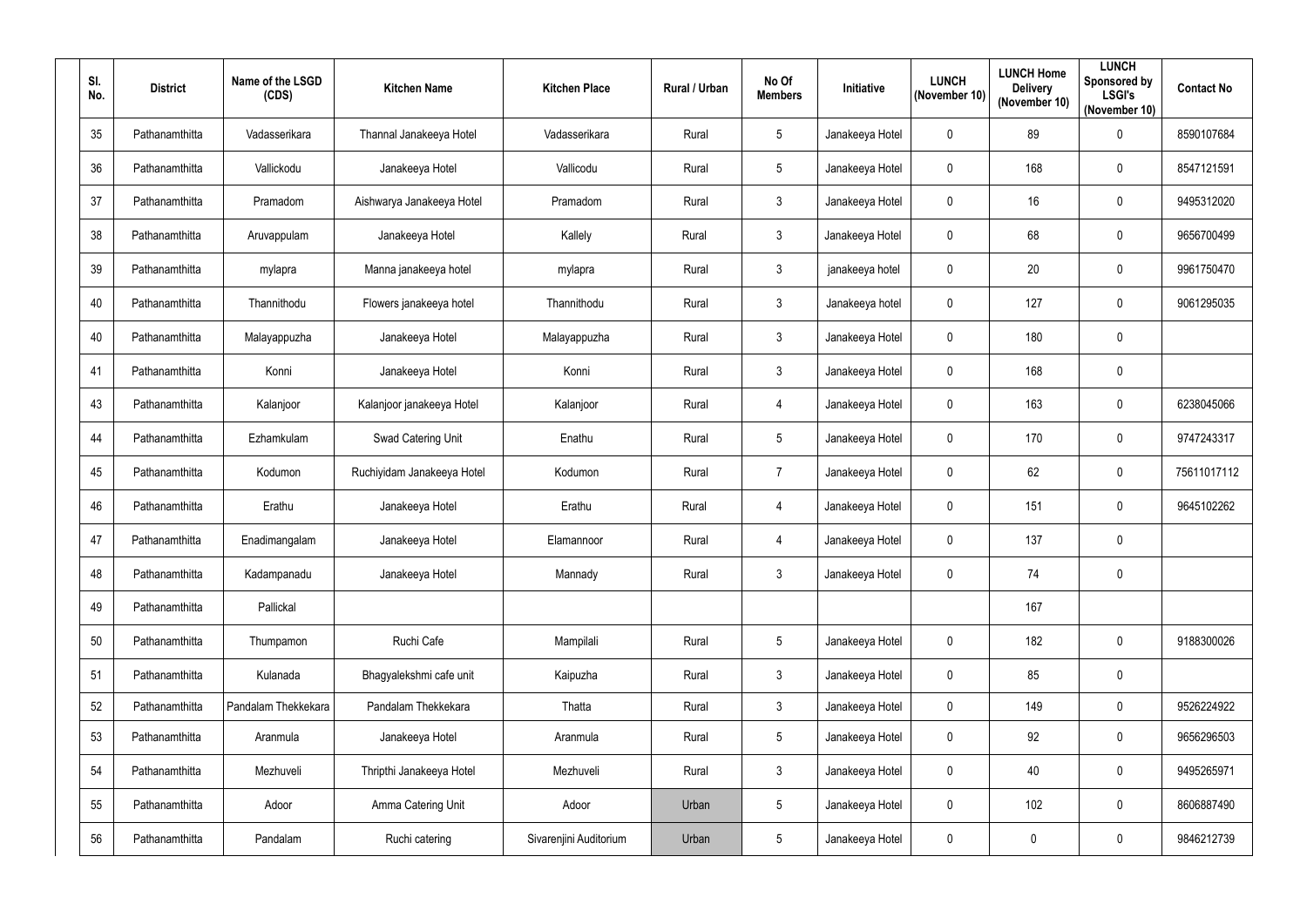|    | SI.<br>No.      | <b>District</b>    | Name of the LSGD<br>(CDS) | <b>Kitchen Name</b>                       | <b>Kitchen Place</b>                       | Rural / Urban | No Of<br><b>Members</b> | Initiative      | <b>LUNCH</b><br>(November 10) | <b>LUNCH Home</b><br><b>Delivery</b><br>(November 10) | <b>LUNCH</b><br>Sponsored by<br><b>LSGI's</b><br>(November 10) | <b>Contact No</b> |
|----|-----------------|--------------------|---------------------------|-------------------------------------------|--------------------------------------------|---------------|-------------------------|-----------------|-------------------------------|-------------------------------------------------------|----------------------------------------------------------------|-------------------|
|    | 57              | Pathanamthitta     | <b>Thiruvalla East</b>    | janakeeya hotel                           | near private bus stand<br>thiruvalla       | Urban         | 5                       | Janakeeya Hotel | $\mathbf 0$                   | 289                                                   | $\pmb{0}$                                                      | 919847729416      |
|    | 58              | Pathanamthitta     | Thiruvalla West           | janakeeya hotel                           | kizhakkan muthoor                          | Urban         | 5                       | Janakeeya Hotel | 0                             | 95                                                    | $\pmb{0}$                                                      | 919656132036      |
|    | 59              | Pathanamthitta     | Pathanamthitta            | Janakeeya Hotel                           | Near Municipality Office                   | Urban         | 5                       | Janakeeya Hotel | $\mathbf{0}$                  | 60                                                    | $\pmb{0}$                                                      |                   |
| 58 |                 |                    |                           |                                           |                                            |               | 229                     |                 | 85                            | 5703                                                  | $\boldsymbol{0}$                                               |                   |
|    |                 | Thiruvananthapuram | Parassala                 | Bhagyalekshmi janakeeya hotel             | Mundaplavila                               | Rural         | 5                       | Janakeeya Hotel | 309                           | $\mathbf 0$                                           | $\pmb{0}$                                                      | 9895463718        |
|    | $\overline{2}$  | Thiruvananthapuram | Karode                    | Karode janakeeya hotel                    | Paavaara,<br>pazhaya uchakkada             | Rural         | $5\phantom{.0}$         | Janakeeya Hotel | 286                           | $\boldsymbol{0}$                                      | $\pmb{0}$                                                      | 9605122139        |
|    | 3               | Thiruvananthapuram | Thirupuram                | Thirupuram janakeeya hotel                | Pazhayakada                                | Rural         | 5                       | Janakeeya Hotel | 150                           | $\boldsymbol{0}$                                      | $\pmb{0}$                                                      | 7034723987        |
|    | 4               | Thiruvananthapuram | Chenkal                   | Karuna janakeeya hotel                    | Udiyankulangara                            | Rural         | 5                       | Janakeeya Hotel | 375                           | $\mathbf 0$                                           | $\pmb{0}$                                                      | 9746726109        |
|    | $5\phantom{.0}$ | Thiruvananthapuram | Kulathoor                 | Nakshatra janakeeya hotel                 | Attapuram                                  | Rural         | 5                       | Janakeeya Hotel | 412                           | $\mathbf 0$                                           | $\boldsymbol{0}$                                               | 8301924221        |
|    | 6               | Thiruvananthapuram | Neyyattinkara 1           | Oottupura                                 | Neyyattinkara                              | Urban         | 5                       | Janakeeya Hotel | 412                           | $\mathbf 0$                                           | $\pmb{0}$                                                      | 8129192485        |
|    | 7               | Thiruvananthapuram | Neyyattinkara 1           | Cafesree Janakeeya Hotel                  | Vazhimukku                                 | Urban         | 5                       | Janakeeya Hotel | 505                           | $\mathbf 0$                                           | $\pmb{0}$                                                      | 9995604997        |
|    | 8               | Thiruvananthapuram | Neyyattinkara 1           | Thripthi janakeeya Hotel                  | perumpazhuthoor                            | urban         | 4                       | janakeeya Hotel | 210                           | $\boldsymbol{0}$                                      | $\boldsymbol{0}$                                               | 6282944199        |
|    | 9               | Thiruvananthapuram | Neyyattinkara 2           | Harsha catering unit                      | Neyyattinkara                              | Urban         | 5                       | Janakeeya Hotel | 305                           | 0                                                     | 0                                                              | 9048822770        |
|    | 10              | Thiruvananthapuram | Neyyattinkara 2           | Devarose Janakeeya Hotel                  | Amaravila                                  | Urban         | 5                       | Janakeeya Hotel | 188                           | $\boldsymbol{0}$                                      | $\pmb{0}$                                                      | 9995028659        |
|    | 11              | Thiruvananthapuram | Kollayil                  | Kaveri janakeeya hotel                    | Kavuvila, kottamam,<br>Dhanuvachapuram     | Rural         | 5                       | Janakeeya Hotel | 0                             | $\mathbf 0$                                           | $\pmb{0}$                                                      | 9656815322        |
|    | 12              | Thiruvananthapuram | Kunnathukal               | Aiswarya Janakeeya Hotel -<br>Kunnathukal | Kuruwad, paliyodu                          | Rural         | $\mathfrak{Z}$          | Janakeeya Hotel | 111                           | $\mathbf 0$                                           | $\pmb{0}$                                                      | 9539549507        |
|    | 13              | Thiruvananthapuram | Vellarada                 | Eden Janakeeya Hotel                      | Panachamoodu, Vellarada                    | Rural         | 5                       | Janakeeya Hotel | $\mathbf{0}$                  | $\mathbf 0$                                           | $\pmb{0}$                                                      | 8547973305        |
|    | 14              | Thiruvananthapuram | Vellarada                 | Chandrika Janakeeya Hotel -<br>Vellarada  | Vellarada                                  | Rural         | 6                       | Janakeeya Hotel | 129                           | 112                                                   | $\pmb{0}$                                                      | 9539366295        |
|    | 15              | Thiruvananthapuram | Aryankode                 | Aryan Janakeeya Hotel -<br>Aryankode      | Aryankode                                  | Rural         | 5 <sup>5</sup>          | Janakeeya Hotel | 153                           | $\mathbf 0$                                           | $\pmb{0}$                                                      | 9746905408        |
|    | 16              | Thiruvananthapuram | Ottashekharamangala<br>m  | Minnaram Janakeeya Hotel                  | Kuravara, Near<br>Ottashekharamangalam UPS | Rural         | 4                       | Janakeeya Hotel | $\mathbf{0}$                  | $\mathbf 0$                                           | $\pmb{0}$                                                      | 9567553161        |
|    | 17              | Thiruvananthapuram | Kollayil                  | Janakeeya Hotel                           | Mylakkara                                  | Rural         | 5                       | Janakeeya Hotel | $\mathbf 0$                   | $\boldsymbol{0}$                                      | $\pmb{0}$                                                      | 9605076268        |
|    | 18              | Thiruvananthapuram | perunkadavila             | shankholi janakeeya hotel                 | perunkadavila                              | rural         | $\mathfrak{Z}$          | Janakeeya Hotel | 198                           | $\boldsymbol{0}$                                      | $\pmb{0}$                                                      |                   |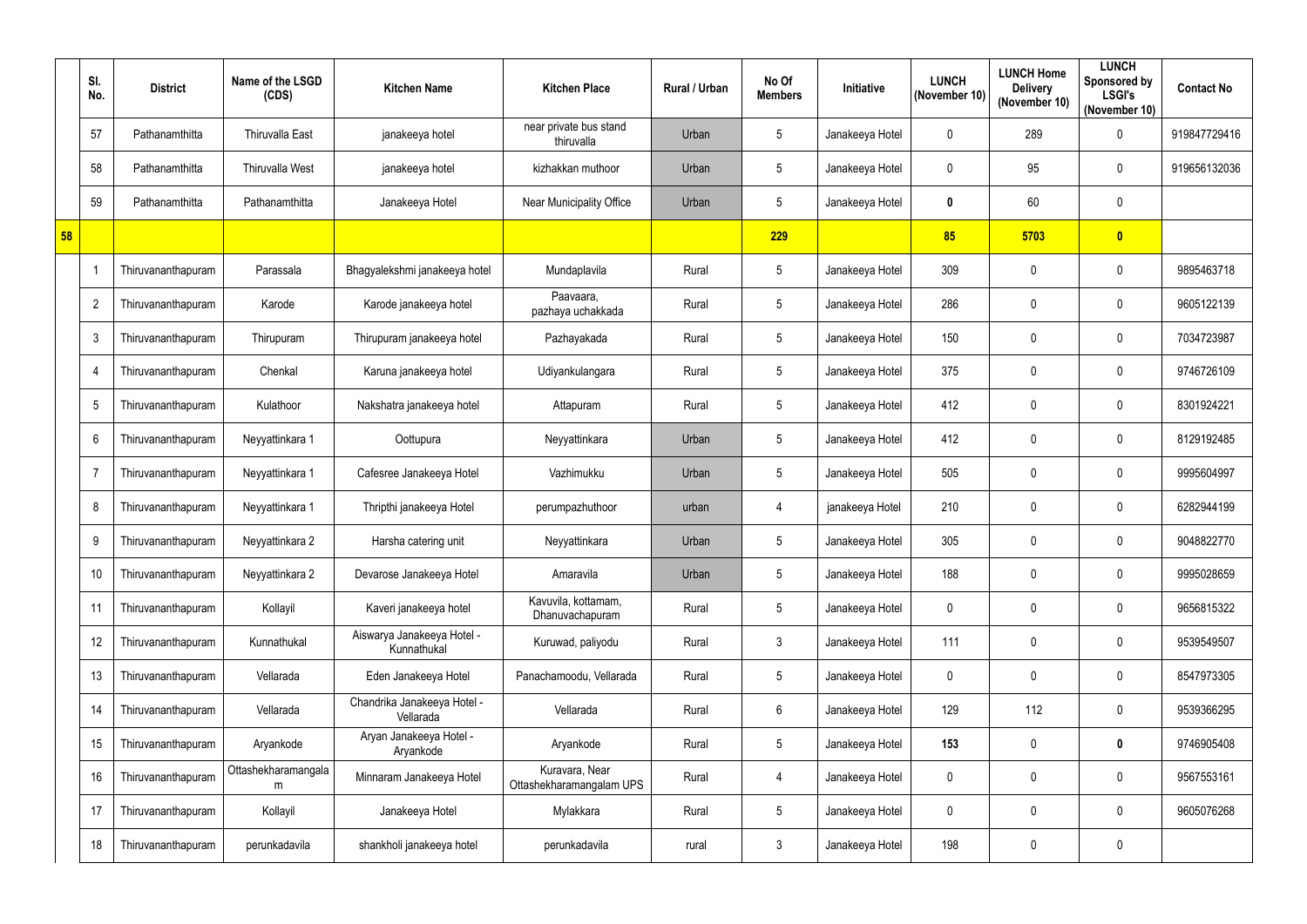| SI.<br>No. | <b>District</b>    | Name of the LSGD<br>(CDS)  | <b>Kitchen Name</b>                          | <b>Kitchen Place</b>                              | Rural / Urban | No Of<br><b>Members</b> | Initiative      | <b>LUNCH</b><br>(November 10) | <b>LUNCH Home</b><br><b>Delivery</b><br>(November 10) | <b>LUNCH</b><br>Sponsored by<br><b>LSGI's</b><br>(November 10) | <b>Contact No</b> |
|------------|--------------------|----------------------------|----------------------------------------------|---------------------------------------------------|---------------|-------------------------|-----------------|-------------------------------|-------------------------------------------------------|----------------------------------------------------------------|-------------------|
| 19         | Thiruvananthapuram | Amboori                    | Janakeeya Hotel                              | Amboori                                           | Rural         | 5                       | Janakeeya Hotel | 0                             | 0                                                     | $\pmb{0}$                                                      | 9747169098        |
| 20         | Thiruvananthapuram | Athiyanoor                 | Kudumbashree janakeeya hotel                 | Venpakal                                          | Rural         | 4                       | Janakeeya Hotel | 302                           | $\mathbf 0$                                           | $\mathbf 0$                                                    | 919562752580      |
| 21         | Thiruvananthapuram | Kottukal                   | Vismaya janakeeya hotel                      | Uchakkada                                         | Rural         | $\overline{5}$          | Janakeeya Hotel | 375                           | $\mathbf{0}$                                          | $\mathbf 0$                                                    | 6282447041        |
| 22         | Thiruvananthapuram | Kanjiramkulam              | Padaswaram unit                              | Kanjiramkulam                                     | Rural         | $\overline{4}$          | Janakeeya Hotel | $\mathbf 0$                   | $\mathbf 0$                                           | $\mathbf 0$                                                    | 919072899432      |
| 23         | Thiruvananthapuram | Karumkulam                 | Alil Janakeeya Hotel                         | Pallam                                            | Rural         | $\overline{5}$          | Janakeeya Hotel | 88                            | $\mathbf 0$                                           | $\pmb{0}$                                                      | 917736513673      |
| 24         | Thiruvananthapuram | Venganoor                  | Venganoor Ruchi janakeeya hotel              | Peringamala                                       | Rural         | 10 <sup>°</sup>         | Janakeeya Hotel | 76                            | $\mathbf 0$                                           | $\mathbf 0$                                                    | 9656309710        |
| 25         | Thiruvananthapuram | Vilavoorkkal               | Priyam Janakeeya Hotel                       | Chanthamukku, Peyadu Jn                           | Rural         | $5\phantom{.0}$         | Janakeeya Hotel | 308                           | $\mathbf 0$                                           | $\mathbf 0$                                                    | 7902504494        |
| 26         | Thiruvananthapuram | Vilavoorkal                | Vilavoorkal janakeeya hotel                  | Pottayil                                          | Rural         | $5\phantom{.0}$         | Janakeeya Hotel | 312                           | $\mathbf 0$                                           | $\pmb{0}$                                                      | 9497883130        |
| 27         | Thiruvananthapuram | Kalliyoor                  | Stree Shakthi Janakeeya Hotel                | Kalliyoor                                         | Rural         | 5                       | Janakeeya Hotel | $\mathbf 0$                   | $\mathbf 0$                                           | $\mathbf 0$                                                    | 9074998782        |
| 28         | Thiruvananthapuram | Maranalloor                | Mayooram Janakeeya Hotel                     | Mannadikkonam                                     | Rural         | 4                       | Janakeeya Hotel | 186                           | 0                                                     | $\mathbf 0$                                                    | 9847371025        |
| 29         | Thiruvananthapuram | Pallichal                  | Vandhanam Janakeeya hotel                    | Naruvamoodu                                       | Rural         | -4                      | Janakeeya Hotel | $\mathbf 0$                   | $\mathbf 0$                                           | $\mathbf 0$                                                    | 9562636222        |
| 30         | Thiruvananthapuram | Vilappil                   | Sreebhadra janakeey a hotel                  | peyad                                             | Rural         | 5                       | Janakeeya Hotel | 293                           | $\mathbf 0$                                           | $\pmb{0}$                                                      | 919496194745      |
| 31         | Thiruvananthapuram | Malayinkeezhu              | Thapasya janakeeya hotel                     | Aruvacode                                         | Rural         | 5                       | Janakeeya Hotel | 138                           | 0                                                     | 0                                                              | 9074329707        |
| 32         | Thiruvananthapuram | Andoorkonam                | Thiruvathira janakeeya hotel                 | Kaniyapuram                                       | Rural         | $\mathbf{3}$            | Janakeeya Hotel | 146                           |                                                       |                                                                | 8921698989        |
| 3,3        | Thiruvananthapuram | Kadinamkulam               | Sabarmathi janakeeya hotel                   | Chitattumukku                                     | Rural         | $\overline{4}$          | Janakeeya Hotel | $\mathbf 0$                   | $\mathbf 0$                                           | $\pmb{0}$                                                      |                   |
| 34         | Thiruvananthapuram | Azhoor                     | Kudumbadsree janakeeya hotel                 | Azhoor                                            | Rural         | 4                       | Janakeeya Hotel | 120                           | $\mathbf 0$                                           | $\pmb{0}$                                                      | 8129060294        |
| 35         | Thiruvanathapuram  | Pothencode                 | Pothencode Kudumbashree<br>Janakeeya hotel   | Pothencode ayiroorppara<br>Farmers centre         | Rural         | $5\phantom{.0}$         | Janakeeya Hotel | 65                            | $\mathbf 0$                                           | $\mathbf 0$                                                    | 9037832338        |
| 36         | Thiruvananthapuram | Mangalapuram               | Mangalapuram Kudumbashree<br>Janakeeya Hotel | Managalapuram Junction,<br>Near Panchayath Office | Rural         | $5\phantom{.0}$         | Janakeeya Hotel | 150                           | $\mathbf 0$                                           | $\pmb{0}$                                                      | 9995459534        |
| 37         | Thiruvananthapuram | Mangalapuram               | Swad Kudumbashree Janakeeya<br>hotel         | Murukkumpuzha                                     | Rural         | $\mathbf{3}$            | Janakeeya Hotel | 220                           | $\mathbf 0$                                           | $\pmb{0}$                                                      | 8281624670        |
| 38         | Thiruvananthapuram | Mangalapuram               | Ruchisagaram Kudumbashree<br>Janakeeya Hotel | Chembakamangalam                                  | Rural         | 5                       | Janakeeya Hotel | 210                           | $\mathbf 0$                                           | $\mathbf 0$                                                    | 8139079929        |
| 39         | Thiruvanathapuram  | <b>TVM Corporation CDS</b> | Krishnakripa Janakeeya hotel                 | Anayara                                           | Urban         | $5\phantom{.0}$         | Janakeeya Hotel | 220                           | $\mathbf 0$                                           | $\pmb{0}$                                                      | 9745823832        |
| 40         | Thiruvanathapuram  | <b>TVM Corporation CDS</b> | Vanitha Janakeeya Hotel                      | Manvila                                           | Urban         | $\overline{4}$          | Janakeeya Hotel | 455                           | $\boldsymbol{0}$                                      | $\mathbf 0$                                                    | 8129412369        |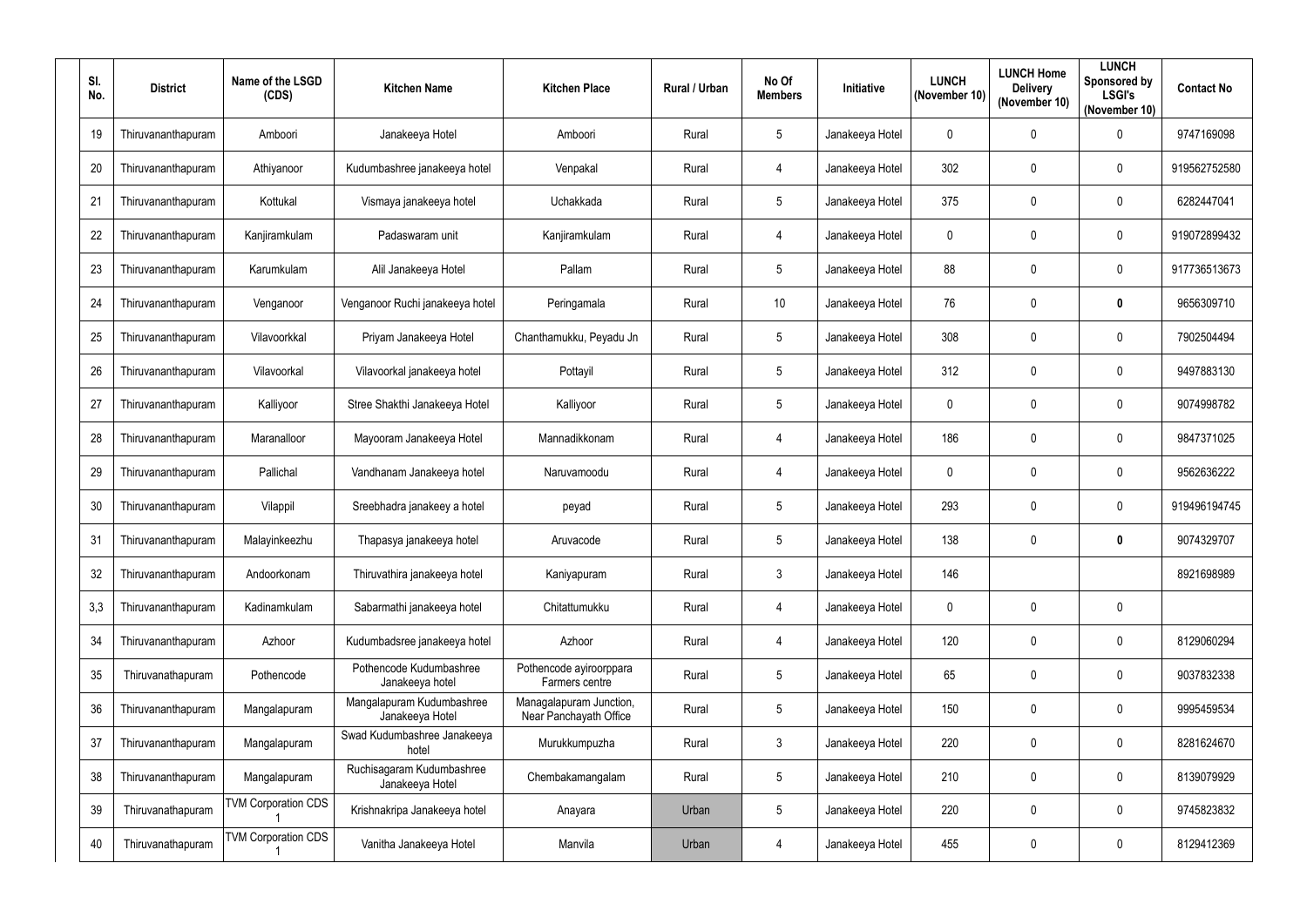|     | SI.<br>No. | <b>District</b>    | Name of the LSGD<br>(CDS)       | <b>Kitchen Name</b>                           | <b>Kitchen Place</b>                              | Rural / Urban | No Of<br><b>Members</b> | Initiative      | <b>LUNCH</b><br>(November 10) | <b>LUNCH Home</b><br><b>Delivery</b><br>(November 10) | <b>LUNCH</b><br>Sponsored by<br><b>LSGI's</b><br>(November 10) | <b>Contact No</b> |
|-----|------------|--------------------|---------------------------------|-----------------------------------------------|---------------------------------------------------|---------------|-------------------------|-----------------|-------------------------------|-------------------------------------------------------|----------------------------------------------------------------|-------------------|
|     | 41         | Thiruvanathapuram  | <b>TVM Corporation CDS</b>      | Bhagyalekshmi Kudumbashree<br>Janakeeya Hotel | EK Nayanar Trust, Medical<br>College              | Urban         | 6                       | Janakeeya Hotel | 440                           | $\overline{0}$                                        | $\pmb{0}$                                                      |                   |
|     | 42         | Thiruvanathapuram  | <b>TVM Corporation CDS</b>      | Tripthi Janakeeya Hotel                       | Pallithura                                        | Urban         | $\mathfrak{Z}$          | Janakeeya Hotel | 223                           | $\mathbf 0$                                           | $\boldsymbol{0}$                                               | 9387738568        |
|     | 43         | Thiruvanathapuram  | <b>TVM Corporation CDS</b>      | soubhagya janakeeya Hotel                     | kazhakoottam                                      | Urban         | $\mathfrak{Z}$          | janakeeya Hotel | 520                           | $\mathbf 0$                                           | $\pmb{0}$                                                      | 8921555192        |
|     | 44         | Thiruvanathapuram  | <b>TVM Corporation CDS</b>      | Uthradam Janakeeya Hotel                      | Pattom                                            | Urban         | $\mathfrak{Z}$          | janakeeya Hotel | 578                           | $\mathbf 0$                                           | $\boldsymbol{0}$                                               | 8281062575        |
|     | 45         | Thiruvananthapuram | <b>TVM Corporation CDS</b>      | Janakeeya hotel                               | Mannarakonam                                      | Urban         | 3                       | Janakeeya Hotel | 1031                          | $\mathbf 0$                                           | $\pmb{0}$                                                      | 8281088923        |
|     | 46         | Thiruvananthapuram | <b>TVM Corporation CDS</b>      | Kismath Janakeeya Hotel                       | Pottakuzhi                                        | Urban         | $\mathbf{3}$            | Janakeeya Hotel | 700                           | $\mathbf 0$                                           | 0                                                              | 8129179622        |
|     | 47         | Thiruvananthapuram | <b>TVM Corporation CDS</b>      | Salt and Pepper                               | Poomalliyoorkkonam                                | Urban         | $\mathbf{3}$            | Janakeeya Hotel | 825                           | $\overline{0}$                                        | $\boldsymbol{0}$                                               | 8593986935        |
|     | 48         | Thiruvananthapuram | <b>TVM Corporation CDS</b>      | Sreebhadra Janakeeya Hotel                    | Pettah                                            | Urban         | 4                       | Janakeeya Hotel | 243                           | $\mathbf 0$                                           | 0                                                              | 9847227647        |
|     | 49         | Thiruvananthapuram | <b>TVM Corporation CDS</b>      | kalavara Janakeeya Hotel                      | vattiyoorkavu                                     | Urban         | $\mathfrak{Z}$          | Janakeeya Hotel | $\mathbf 0$                   | 0                                                     | $\boldsymbol{0}$                                               | 9847655426        |
|     | 50         | Thiruvananthapuram | <b>TVM Corporation CDS</b>      | punartham kudumbashree                        | kudappanakunnu                                    | Urban         | $\mathbf{3}$            | Janakeeya Hotel | 695                           | $\mathbf 0$                                           | $\boldsymbol{0}$                                               | 9747115789        |
|     | 51         | Thiruvananthapuram | <b>TVM Corporation CDS</b><br>2 | peroor JH                                     | Palayam                                           | Urban         | $\mathfrak{Z}$          | Janakeeya Hotel | $\mathbf 0$                   | $\overline{0}$                                        | $\boldsymbol{0}$                                               | 8086119633        |
|     | 52         | Thiruvananthapuram | Aryanadu                        | Aryanad Janakeeya Hotel                       | Aryanad                                           | Rural         | $6\phantom{.}$          | Janakeeya Hotel | 568                           | $\mathbf 0$                                           | $\boldsymbol{0}$                                               | 9207447839        |
|     | 53         | Thiruvananthapuram | Kuttichal                       | Kutichal Janakeeya Hotel                      | Kuttichal                                         | Rural         | 5                       | Janakeeya Hotel | 278                           | $\mathbf 0$                                           | 0                                                              | 9446331479        |
| 113 | 54         | Thiruvananthapuram | Poovachal                       | Poovachal Janakeeya Hotel                     | Poovachal Panchayath                              | Rural         | $5\phantom{.0}$         | Janakeeya Hotel | 284                           | $\boldsymbol{0}$                                      | $\pmb{0}$                                                      | 9495225046        |
|     | 55         | Thiruvananthapuram | Vithura                         | Navodaya Janakeeya hotel                      | Koppam, Vithura                                   | Rural         | 4                       | Janakeeya Hotel | 98                            | $\mathbf 0$                                           | $\pmb{0}$                                                      | 9946837014        |
|     | 56         | Thiruvananthapuram | Tholicode                       | Tholicode Janakeeya Hotel                     | Pulimoodu, Near Bharath<br>Petrol Pump, Tholicode | Rural         | 4                       | Janakeeya Hotel | 127                           | $\mathbf 0$                                           | $\pmb{0}$                                                      | 9539995862        |
|     | 57         | Thiruvananthapuram | Vellanad                        | vellanad JH                                   | kulacode vellanad                                 | Rural         | $\mathbf{3}$            | Janakeeya Hotel | $\mathbf 0$                   | $\mathbf 0$                                           | $\pmb{0}$                                                      | 9048295005        |
|     | 58         | Thiruvananthapuram | uzhamalackal                    | mazhavil jh                                   | Puthukulangara                                    | Rural         | $5\phantom{.0}$         | Janakeeya Hotel | $\mathbf 0$                   | $\mathbf 0$                                           | $\pmb{0}$                                                      | 96457 54988       |
|     | 59         | Thiruvananthapuram | <b>TVPM Corpn CDS 4</b>         | Maithri Janakeeya Hotel                       | Poozhyakkunnu, Nemom, TVM                         | Urban         | $5\phantom{.0}$         | Janakeeya Hotel | 253                           | $\mathbf 0$                                           | $\pmb{0}$                                                      | 9846905594        |
|     | 60         | Thiruvananthapuram | TVPM. Corpn. CDS III            | Janatha hotel                                 | Over bridge                                       | Urban         | 9                       | Janakeeya Hotel | 0                             | $\mathbf 0$                                           | $\pmb{0}$                                                      | 919746149160      |
|     | 61         | Thiruvananthapuram | TVPM. Corpn. CDS III            | Asraya Janakeeya Hotel                        | <b>DPI</b>                                        | Urban         | 4                       | Janakeeya Hotel | 0                             | $\boldsymbol{0}$                                      | $\pmb{0}$                                                      | 918113008306      |
|     | 62         | Thiruvananthapuram | TVPM. Corpn. CDS III            | Ruchikkoott                                   | Mudavanmukal                                      | Urban         | 4                       | Janakeeya Hotel | 385                           | $\boldsymbol{0}$                                      | $\pmb{0}$                                                      | 917907579424      |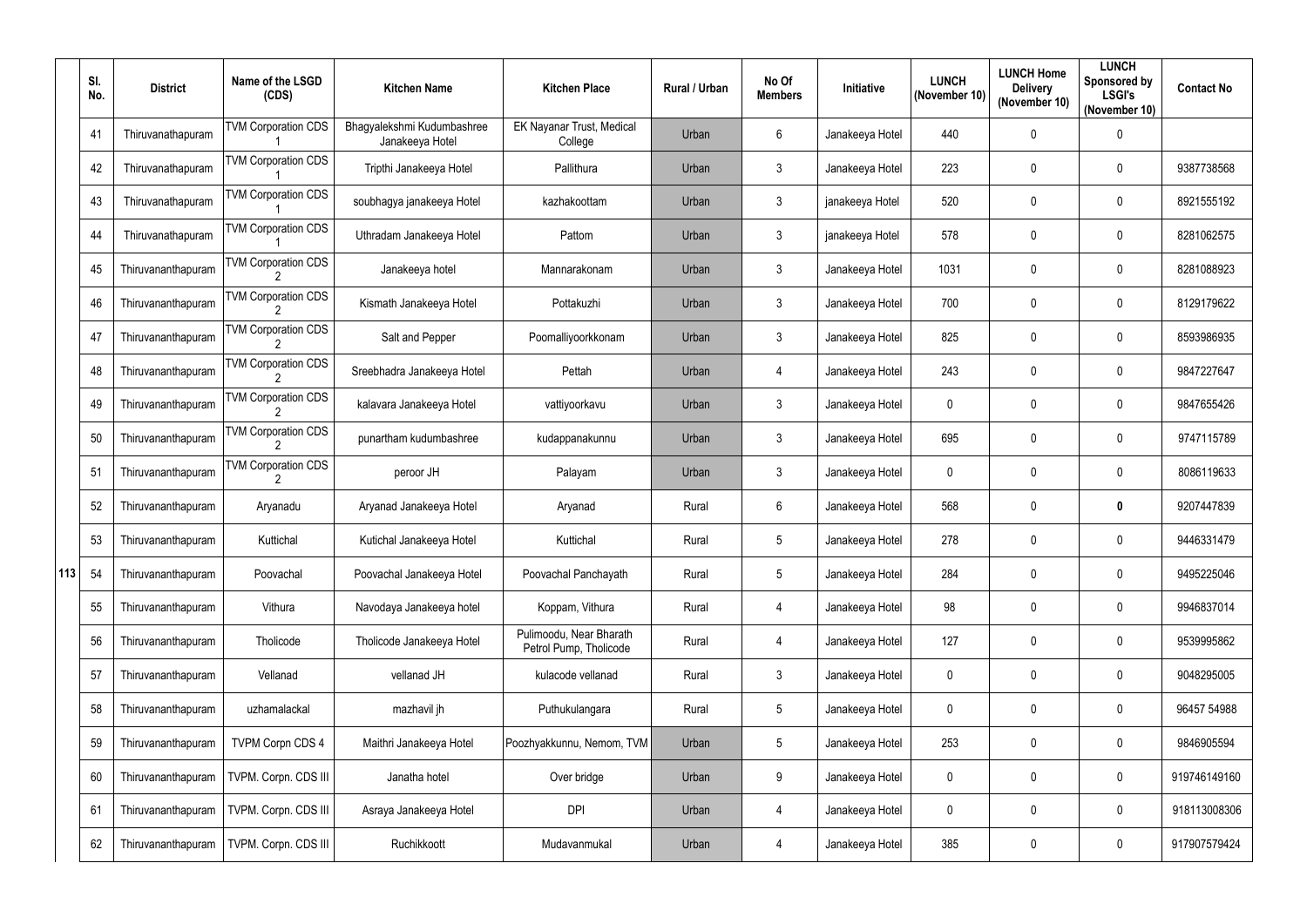| SI.<br>No. | <b>District</b>    | Name of the LSGD<br>(CDS) | <b>Kitchen Name</b>                     | <b>Kitchen Place</b>                      | Rural / Urban | No Of<br><b>Members</b> | Initiative      | <b>LUNCH</b><br>(November 10) | <b>LUNCH Home</b><br><b>Delivery</b><br>(November 10) | <b>LUNCH</b><br>Sponsored by<br><b>LSGI's</b><br>(November 10) | <b>Contact No</b> |
|------------|--------------------|---------------------------|-----------------------------------------|-------------------------------------------|---------------|-------------------------|-----------------|-------------------------------|-------------------------------------------------------|----------------------------------------------------------------|-------------------|
| 63         | Thiruvananthapuram | TVPM. Corpn. CDS IV       | Janakeeya hotel tvm corporation<br>cds4 | Vallakkadavu                              | Urban         | $\overline{5}$          | Janakeeya Hotel | 116                           | $\mathbf 0$                                           | 0                                                              | 8129795072        |
| 64         | Thiruvananthapuram | TVPM. Corpn. CDS IV       | Karuna Janakeeya Hotel                  | Avaduthura                                | Urban         | 5                       | Janakeeya Hotel | 288                           | 0                                                     | $\mathbf 0$                                                    | 9567523799        |
| 65         | Thiruvananthapuram | Anadu                     | Nanma anad                              | Govt LPS Anad                             | Rural         | 4                       | Janakeeya Hotel | 256                           | $\mathbf 0$                                           | $\mathbf 0$                                                    | 9645709754        |
| 66         | Thiruvananthapuram | Vembayam                  | Liya canteen                            | Perumboor near panchayath<br>office       | Rural         | 5                       | Janakeeya Hotel | $\mathbf{0}$                  | $\mathbf{0}$                                          | $\mathbf 0$                                                    | 9544337362        |
| 67         | Thiruvananthapuram | Vembayam                  | Four's Janakeeya Hotel                  | Naduveli Konchira                         | Rural         | 4                       | Janakeeya Hotel | 277                           | $\mathbf{0}$                                          | $\mathbf 0$                                                    | 9526253578        |
| 68         | Thiruvananthapuram | Nedumangad 1              | Subhiksham                              | Irinjayam                                 | Urban         | $\overline{4}$          | Janakeeya Hotel | 203                           | $\mathbf 0$                                           | $\mathbf 0$                                                    | 9745606588        |
| 69         | Thiruvananthapuram | Nedumangad 1              | Ootupura                                | Pazhakutty                                | Urban         | 6                       | Janakeeya Hotel | 234                           | $\mathbf 0$                                           | $\mathbf 0$                                                    | 7510910614        |
| 70         | Thiruvananthapuram | Nedumangad 2              | Niravu                                  | Near ksrtc bus stand                      | Urban         | 4                       | Janakeeya Hotel | 466                           | $\mathbf 0$                                           | 0                                                              | 9645958207        |
| 71         | Thiruvananthapuram | Nedumangad 2              | Ruchiyidam                              | <b>Near Municipality</b>                  | Urban         | $\mathbf 0$             | Janakeeya Hotel | 412                           | 0                                                     | $\mathbf 0$                                                    | 9846371353        |
| 72         | Thiruvananthapuram | Karakulam                 | Karakulam Vanitha hotel                 | Karakulam Junction                        | Rural         | 4                       | Janakeeya Hotel | 422                           | $\mathbf 0$                                           | $\mathbf 0$                                                    | 9747176668        |
| 73         | Thiruvananthapuram | Panavoor                  | Kudumbashree vanitha hotel              | HI auditorium near panavoor<br>panchayath | Rural         | $6\,$                   | Janakeeya Hotel | 328                           | $\mathbf 0$                                           | $\mathbf 0$                                                    | 9526740817        |
| 74         | Thiruvananthapuram | Aruvikara                 | Nanma                                   | Aruvikara junction                        | Rural         | $\mathfrak{Z}$          | Janakeeya hotel | 241                           | 0                                                     | $6\phantom{.}$                                                 | 8606524464        |
| 75         | Thiruvananthapuram | Pullampara                | Janakeeya Hotel                         | Kalumkinmukham                            | Rural         | 5                       | Janakeeya Hotel | 42                            | 0                                                     | 0                                                              |                   |
| 76         | Thiruvananthapuram | Pangode                   | Bhagyalekshmi janakeeya hotel           | Pangodu Panchayath Hall                   | Rural         | $5\phantom{.0}$         | Janakeeya Hotel | 412                           | $\mathbf 0$                                           | 0                                                              |                   |
| 77         | Thiruvananthapuram | Manickal                  | Janakeeya hotel                         | Pirappancode                              | Rural         | $6\,$                   | Janakeeya Hotel | 303                           | $\mathbf 0$                                           | $\pmb{0}$                                                      | 9745874522        |
| 78         | Thiruvananthapuram | Vamanapuram               | Pournami Kalamachal                     | Kalamachal                                | Rural         | $\overline{5}$          | Janakeeya Hotel | 189                           | $\mathbf 0$                                           | 0                                                              | 9846825964        |
| 79         | Thiruvananthapuram | kallara                   | Amma janakeeya hotel                    | kallara                                   | rural         | $\overline{4}$          | Janakeeya Hotel | 187                           | $\mathbf 0$                                           | 0                                                              | 8111891405        |
| 80         | Thiruvananthapuram | nellanad                  | Nellanad janakeeya hotel                | keezhayikkonam                            | rural         | $6\phantom{.}6$         | Janakeeya Hotel | 365                           | $\mathbf 0$                                           | 0                                                              | 9946994811        |
| 81         | Thiruvananthapuram | Pazhayakunnummel          | Chaitanya janakeeya hotel               | Pazhayakunnumel                           | Rural         | $5\phantom{.0}$         | Janakeeya Hotel | $\mathbf 0$                   | $\mathbf 0$                                           | $\pmb{0}$                                                      | 9496997201        |
| 82         | Thiruvananthapuram | Karavaram                 | Takkolam, Karavaram janakeeya<br>hotel  | Pullurmukk, kallambalam                   | Rural         | $\overline{5}$          | Janakeeya Hotel | $\mathbf 0$                   | $\mathbf 0$                                           | 0                                                              | 9539723288        |
| 83         | Thiruvananthapuram | Kilimanoor                | Tanima vanitha canteen                  | Kilimanoor                                | Rural         | $\overline{4}$          | Janakeeya Hotel | 168                           | $\mathbf 0$                                           | 0                                                              | 9846657166        |
| 84         | Thiruvananthapuram | Pulimath                  | Iswarya catering unit                   | Pulimath, Karet                           | Rural         | 4                       | Janakeeya Hotel | 193                           | $\mathbf 0$                                           | 0                                                              | 9645514593        |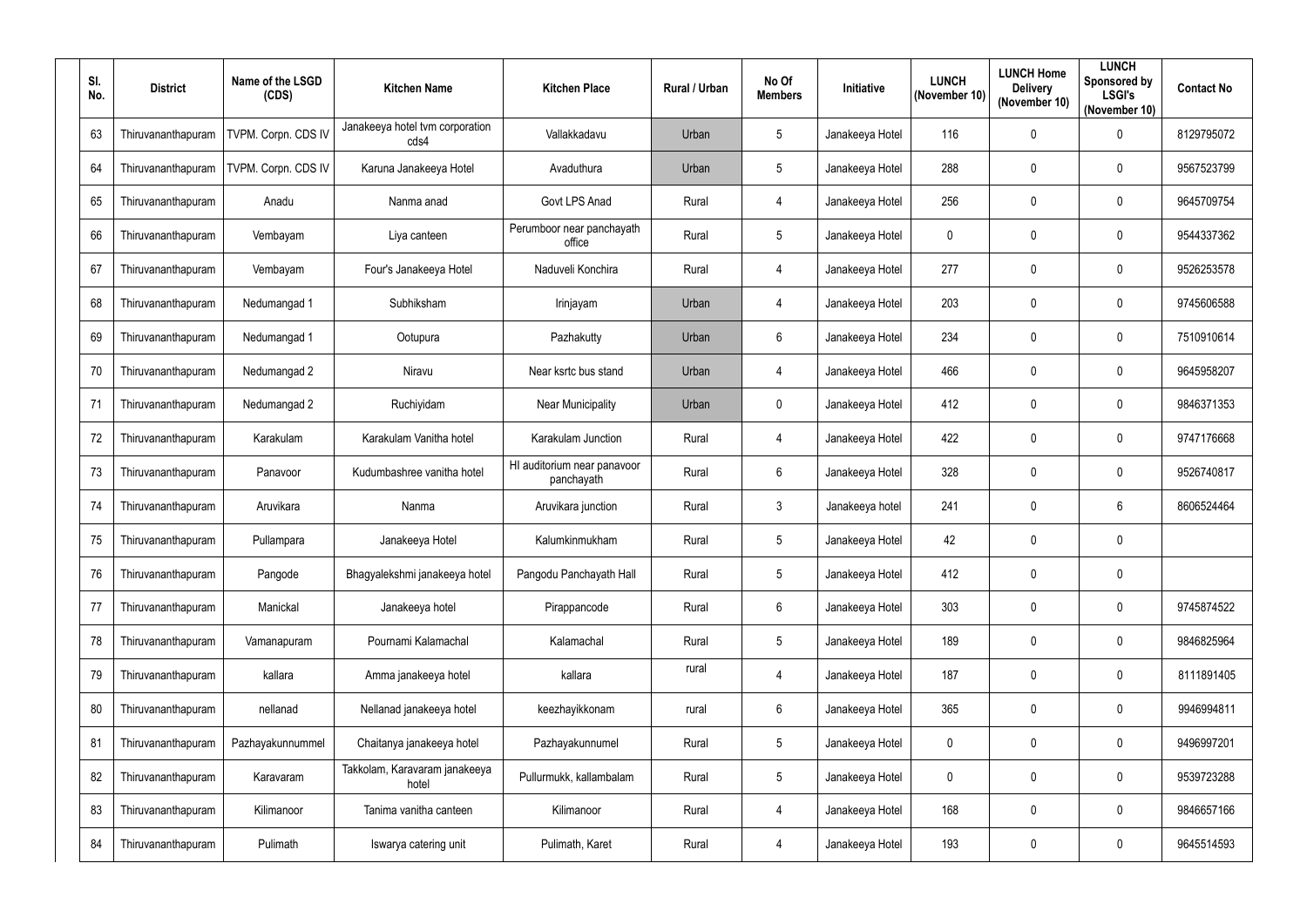| SI.<br>No. | <b>District</b>    | Name of the LSGD<br>(CDS) | <b>Kitchen Name</b>          | <b>Kitchen Place</b>     | <b>Rural / Urban</b> | No Of<br><b>Members</b> | Initiative      | <b>LUNCH</b><br>(November 10) | <b>LUNCH Home</b><br><b>Delivery</b><br>(November 10) | <b>LUNCH</b><br>Sponsored by<br><b>LSGI's</b><br>(November 10) | <b>Contact No</b> |
|------------|--------------------|---------------------------|------------------------------|--------------------------|----------------------|-------------------------|-----------------|-------------------------------|-------------------------------------------------------|----------------------------------------------------------------|-------------------|
| 85         | Thiruvananthapuram | Navaikkulam               | Kudumbashree janakeeya hotel | Kadambaattukonam         | Rural                | 5                       | Janakeeya Hotel | 173                           | $\mathbf 0$                                           | $\pmb{0}$                                                      | 9400619476        |
| 86         | Thiruvananthapuram | Nagaroor                  | Janakeeya Hotel              | Altharamoodu             | Rural                | 5                       | Janakeeya Hotel | 94                            | $\mathbf 0$                                           | $\mathbf 0$                                                    | 7034964806        |
| 87         | Thiruvananthapuram | Pallikal                  | pallikkal janakeeya hotel    | pakalkkuri               | rural                | $\overline{4}$          | Janakeeya Hotel | 168                           | 0                                                     | $\pmb{0}$                                                      | 9447886364        |
| 88         | Thiruvananthapuram | Madavoor                  | Madavoor janakeeya hotel     | madavoor                 | rural                | $\sqrt{5}$              | Janakeeya Hotel | 87                            | $\mathbf 0$                                           | $\mathbf 0$                                                    | 9526206002        |
| 89         | Thiruvananthapuram | Chirayinkeezh             | Sevenstar Janakeeya Hotel    | Sarkkara                 | Rural                | $\overline{5}$          | Janakeeya Hotel | 161                           | $\mathbf 0$                                           | $\mathbf 0$                                                    | 8921556636        |
| 90         | Thiruvananthapuram | Kadaykkavoor              | Karmalamatha Janakeeya Hotel | Kadakkavoor              | Rural                | $5\phantom{.0}$         | Janakeeya Hotel | 265                           | $\mathbf 0$                                           | $\mathbf 0$                                                    | 9645405591        |
| 91         | Thiruvananthapuram | Mudakkal                  | Sarovaram Janakeeya Hotel    | Valakkadu                | Rural                | $\mathbf{3}$            | Janakeeya Hotel | 91                            | $\mathbf 0$                                           | $\mathbf 0$                                                    | 8086240900        |
| 92         | Thiruvananthapuram | Vakkom                    | Jananai Janakeeya Hotel      | SN Junction, Jeeva Dhara | Rural                | $5\phantom{.0}$         | Janakeeya Hotel | 186                           |                                                       |                                                                | 8137014724        |
| 93         | Thiruvananthapuram | Vakkom                    | Diya Janakeeya Hotel         | Panayile Kadavu          | Rural                | 5                       | Janakeeya Hotel | 353                           | $\mathbf 0$                                           | $\mathbf 0$                                                    | 8590439391        |
| 94         | Thiruvananthapuram | Kizhuvilam                | Kudumbashree vanitha canteen | Kizhuvillam              | Rural                | $\overline{4}$          | Janakeeya Hotel | 165                           | 0                                                     | $\mathbf 0$                                                    | 9747361312        |
| 95         | Thiruvananthapuram | Anchuthengu               | Swad Janakeeya Hotel         | Anchuthengu              | Rural                | $\sqrt{5}$              | Janakeeya Hotel | 124                           | $\mathbf 0$                                           | $\pmb{0}$                                                      |                   |
| 96         | Thiruvananthapuram | Attingal                  | Bhagyashree janakeeya hotel  | Attingal                 | Urban                | $\overline{5}$          | Janakeeya Hotel | 170                           | $\mathbf 0$                                           | $\mathbf 0$                                                    | 9539968503        |
| 97         | Thiruvananthapuram | Cherunniyoor              | Lekshmi janakeeya hotel      | Dhalavapuram             | Rural                | 3                       | Janakeeya Hotel | 121                           | $\mathbf 0$                                           | $\mathbf 0$                                                    | 9995391999        |
| 98         | Thiruvananthapuram | Chemmaruthi               | Dreams janakeeya hotel       | Mavinmoodu, muthana      | Rural                | $\sqrt{5}$              | Janakeeya Hotel | 98                            | 0                                                     | $\overline{2}$                                                 | 8129240185        |
| 99         | Thiruvananthapuram | Chemmaruthi               | Natturuchi janakeeya hotel   | Panayara&sivapuram       | Rural                | $5\phantom{.0}$         | Janakeeya Hotel | 277                           | $\mathbf 0$                                           | $\pmb{0}$                                                      | 8129240185        |
| 100        | Thiruvananthapuram | Chemmaruthi               | Bhanusree                    | Chavadimukku             | Rural                | $\overline{4}$          | Janakeeya Hotel | 165                           | $\pmb{0}$                                             | $\pmb{0}$                                                      | 8129240185        |
| 101        | Thiruvananthapuram | Manamboor                 | Manamboor janakeeya hotel    | Kavalayoor               | Rural                | $\overline{4}$          | Janakeeya Hotel | 180                           | 0                                                     | 0\$                                                            | 9074388684        |
| 102        | Thiruvananthapuram | Edava                     | Sreenandha janakeeyahotel    | Kaappil                  | Rural                | $5\phantom{.0}$         | Janakeeya Hotel | 97                            | 23                                                    | $\overline{2}$                                                 | 9895337334        |
| 103        | Thiruvananthapuram | Elakamon                  | Sreenarayana janakeeya hotel | Elakamon                 | Rural                | $\overline{7}$          | Janakeeya Hotel | 28                            | $\mathbf 0$                                           | $\pmb{0}$                                                      | 8086637798        |
| 104        | Thiruvananthapuram | Elakamon                  | kudumbashree janakeeya hotel | Elakamon                 | Rural                | $5\phantom{.0}$         | janakeeya hotel | 55                            | $\mathbf 0$                                           | $\pmb{0}$                                                      | 8590725126        |
| 105        | Thiruvananthapuram | Vettoor                   | Kashi janakeeya hotel        | Vettoor                  | Rural                | $\overline{4}$          | Janakeeya Hotel | 28                            | $\boldsymbol{0}$                                      | $\pmb{0}$                                                      | 9061547396        |
| 106        | Thiruvananthapuram | Ottoor                    | Kudumbashree Janakeeya hotel | ottoor                   | rural                | $\mathfrak{Z}$          | Janakeeya Hotel | 42                            | $\boldsymbol{0}$                                      | $\mathbf 0$                                                    | 8590570561        |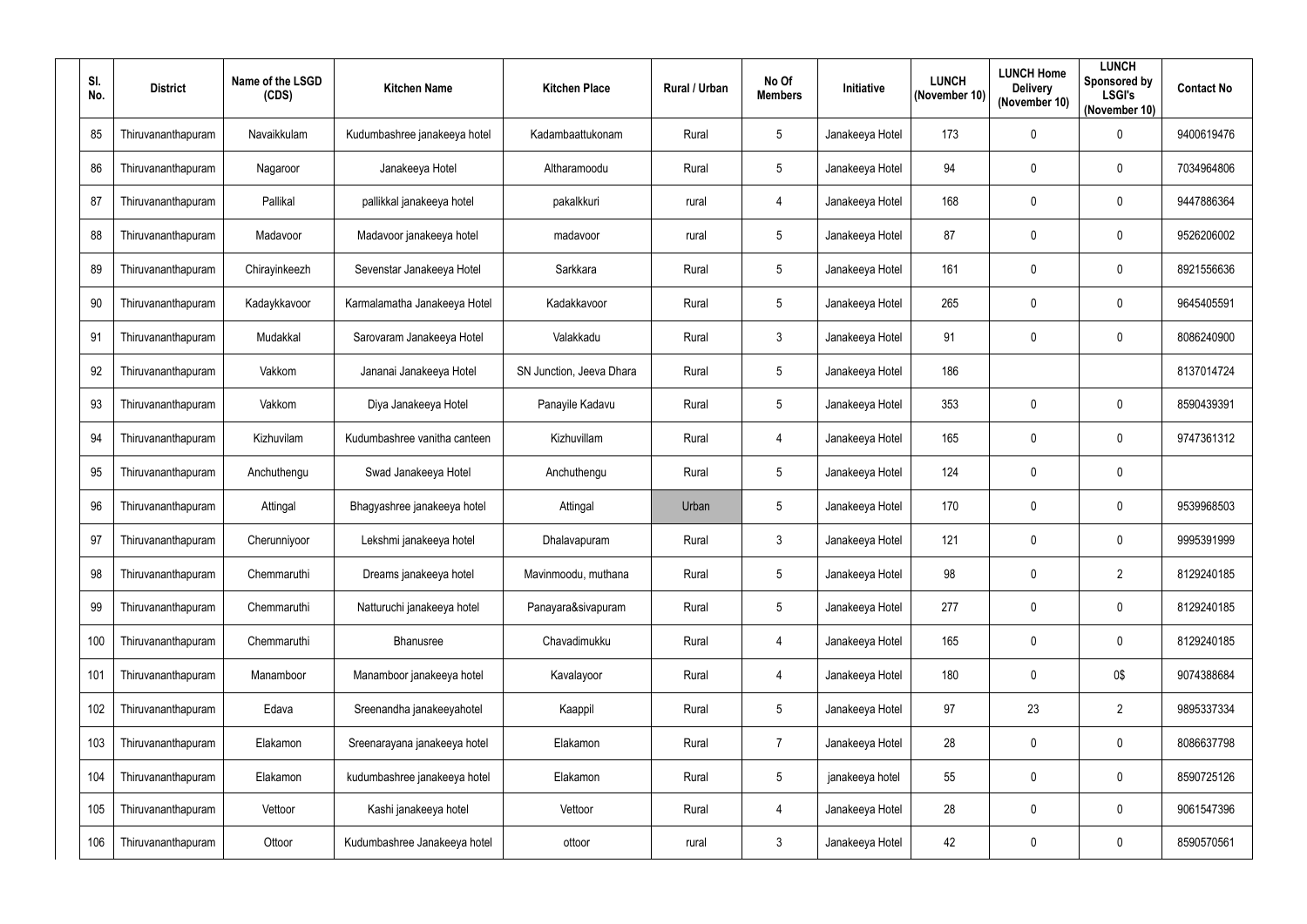|     | SI.<br>No.      | <b>District</b>   | Name of the LSGD<br>(CDS) | <b>Kitchen Name</b>                             | <b>Kitchen Place</b>                             | Rural / Urban | No Of<br><b>Members</b> | Initiative      | <b>LUNCH</b><br>(November 10) | <b>LUNCH Home</b><br><b>Delivery</b><br>(November 10) | <b>LUNCH</b><br>Sponsored by<br><b>LSGI's</b><br>(November 10) | <b>Contact No</b> |
|-----|-----------------|-------------------|---------------------------|-------------------------------------------------|--------------------------------------------------|---------------|-------------------------|-----------------|-------------------------------|-------------------------------------------------------|----------------------------------------------------------------|-------------------|
|     | 107             | Thiruvanathapuram | Varkala                   | Janakeeya hotel                                 | Varkala municipality                             | Urban         | 5                       | Janakeeya Hotel | 45                            | $\mathbf 0$                                           | $\pmb{0}$                                                      | 8943261611        |
| 107 |                 |                   |                           |                                                 |                                                  |               | 485                     |                 | 0                             | $\mathbf 0$                                           | $\pmb{0}$                                                      |                   |
|     | -1              | Thrissur          | Kadangodu                 | Janakeeya Hotel Kadangod                        | Kadangod                                         | Rural         | $\overline{4}$          | Janakeeya Hotel | $\mathbf 0$                   | 125                                                   | $\overline{7}$                                                 |                   |
|     | $\overline{2}$  | Thrissur          | Chalakudy                 | Thripthy Janakeeya Hotel<br>Chalakudy           | North Busstand Chalakudy                         | Urban         | 4                       | Janakeeya Hotel | 180                           | 135                                                   | $\boldsymbol{0}$                                               | 9544048190        |
|     | 3               | Thrissur          | Pananchery                | Pananchery Janakeeya Hotel                      | Pattikkad                                        | Rural         | $5\phantom{.0}$         | Janakeeya Hotel | 80                            | 70                                                    | $\pmb{0}$                                                      | 9746354118        |
|     | 4               | Thrissur          | Kadavallur                | Janakeeya Hotel Kadavalloor                     | Panjayath Compound                               | Rural         | 4                       | Janakeeya Hotel | 89                            | 67                                                    | $\pmb{0}$                                                      |                   |
|     | 5               | Thrissur          | Kattoor                   | Janakeeya Hotel Kattoor                         | Kudumbashree Vipanana<br>Kendram, Katoor Bazzar, | Rural         | $5\phantom{.0}$         | Janakeeya Hotel | 0                             | $\mathbf 0$                                           | $\boldsymbol{0}$                                               | 8606248967        |
|     | 6               | Thrissur          | Elavally                  | Janakeeya Hotel Elavally                        | <b>Elavally Panchayath</b><br>Compound           | Rural         | $\overline{4}$          | Janakeeya Hotel | 152                           | $\boldsymbol{0}$                                      | $\pmb{0}$                                                      | 9744738247        |
|     | 7               | Thrissur          | Paralam                   | Paralam Janakeeya Hotel                         | Nanma Kudumbashree<br>canteen                    | Rural         | $\mathfrak{Z}$          | Janakeeya Hotel | 30 <sup>°</sup>               | 16                                                    | $\boldsymbol{0}$                                               | 9744441594        |
|     | 8               | Thrissur          | Kadukutty                 | Uppum Mulakum Janakeeya Hotel<br>Kadukutty      | Kottamuri Junction                               | Rural         | $5\phantom{.0}$         | Janakeeya Hotel | $\mathbf{0}$                  | 96                                                    | $\pmb{0}$                                                      | 9846634710        |
|     | 9               | Thrissur          | Thrissur 2                | Kuttanellur Janakeeya Hotel                     | Kuttanellur                                      | Urban         | $5\phantom{.0}$         | Janakeeya Hotel | 32                            | $\mathbf 0$                                           | $\boldsymbol{0}$                                               | 8330800498        |
|     | 10 <sup>°</sup> | Thrissur          | Pazhayannur               | Janakeeya Hotel, Pazhayanoor                    | Pazhayannur Panchayath                           | Rural         | 4                       | Janakeeya Hotel | 0                             | 225                                                   | $\boldsymbol{0}$                                               | 9400257329        |
|     | 11              | Thrissur          | Aloor                     | Aloor Janakeeya Hotel                           | Aloor                                            | Rural         | 5                       | Janakeeya Hotel | 0                             | 157                                                   | 0                                                              | 9946922936        |
|     | 12              | Thrissur          | Muriyad                   | Jankeeya Hotel, Muriyad                         | Karuna Canteen, Muriyad                          | Rural         | $5\phantom{.0}$         | Janakeeya Hotel | 83                            | $\boldsymbol{0}$                                      | $\pmb{0}$                                                      | 9961920358        |
|     | 13              | Thrissur          | Valapad                   | Janakeeya Hotel Valapad                         | Valapad Chanthapadi                              | Rural         | $6\phantom{.}$          | Janakeeya Hotel | 114                           | $\boldsymbol{0}$                                      | $\pmb{0}$                                                      |                   |
|     | 14              | Thrissur          | Kaipamangalam             | Kaipamngalam Janakeeya Hotel                    | Kaipamangalam Panchayath                         | Rural         | $\mathfrak{Z}$          | Janakeeya Hotel | $\mathbf 0$                   | $\mathbf 0$                                           | $\pmb{0}$                                                      |                   |
|     | 15              | Thrissur          | Annamanada                | Snehitha Catering                               | Annamanada                                       | Rural         | $5\phantom{.0}$         | Janakeeya Hotel | $\mathbf 0$                   | 26                                                    | $\pmb{0}$                                                      | 9747712615        |
|     | 16 <sup>°</sup> | Thrissur          | Vellangallur              | Janakeeya Hotel Vellangallur                    | Panchayath Community Hall                        | Rural         | $6\overline{6}$         | Janakeeya Hotel | 42                            | 57                                                    | $\mathbf 0$                                                    | 9947462258        |
|     | 17              | Thrissur          | Pavaratty                 | Janakeeya Hotel Pavaratty                       | Akashaya Vanitha Canteen                         | Rural         | $\mathfrak{Z}$          | Janakeeya Hotel | 163                           | $\mathbf 0$                                           | $\pmb{0}$                                                      |                   |
|     | 18              | Thrissur          | Edathiruthy               | Janakeeya Hotel Edathuruthi<br>(Nalinam Stores) | Opposite of GLPS,<br>Chenthrappinni Centre       | Rural         | $\overline{4}$          | Janakeeya Hotel | 118                           | $\mathbf 0$                                           | $\mathfrak{Z}$                                                 |                   |
|     | 19              | Thrissur          | Adatt                     | Janakeeya Hotel Adat                            | Muthuvara                                        | Rural         | $\overline{7}$          | Janakeeya Hotel | 112                           | 86                                                    | $\pmb{0}$                                                      | 6235203703        |
|     | 20              | Thrissur          | Irinjalakuda 1            | Janakeeya Hotel Irinjalakuda Cds1               | Irinjalakuda Muncipality                         | Urban         | 4                       | Janakeeya Hotel | 50                            | $\boldsymbol{0}$                                      | $\pmb{0}$                                                      | 9526912506        |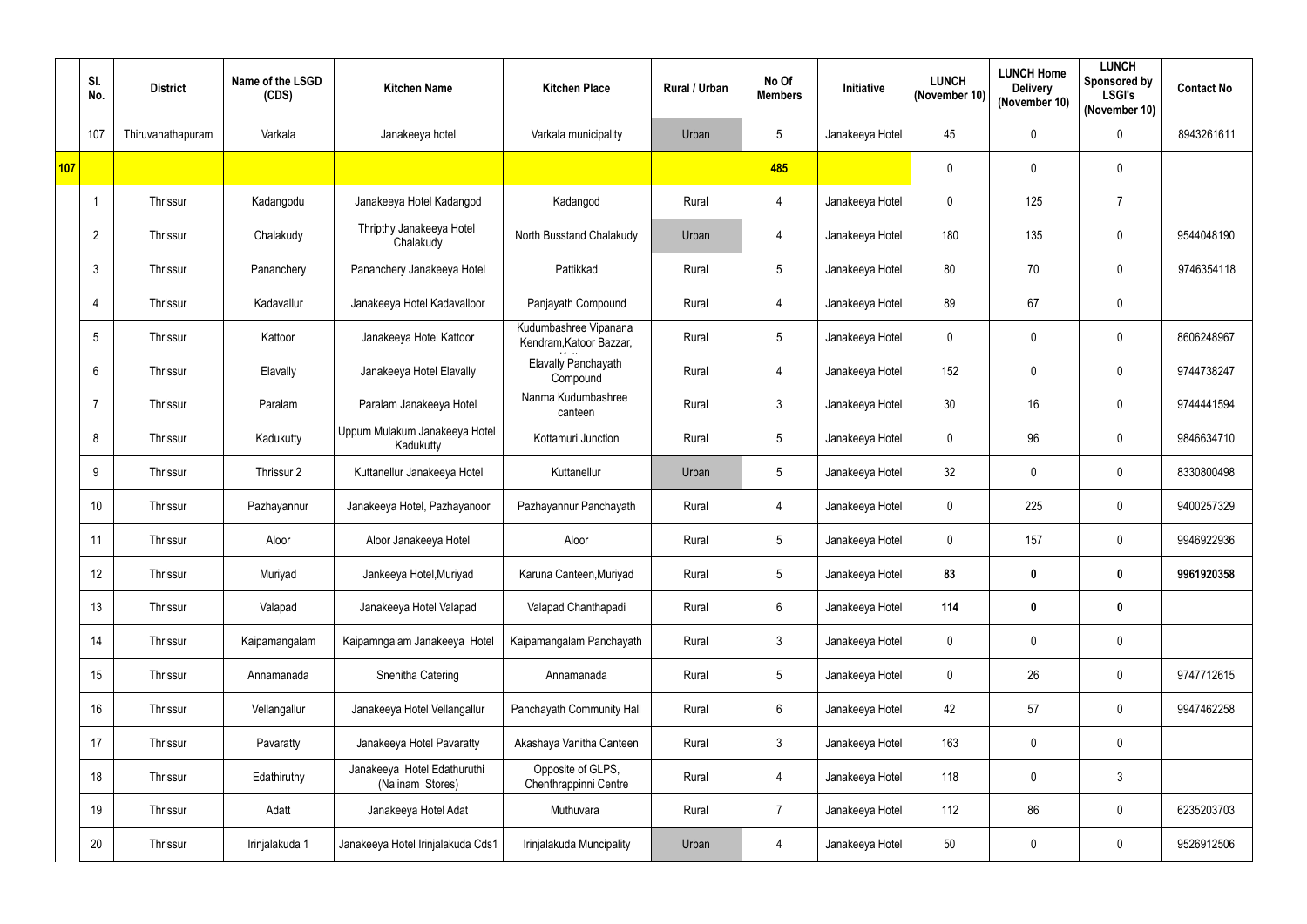| SI.<br>No. | <b>District</b> | Name of the LSGD<br>(CDS) | <b>Kitchen Name</b>                        | <b>Kitchen Place</b>                         | Rural / Urban | No Of<br><b>Members</b> | Initiative      | <b>LUNCH</b><br>(November 10) | <b>LUNCH Home</b><br><b>Delivery</b><br>(November 10) | <b>LUNCH</b><br>Sponsored by<br><b>LSGI's</b><br>(November 10) | <b>Contact No</b> |
|------------|-----------------|---------------------------|--------------------------------------------|----------------------------------------------|---------------|-------------------------|-----------------|-------------------------------|-------------------------------------------------------|----------------------------------------------------------------|-------------------|
| 21         | Thrissur        | Parapookkara              | Janakeeya Hotel , Parapookkara             | Panchayath Canteen                           | Rural         | 5                       | Janakeeya Hotel | 90                            | $\mathbf 0$                                           | $\pmb{0}$                                                      | 9605428611        |
| 22         | Thrissur        | Puthanchira               | Annapoorna Janakeeya Hotel<br>Puthenchira  | Panchayath Community Hall                    | Rural         | 5                       | Janakeeya Hotel | 26                            | 13                                                    | 0                                                              | 9383421350        |
| 23         | Thrissur        | SreeNarayanapuram         | Sree Narayana Puram Janakeeya<br>Hotel     | Sreenarayanapuram<br>Panchayath              | Rural         | $5\phantom{.0}$         | Janakeeya Hotel | 190                           | $\mathbf 0$                                           | 1\$                                                            |                   |
| 24         | Thrissur        | Nadathara                 | Nadathara Janakeeya Hotel                  | Moorkanikkara                                | Rural         | $5\phantom{.0}$         | Janakeeya Hotel | 42                            | 72                                                    | 5                                                              | 9744611176        |
| 25         | Thrissur        | Vallachira                | Vallachira Janakeeya Hotel                 | Vallachira Gramapanchayath                   | Rural         | 4                       | Janakeeya Hotel | $\mathbf{0}$                  | 38                                                    | 0                                                              | 9744804256        |
| 26         | Thrissur        | Poyya                     | Janakeeya Hotel, Poyya                     | Poyya Junction                               | Rural         | $5\phantom{.0}$         | Janakeeya Hotel | $\mathbf 0$                   | $\mathbf 0$                                           | $\mathbf 0$                                                    | 7902318250        |
| 27         | Thrissur        | Wadakanchery 1            | Vrindavan Janakeeya Hotel                  | Ottupara                                     | Urban         | 5 <sup>5</sup>          | Janakeeya Hotel | 225                           | $\mathbf 0$                                           | 0                                                              |                   |
| 28         | Thrissur        | Varandarappilly           | Janakeeya Hotel                            | Varandarappilly Panchayath                   | Rural         | $5\phantom{.0}$         | Janakeeya Hotel | 52                            | 32                                                    | $\pmb{0}$                                                      | 9048283463        |
| 29         | Thrissur        | Nenmanikkara              | Vanitha Janakeeya Hotel                    | Paliyekkara, Nenmanikkara<br>Gramapanchayath | Rural         | $5\phantom{.0}$         | Janakeeya Hotel | 110                           | 34                                                    | $\overline{2}$                                                 | 9747494386        |
| 30         | Thrissur        | Kodakara                  | Nanma Janakeeya Hotel                      | Kodakara Bus Stand                           | Rural         | $5\phantom{.0}$         | Janakeeya Hotel | 198                           | 200                                                   | $\sqrt{5}$                                                     | 9946283762        |
| 31         | Thrissur        | Thekkumkkara              | Janakeeya Hotel Thekkumkara                | Vanitha Canteen, Thekkumkara                 | Rural         | $\overline{4}$          | Janakeeya Hotel | 75                            | $\mathbf 0$                                           | $\pmb{0}$                                                      |                   |
| 32         | Thrissur        | Alagappa Ngar             | Janakeeya Hotel                            | Amballur                                     | Rural         | 5                       | Janakeeya Hotel | 110                           | 81                                                    | 4                                                              | 8606553521        |
| 33         | Thrissur        | Kolazhy                   | Janakeeya Hotel Kolazhy                    | <b>ZMLP School</b>                           | Rural         | 4                       | Janakeeya Hotel | 0                             | 94                                                    | $\mathbf 0$                                                    | 9645535725        |
| 34         | Thrissur        | Manalur                   | Janakeeya Hotel Manalur                    | Govt High School, Manaloor                   | Rural         | $6\overline{6}$         | Janakeeya Hotel | 43                            | 20                                                    | $\pmb{0}$                                                      | 9446619441        |
| 35         | Thrissur        | Arimpur                   | Janakeeya Hotel Arimbur                    | Kudumbashree Vanitha<br>Canteen, Arimbur     | Rural         | $5\phantom{.0}$         | Janakeeya Hotel | 240                           | 85                                                    | $\pmb{0}$                                                      | 9946789338        |
| 36         | Thrissur        | Thanniyam                 | Thannyam Janakeeya Hotel                   | Peringottukara                               | Rural         | $\overline{4}$          | Janakeeya Hotel | 46                            | 27                                                    | $\pmb{0}$                                                      | 9048570194        |
| 37         | Thrissur        | Madakkathara              | Madakkathara Annapoorna<br>Janakeeya Hotel | Madakkathara                                 | Rural         | $6\overline{6}$         | Janakeeya Hotel | $\mathbf 0$                   | 120                                                   | $\overline{2}$                                                 | 9388431507        |
| 38         | Thrissur        | Athirappilly              | Panchayath Kudumbashree<br>Canteen         | Athirappilly                                 | Rural         | $\mathbf{3}$            | Janakeeya Hotel | $\mathbf 0$                   | 38                                                    | $\mathbf 0$                                                    | 9496151187        |
| 39         | Thrissur        | Kodassery                 | Five Star Janakeeya Hotel                  | Kodassery                                    | Rural         | $\overline{4}$          | Janakeeya Hotel | $\mathbf 0$                   | $\pmb{0}$                                             | $\pmb{0}$                                                      | 9846464927        |
| 40         | Thrissur        | Mattathur                 | Karunya<br>kudumbShree                     | Vellikkulangara                              | Rural         | $\overline{4}$          | Janakeeya Hotel | 165                           | 47                                                    | 0                                                              | 8086449102        |
| 41         | Thrissur        | Koratty                   | Ruchi Janakeeya Hotel                      | Koratty                                      | Rural         | $\overline{4}$          | Janakeeya Hotel | 125                           | 135                                                   | $\pmb{0}$                                                      | 9496527583        |
| 42         | Thrissur        | Thrikkoor                 | Susthira Janakeeya Hotel                   | Alengaad                                     | Rural         | $\mathbf{3}$            | Janakeeya Hotel | 116                           | 38                                                    | $\pmb{0}$                                                      | 8111847055        |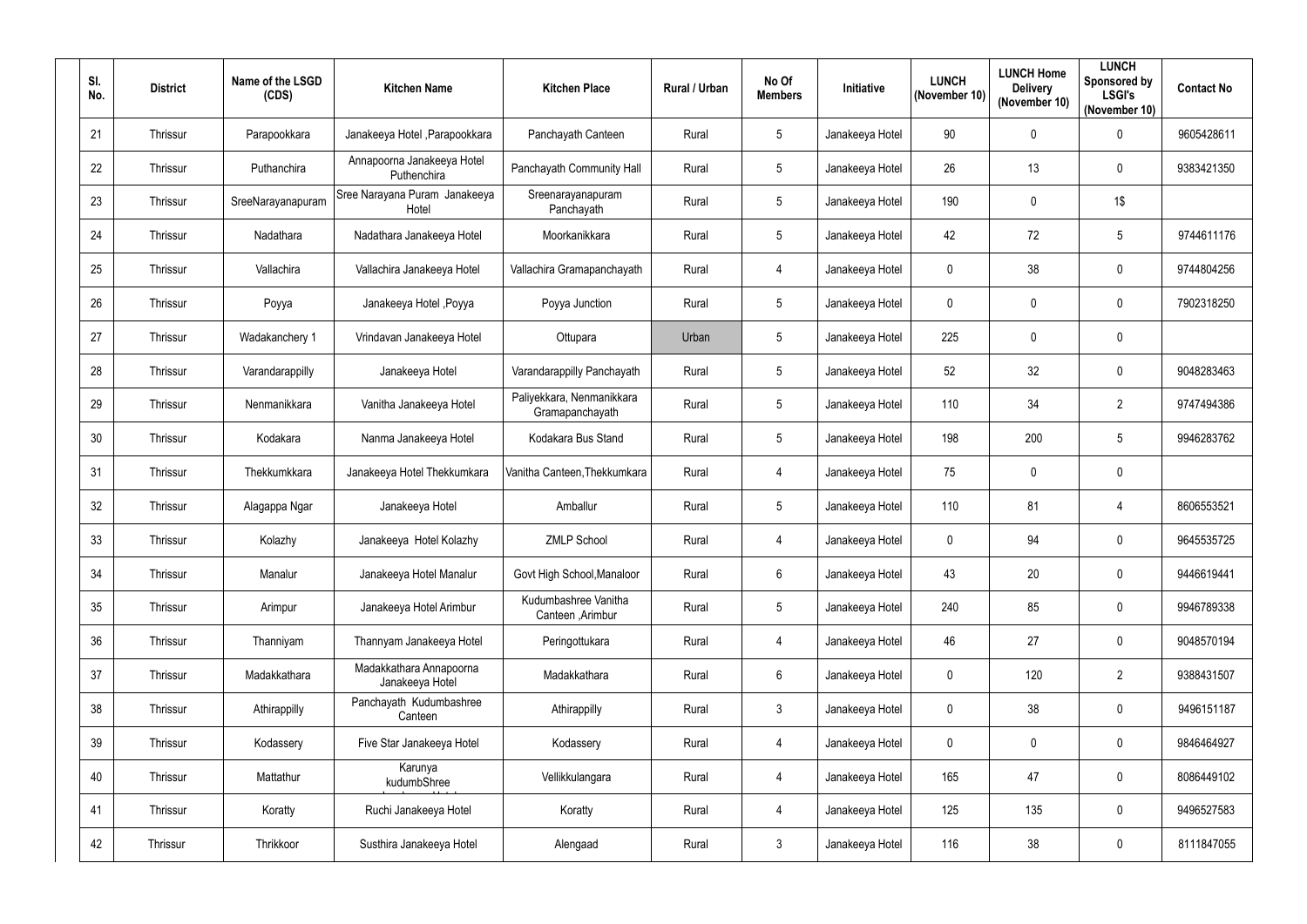|    | SI.<br>No. | <b>District</b> | Name of the LSGD<br>(CDS) | <b>Kitchen Name</b>                    | <b>Kitchen Place</b>               | Rural / Urban | No Of<br><b>Members</b> | Initiative            | <b>LUNCH</b><br>(November 10) | <b>LUNCH Home</b><br><b>Delivery</b><br>(November 10) | <b>LUNCH</b><br>Sponsored by<br><b>LSGI's</b><br>(November 10) | <b>Contact No</b> |
|----|------------|-----------------|---------------------------|----------------------------------------|------------------------------------|---------------|-------------------------|-----------------------|-------------------------------|-------------------------------------------------------|----------------------------------------------------------------|-------------------|
|    | 43         | Thrissur        | Venkitangu                | Ottupura<br>Janakeeya Hotel Vengidangu | Vengidangu Panchayath              | Rural         | $\mathfrak{Z}$          | Janakeeya Hotel       | 124                           | 58                                                    | $\pmb{0}$                                                      | 8156981840        |
|    | 44         | Thrissur        | Padiyoor                  | Padiyoor<br>Janakeya Hotel             | HDC School, Kakkathuruthy          | Rural         | $\mathfrak{Z}$          | Janakeeya Hotel       | $\mathbf 0$                   | $\boldsymbol{0}$                                      | 0                                                              | 9048817359        |
|    | 45         | Thrissur        | Pariyaram                 | Samridhi Janakeeya Hotel               | Pariyaram                          | Rural         | 5                       | Janakeeya Hotel       | 98                            | 63                                                    | $\pmb{0}$                                                      | 7025950795        |
|    | 46         | Thrissur        | Wadakanchery cds2         | Janakeeya Hotel, Wadakanchery<br>cds2  | Minaloor                           | Urban         | $\mathfrak{Z}$          | Janakeeya Hotel       | 76                            | $\mathbf 0$                                           | $\pmb{0}$                                                      |                   |
|    | 47         | Thrissur        | Kodungaloor cds2          | Jathikka Janakeeya Hotel               | Arakkulam                          | Urban         | $\overline{4}$          | 93<br>Janakeeya Hotel |                               | $\mathbf 0$                                           | $\pmb{0}$                                                      | 9745397171        |
| 95 | 48         | Thrissur        | Punnayur                  | Kaipunnyam Janakeeya Hotel             | Edakazhiyur                        | Rural         | 5                       | Janakeeya Hotel       | 43                            | 77                                                    | 0                                                              | 9744680885        |
|    | 49         | Thrissur        | Velookkara                | Velookkara Janakeeya Hotel             | Panchayath shopping complex        | Rural         | $\mathbf{3}$            | Janakeeya Hotel       | 36                            | $\mathbf 0$                                           | $\mathbf 0$                                                    | 9048756685        |
|    | 50         | Thrissur        | Meloor                    | Thanima Janakeeya Hotel Meloor         | Meloor centre                      | Rural         | $\overline{4}$          | Janakeeya Hotel       | $\mathbf 0$                   | 148                                                   | $\pmb{0}$                                                      | 7902354039        |
|    | 51         | Thrissur        | Vallathol Nagar           | Janakeeya Hotel, Vallathol Nagar       | near youth welfare center          | rural         | 5                       | Janakeeya Hotel       | 42                            | 179                                                   | 0                                                              | 9961296574        |
|    | 52         | Thrissur        | Eriyad                    | janakeeya Hotel, eriyad                | community hall                     | Rural         | $\overline{4}$          | Janakeeya Hotel       | $\mathbf 0$                   | $\mathbf 0$                                           | $\pmb{0}$                                                      |                   |
|    | 53         | Thrissur        | Edavilangu                | Janakeeya Hotel, Edavilangu            | Edavilangu Center                  | Rural         | $\overline{4}$          | Janakeeya Hotel       | 265                           | $\mathbf 0$                                           | $\pmb{0}$                                                      |                   |
|    | 54         | Thrissur        | Avanoor                   | Janakeeya Hotel, Avanoor               | near panchayath office,<br>Avanoor | Rural         | 5                       | Janakeeya Hotel       | 62                            | 84                                                    | $\pmb{0}$                                                      | 9447343516        |
|    | 55         | Thrissur        | Mala                      | Janakeeya hotel Mala                   | Near panchayath office, Mala       | Rural         | 4                       | Janakeeya Hotel       | 0                             | 156                                                   | $\mathbf 0$                                                    | 9946442260        |
|    | 56         | Thrissur        | Guruvayur1                | Guruvayur Janakeeya Hotel              | Guruvayur                          | Urban         | $\mathfrak{Z}$          | Janakeeya Hotel       | 337                           | 276                                                   | $\pmb{0}$                                                      | 9961227858        |
|    | 57         | Thrissur        | Vadakkekad                | Kudumbasree janakeeya hotel            | Nalam kallu                        | Rural         | $\overline{4}$          | Janakeeya Hotel       | 58                            | 72                                                    | $\pmb{0}$                                                      | 9645190166        |
|    | 58         | Thrissur        | Kadappuram                | Kadappuram janakeeya hotel             | Kadappuram panchayath<br>building  | Rural         | $\overline{4}$          | Janakeeya Hotel       | $\mathbf 0$                   | 97                                                    | $\pmb{0}$                                                      | 8156984319        |
|    | 59         | Thrissur        | Chavakkad                 | Chavakkad Janakeeya hotel              | Chavakkad, near bus stand          | Urban         | 5                       | Janakeeya Hotel       | 148                           | 61                                                    | $\pmb{0}$                                                      | 7560874804        |
|    | 60         | Thrissur        | Engadiyoor                | pavithra janikeeya hotel               | Pokulangara                        | Rural         | $5\phantom{.0}$         | Janakeeya Hotel       | 240                           | $\mathbf 0$                                           | $\mathbf 0$                                                    | 9562239618        |
|    | 61         | Thrissur        | Varavoor                  | Friends janakeeya hotel, Varavoor      | Thichur                            | Rural         | $\mathbf{3}$            | Janakeeya Hotel       | 73                            | $\pmb{0}$                                             | $\pmb{0}$                                                      |                   |
|    | 62         | Thrisssur       | Punnayurkulam             | Punnayurkkulam janakeeya hotel         | Althara centre                     | Rural         | 5                       | Janakeeya Hotel       | 134                           | 48                                                    | $\pmb{0}$                                                      | 8086093454        |
|    | 63         | Thrissur        | Thiruwilamala             | Villuadry Janakeeya hotel              | Thiruwilamala                      | Rural         | 5                       | Janakeeya Hotel       | $\mathbf{0}$                  | 83                                                    | $\pmb{0}$                                                      | 9846174729        |
|    | 64         | Thrissur        | Kattakampal               | Janakeeya Hotel Kattakampal            | Chirakkal                          | Rural         | $\overline{4}$          | Janakeeya Hotel       | $\mathbf 0$                   | 37                                                    | 4                                                              |                   |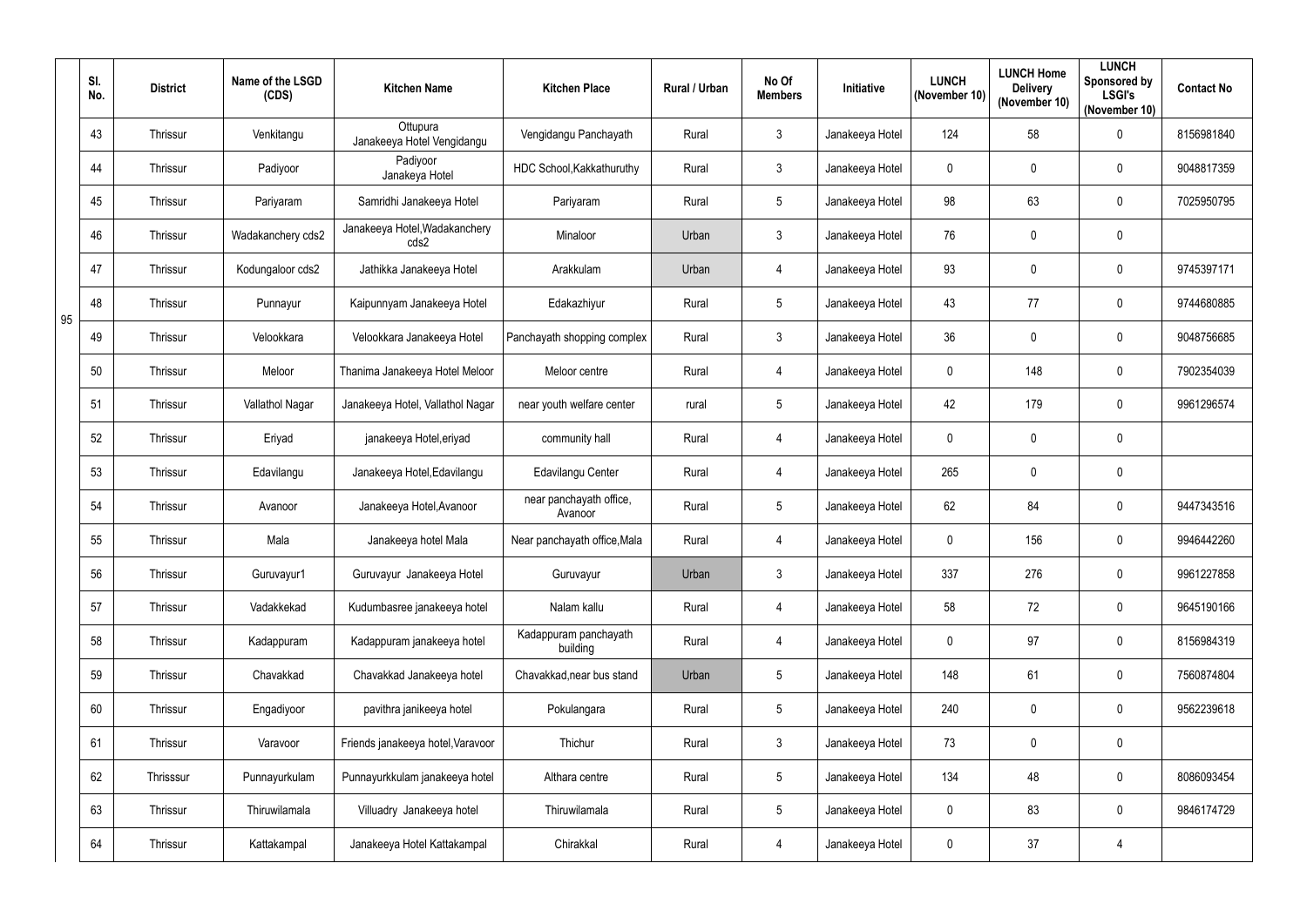| SI.<br>No. | <b>District</b> | Name of the LSGD<br>(CDS) | <b>Kitchen Name</b>           | <b>Kitchen Place</b>                   | Rural / Urban | No Of<br><b>Members</b> | Initiative      | <b>LUNCH</b><br>(November 10) | <b>LUNCH Home</b><br><b>Delivery</b><br>(November 10) | <b>LUNCH</b><br>Sponsored by<br><b>LSGI's</b><br>(November 10) | <b>Contact No</b> |
|------------|-----------------|---------------------------|-------------------------------|----------------------------------------|---------------|-------------------------|-----------------|-------------------------------|-------------------------------------------------------|----------------------------------------------------------------|-------------------|
| 65         | Thrissur        | Kandanassery              | kandanassery janakeeya hotel  | kandanassery                           | Rural         | $5\phantom{.0}$         | Janakeeya Hotel | 73                            | 31                                                    | $\pmb{0}$                                                      |                   |
| 66         | Thrissur        | Kaiparambu                | Janakeeya Hotel Kaiparambu    | Near mundoor health center             | Rural         | $5\phantom{.0}$         | janakeeya hotel | 104                           | 18                                                    | 0                                                              | 9645828069        |
| 67         | Thrissur        | Thrissur 2(new)           | kitchen girls janakeeya hotel | Olari                                  | urban         | $\overline{4}$          | janakeeya hotel | 104                           | 153                                                   | $\pmb{0}$                                                      | 9388828112        |
| 68         | Thrissur        | Kuzhur                    |                               | kuzhur                                 | Rural         | $\overline{4}$          | janakeeya hotel | $\mathbf 0$                   | $\mathbf 0$                                           | $\pmb{0}$                                                      | 9526566073        |
| 69         | Thrissur        | Chazhur                   | Chazur Janakeeya Hotel        | Pazhuvil Center                        | Rural         | $\overline{4}$          | janakeeya hotel | 101                           | $\mathbf 0$                                           | $\pmb{0}$                                                      | 9061946216        |
| 70         | Thrissur        | Nattika                   | uttupura                      | Thriprayar                             | Rural         | $5\phantom{.0}$         | janakeeya hotel | 189                           | $\pmb{0}$                                             | 0                                                              | 9544055637        |
| 71         | Thrissur        | Thalikulam                | Nidhi janakeeya hotel         | Puthenthodu                            | Rural         | $5\phantom{.0}$         |                 | 197                           | $\mathbf 0$                                           | 0                                                              | 8606213960        |
| 72         | Thrissur        | Vadanapilly               | vadanappilly janakeeya hotel  | vadanapilly                            | Rural         | $5\phantom{.0}$         | janakeeya hotel | 195                           | $\pmb{0}$                                             | $\pmb{0}$                                                      | 9947728948        |
| 73         | Thrissur        | orumanayur                | orumanayur janakeeya hotel    | orumanayur                             | rural         | 5                       | janakeeya hotel | 130                           | 40                                                    | 0                                                              | 9995588758        |
| 74         | Thrissur        | Panjal                    | Five-star Janakeeya hotel     | Panjal                                 | Rural         | $5\phantom{.0}$         | janakeeya hotel | $\mathbf 0$                   | 173                                                   | $\pmb{0}$                                                      | 9746847353        |
| 75         | Thrissur        | veloor                    | Veloor Janakeeya hotel        | veloor                                 | Rural         | $5\phantom{.0}$         | janakeeya hotel | 36                            | 55                                                    | 3                                                              | 9447724685        |
| 76         | Thrissur        | Chowanoor                 | Chowanoor Janakeeya hotel     | Chowanoor                              | Rural         | $\mathbf{3}$            | janakeeya hotel | 50                            | 48                                                    | $\pmb{0}$                                                      | 9,526,340,307     |
| 77         | Thrissur        | Puthur                    | Puthur janakeeyahotel         | puthur                                 | Rural         | 5                       | janakeeya hotel | 48                            | 52                                                    | 0                                                              | 6238101595        |
| 78         | Thrissur        | Erumapetty                | subhiksha janakeeya hotel     | Erumapetty                             | Rural         | $5\phantom{.0}$         | janakeeya hotel | 115                           | 15 <sub>15</sub>                                      | $\pmb{0}$                                                      | 9207201880        |
| 79         | Thrissur        | Kondazhy                  | Santhwanam Janakeeya Hotel    | Kondazhy                               | Rural         | $\overline{4}$          | janakeeya hotel | $\mathbf 0$                   | 41                                                    | $\pmb{0}$                                                      | 9526401759        |
| 80         | Thrissur        | Mullurkkara               | Kaniv Janakeeya Hotel         | Atoor                                  | Rural         | $\overline{4}$          | janakeeya hotel | 135                           | $\bf 8$                                               | $\pmb{0}$                                                      |                   |
| 81         | Thrissur        | Porkkulam                 | Porkulam janakeeya hotel      | Parempadam                             | Rural         | $5\phantom{.0}$         | Janakeeya hotel | $\mathbf{0}$                  | 70                                                    | $\mathbf{3}$                                                   | 8129017841        |
| 82         | Thrissur        | Puthukkad                 | Puthukkad Janakeeya Hotel     | Puthukkad                              | Rural         | $5\phantom{.0}$         | Janakeeya hotel | 54                            | 66                                                    | $\mathbf 0$                                                    |                   |
| 83         | Thrissur        | Choondal                  | Choondal Janakeeya Hotel      | <b>Kechery Centre</b>                  | Rural         | 8                       | Janakeeya Hotel | 70                            | 27                                                    | $\pmb{0}$                                                      |                   |
| 84         | Thrissur        | Cherpu                    | Cherpu Janakeeya Hotel        | Cherpu                                 | Rural         | $\mathbf{3}$            | Janakeeya Hotel | $\mathbf 0$                   | 65                                                    | $\mathbf 0$                                                    | 9605375648        |
| 85         | Thrissur        | Mathilakam                | Mathilakam Janakeeya hotel    | Mathilakam gramapanchayath<br>compound | Rural         | $\mathbf{3}$            | Janakeeya hotel | 15                            | $\mathbf 0$                                           | $\mathbf 0$                                                    | 9995986808        |
| 86         | Thrissur        | Anthikad                  | Anthikad Janakeeya hotel      | Anthikad                               | Rural         | $\overline{4}$          | Janakeeya hotel | $\mathbf 0$                   | $\pmb{0}$                                             | $\pmb{0}$                                                      |                   |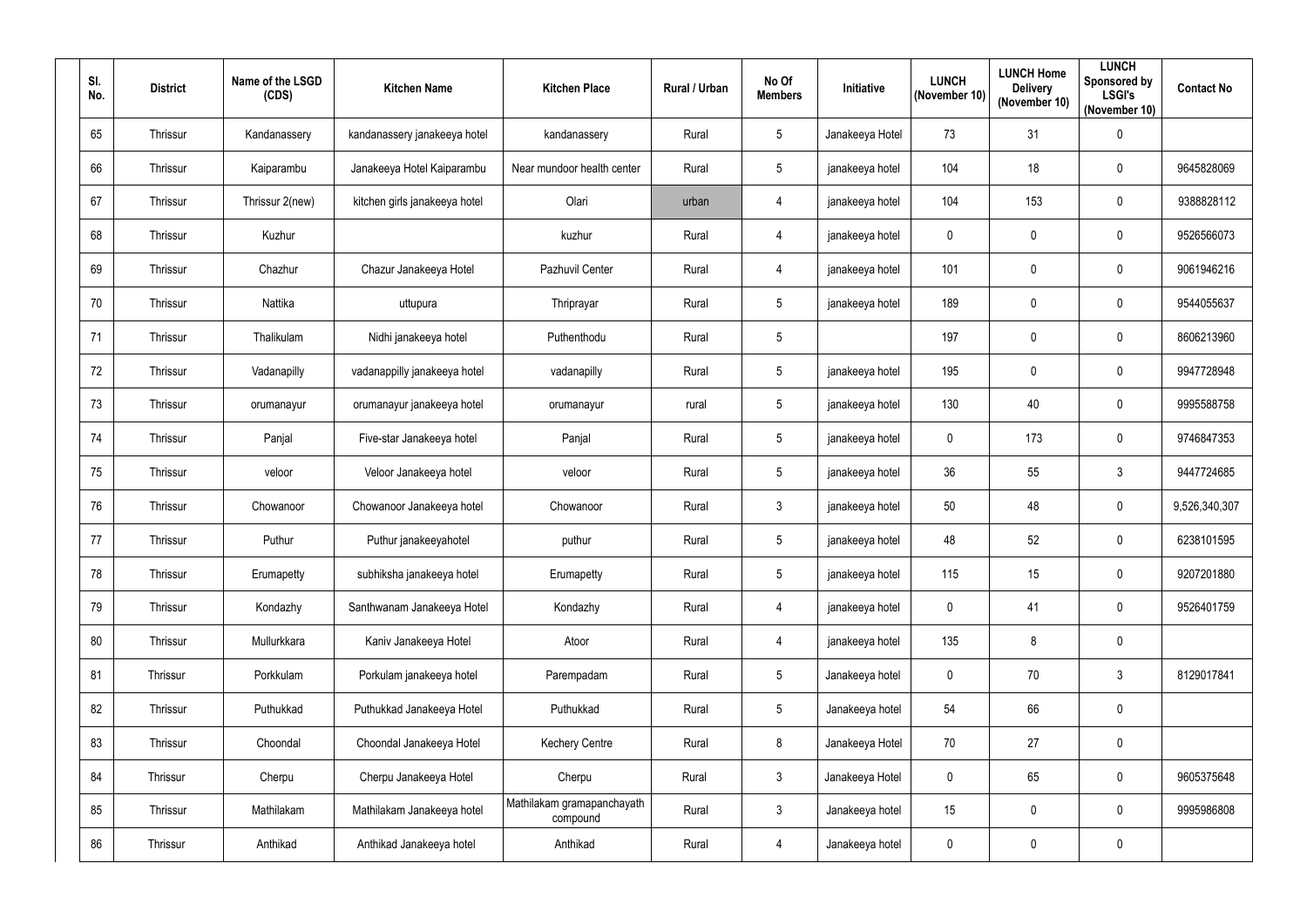| SI.<br>No.      | <b>District</b> | Name of the LSGD<br>(CDS) | <b>Kitchen Name</b>                 | <b>Kitchen Place</b>                   | Rural / Urban | No Of<br><b>Members</b> | Initiative      | <b>LUNCH</b><br>(November 10) | <b>LUNCH Home</b><br><b>Delivery</b><br>(November 10) | <b>LUNCH</b><br>Sponsored by<br><b>LSGI's</b><br>(November 10) | <b>Contact No</b> |
|-----------------|-----------------|---------------------------|-------------------------------------|----------------------------------------|---------------|-------------------------|-----------------|-------------------------------|-------------------------------------------------------|----------------------------------------------------------------|-------------------|
| 87              | Thrissur        | Mullassery                | Mullassery Janakeeya Hotel          | Mullassery centre                      | Rural         | 5                       | Janakeeya hotel | $\overline{0}$                | $\mathbf 0$                                           | $\pmb{0}$                                                      |                   |
| 88              | Thrissur        | Karalam                   | Karalam Janakeeya Hotel             |                                        | Rural         | 4                       | Janakeeya hotel | 45                            | $\mathbf 0$                                           | 0                                                              | 6282924636        |
| 89              | Thrissur        | Poomangalam               | Poomangalam Janakeeya Hotel         | Edakkulam                              | Rural         | $\mathbf{3}$            | Janakeeya hotel | $\mathbf 0$                   | 67                                                    | $\pmb{0}$                                                      |                   |
| 90              | Thrissur        | MG Kavu                   | Annapoorna Janakeeya Hotel          | <b>MG Kavu</b>                         | Rural         | $\overline{4}$          | Janakeeya hotel | 135                           | 35                                                    | $\pmb{0}$                                                      |                   |
| 91              | Thrissur        | chelakkara                | Nila janakeeya hotel                | chelakkara                             | rural         | 5                       | janakeeya hotel | $\mathbf 0$                   | 109                                                   | $\pmb{0}$                                                      |                   |
| 92              | Thrissur        | Avinissery                | Avinissery Janakeeya Hotel          | Palakkal                               | Rural         | $\overline{4}$          | janakeeya hotel | $\mathbf 0$                   | 64                                                    | 0                                                              |                   |
| 93              | Thrissur        | Nadathara 2               | Grandmaas Janakeeya hotel           | Nadathara                              | Rural         | $5\phantom{.0}$         | Janakeeya Hotel | 147                           | 145                                                   | $\pmb{0}$                                                      |                   |
| 94              | Thrissur        | Chavakkad                 | Janakeeya hotel                     | Chavakkad                              | Urban         | 5                       | Janakeeya hotel | 162                           | 33                                                    | $\pmb{0}$                                                      | 7034752180        |
| 95              | Thrissur        | Mala 2                    | Janakeeya hotel                     |                                        | Rural         | 5                       | janakeeya hotel | $\mathbf 0$                   | 133                                                   | $\pmb{0}$                                                      |                   |
| 95              |                 |                           |                                     |                                        |               | 423                     |                 | 7032                          | 5021                                                  | 39                                                             |                   |
|                 | Wayanad         | Vellamunda                | Thanima mess                        | 8/4 vellamuda                          | Rural         | $\overline{4}$          | janakeeya Hotel | 135                           | $\mathbf 0$                                           | $\pmb{0}$                                                      | 7025659685        |
| $\overline{2}$  | Wayanad         | Thavinjal                 | Sobhagya Vanitha mess               | Thalappuzha<br>chungam                 | Rural         | 4                       | janakeeya Hotel | 133                           | $\mathbf 0$                                           | $\pmb{0}$                                                      | 9497247541        |
| 3               | Wayanad         | Vythiri                   | Dharshana catering                  | Vythiri                                | Rural         | 4                       | janakeeya Hotel | 201                           | $\mathbf{0}$                                          | 0                                                              | 9074598184        |
| $\overline{4}$  | Wayanad         | Mullankolly               | Kairali catering group              | Mullankolli                            | Rural         | $\mathfrak{Z}$          | janakeeya Hotel | 117                           | $\mathbf 0$                                           | $\pmb{0}$                                                      | 9526706627        |
| $5\phantom{.0}$ | Wayanad         | Poothadi                  | Mary matha mess                     | Kenichira                              | Rural         | 5                       | janakeeya Hotel | 141                           | $\pmb{0}$                                             | $\pmb{0}$                                                      | 9526376970        |
| $6\overline{6}$ | Wayanad         | Meppadi                   | Cafe Kudumbashree                   | Meppadi                                | Rural         | 5                       | janakeeya Hotel | 211                           | $\pmb{0}$                                             | $\pmb{0}$                                                      | 9207935764        |
| $\overline{7}$  | Wayanad         | Pozhuthana                | Dhanya mess                         | Pozhuthana                             | Rural         | $\mathbf{3}$            | janakeeya Hotel | 143                           | $\mathbf 0$                                           | $\mathbf 0$                                                    | 8111838165        |
| 8               | Wayanad         | Thondernad                | Thanima canteen                     | Korom                                  | Rural         | $\mathbf{3}$            | janakeeya Hotel | 150                           | $\mathbf 0$                                           | $\mathbf 0$                                                    | 8943476943        |
| 9               | Wayanad         | Meenangady                | Haritham Janakeeya Hotel            | Opposite police station,<br>Meenangadi | Rural         | $6\,$                   | janakeeya Hotel | 172                           | $\pmb{0}$                                             | $\pmb{0}$                                                      | 9526895975        |
| 10              | Wayanad         | Nenmeni                   | Minnaram Mess and Chappathi<br>Unit | Cheeral                                | Rural         | 5                       | janakeeya Hotel | 152                           | $\pmb{0}$                                             | $\mathbf 0$                                                    | 8086835886        |
| 11              | Wayanad         | Thirunelli                | Adigamanai Mess and Catering        | Kartikulam                             | Rural         | $5\phantom{.0}$         | janakeeya Hotel | 149                           | $\mathbf 0$                                           | $\pmb{0}$                                                      | 9207406211        |
| 12              | Wayanad         | Mananthavady              | Dhanasree canteen                   | Mananthavadi                           | Urban         | 5                       | janakeeya Hotel | 334                           | $\pmb{0}$                                             | $\pmb{0}$                                                      | 9496997382        |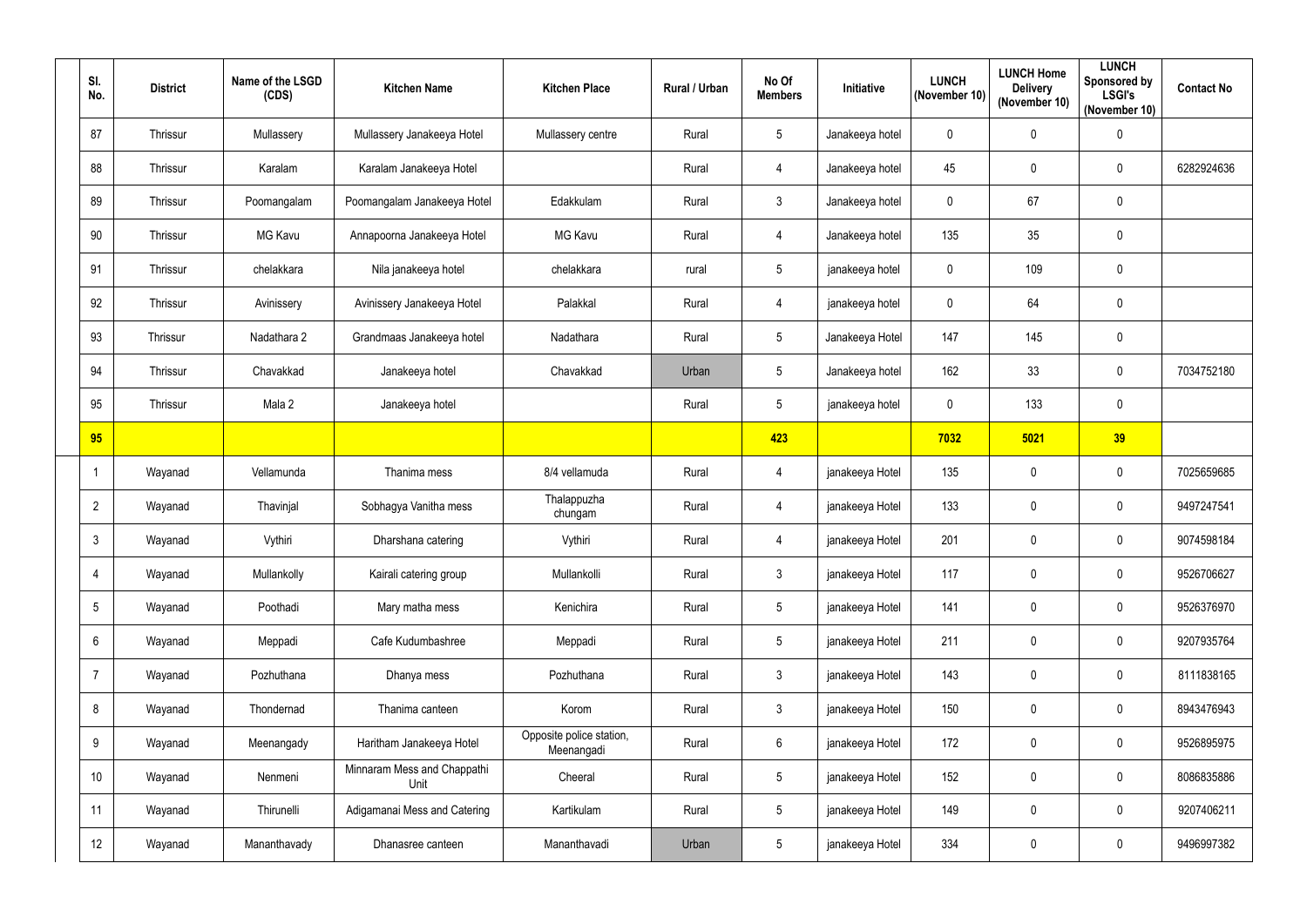|    | SI.<br>No. | <b>District</b> | Name of the LSGD<br>(CDS) | <b>Kitchen Name</b> | <b>Kitchen Place</b>            | <b>Rural / Urban</b> | No Of<br><b>Members</b> | Initiative      | <b>LUNCH</b><br>(November 10) | <b>LUNCH Home</b><br><b>Delivery</b><br>(November 10) | <b>LUNCH</b><br>Sponsored by<br><b>LSGI's</b><br>(November 10) | <b>Contact No</b> |
|----|------------|-----------------|---------------------------|---------------------|---------------------------------|----------------------|-------------------------|-----------------|-------------------------------|-------------------------------------------------------|----------------------------------------------------------------|-------------------|
|    | 13         | Wayanad         | Ambalavayal               | Ruchi Catering      | kalathuvayal                    | Rural                | $5\phantom{.0}$         | janakeeya Hotel | 259                           | $\mathbf 0$                                           | $\mathbf 0$                                                    | 9495084437        |
| 28 | 14         | Wayanad         | Kaniyambetta              | sree Vinayaka       | millumukk                       | rural                | $5\phantom{.0}$         | janakeeya Hotel |                               | $\mathbf 0$                                           | $\pmb{0}$                                                      | 9061486938        |
|    | 15         | Wayanad         | Pulpally                  | Vinayaka catering   | Pulpally                        | Rural                | $5\phantom{.0}$         | janakeeya Hotel | 250                           | $\pmb{0}$                                             | $\pmb{0}$                                                      | 9947319307        |
|    | 16         | Wayanad         | Noolpuzha                 | Friends catering    | Naikketty                       | Rural                | $5\phantom{.0}$         | janakeeya Hotel | 223                           | $\mathbf 0$                                           | $\pmb{0}$                                                      | 7558019388        |
|    | 17         | Wayanad         | Panamaram                 | Testy mess          | Panamaram                       | Rural                | $\overline{4}$          | janakeeya Hotel | 197                           | $\mathbf 0$                                           | $\pmb{0}$                                                      | 9605814620        |
|    | 18         | wayanad         | Moopainad                 | vanitha mess        | vaduvanchal                     | Rural                | $5\phantom{.0}$         | janakeeya Hotel | 204                           | $\mathbf 0$                                           | $\pmb{0}$                                                      | 974596708         |
|    | 19         | wayanad         | Edavaka                   | <b>Teasty Mess</b>  | Irumbupalam                     | Rural                | $\overline{4}$          | janakeeya Hotel | 131                           | $\mathbf 0$                                           | $\pmb{0}$                                                      | 9847842390        |
|    | 20         | wayanad         | kalpetta                  | shiya catering      | pallithazhe, kalpetta town      | urban                | $\mathbf{3}$            | janakeeya Hotel | 338                           | $\mathbf 0$                                           | $\pmb{0}$                                                      | 6282822890        |
|    | 21         | wayanad         | sulthan bathery           | preethis            | near telephone exchange         | urban                | $5\phantom{.0}$         | janakeeya Hotel | $\mathbf 0$                   | $\mathbf 0$                                           | $\pmb{0}$                                                      | 9961088393        |
|    | 22         | wayanad         | Muttil                    | swad cattering      | Muttil bus stand                | Rural                | $5\phantom{.0}$         | janakeeya Hotel | 262                           | $\mathbf 0$                                           | $\pmb{0}$                                                      | 9074461322        |
|    | 23         | wayanad         | padinjarathara            | oruma               | padinjarathara town             | Rural                | $5\phantom{.0}$         | janakeeya Hotel | 331                           | $\mathbf 0$                                           | $\mathbf 0$                                                    | 9495814542        |
|    | 24         | wayanad         | kalpetta                  | Anjuse cattering    | kalpetta town                   | Urban                | 5                       | janakeeya Hotel | 239                           | $\mathbf 0$                                           | $\mathbf 0$                                                    | 9745883809        |
|    | 25         | wayanad         | Thariyode                 | Haritham            | kavumadham town                 | Rural                | $\mathbf{3}$            | janakeeya Hotel | 92                            | $\overline{0}$                                        | $\pmb{0}$                                                      | 9074095457        |
|    | 26         | wayanad         | Mananthavady              | chothis mess        | Kozhikode road,<br>Mananthavady | Urban                | 3                       | janakeeya Hotel | 238                           | $\mathbf 0$                                           | $\mathbf 0$                                                    | 9947376596        |
|    | 27         | wayanad         | vengapalli                | Annapoorna          | Vengapalli town                 | Rural                | $5\overline{)}$         | janakeeya Hotel | 303                           | $\mathbf 0$                                           | $\mathbf 0$                                                    | 7592831851        |
|    | 28         | Wayanad         | Kottathara                | Jyothi vanitha mess | Venniyod                        | Rural                | 3                       | janakeeya Hotel | 230                           | $\mathbf 0$                                           | $\mathbf 0$                                                    | 9961844026        |
| 28 |            |                 |                           | 1031                |                                 |                      | 122                     |                 | 5335                          | $\mathbf 0$                                           | $\mathbf 0$                                                    |                   |
|    |            |                 |                           |                     |                                 | <b>TOTAL</b>         | 4638                    |                 |                               | 17457                                                 | 167                                                            |                   |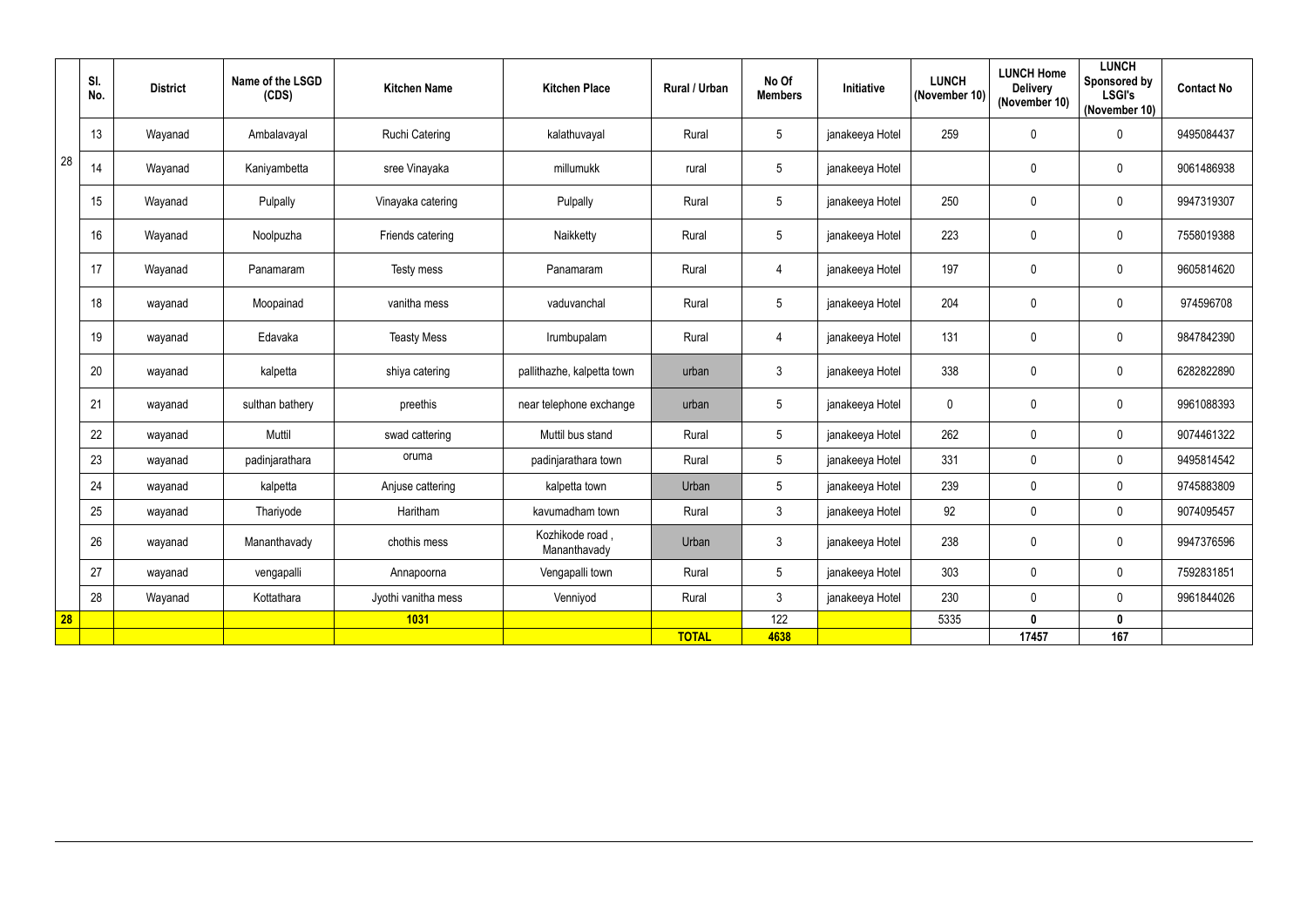| SI.<br>No. | <b>District</b> | Name of the LSGD<br>(CDS)        | <b>Kitchen Name</b>                                                       | <b>Kitchen Place</b>  | <b>Rural / Urban</b>           | No Of<br><b>Members</b> | Initiative                                                           | <b>LUNCH</b><br>(November 10) | <b>LUNCH Home</b><br><b>Delivery</b><br>(November 10) | <b>LUNCH</b><br><b>Sponsored by</b><br><b>LSGI's</b><br>(November 10) | <b>Contact No</b> |
|------------|-----------------|----------------------------------|---------------------------------------------------------------------------|-----------------------|--------------------------------|-------------------------|----------------------------------------------------------------------|-------------------------------|-------------------------------------------------------|-----------------------------------------------------------------------|-------------------|
|            |                 |                                  | STATUS OF JANAKEEYA HOTELS FUNCTIONING IN DISTRICT                        |                       |                                |                         | STATUS OF FOOD DISTRIBUTED THROUGH JANAKEEYA HOTELS AS ON 10.11.2021 |                               |                                                       |                                                                       |                   |
|            | <b>District</b> | <b>Total</b><br>Janakeeya Hotels | <b>Rural Units</b>                                                        | <b>Urban</b><br>units | <b>Parcel</b>                  | Home<br><b>Delviery</b> | <b>Food Sponsored</b><br>by LSGIs                                    |                               | <b>TOTAL Meals</b><br><b>Distributed</b>              |                                                                       |                   |
|            | <b>TVM</b>      | 107                              | 77                                                                        | 30 <sup>°</sup>       | $\overline{0}$                 | $\overline{0}$          | $\overline{0}$                                                       | $\overline{0}$                |                                                       |                                                                       |                   |
|            | <b>KLM</b>      | 82                               | 72                                                                        | 10 <sup>°</sup>       | 12591                          | $\overline{0}$          | $\bf 8$                                                              |                               | 12,599                                                |                                                                       |                   |
|            | <b>PTA</b>      | 59                               | 54                                                                        | $5\phantom{.0}$       | 85                             | 5703                    | $\overline{0}$                                                       |                               | 5,788                                                 |                                                                       |                   |
|            | <b>ALP</b>      | 87                               | 78                                                                        | 9                     | 2,145                          | 3228                    | 27                                                                   |                               | 5,400                                                 |                                                                       |                   |
|            | <b>KTM</b>      | 80                               | 72                                                                        | $\delta$              | 8163                           | 203                     | 22                                                                   |                               | 8,388                                                 |                                                                       |                   |
|            | <b>IDK</b>      | 46                               | 45                                                                        | $\overline{1}$        | 5577                           | $\overline{0}$          | 12 <sup>°</sup>                                                      | 5,589                         |                                                       |                                                                       |                   |
|            | <b>EKM</b>      | 111                              | 80                                                                        | 31                    | 20713                          | 2077                    | $\mathfrak{Z}$                                                       |                               | 22,793                                                |                                                                       |                   |
|            | <b>TSR</b>      | 95                               | 85                                                                        | 10 <sup>°</sup>       | 7,032                          | 5,021                   | 39                                                                   |                               | 12,092                                                |                                                                       |                   |
|            | PGT             | 102                              | 92                                                                        | 10 <sup>°</sup>       | 12,298                         | 5 <sub>5</sub>          | 16                                                                   |                               | 12,319                                                |                                                                       |                   |
|            | <b>MLP</b>      | 114                              | 96                                                                        | 18                    | 17,638                         | 5048                    | 14                                                                   |                               | 22,700                                                |                                                                       |                   |
|            | <b>WYD</b>      | 28                               | 23                                                                        | $5\phantom{.0}$       | 5335                           | $\overline{0}$          | $\overline{0}$                                                       |                               | 5,335                                                 |                                                                       |                   |
|            | <b>KKD</b>      | 104                              | 75                                                                        | 29                    | 30,160                         | 1193                    | 9                                                                    |                               | 31,362                                                |                                                                       |                   |
|            | <b>KNR</b>      | 87                               | 73                                                                        | 14                    | 16,858                         | $\overline{0}$          | 17 <sub>1</sub>                                                      |                               | 16,875                                                |                                                                       |                   |
|            | <b>KSG</b>      | 41                               | 35                                                                        | $\sqrt{6}$            | 6719                           | $\overline{0}$          | $\pmb{0}$                                                            |                               | 6,719                                                 |                                                                       |                   |
|            | <b>Total</b>    | 1143                             | 957                                                                       | 186                   | 145,314                        | 22,478                  | 167                                                                  |                               | 167,959                                               |                                                                       |                   |
|            |                 |                                  | Grand Total of meals Distributed through Janakeeya hotel as on 10.11.2021 |                       |                                | 167,959                 |                                                                      |                               |                                                       |                                                                       |                   |
|            | Date            |                                  | Urban<br>units                                                            | <b>Total</b><br>units | Rs. 20 /Lunch<br><b>Parcel</b> | Home<br><b>Delivery</b> | <b>LUNCH</b><br>sponsored by<br><b>LSGIs</b>                         |                               | <b>Total Meals</b>                                    |                                                                       |                   |
|            | 10.11.2021      | 957                              | 186                                                                       | 1143                  | 145,314                        | 22,478                  | 167                                                                  |                               | 167,959                                               |                                                                       |                   |